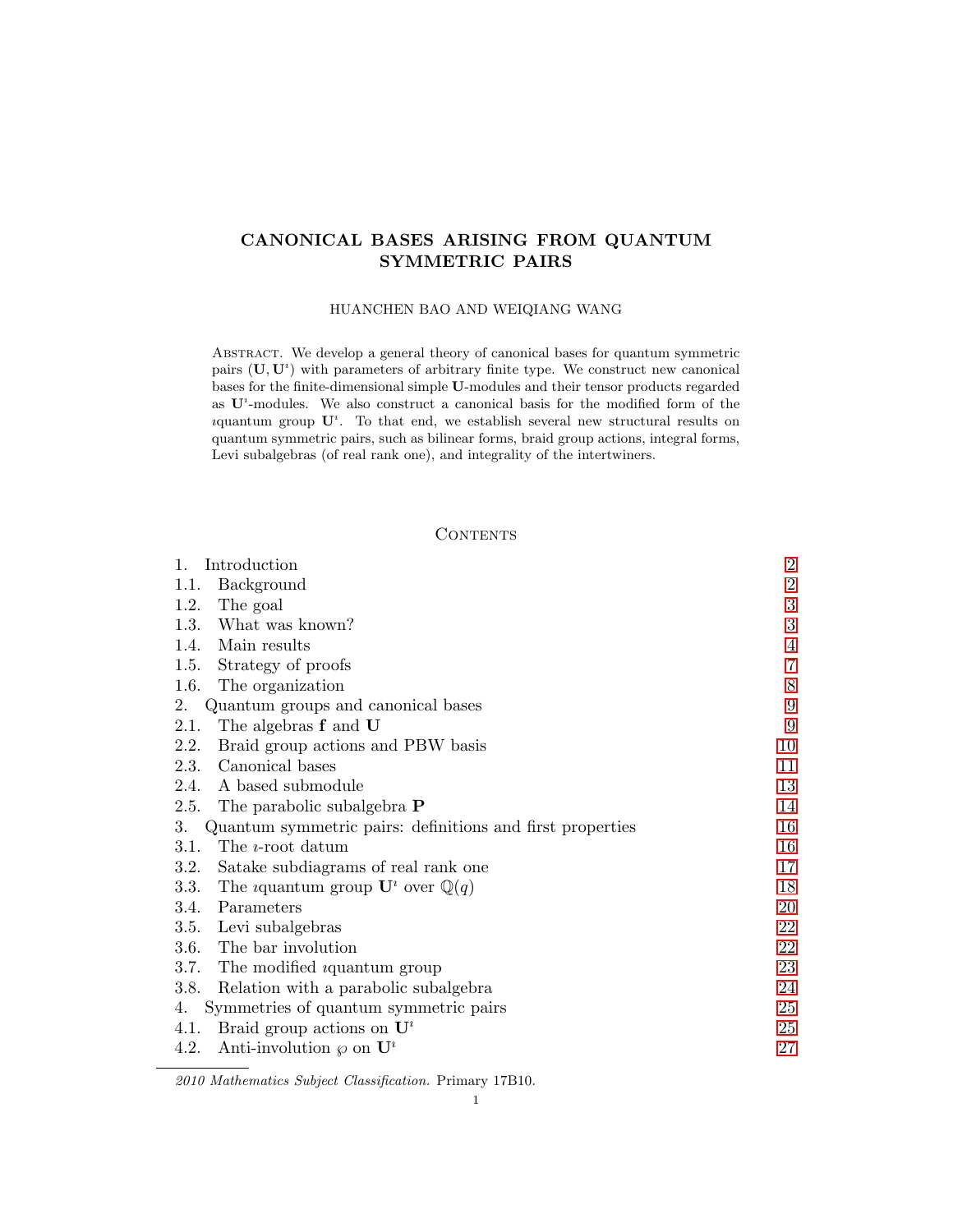#### 2 HUANCHEN BAO AND WEIQIANG WANG

| The intertwiner<br>4.3.                                                      | 30 |
|------------------------------------------------------------------------------|----|
| Properties of the intertwiner<br>4.4.                                        | 31 |
| The isomorphism $\mathfrak T$<br>4.5.                                        | 32 |
| Integrality of the intertwiner and $\nu$ -canonical bases for modules<br>5.  | 35 |
| Bar involution $\psi_i$ on modules<br>5.1.                                   | 36 |
| Integrality of the intertwiner<br>5.2.                                       | 36 |
| 5.3. $\imath$ -Canonical bases on based <b>U</b> -modules                    | 37 |
| 5.4. On QSP of Kac-Moody type                                                | 39 |
| Canonical basis for the modified <i>i</i> quantum group $\mathbf{U}^i$<br>6. | 39 |
| Based modules $L^i(\lambda, \mu)$<br>6.1.                                    | 40 |
| A projective system of $\mathbf{U}^i$ -modules<br>6.2.                       | 42 |
| 6.3.<br>A stabilization property                                             | 43 |
| 6.4. Canonical basis on $\dot{\mathbf{U}}^i$                                 | 47 |
| 6.5. Canonical bases for Levi subalgebras of $\mathbf{U}^i$                  | 50 |
| Bilinear forms<br>6.6.                                                       | 50 |
| Appendix A. Integrality of the intertwiners of real rank one                 | 52 |
| A.1. Type AIV of rank $n$                                                    | 53 |
| A.2. Type $\text{AIII}_{11}$                                                 | 53 |
| A.3. Type $AI1$                                                              | 53 |
| A.4. Generalities when $\tau _{\mathbb{I}_{0}}=1$                            | 54 |
| A.5. Type AII of rank 3                                                      | 56 |
| A.6. Type DII of rank $n \geq 4$                                             | 57 |
| A.7.<br>Other types                                                          | 60 |
| References                                                                   | 60 |

#### 1. INTRODUCTION

<span id="page-1-1"></span><span id="page-1-0"></span>1.1. **Background.** Let  $U = U_q(g)$  be the Drinfeld-Jimbo quantum group with triangular decomposition  $U = U^-U^0U^+$ . Lusztig [\[Lu90,](#page-60-0) [Lu91\]](#page-60-1) constructed the canonical basis on an integral A-form  $_AU^-$  of  $U^-$  and compatible canonical bases on finitedimensional simple U-modules  $L(\lambda)$  (using perverse sheaves for general type, or via PBW basis in finite type as well), where  $A = \mathbb{Z}[q, q^{-1}]$ . Kashiwara [\[Ka91\]](#page-60-2) gave a different algebraic construction of the canonical bases by globalizing the crystal bases at  $q=0.$ 

In [\[Lu92\]](#page-60-3), Lusztig constructed the canonical bases on the tensor product of a lowest weight module and a highest weight module  $\omega L(\lambda) \otimes L(\mu)$ , for dominant integral weights  $\lambda, \mu \in X^+$ . Based on various compatibilities of the canonical bases as  $\lambda, \mu$  vary, he further constructed the canonical bases on the modified form  $\dot{\mathbf{U}}$ . All these constructions fit in the notion of based modules (see [\[Lu94\]](#page-60-4) for finite type and [\[BW16\]](#page-59-2) for general type).

Given an involution  $\theta$  on a complex simple Lie algebra g, we obtain a symmetric pair  $(\mathfrak{g}, \mathfrak{g}^\theta)$ , or a pair of enveloping algebras  $(\mathbf{U}(\mathfrak{g}), \mathbf{U}(\mathfrak{g}^\theta))$ , where  $\mathfrak{g}^\theta$  denotes the fixed point subalgebra. The classification of symmetric pairs of finite type is equivalent to the classification of real simple Lie algebras, which goes back to Elie Cartan, cf.  $[OV]$ ; these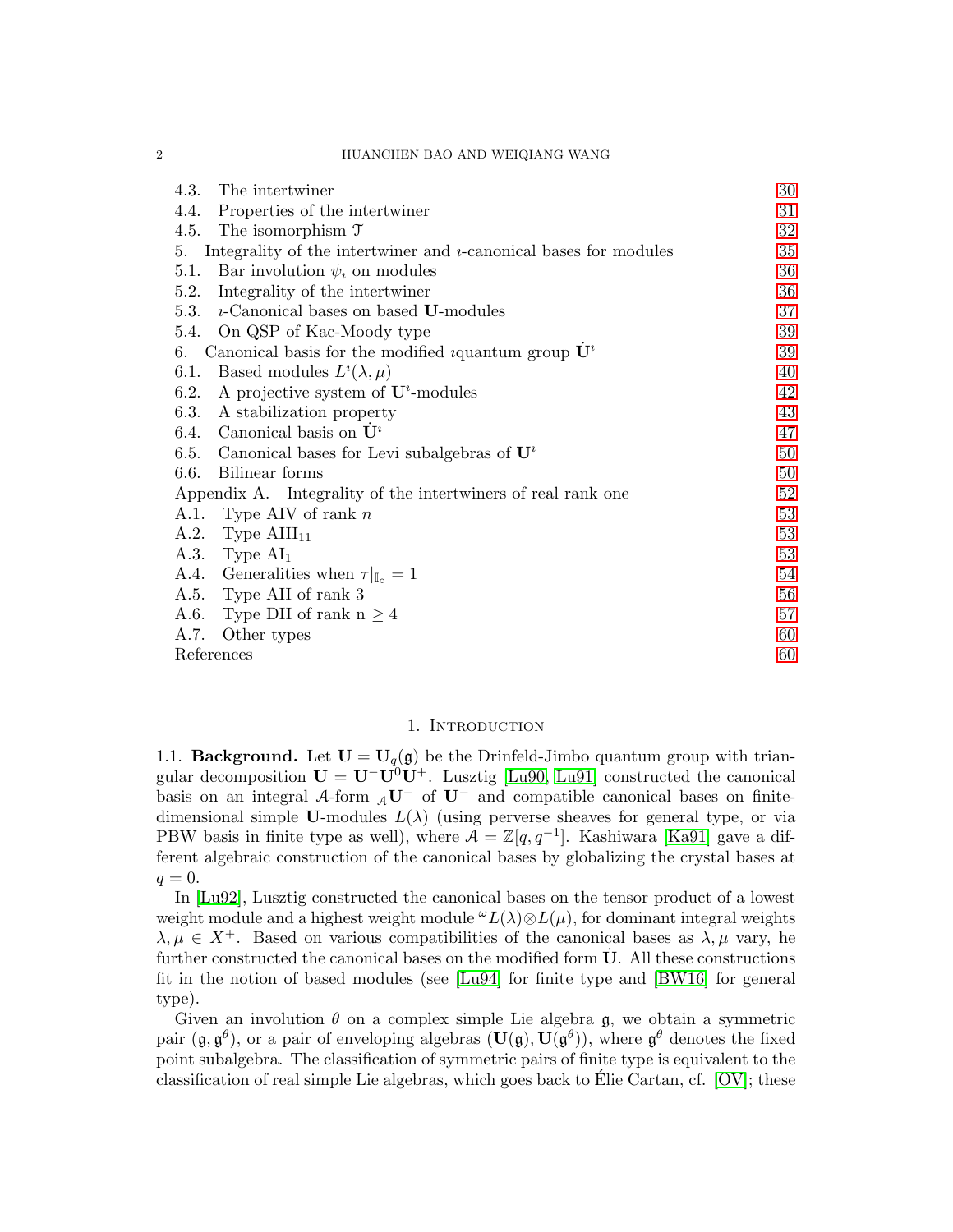classifications are often described in terms of the Satake diagrams; see [\[Ar62\]](#page-59-3). Recall a Satake diagram consists of a partition of the nodes of a Dynkin diagram,  $\mathbb{I} = \mathbb{I}_{\bullet} \cup \mathbb{I}_{\circ}$ , and a (possibly trivial) Dynkin diagram involution  $\tau$ ; see Table [4.](#page-61-0)

As a quantization of  $(\mathbf{U}(\mathfrak{g}), \mathbf{U}(\mathfrak{g}^{\theta}))$ , a theory of quantum symmetric pairs  $(\mathbf{U}, \mathbf{U}^i)$  of finite type was systematically developed by Letzter [\[Le99,](#page-60-6) [Le02\]](#page-60-7). Such a  $\mathbf{U}^i$  of finite type is constructed from the Satake diagrams. In this theory,  $\mathbf{U}^i$  is a coideal subalgebra of U with parameters (i.e., the comultiplication  $\Delta$  on U satisfies  $\Delta: \mathbf{U}^i \to \mathbf{U}^i \otimes \mathbf{U}$ ) but not a Hopf subalgebra of U, and  $\theta$  is quantized as an automorphism (but not of order 2) of U. The algebra  $\mathbf{U}^i$  has a complicated presentation including nonhomogeneous Serre type relations. The quantum symmetric pairs (QSP for short) have been further studied and generalized to the Kac-Moody setting by Kolb [\[Ko14\]](#page-60-8). The algebra  $\mathbf{U}^i$  on its own will be also referred to as an ıquantum group.

<span id="page-2-0"></span>1.2. The goal. The goal of this paper is to develop systematically a theory of canonical basis for quantum symmetric pairs of arbitrary finite type. Actually several main constructions of this paper work in the Kac-Moody generality, though we shall assume the QSPs are of finite type throughout the paper unless otherwise specified. We shall construct a new canonical basis (called *u*-canonical basis) on the modified form  $\mathbf{U}^i$  of the *i*quantum group  $\mathbf{U}^i$  as well as *i*-canonical bases on based U-modules, including simple finite-dimensional U-modules and their tensor products.

It is instructive for us to view various original constructions of canonical bases (see [\[Lu94\]](#page-60-4)) as constructions for the QSPs of diagonal type ( $U \otimes U, U$ ) or for the degenerate QSP with  $\mathbf{U}^i = \mathbf{U}$  (i.e.,  $\mathbb{I}_{\bullet} = \mathbb{I}$ ).

Canonical bases have numerous applications including category O, algebraic combinatorics, total positivity, cluster algebras, categorification, geometric and modular representation theory. It is our hope that the theory of canonical bases arising from QSPs can be further developed, and it will lead to new advances in some of these areas.

<span id="page-2-1"></span>1.3. What was known? Let us recall the early effort toward the constructions of canonical bases for a very special case of quantum symmetric pairs, which is of type AIII/AIV with  $\mathbb{I}_{\bullet} = \emptyset$ . In [\[BW13\]](#page-59-4), the authors constructed the intertwiner  $\Upsilon$  (an analogue of the quasi- $\mathcal{R}-$ matrix in the QSP setting), proved  $\Upsilon$  is integral, and used it to define a new bar involution  $\psi_i = \Upsilon \circ \psi$  on any based U-module with a bar involution  $\psi$  to obtain a based  $\mathbf{U}^i$ -module. In particular, we obtain the *u*-canonical basis on finitedimensional simple U-modules and their tensor products. An application of such an ı-canonical basis (with a particular choice of parameters) may be found in [\[BW13\]](#page-59-4). There the authors formulated a Kazhdan-Lusztig theory for super type B, which was an open problem for decades.

For type AIII/AIV with  $\mathbb{I}_{\bullet} = \emptyset$ , the modified *i*quantum group  $\dot{\mathbf{U}}^i$  and its *i*-canonical basis have been obtained in [\[BKLW,](#page-59-5) [LW15\]](#page-60-9) using flag varieties of type  $B/C$ , generalizing the geometric realization of U˙ by Beilinson-Lusztig-MacPherson [\[BLM\]](#page-59-6). The *u*-canonical basis of  $\dot{\mathbf{U}}^i$  admits positivity with respect to multiplication and comultipli-cation [\[LW15,](#page-60-9) [FL15\]](#page-59-7). The *i*-canonical basis of the quantum symmetric pair  $(U, U^i)$  with a different choice of parameters was used in [\[Bao17\]](#page-59-8) to formulate the Kazhdan-Lusztig theory for category O of (super) type D. (Connection between quantum symmetric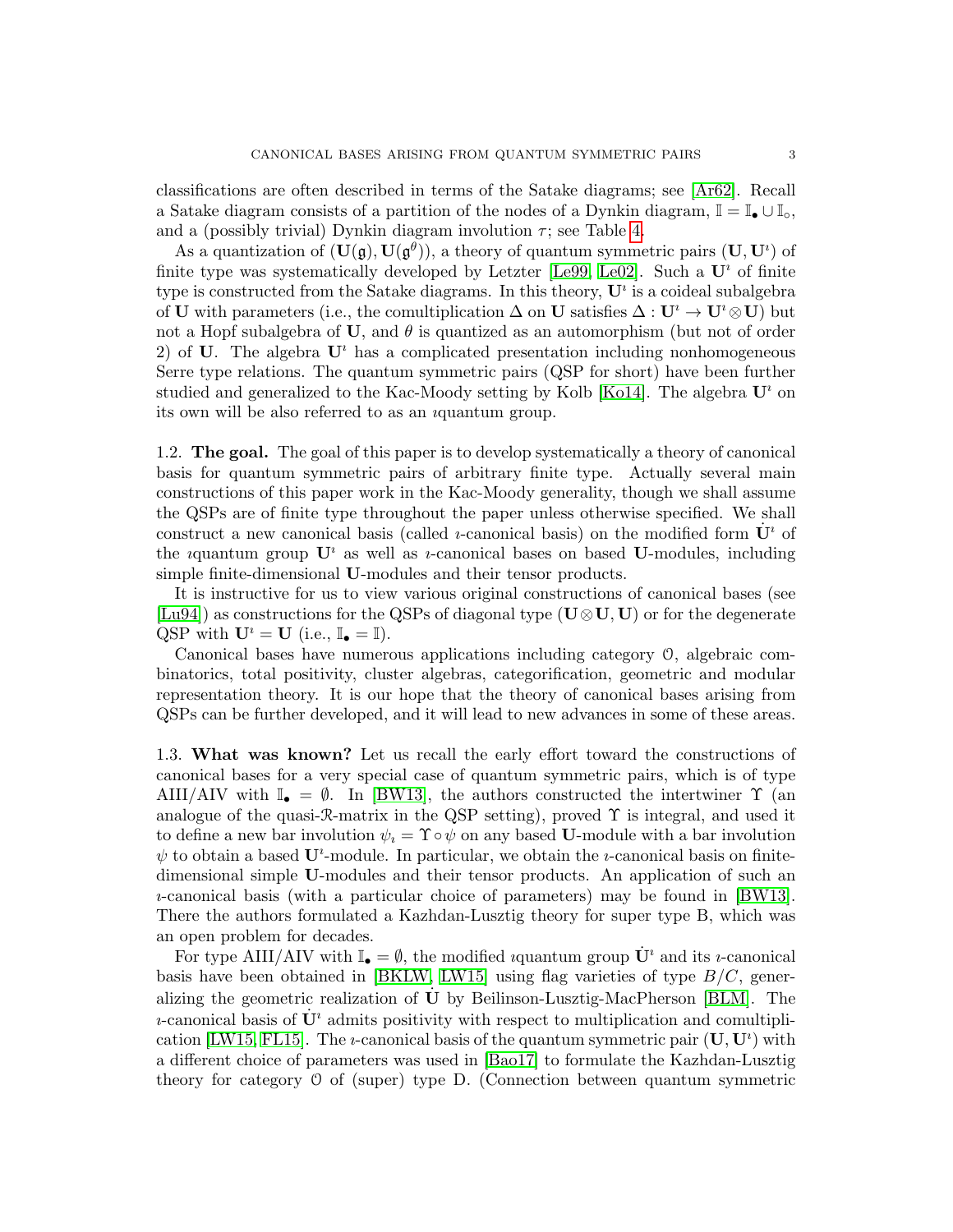pair  $(U, U^i)$  and the type D category O was observed in [\[ES13\]](#page-59-9) independently from [\[BW13\]](#page-59-4).)

<span id="page-3-0"></span>1.4. Main results. Let us provide a detailed description of the main results.

1.4.1. The ıquantum groups with parameters (and the quantum groups U) given in [\[Le99,](#page-60-6) [Ko14\]](#page-60-8) are defined over a field  $\mathbb{K}(q^{1/d})$  for a field  $\mathbb{K} \supset \mathbb{Q}$  containing some suitable roots of 1 and  $d > 1$ . Confirming an expectation stated in [\[BW13\]](#page-59-4), Balagovic and Kolb [\[BK15a\]](#page-59-10) showed the existence of a bar involution  $\psi_i$  of the *i*quantum groups and determined the constraints on parameters. But for a canonical basis theory, it is more natural to work with algebras over the field  $\mathbb{Q}(q)$ . In this paper we give a definition of the iquantum group  $\mathbf{U}^i$  over the field  $\mathbb{Q}(q)$  with slightly modified parameters; see Definition [3.5](#page-17-1) (also compare [\[BK15\]](#page-59-11)). We further explain (see Lemma [3.10\)](#page-19-1) the parameters can actually be chosen to be in  $A = \mathbb{Z}[q, q^{-1}]$  and the bar map  $\psi_i$  makes sense on the  $\mathbb{Q}(q)$ -form  $\mathbf{U}^i$ , as a prerequisite for the theory of *u*-canonical bases. Denote by  $\psi$  the bar involution on U.

Observe that the inclusion map  $\mathbf{U}^i \to \mathbf{U}$  is not compatible with the two bar maps on  $\mathbf{U}^i$  and  $\mathbf{U}$ . A basic ingredient which we shall need for *u*-canonical basis is the intertwiner  $\Upsilon$  for the quantum symmetric pair  $(\mathbf{U}, \mathbf{U}^i)$ , which lies in (a completion of)  $U^+$ ; cf. [\[BW13,](#page-59-4) Theorem 2.10] and [\[BK15,](#page-59-11) Theorem 6.10] (for a precise formulation see Theorem [4.8](#page-29-1) and Remark [4.9\)](#page-29-2). The intertwiner  $\Upsilon$  can be thought as the analog of Lusztig's quasi- $\mathcal{R}-$ matrix  $\Theta$ , which intertwines the bar involution on **U** and the bar involution on  $U \otimes U$ . A twisted version of  $\Theta$  is indeed the intertwiner for the QSP of diagonal type ( $\mathbf{U} \otimes \mathbf{U}, \mathbf{U}$ ), where U is realized as the subalgebra of  $\mathbf{U} \otimes \mathbf{U}$  via the coproduct; see Remark [4.10.](#page-29-3)

1.4.2. Recall Lusztig [\[Lu90,](#page-60-0) [Lu94\]](#page-60-4) constructed braid group operators  $T''_{w,e}$  and  $T'_{w,e}$  on U. The braid group action is used in the definition of  $\mathbf{U}^i$  when  $\mathbb{I}_{\bullet} \neq \emptyset$ .

<span id="page-3-1"></span>**Theorem A** (Theorem [4.2\)](#page-24-2). For any  $i \in \mathbb{I}_{\bullet}$  and  $e = \pm 1$ , the braid group operators  $T'_{i,e}$ and  $T''_{i,e}$  restrict to automorphisms of  $\mathbf{U}^i$ .

In Theorem [4.2](#page-24-2) one finds explicit formulas for the actions of  $T'_{i,e}$  and  $T''_{i,e}$  on the generators of  $\mathbf{U}^i$ . Let W and  $W_{\mathbb{I}_{\bullet}}$  be the Weyl groups associated to  $\mathbb{I}$  and  $\mathbb{I}_{\bullet}^{\bullet}$ , and let  $w_0$  and  $w_$  denote the longest elements in W and  $W_{\mathbb{I}_{\bullet}}$ , respectively. Different braid group action for some class of  $\mathbf{U}^i$  has been constructed in the literature (see [\[KP11\]](#page-60-10) and references therein). Theorem  $\bf{A}$  $\bf{A}$  $\bf{A}$  verifies a conjecture of [\[KP11\]](#page-60-10) on the braid group action associated to  $W_{\mathbb{I}_{\bullet}}$  on  $\mathbf{U}^i$  (this conjecture was established for  $\mathbf{U}^i$  of type AII therein).

Recall there is a well-known anti-involution  $\wp$  on U [\[Ka91,](#page-60-2) [Lu94\]](#page-60-4) (see Proposition [2.1\)](#page-9-1), which induces a non-degenerate symmetric bilinear form on each finitedimensional simple U-module  $L(\lambda)$ , for  $\lambda \in X^+$ .

<span id="page-3-2"></span>**Proposition B** (Proposition [4.6\)](#page-28-0). The anti-involution  $\wp$  on **U** restricts to an antiinvolution on  $\mathbf{U}^i$ .

In Proposition [4.6,](#page-28-0) whose proof relies crucially on Theorem [A](#page-3-1), one further finds explicit formulas for the actions of  $\wp$  on the generators of  $\mathbf{U}^i$ . This result allows us to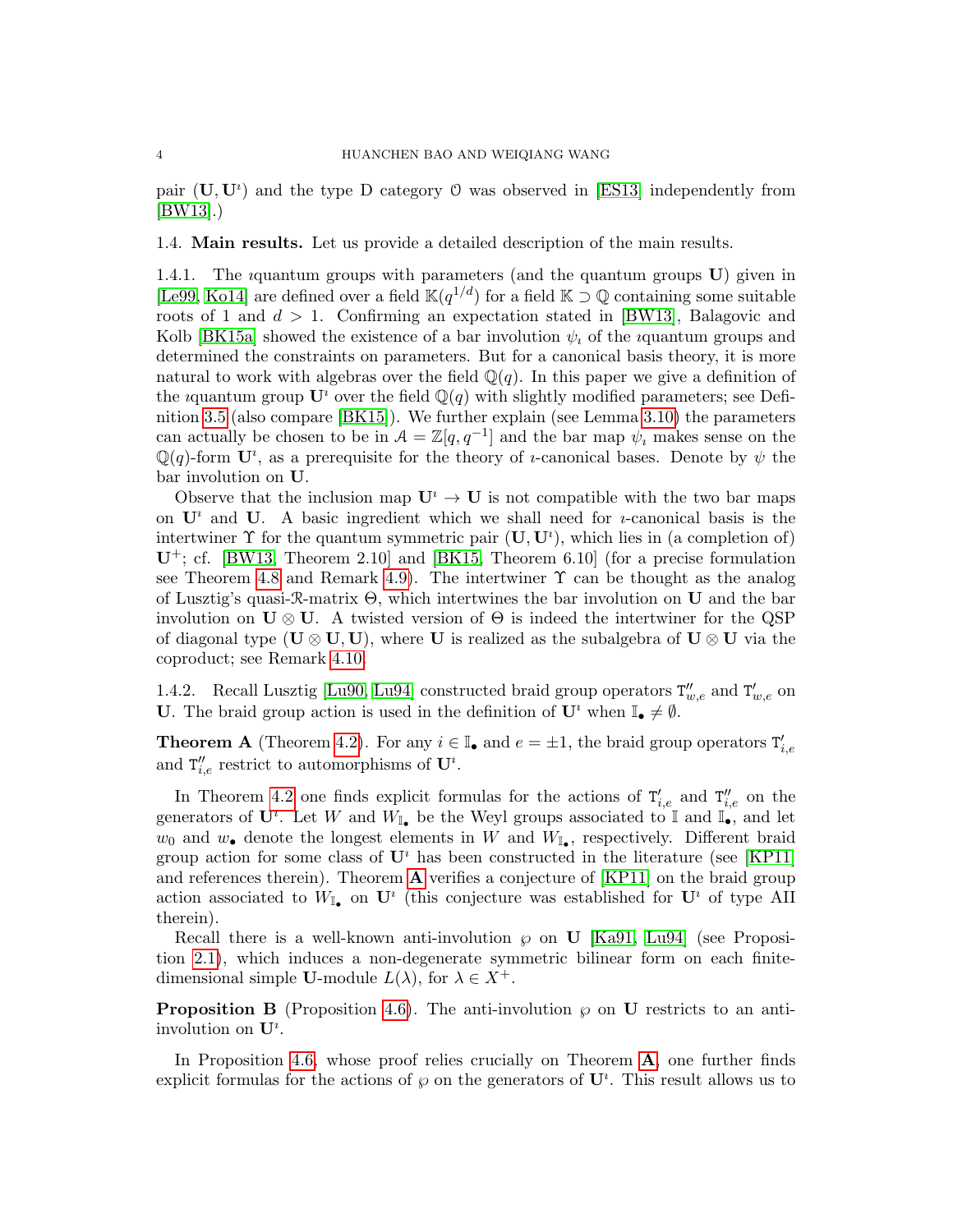naturally use the same bilinear form on  $L(\lambda)$  viewed as a  $\mathbf{U}^i$ -module. We shall see this bilinear form plays a basic role in formulating a non-degenerate bilinear form on the modified form  $\dot{\mathbf{U}}^i$  and Theorem **[H](#page-6-1)** below.

1.4.3. Recall the subspace  $U^+(w) = U^+(w, 1)$ , for  $w \in W$ , is defined in [\[Lu94,](#page-60-4) 40.2]. The following proposition imposes more constraint on  $\Upsilon$  which will be useful later on.

<span id="page-4-3"></span>**Proposition C** (Proposition [4.15\)](#page-30-1). The intertwiner  $\Upsilon$  lies in (a completion of) the subspace  $\mathbf{U}^+(w_0w_\bullet)$ .

The following is one of the key properties of  $\Upsilon$  in our approach toward the canonical bases for quantum symmetric pairs of finite type.

<span id="page-4-0"></span>**Theorem D** (Theorem [5.3\)](#page-35-2). The intertwiner  $\Upsilon$  is integral, that is, we have  $\Upsilon \in {}_{A}\hat{U}^{+}$ .

Theorem  $\bf{D}$  $\bf{D}$  $\bf{D}$  is a generalization of the integrality of the quasi- $\mathcal{R}-$ matrix for quantum groups of finite type [\[Lu94,](#page-60-4) 24.1.6], and in the special case of QSP of type AIII/AIV with  $\mathbb{I}_{\bullet} = \emptyset$  it was proved in [\[BW13\]](#page-59-4). The general case here takes much effort to establish.

1.4.4. The notion of a based U-module  $(M, B)$  with a U-compatible bar involution  $\psi$ is formulated in [\[Lu94,](#page-60-4) Chapter 27]. We are interested in considering  $M$  as a  $\mathbf{U}^i$ -module by restriction, with a new bar involution  $\psi_i := \Upsilon \circ \psi$  (see Proposition [5.1\)](#page-35-3) compatible with the bar map  $\psi_i$  on  $\mathbf{U}^i$ . Theorem **[D](#page-4-0)** implies that  $\psi_i$  preserves the A-form  $_A M$  of the module M.

<span id="page-4-1"></span>**Theorem E** (Theorem [5.7\)](#page-37-0). The based U-module  $(M, B)$  admits a  $\psi_i$ -invariant basis  ${b<sup>i</sup>|b \in B}$ , whose transition matrix with respect to the basis B is uni-triangular with off-diagonal entries in  $q^{-1}\mathbb{Z}[q^{-1}]$ . (We call  $\{b^i | b \in B\}$  the *i*-canonical basis of M.)

By the fundamental work of Lusztig and Kashiwara [\[Lu90,](#page-60-0) [Ka91\]](#page-60-2), every finitedimensional simple U-module admits a canonical basis and hence is a based module. Similarly, by [\[Lu92\]](#page-60-3), any tensor product of several finite-dimensional simple modules (over U of finite type) with its canonical basis is a based module. Hence we obtain the following corollary to Theorem [E](#page-4-1).

<span id="page-4-2"></span>Corollary F (Theorems [5.10](#page-0-0) and [5.11\)](#page-38-2). Finite-dimensional simple U-modules and their tensor products admit  $i$ -canonical bases.

[F](#page-4-2)or type AIII/AIV with  $\mathbb{I}_{\bullet} = \emptyset$ , Theorem **[E](#page-4-1)** and Corollary **F** were established in [\[BW13\]](#page-59-4). The *i*-canonical bases in  $\mathbb{V}^{\otimes m} \otimes \mathbb{V}^{*\otimes n}$ , where  $\mathbb V$  is the natural representation of U, were used to define the Kazhdan-Lusztig polynomials for Lie superalgebras osp in [\[BW13,](#page-59-4) [Bao17\]](#page-59-8).

1.4.5. In contrast to U, the *i*quantum group  $U^i$  does not admit obvious triangular decomposition. So the familiar approach toward canonical bases of quantum groups, starting with U<sup>−</sup> , is not available in the QSP setting. Besides, there is no obvious integral A-form of  $\mathbf{U}^i$  in general.

We study the modified form  $\dot{\mathbf{U}}^i$  of  $\mathbf{U}^i$ , similar to the modified form  $\dot{\mathbf{U}}$  of  $\mathbf{U}$ . The bar involution  $\psi_i$  on  $\mathbf{U}^i$  extends to a bar involution, again denoted by  $\psi_i$ , on  $\dot{\mathbf{U}}^i$ . Even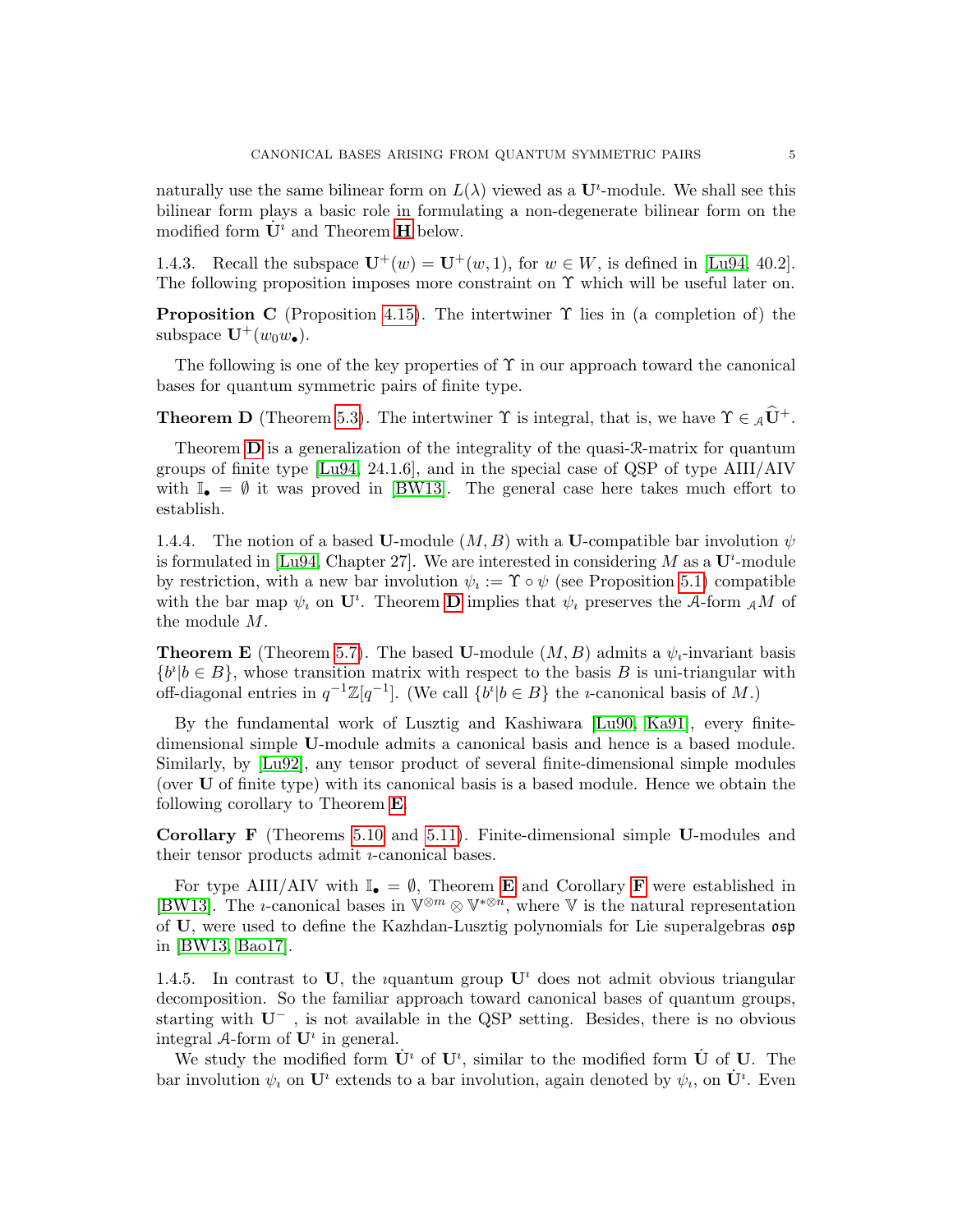though  $\dot{\mathbf U}^i$  is not a subalgebra of  $\dot{\mathbf U},$  we can still view  $\dot{\mathbf U}$  as a (left)  $\dot{\mathbf U}^i$ -module naturally. We define  ${}_{\cal A}\dot{{\bf U}}^\imath$  as the maximal  ${\cal A}$ -subalgebra of  $\dot{{\bf U}}^\imath$  that preserves the integral form  ${}_{\cal A}\dot{{\bf U}}$ through the natural action. It is not clear at all from the definition but will be proved in the end that  $_A\dot{\mathbf{U}}^i$  is a free A-module.

Recall [\[Lu94,](#page-60-4) Chapter 25] Lusztig's construction of canonical basis on  $\dot{\mathbf{U}}$  relies essentially on a projective system of based modules of the form  $\omega L(\lambda + \nu) \otimes L(\mu + \nu)$ , for  $\lambda, \mu, \nu \in X^+$  as  $\nu$  varies. We shall formulate a generalization of such projective systems in the QSP setting.

We denote by P the parabolic subalgebra of U associated with  $\mathbb{I}_\bullet$  which contains  $\mathbf{U}^-$ , and by  $P$  the modified form of  $P$ . The intersection of the canonical basis on  $U$  with  $\dot{\mathbf{P}}$  forms the canonical basis of  $\dot{\mathbf{P}}$ ; cf. [\[Ka94\]](#page-60-11). We establish a Q(q)-linear isomorphism  $\dot{\mathbf{U}}^i \mathbf{1}_{\overline{\lambda}} \cong \dot{\mathbf{P}} \mathbf{1}_{\lambda}$  (where  $\overline{\lambda}$  is an *i*-weight associated to  $\lambda$ ; see §[3.1\)](#page-15-1), which allows one to regard  $\dot{\mathbf{P}}\mathbf{1}_{\lambda}$  as an associated graded of  $\dot{\mathbf{U}}^{i}\mathbf{1}_{\overline{\lambda}}$ .

Denote by  $\eta_{\lambda}$  and  $\eta_{w_{\bullet}\lambda}$  the highest weight vector and the unique canonical basis element of weight  $w_{\bullet} \lambda$  in a finite-dimensional simple module  $L(\lambda)$ , respectively. For  $\lambda, \mu \in X^+$ , consider the U-submodule generated by  $\eta_{w_{\bullet}} \otimes \eta_{\mu}$  in the tensor product U-module  $L(\lambda) \otimes L(\mu)$  (which can be shown is the same as  $U^i$ - and P-submodule generated by  $\eta_{w_{\bullet}\lambda} \otimes \eta_{\mu}$ :

<span id="page-5-0"></span>
$$
L^{i}(\lambda,\mu)=\mathbf{U}(\eta_{w_{\bullet}\lambda}\otimes\eta_{\mu})=\mathbf{P}(\eta_{w_{\bullet}\lambda}\otimes\eta_{\mu})=\mathbf{U}^{i}(\eta_{w_{\bullet}\lambda}\otimes\eta_{\mu}).
$$

Recall  $\tau$  is the Dynkin diagram involution for a Satake diagram and we set  $\nu^{\tau} = \tau(\nu)$ . The significance of the modules  $L^i(\lambda,\mu)$  is that

(1.1) 
$$
\dot{\mathbf{P}} \mathbf{1}_{w_{\bullet} \lambda + \mu} \cong \dot{\mathbf{U}}^{\dagger} \mathbf{1}_{\overline{w_{\bullet} \lambda + \mu}} \cong \varprojlim_{\nu} L^{\iota} (\lambda + \nu^{\tau}, \mu + \nu),
$$

where the inverse limit is understood as  $\nu \mapsto \infty$ .

One observes that  $L^i(\lambda,\mu)$  is a based **U**-module. Kashiwara [\[Ka94\]](#page-60-11) further established the compatibility between the canonical basis on  $U$  with the canonical basis on  $L^i(\lambda,\mu)$  under the obvious action, which allows a uniform parametrization of the canonical, and hence the *u*-canonical, basis on  $L^i(\lambda, \mu)$ .

Toward the construction of the universal K-matrix K for general QSP (which is an analog of Drinfeld's universal R-matrix for U), a U<sup>t</sup>-module isomorphism  $K'$  was defined in [\[BK15\]](#page-59-11). (In cases when  $\mathbb{I}_{\bullet} = \emptyset$  this was constructed by the authors, as it is a straightforward generalization of the construction of an isomorphism T in type AIII/AIV in [\[BW13\]](#page-59-4).) Even though the setting for [\[BK15\]](#page-59-11) is mostly over a larger field  $\mathbb{K}(q^{1/d})$ , some flexibility in constructing K' allows one to choose a version, denoted by T in §[4.5,](#page-31-0) which is defined over the field  $\mathbb{Q}(q)$ . Here we keep the notation T, since this paper follows closely [\[BW13\]](#page-59-4). With the help of T, we construct in Proposition [6.12](#page-41-1) a unique  $\mathbf{U}^i$ -homomorphism (for  $\nu \in X^+$ )

$$
\pi = \pi_{\lambda,\mu,\nu}: L^i(\lambda + \nu^\tau, \mu + \nu) \longrightarrow L^i(\lambda,\mu), \qquad \pi(\eta^\bullet_{\lambda+\nu^\tau} \otimes \eta_{\mu+\nu}) = \eta^\bullet_\lambda \otimes \eta_\mu.
$$

Hence we have constructed a projective system of  $\mathbf{U}^i$ -modules  $\{L^i(\lambda+\nu^\tau,\mu+\nu)\}_{\nu\in X^+}$ . Lusztig's original construction is recovered in the degenerate case when  $\mathbb{I} = \mathbb{I}_{\bullet}$  and  $U^i = U$ .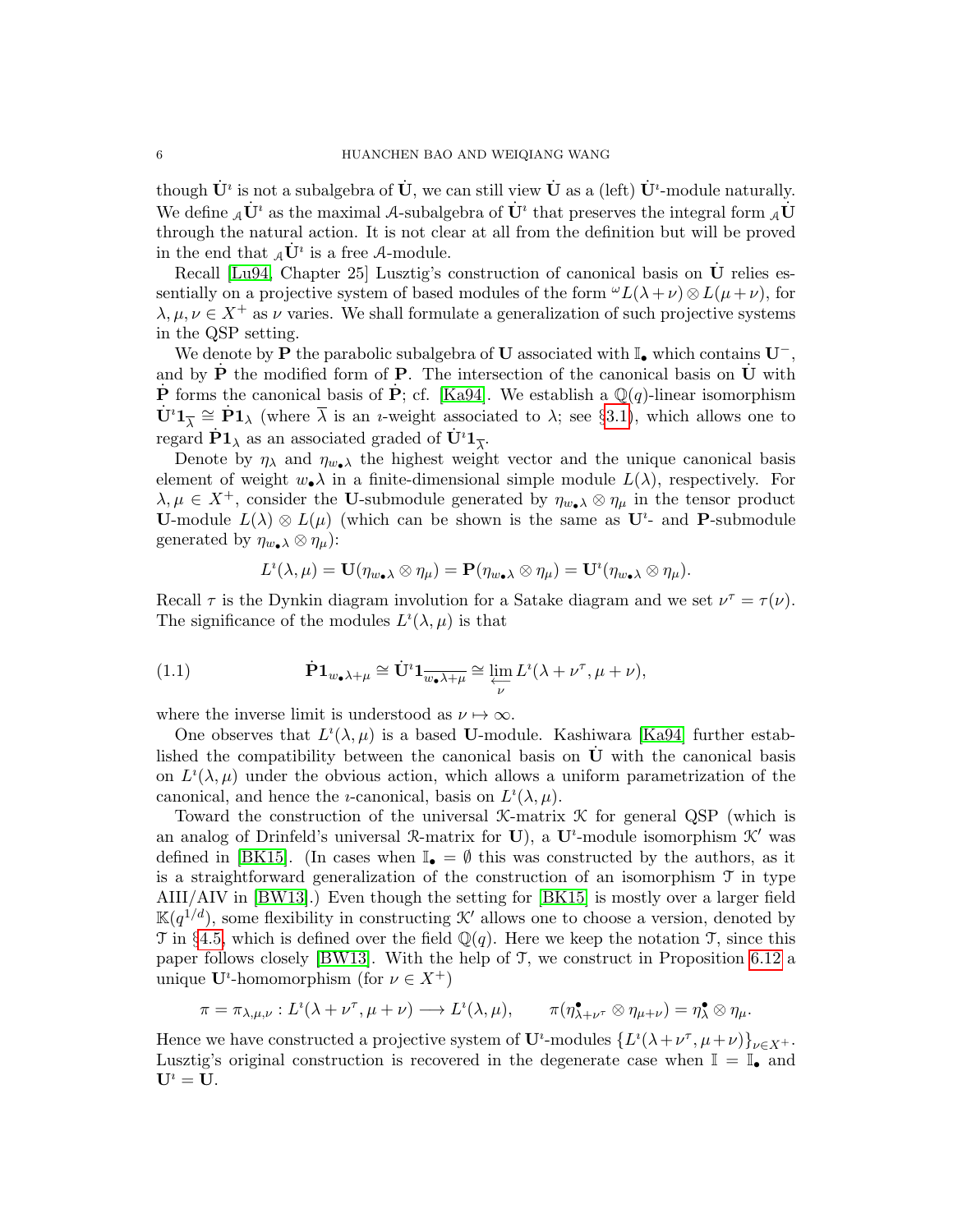However in contrast to Lusztig's results in the quantum group setting we cannot claim the strong form of compatibility of  $i$ -canonical bases in the sense that the projection  $\pi_{\lambda,\mu,\nu}$  is a based U<sup>*i*</sup>-module map. An interesting new phenomenon has already been observed in [\[BW13,](#page-59-4) §4.2] for QSP (where two ı-canonical basis elements can be mapped to the same nonzero  $\nu$ -canonical basis element).

In this paper we prove an asymptotic compatibility of  $i$ -canonical bases in the projective system, that is,  $\nu$ -canonical basis elements are mapped to  $\nu$ -canonical basis elements with the same labels (thanks to [\[Ka94\]](#page-60-11)) through the projection  $\pi_{\lambda,\mu,\nu}$  when  $\nu \to \infty$ . Together with [\(1.1\)](#page-5-0), this suffices to construct the *u*-canonical basis on  $\dot{\mathbf{U}}^i \mathbf{1}_{\overline{\mathbf{w}} \bullet \lambda + \mu}$ . Actually, the *i*-canonical basis of  $\dot{\mathbf{U}}^i \mathbf{1}_{\overline{w_{\bullet} \lambda + \mu}}$  is parameterized by the canonical basis of  $\mathrm{\dot{P}}1_{w_{\bullet}\lambda+\mu}.$ 

<span id="page-6-2"></span>**Theorem G** (Theorem [6.17,](#page-46-1) Corollary [6.19\)](#page-48-0). The algebra  $\dot{\mathbf{U}}^i$  admits a unique *u*canonical basis  $\dot{\mathbf{B}}^i$ , which is asymptotically compatible with the *i*-canonical basis on  $L^i(\lambda,\mu)$ , for  $\lambda,\mu \in X^+$ . Moreover, the basis  $\dot{\mathbf{B}}^i$  is  $\psi_i$ -invariant, and  ${}_{\mathcal{A}}\dot{\mathbf{U}}^i$  is a free A-module with basis  $\dot{\mathbf{B}}^i$ .

1.4.6. Bilinear forms. Recall there is a non-degenerate symmetric bilinear form [\[Ka91,](#page-60-2) [Lu94\]](#page-60-4) on each finite-dimensional simple module  $L(\lambda)$  defined via the anti-involution  $\wp$ on U, with respect to which the canonical basis is almost orthonormal. It follows by Corollary [F](#page-4-2) and Lusztig's results [\[Lu94,](#page-60-4) IV] that the *i*-canonical basis on  $L(\lambda) \otimes L(\mu)$ is almost orthonormal with respect to the tensor product bilinear form  $(\cdot, \cdot)_{\lambda,\mu}$ . We prove in Lemma [6.24](#page-50-0) that the bilinear form  $(\cdot, \cdot)_{\lambda+\nu^{\tau}, \mu+\nu}$  converges as  $\nu$  goes to  $\infty$ through the projective system  $\{L^{i}(\lambda + \nu^{\tau}, \mu + \nu)\}_{\nu \in X^{+}}$ , and hence the limit defines a symmetric bilinear form  $(\cdot, \cdot)$  on  $\dot{\mathbf{U}}^i$ ; see Definition [6.25.](#page-50-1) This form is compatible with the anti-involution  $\wp$  on  $\mathbf{U}^i$  established in Proposition [B](#page-3-2); see Corollary [6.26.](#page-50-2)

The following theorem is a generalization of a similar characterization of the signed canonical basis for modified quantum groups [\[Lu94,](#page-60-4) Chapter 26].

<span id="page-6-1"></span>**Theorem H** (Theorems [6.27](#page-51-1) and [6.28\)](#page-51-2). The *i*-canonical basis  $\dot{\mathbf{B}}^i$  is almost orthonormal with respect to the symmetric bilinear form  $(\cdot, \cdot)$  on  $\dot{\mathbf{U}}^i$ . Moreover, the signed *i*-canonical basis  $(-\dot{\mathbf{B}}^i) \cup \dot{\mathbf{B}}^i$  is characterized by the almost orthonormality, integrality, and  $\psi_i$ -invariance.

<span id="page-6-0"></span>1.5. Strategy of proofs. Recall  $U_q(\mathfrak{sl}_2)$  plays a fundamental role in the crystal and canonical basis theory of Lusztig and Kashiwara. To study the general quantum symmetric pairs we need to study first in depth the quantum symmetric pair of real rank one (also cf. [\[Le04,](#page-60-12) Section 4]). There are 8 different types of real rank one QSP; see Table [1.](#page-17-2) We formulate a notion of Levi subalgebras of  $\mathbf{U}^i$  (which are *i*quantum groups by themselves). In particular, a general ıquantum group is generated by its Levi subalgebras of real and compact rank one. (Here a Levi subalgebra of compact rank one is a copy of  $\mathbf{U}_q(\mathfrak{sl}_2)$  associated to any  $i \in \mathbb{I}_{\bullet}$ .)

Note that for QSP of real rank one,  $\mathbf{U}^+(w_0w_\bullet)$  is a relatively small subspace of  $\mathbf{U}^+$ . Proposition [C](#page-4-3) makes it feasible for us to prove Theorem [D](#page-4-0) for QSP of real rank one through brute force case-by-case computation. Actually we essentially obtain inductive formulas for  $\Upsilon$  in the real rank one cases; see Appendix [A.](#page-51-0)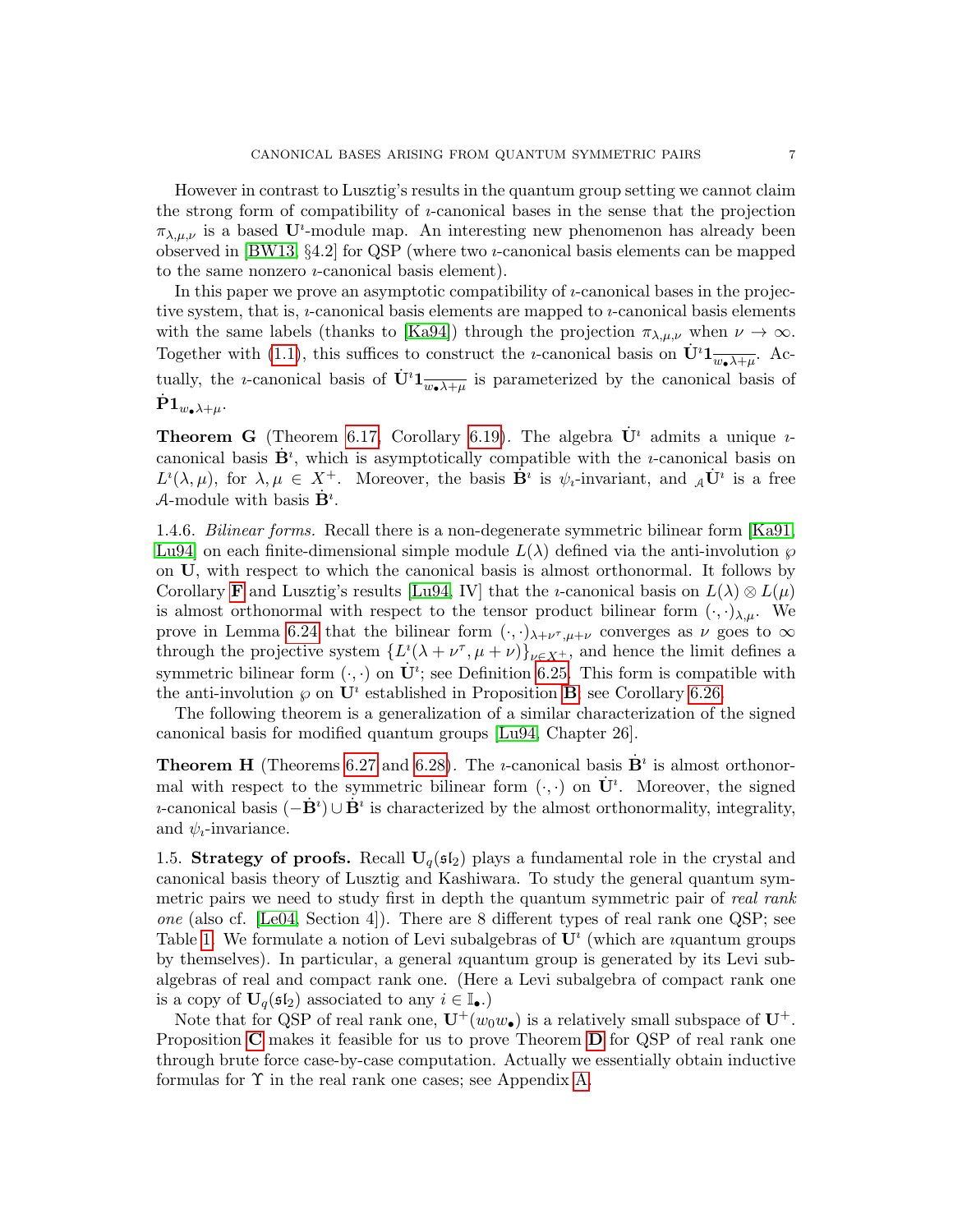The proofs of some main theorems are proceeded in the following steps:

- (1) prove Theorem [D](#page-4-0) for QSP of real rank one via case-by-case computations;
- (2) prove Theorem  $\bf{E}$  $\bf{E}$  $\bf{E}$  and then Theorem  $\bf{G}$  $\bf{G}$  $\bf{G}$  for QSP of real rank one;
- (3) prove Theorem  $\bf{D}$  $\bf{D}$  $\bf{D}$  for QSP of arbitrary finite type using Theorem  $\bf{E}$  $\bf{E}$  $\bf{E}$  and Theorem [G](#page-6-2) for QSP of real rank one;
- (4) prove Theorem  $\bf{E}$  $\bf{E}$  $\bf{E}$  and then Theorem  $\bf{G}$  $\bf{G}$  $\bf{G}$  for QSP of arbitrary finite type;
- (5) prove Theorem [H](#page-6-1) for QSP of arbitrary finite type.

<span id="page-7-0"></span>1.6. The organization. The paper is organized as follows. In Section [2,](#page-8-0) we review various basic constructions for the quantum group U. We study the based submodule  $L^i(\lambda,\mu)$  of the tensor product  $L(\lambda) \otimes L(\mu)$  and the parabolic subalgebra **P** of **U**. We establish the compatibility between the canonical basis on the modified form  $P$  and the canonical basis on  $L^i(\lambda, \mu)$ .

In Section [3,](#page-15-0) we introduce the  $i$ -root datum associated with a Satake diagram and define the corresponding coideal  $\mathbb{Q}(q)$ -subalgebra  $\mathbf{U}^i$  of  $\mathbf{U}$  with parameters. We also define the modified form  $\dot{\mathbf{U}}^i$  and an A-subalgebra  ${}_{\mathcal{A}}\dot{\mathbf{U}}^i$ .

In Section [4,](#page-24-0) we prove the braid group operators  $T''_{w,e}$  for  $w \in W_{\mathbb{I}_{\bullet}}$  and the antiinvolution  $\wp$  on U restrict to automorphisms and an anti-involution, respectively, of  $\mathbf{U}^i$ . We show that  $\Upsilon$  lies in (the completion of) the subspace  $\mathbf{U}^+(w_0w_\bullet)$ .

In Section [5,](#page-34-0) we prove the integrality of the intertwiner  $\Upsilon$ . The long computational proof for real rank one is given in Appendix [A.](#page-51-0) We then establish the  $i$ -canonical bases on based U-modules. We comment on the validity of several constructions for quantum symmetric pairs of Kac-Moody type. We plan to return in a future work to the construction of ı-canonical bases arising from QSP of Kac-Moody type.

In Section [6,](#page-38-1) we construct the projective system of  $\mathbf{U}^i$ -modules  $\{L^i(\lambda + \nu^\tau, \mu + \nu^\tau)\}$  $\nu$ )} $\nu \in X^+$ , prove the *u*-canonical basis elements stabilize when  $\nu \to \infty$ , and construct the canonical basis on  $\dot{\mathbf{U}}^i$ . As a consequence, we show that  $_A\dot{\mathbf{U}}^i$  is generated by the canonical basis elements of its real and compact rank one subalgebras. We also construct a non-degenerate symmetric bilinear form on  $\dot{\mathbf{U}}^i$ , with respect to which the signed canonical basis is shown to be almost orthonormal.

Acknowledgements. HB is partially supported by an AMS-Simons travel grant, and WW is partially supported by an NSF grant. We thank the following institutions whose support and hospitality helped to greatly facilitate the progress of this project: East China Normal University, Institute for Advanced Study, Institute of Mathematics at Academia Sinica, and Max-Planck Institute for Mathematics. We would like to thank Jeffrey Adams, Xuhua He, Stefan Kolb, and George Lusztig for helpful discussions, comments and their interest. An earlier version on the  $i$ -canonical basis construction in the special cases when  $\mathbb{I}_{\bullet} = \emptyset$  (for finite and affine types) was completed in Spring 2015. Balagovic and Kolb's work (in their goal of showing the universal K-matrix provides solutions to the reflection equation) helped to address several foundational issues on QSP raised in our 2013 announcement on the program of canonical basis for general QSP, and we in turn use their results in the current version. We warmly thank them for their valuable contributions. We are grateful to a referee for careful readings and numerous suggestions and corrections.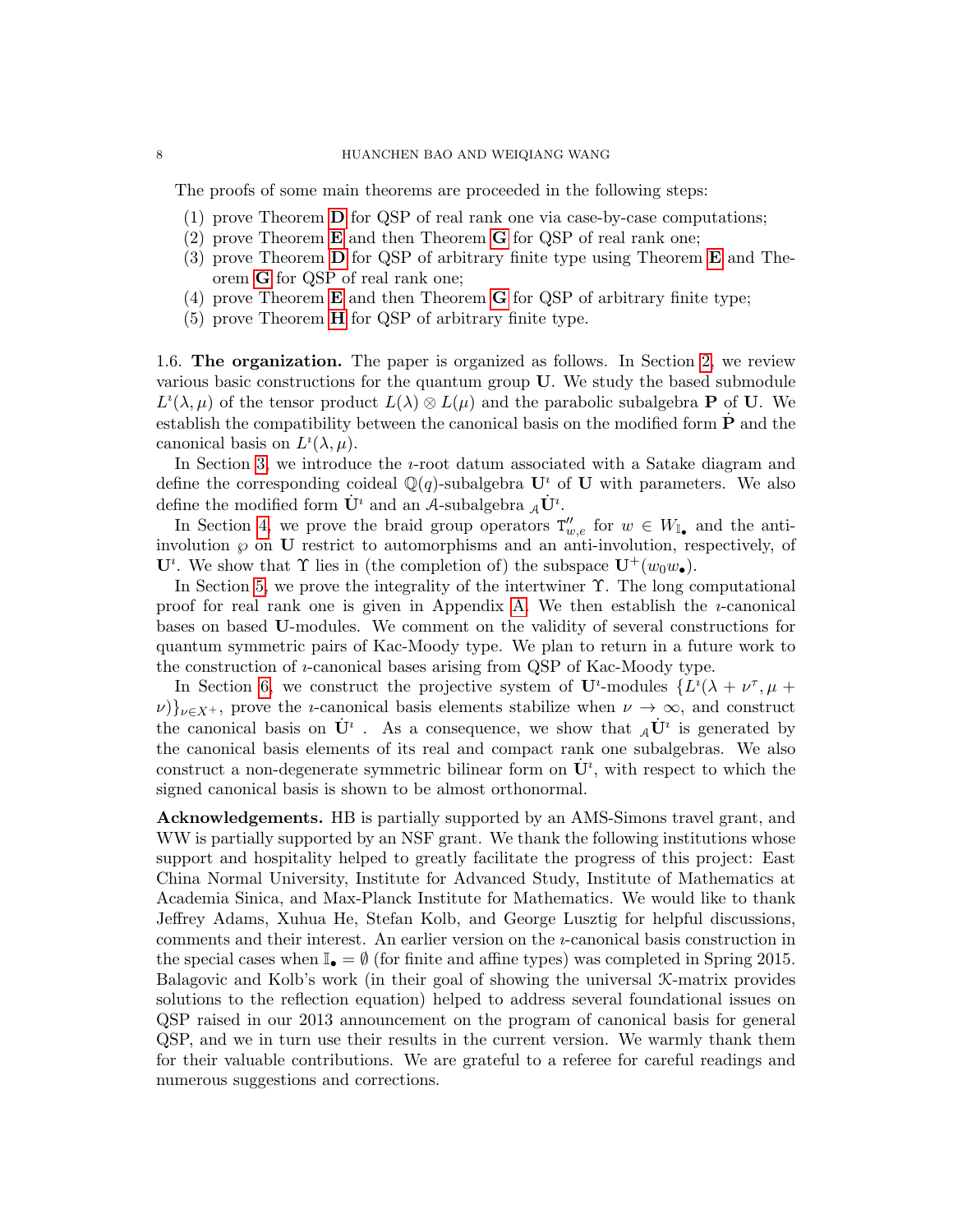### 2. Quantum groups and canonical bases

<span id="page-8-0"></span>In this preliminary section, we review the basics and set up notations for quantum groups and their modified forms, braid group actions, and canonical bases. We follow closely the book of Lusztig [\[Lu94\]](#page-60-4). We also review the less familiar construction of parabolic subalgebras and their canonical bases, following [\[Ka94\]](#page-60-11). Theorem [2.6](#page-12-1) is new in this generality.

<span id="page-8-1"></span>2.1. The algebras f and U. Let  $(Y, X, \langle \cdot, \cdot \rangle, \cdots)$  be a root datum of finite type  $(\mathbb{I}, \cdot)$ [\[Lu94,](#page-60-4) 1.1.1, 2.2.1]. We have a symmetric bilinear form  $\nu, \nu' \mapsto \nu \cdot \nu'$  on  $\mathbb{Z}[\mathbb{I}]$ . For  $\mu = \sum_{i \in \mathbb{I}} \mu_i i \in \mathbb{Z}[\mathbb{I}]$ , we let  $\mathrm{ht}(\mu) = \sum_{i \in \mathbb{I}} \mu_i$ . We have an embedding  $\mathbb{I} \subset X$   $(i \mapsto i')$ , and embedding  $I \subset Y$   $(i \mapsto i)$  and a perfect pairing  $\langle \cdot, \cdot \rangle : Y \times X \to \mathbb{Z}$  such that  $\langle i, j' \rangle = \frac{2i \cdot j}{i \cdot i}$  $\frac{i\cdot j}{i\cdot i},$ for  $i, j \in \mathbb{I}$ . The matrix  $(\langle i, j' \rangle) = (a_{ij})$  is the Cartan matrix. We define a partial order  $\leq$  on the weight lattice X as follows: for  $\lambda, \lambda' \in X$ ,

<span id="page-8-3"></span>(2.1) 
$$
\lambda \leq \lambda' \text{ if and only if } \lambda' - \lambda \in \mathbb{N}[\mathbb{I}].
$$

Let W be the corresponding Weyl group generated by the simple reflections  $s_i$ , for  $i \in \mathbb{I}$ . It naturally acts on Y and X. Let  $R^{\vee} \subset Y$  be the set of coroots. We denote by  $\rho^{\vee} \in Y$  the half sum of all positive coroots. Let  $R \subset X$  be the set of roots. We denote by  $\rho \in X$  the half sum of all positive roots. We denote the longest element of W by  $w_0$ .

Let q be an indeterminate. For any  $i \in \mathbb{I}$ , we set  $q_i = q^{\frac{i \cdot i}{2}}$ . Consider a free  $\mathbb{Q}(q)$ algebra  $'f$  generated by  $\theta_i$  for  $i \in \mathbb{I}$  associated with the Cartan datum of type  $(\mathbb{I}, \cdot)$ . As a Q(q)-vector space,  $'f$  has a weight space decomposition as  $'f = \bigoplus_{\mu \in \mathbb{N}[\mathbb{I}]} 'f_{\mu}$ , where  $\theta_i$ has weight i for all  $i \in \mathbb{I}$ . For any  $x \in \mathbf{f}_{\mu}$ , we set  $|x| = \mu$ .

For each  $i \in \mathbb{I}$ , we define  $r_i, i \in \mathcal{I}$  f to be the unique  $\mathbb{Q}(q)$ -linear maps such that

(2.2) 
$$
r_i(1) = 0, \quad r_i(\theta_j) = \delta_{ij}, \quad r_i(xx') = xr_i(x') + q^{i\cdot \mu'}r_i(x)x',
$$

$$
i^{r}(1) = 0, \quad i^{r}(\theta_j) = \delta_{ij}, \quad i^{r}(xx') = q^{i\cdot \mu}x_ir(x') + i^{r}(x)x',
$$

for all  $x \in 'f_{\mu}$  and  $x' \in 'f_{\mu'}$ .

Let  $(\cdot, \cdot)$  be the symmetric bilinear form on 'f defined in [\[Lu94,](#page-60-4) 1.2.3]. Let I be the radical of the symmetric bilinear form  $(\cdot, \cdot)$  on 'f. For  $i \in \mathbb{I}, n \in \mathbb{Z}$  and  $s \in \mathbb{N}$ , we define

$$
[n]_i = \frac{q_i^n - q_i^{-n}}{q_i - q_i^{-1}}
$$
 and  $[s]_i^! = \prod_{j=1}^s [j]_i$ .

We shall also use the notation

<span id="page-8-2"></span>
$$
\begin{bmatrix} n \\ s \end{bmatrix}_i = \frac{[n]_i^!}{[s]_i^! [n-s]_i^!}, \quad \text{for } 0 \le s \le n.
$$

It is known [\[Lu94\]](#page-60-4) that **I** is generated by the quantum Serre relators  $S(\theta_i, \theta_j)$ , for  $i \neq j \in \mathbb{I}$ , where

(2.3) 
$$
S(\theta_i, \theta_j) = \sum_{s=0}^{1-a_{ij}} (-1)^s \begin{bmatrix} 1 - a_{ij} \\ s \end{bmatrix}_i \theta_i^s \theta_j \theta_i^{1-a_{ij}-s}.
$$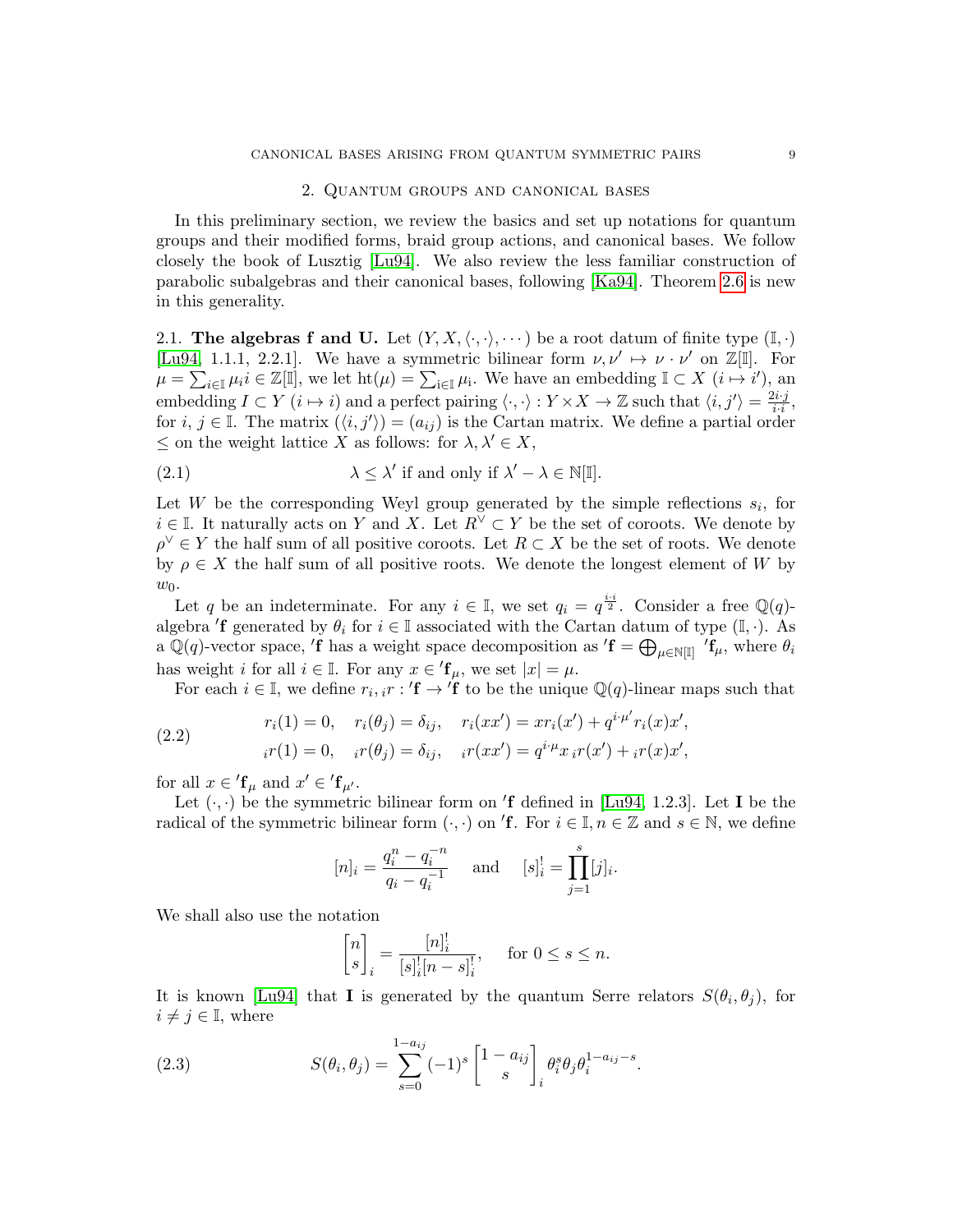Let  $\mathbf{f} = \mathbf{f}/\mathbf{I}$ . We have  $r_{\ell}(S(\theta_i, \theta_j)) = \ell r(S(\theta_i, \theta_j)) = 0$ , for all  $\ell, i, j \in \mathbb{I}$   $(i \neq j)$ . Hence  $r_{\ell}$  and  $_{\ell}r$  descend to well-defined  $\mathbb{Q}(q)$ -linear maps on f.

We introduce the divided power  $\theta_i^{(a)} = \theta_i^a / [a]_i^{\dagger}$  for  $a \ge 0$ . Let  $\mathcal{A} = \mathbb{Z}[q, q^{-1}]$ . Let  $_{\mathcal{A}}f$ be the A-subalgebra of **f** generated by  $\theta_i^{(a)}$  $i^{(a)}$  for various  $a \geq 0$  and  $i \in \mathbb{I}$ .

Let U be the quantum group associated with the root datum  $(Y, X, \langle \cdot, \cdot \rangle, \dots)$  of type  $(\mathbb{I}, \cdot)$ . The quantum group **U** is the associative  $\mathbb{Q}(q)$ -algebra generated by  $E_i$ ,  $F_i$  for  $i \in \mathbb{I}$  and  $K_{\mu}$  for  $\mu \in Y$ , subject to the following relations:

$$
K_0 = 1, \t K_{\mu} K_{\mu'} = K_{\mu + \mu'}, \text{ for all } \mu, \mu' \in Y,
$$
  

$$
K_{\mu} E_j = q^{\langle \mu, j' \rangle} E_j K_{\mu}, \t K_{\mu} F_j = q^{-\langle \mu, j' \rangle} F_j K_{\mu},
$$
  

$$
E_i F_j - F_j E_i = \delta_{i,j} \frac{\widetilde{K}_i - \widetilde{K}_{-i}}{q_i - q_i^{-1}},
$$
  

$$
S(F_i, F_j) = S(E_i, E_j) = 0, \text{ for all } i \neq j \in \mathbb{I},
$$

where  $K_{\pm i} = K_{\pm \frac{i \cdot i}{2}i}$  and  $S(E_i, E_j)$  are defined as in [\(2.3\)](#page-8-2).

Let  $\mathbf{U}^+$ ,  $\mathbf{U}^0$  and  $\mathbf{U}^-$  be the  $\mathbb{Q}(q)$ -subalgebra of  $\mathbf{U}$  generated by  $E_i(i \in \mathbb{I})$ ,  $K_\mu(\mu \in Y)$ , and  $F_i(i \in \mathbb{I})$  respectively. We identify  $f \cong U^-$  by matching the generators  $\theta_i$  with  $F_i$ . This identification induces a bilinear form  $(\cdot, \cdot)$  on  $\mathbf{U}^-$  and  $\mathbb{Q}(q)$ -linear maps  $r_i$ , if  $(i \in \mathbb{I})$ on **U**<sup>−</sup>. Under this identification, we let  $\mathbf{U}^-_{-\mu}$  be the image of  $\mathbf{f}_{\mu}$ . Similarly we have  $f \cong U^+$  by identifying  $\theta_i$  with  $E_i$ . We let  $\mathcal{A}U^-$  (respectively,  $\mathcal{A}U^+$ ) denote the image of  $_A$ **f** under this isomorphism, which is generated by all divided powers  $F_i^{(a)} = F_i^a / [a]_i^{\dagger}$ (respectively,  $E_i^{(a)} = E_i^a / [a]_i^!$ ). The coproduct  $\Delta : U \to U \otimes U$  is defined as follows (for  $i \in \mathbb{I}, \mu \in Y$ :

$$
(2.4) \ \Delta(E_i) = E_i \otimes 1 + \widetilde{K}_i \otimes E_i, \quad \Delta(F_i) = 1 \otimes F_i + F_i \otimes \widetilde{K}_{-i}, \quad \Delta(K_\mu) = K_\mu \otimes K_\mu.
$$

The following proposition follows by checking the generating relations, which can also be found in [\[Lu94,](#page-60-4) 3.1.3,. 3.1.12, 19.1.1].

### <span id="page-9-1"></span>Proposition 2.1.

- (1) There is an involution  $\omega$  of the  $\mathbb{Q}(q)$ -algebra **U** such that  $\omega(E_i) = F_i$ ,  $\omega(F_i) =$  $E_i$ , and  $\omega(K_\mu) = K_{-\mu}$  for all  $i \in \mathbb{I}$  and  $\mu \in Y$ .
- (2) There is an anti-involution  $\wp$  of the Q(q)-algebra **U** such that  $\wp(E_i) = q_i^{-1} F_i \widetilde{K}_i$ ,  $\wp(F_i) = q_i^{-1} E_i \widetilde{K}_i^{-1}$  and  $\wp(K_\mu) = K_\mu$  for all  $i \in \mathbb{I}$  and  $\mu \in Y$ .
- (3) There is an anti-involution  $\sigma$  of the Q(q)-algebra U such that  $\sigma(E_i) = E_i$ ,  $\sigma(F_i) = F_i$  and  $\sigma(K_\mu) = K_{-\mu}$  for all  $i \in \mathbb{I}$  and  $\mu \in Y$ .
- (4) There is a bar involution  $\overline{\phantom{a}}$  of the Q-algebra **U** such that  $q \mapsto q^{-1}$ ,  $\overline{E}_i = E_i$ ,  $\overline{F}_i = F_i$ , and  $\overline{K}_{\mu} = K_{-\mu}$  for all  $i \in \mathbb{I}$  and  $\mu \in Y$ . (Sometimes we denote the bar involution on  $\bf{U}$  by  $\psi$ .)

<span id="page-9-0"></span>2.2. Braid group actions and PBW basis. Recall from [\[Lu94,](#page-60-4) 5.2.1] that for each  $i \in \mathbb{I}, e \in \{\pm 1\}$ , and each finite-dimensional **U**-module M, linear isomorphisms  $T'_{i,e}$  and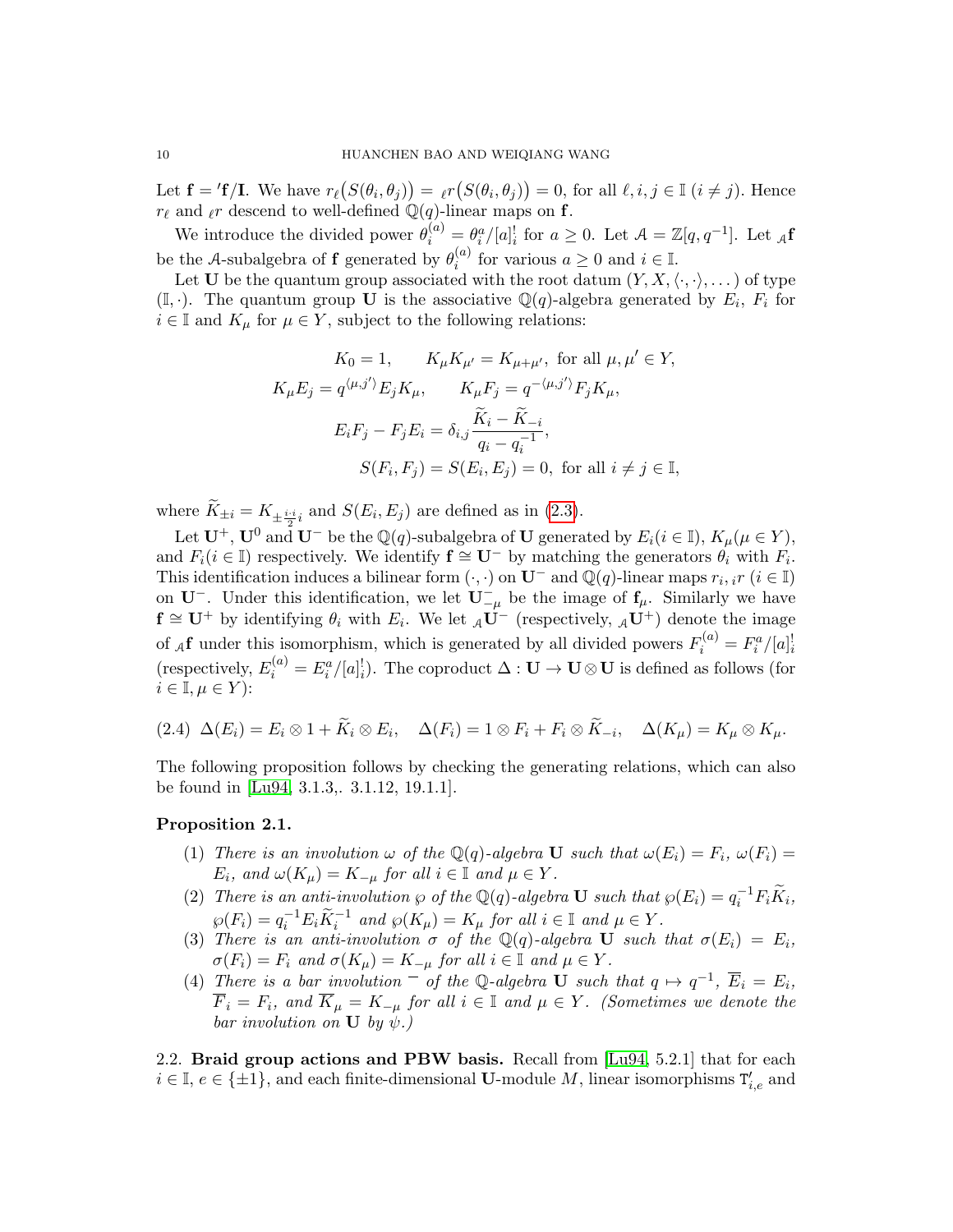$T''_{i,e}$  on M are defined: for  $\lambda \in X$  and  $m \in M_\lambda$ , we set

$$
T''_{i,e}(m) = \sum_{a,b,c \ge 0; -a+b-c=(i,\lambda)} (-1)^b q_i^{e(b-ac)} E_i^{(a)} F_i^{(b)} E_i^{(c)} m,
$$
  

$$
T'_{i,e}(m) = \sum_{a,b,c \ge 0; a-b+c=(i,\lambda)} (-1)^b q_i^{e(b-ac)} F_i^{(a)} E_i^{(b)} F_i^{(c)} m.
$$

These  $T''_{i,e}$  and  $T'_{i,e}$  induce automorphisms of U in the same notations such that, for all  $u \in U, m \in M$ , we have  $T''_{i,e}(um) = T''_{i,e}(u)T''_{i,e}(m)$ , and  $T'_{i,e}(um) = T'_{i,e}(u)T'_{i,e}(m)$ . More precisely, we have the following formulas for the actions the automorphisms  $T''_{i,e}$ ,  $T'_{i,e} : U \to U$  on generators  $(i, j \in \mathbb{I}, \mu \in Y)$ :

$$
T'_{i,e}(E_i) = -\widetilde{K}_{ei}F_i, \quad T'_{i,e}(F_i) = -E_i\widetilde{K}_{-ei}, \quad T'_{i,e}(K_{\mu}) = K_{s_i(\mu)};
$$
  
\n
$$
T'_{i,e}(E_j) = \sum_{r+s=-(i,j')} (-1)^r q_i^{er} E_i^{(r)} E_j E_i^{(s)} \quad \text{for } j \neq i;
$$
  
\n
$$
T'_{i,e}(F_j) = \sum_{r+s=-(i,j')} (-1)^r q_i^{-er} F_i^{(s)} F_j F_i^{(r)} \quad \text{for } j \neq i;
$$
  
\n5)  
\n
$$
T''_{i,-e}(E_i) = -F_i \widetilde{K}_{-ei}, \quad T''_{i,-e}(F_i) = -\widetilde{K}_{ei} E_i, \quad T''_{i,-e}(K_{\mu}) = K_{s_i(\mu)};
$$
  
\n
$$
T''_{i,-e}(E_j) = \sum_{r+s=-(i,j')} (-1)^r q_i^{er} E_i^{(s)} E_j E_i^{(r)} \quad \text{for } j \neq i;
$$
  
\n
$$
T''_{i,-e}(F_j) = \sum_{r+s=-(i,j')} (-1)^r q_i^{-er} F_i^{(r)} F_j F_i^{(s)} \quad \text{for } j \neq i.
$$

<span id="page-10-1"></span> $(2.5)$ 

As automorphisms on **U** and as 
$$
\mathbb{Q}(q)
$$
-linear isomorphisms on *M*, these  $T''_{i,e}$  and  $T'_{i,e}$   
satisfy the braid group relations ([Lu94, Theorem 39.4.3]) of type  $(\mathbb{I}, \cdot)$ . Hence for  
each  $w \in W$ , both  $T''_{w,e}$  and  $T'_{w,e}$  can be defined independent of the choices of reduced  
expressions of *w*. The following proposition can be found in [Lu94, 37.2.4].

<span id="page-10-2"></span>**Proposition 2.2.** The following relations among  $T'_{i,e}$  and  $T'_{i,e}$  hold (for  $i \in \mathbb{I}, e = \pm 1$ ):

(1) 
$$
\omega T'_{i,e} \omega = T''_{i,e}
$$
 and  $\sigma T'_{i,e} \sigma = T''_{i,-e}$ , as automorphisms on U,  
\n(2)  $\overline{T'_{i,e}(u)} = T'_{i,-e}(\overline{u})$  and  $\overline{T''_{i,e}(u)} = T''_{i,-e}(\overline{u})$ , for  $u \in U$ .

We shall focus on the automorphisms  $T''_{i,+1}$  and  $T''_{w,+1}$ . Hence to simplify the notation, throughout the paper we shall often write

$$
\mathbf{T}_i = \mathbf{T}''_{i,+1}, \quad \text{and} \quad \mathbf{T}_w = \mathbf{T}''_{w,+1}.
$$

<span id="page-10-0"></span>2.3. Canonical bases. Let  $M(\lambda)$  be the Verma module of U with highest weight  $\lambda \in X$  and with a highest weight vector denoted by  $\eta$  or  $\eta_{\lambda}$ . We define a lowest weight **U**-module  $^{\omega}M(\lambda)$ , which has the same underlying vector space as  $M(\lambda)$  but with the action twisted by the involution  $\omega$  given in Proposition [2.1.](#page-9-1) When considering  $\eta_{\lambda}$  as a vector in  $^{\omega}M(\lambda)$ , we shall denote it by  $\xi$  or  $\xi_{-\lambda}$ .

Let

$$
X^+ = \left\{ \lambda \in X \mid \langle i, \lambda \rangle \in \mathbb{N}, \forall i \in \mathbb{I} \right\}
$$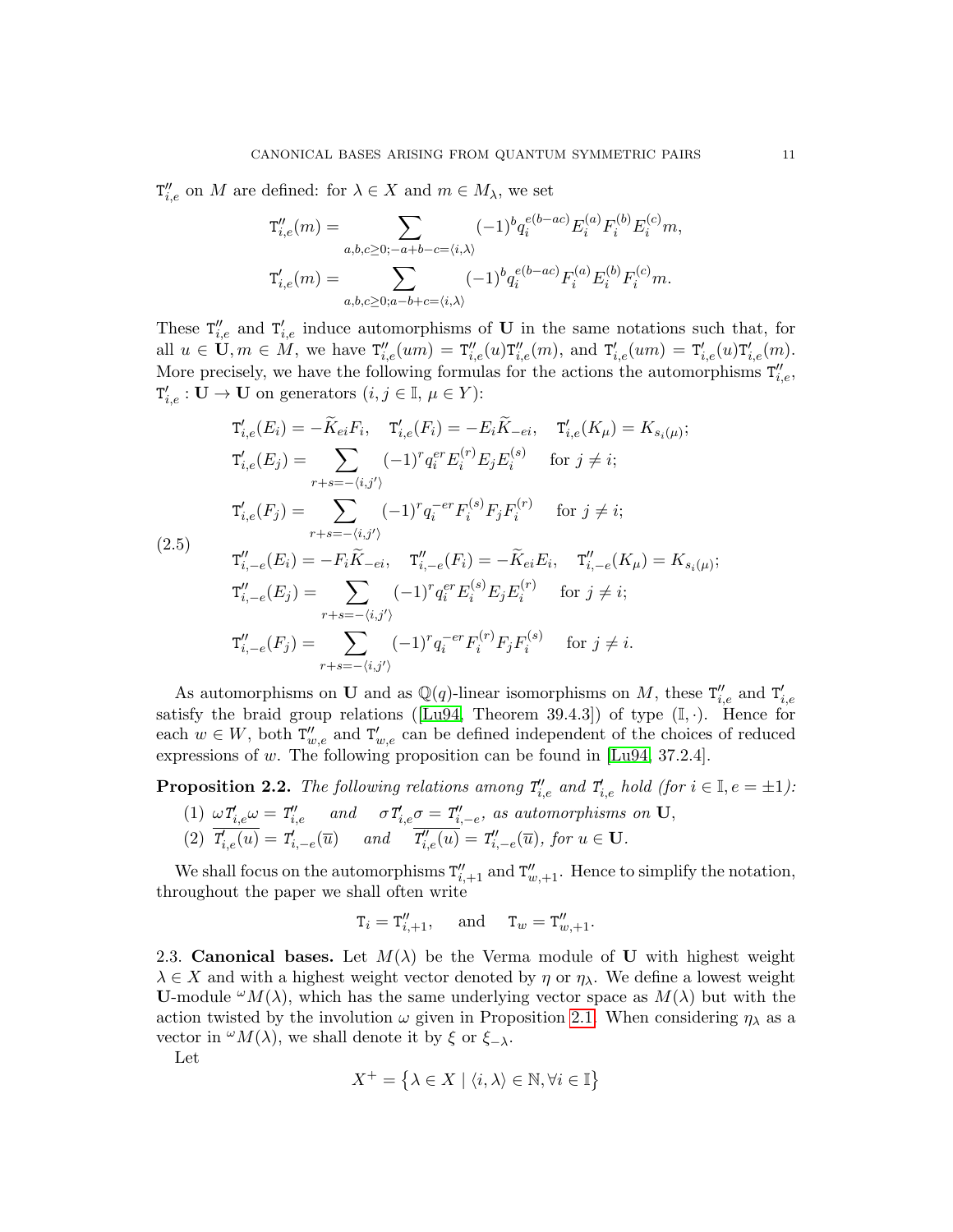be the set of dominant integral weights. By  $\lambda \gg 0$  we shall mean that the integers  $\langle i, \lambda \rangle$  for all i are sufficiently large (in particular, we have  $\lambda \in X^+$ ). The Verma module  $M(\lambda)$  associated to  $\lambda \in X^+$  has a unique finite-dimensional simple quotient U-module, denoted by  $L(\lambda)$ . Similarly we define the U-module  $\omega L(\lambda)$  of lowest weight  $-\lambda$ . We have  ${}^{\omega}L(-w_0\lambda) = L(\lambda)$ . For  $\lambda \in X^+$ , we let  ${}_{\mathcal{A}}L(\lambda) = {}_{\mathcal{A}}\mathbf{U}^- \eta$  and  ${}^{\omega}_{\mathcal{A}}L(\lambda) = {}_{\mathcal{A}}\mathbf{U}^+ \xi$  be the A-submodules of  $L(\lambda)$  and  $\omega L(\lambda)$ , respectively.

In [\[Lu90\]](#page-60-0) and [\[Ka91\]](#page-60-2), the canonical basis **B** of  $_A$ **f** is constructed. Recall that we can identify f with both  $U^-$  and  $U^+$ . For any element  $b \in \mathbf{B}$ , when considered as an element in  $U^-$  or  $U^+$  under such identifications, we shall denote it by  $b^-$  or  $b^+$ , respectively. Subsets  $\mathbf{B}(\lambda)$  of **B** are also constructed for each  $\lambda \in X^+$  such that  $b \mapsto b^-\eta_\lambda$  is a bijection from  $\mathbf{B}(\lambda)$  to the set of canonical basis of  $_{\mathcal{A}}L(\lambda)$ ; similarly  $\{b^+\xi_{-\lambda} \mid b \in \mathbf{B}(\lambda)\}\$ gives the canonical basis of  $\omega L(\lambda)$ . We denote by  $\mathcal{L}(\lambda)$  the  $\mathbb{Z}[q^{-1}]$ -submodule of  $L(\lambda)$ spanned by  $\{b^-\eta_\lambda \mid b \in \mathbf{B}(\lambda)\}\$ . Similarly we denote by  $\omega \mathcal{L}(\lambda)$  the  $\mathbb{Z}[q^{-1}]$ -submodule of  $\omega_L(\lambda)$  spanned by  $\{b^+\xi_{-\lambda} \mid b \in \mathbf{B}(\lambda)\}.$ 

Recall [\[Lu94,](#page-60-4) §4.1] the quasi-R-matrix  $\Theta := \sum_{\mu \in \mathbb{N}[\mathbb{I}]} \Theta_{\mu}$  is defined in a suitable completion of  $\mathbf{U}^- \otimes \mathbf{U}^+$ . For any finite-dimensional  $\mathbf{U}$ -modules M and  $M'$ ,  $\Theta$  is a well-defined operator on  $M \otimes M'$ , such that

(2.6) 
$$
\Delta(u)\Theta(m\otimes m') = \Theta\overline{\Delta(\overline{u})}(m\otimes m') \quad \text{and} \quad \Theta\overline{\Theta}(m\otimes m') = m\otimes m',
$$

for all  $m \in M$ ,  $m' \in M'$ , and  $u \in U$ .

Lusztig developed the theory of based U-modules in [\[Lu94,](#page-60-4) Chapter 27]. The finitedimensional simple U-modules  $L(\lambda)$  and  $\mathcal{L}(L(\lambda))$  are both based U-modules. Given any based U-modules  $M$  and  $M'$ , their tensor product is also a based U-module with the bar involution  $\psi = \Theta \circ (\psi \otimes \psi)$ . In particular, the tensor product  $L(\lambda) \otimes L(\mu) =$  $\omega L(-w_0\lambda) \otimes L(\mu)$  is a based U-module for  $\lambda, \mu \in X^+$  with basis  $\mathbf{B}(\lambda, \mu)$ . Elements in  $\mathbf{B}(\lambda, \mu)$  are  $\psi$ -invariant and of the form

$$
b_1^- \eta_{\lambda} \diamondsuit b_2^- \eta_{\mu} \in b_1^- \eta_{\lambda} \otimes b_2^- \eta_{\mu} + \sum_{|b_1'| \ge |b_1|, |b_2'| \le |b_2|} q^{-1} \mathbb{Z}[q^{-1}] b_1'^{-} \eta_{\lambda} \otimes b_2'^{-} \eta_{\mu}, b_1 \in \mathbf{B}(\lambda), b_2 \in \mathbf{B}(\mu).
$$

For convenience, we shall declare that  $b_1^-\eta\lambda \diamond b_2^-\eta_\mu = 0$  whenever either  $b_1 \notin \mathbf{B}(\lambda)$  or  $b_2 \notin \mathbf{B}(\mu)$ , or equivalently whenever either  $b_1^-\eta_\lambda = 0$  or  $b_2^-\eta_\mu = 0$  for  $(b_1, b_2) \in \mathbf{B} \times \mathbf{B}$ .

For  $\lambda, \mu \in X^+$ , we denote by  $\mathcal{L}_{\lambda,\mu}$  the  $\mathbb{Z}[q^{-1}]$ -submodule of  $L(\lambda) \otimes L(\mu)$  spanned by  $b_1^-\eta_\lambda \otimes b_2^-\eta_\mu$  for all  $(b_1, b_2) \in \mathbf{B}(\lambda) \times \mathbf{B}(\mu)$ . Let  ${}_{\mathcal{A}}\mathcal{L}_{\lambda,\mu} = \mathcal{A} \otimes_{\mathbb{Z}[q^{-1}]} \mathcal{L}_{\lambda,\mu}$ .

Recall [\[Lu94,](#page-60-4) Chapter 23] that the modified (or idempotented) form

$$
\dot{\mathbf{U}}=\bigoplus_{\lambda',\lambda''\in X}\lambda'\mathbf{U}_{\lambda''}
$$

is naturally an associative algebra (without unit) where  $\mathbf{1}_{\lambda}\mathbf{1}_{\lambda'}=\delta_{\lambda,\lambda'}\mathbf{1}_{\lambda}$ . The algebra  $\dot{\mathbf{U}}$  admits a  $(\mathbf{U}, \mathbf{U})$ -bimodule structure as well. Moreover, any weight **U**-module (i.e., a U-module with a direct sum decomposition into weight spaces, cf. [\[Lu94,](#page-60-4) §3.4.1]) can naturally be regarded as a  $\dot{\mathbf{U}}$ -module by [\[Lu94,](#page-60-4) §23.1.4]. Denote by  $_{\mathcal{A}}\dot{\mathbf{U}}$  the  $\mathcal{A}$ subalgebra of  $\dot{\mathbf{U}}$  generated by  ${}_{\mathcal{A}}\mathbf{U}^- \mathbf{1}_{\lambda \mathcal{A}} \mathbf{U}^+$  for various  $\lambda \in X$ .

For any  $w \in W$  and  $\lambda \in X^+$ , we denote by

$$
\eta_{w\lambda} = \xi_{ww_0(w_0\lambda)} \in L(\lambda) = {}^{\omega}L(-w_0\lambda),
$$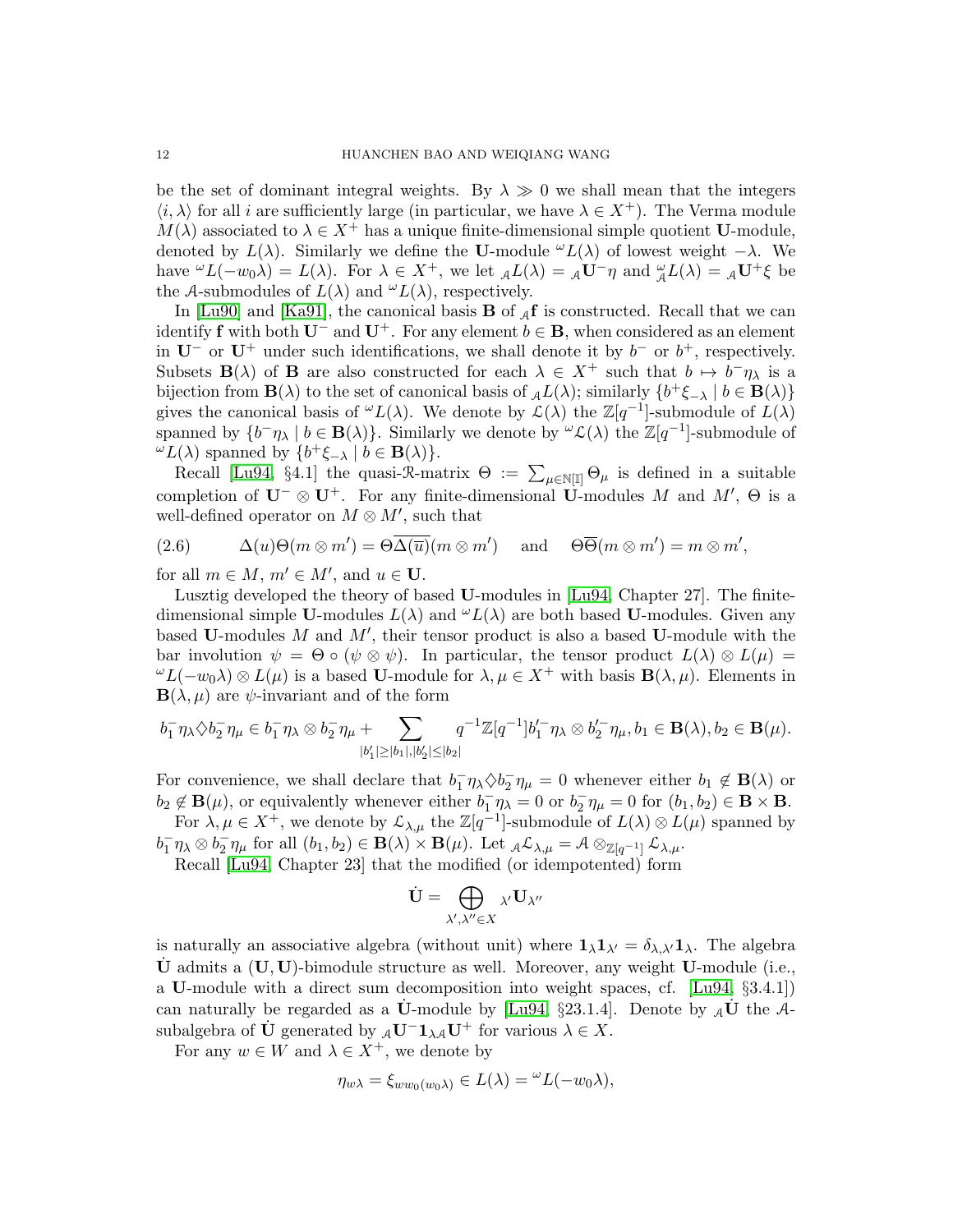the unique canonical basis element of weight  $w\lambda$ . We shall use later (in Proposition [6.12\)](#page-41-1) the following slight generalization of [\[Lu94,](#page-60-4) 27.1.7].

<span id="page-12-4"></span>**Lemma 2.3.** There exists a unique homomorphism of **U**-modules

$$
\chi: L(\lambda + \mu) \longrightarrow L(\lambda) \otimes L(\mu)
$$

such that  $\chi(\eta_{w(\lambda+\mu)}) = \eta_{w\lambda} \otimes \eta_{w\mu}$  for any (or all)  $w \in W$ .

*Proof.* We define  $\chi : L(\lambda + \mu) \longrightarrow L(\lambda) \otimes L(\mu)$  to be the homomorphism of **U**-modules such that  $\chi(\eta_{\lambda+\mu}) = \eta_{\lambda} \otimes \eta_{\mu}$ . Thanks to [\[Lu94,](#page-60-4) 27.1.7],  $\chi$  is an homomorphism of based modules. For any  $w \in W$ ,  $\eta_{w\lambda} \otimes \eta_{w\mu}$  is the unique canonical basis element in  $L(\lambda) \otimes L(\mu)$ of weight  $w(\lambda + \mu)$ , since the weight subspace  $(L(\lambda) \otimes L(\mu))_{w(\lambda + \mu)}$  is one-dimensional.

The uniqueness follows from the fact that  $\eta_{w(\lambda+\mu)}$  is a cyclic vector of the U-module  $L(\lambda + \mu)$ .

We collect the following results from [\[Lu94,](#page-60-4) Chapter 25] in Propositions [2.4-](#page-12-2)[2.5](#page-12-3) below. A slight improvement here is that we can use the same  $\chi$  uniformly thanks to Lemma [2.3.](#page-12-4)

<span id="page-12-2"></span>**Proposition 2.4.** Let  $\lambda, \mu \in X^+$ . The U-module homomorphism  $\chi : L(\lambda + \mu) \rightarrow$  $L(\lambda) \otimes L(\mu)$ ,  $\eta_{\lambda+\mu} \mapsto \eta_{\lambda} \otimes \eta_{\mu}$ , satisfies the following properties:

- (1) Let  $b \in \mathbf{B}(\lambda + \mu)$ . We have  $\chi(b^{-}\eta_{\lambda+\mu}) = \sum_{b_1,b_2} f(b; b_1, b_2) b_1^{-} \eta_{\lambda} \otimes b_2^{-} \eta_{\mu}$ , summed over  $b_1 \in \mathbf{B}(\lambda)$ ,  $b_2 \in \mathbf{B}(\mu)$ , with  $f(b; b_1, b_2) \in \mathbb{Z}[q^{-1}]$ . If  $b^-\eta_\mu \neq 0$ , then  $f(b; 1, b) = 1$  and  $f(b; 1, b_2) = 0$  for any  $b_2 \neq b$ . If  $b^-\eta_\mu = 0$ , then  $f(b; 1, b_2) = 0$ for any  $b_2$ ;
- (2) Let  $b \in \mathbf{B}(-w_0(\lambda + \mu))$ . We have  $\chi(b^+\xi_{w_0(\lambda+\mu)}) = \sum_{b_1,b_2} f(b; b_1, b_2) b^+_2 \xi_{w_0 \lambda} \otimes$  $b_1^+ \xi_{w_0\mu}$ , summed over  $b_1 \in \mathbf{B}(-w_0\lambda)$ ,  $b_2 \in \mathbf{B}(-w_0\mu)$ , with  $f(b; b_1, b_2) \in \mathbb{Z}[q^{-1}]$ .  $I\bar{f} b^+ \ddot{\xi}_{w_0\lambda} \neq 0$ , then  $f(b; 1, b) = 1$  and  $f(b; 1, b_2) = 0$  for any  $b_2 \neq b$ . If  $b^+ \xi_{w_0\lambda} =$ 0, then  $f(b; 1, b_2) = 0$  for any  $b_2$ .

<span id="page-12-3"></span>**Proposition 2.5.** Let  $\zeta \in X$  and  $b_1, b_2 \in \mathbf{B}$ .

(1) There exists a unique element  $b_1 \diamondsuit_{\zeta} b_2 \in {}_{\mathcal{A}} \dot{\mathbf{U}} \mathbf{1}_{\zeta}$  such that

$$
b_1 \diamondsuit_{\zeta} b_2 (\xi_{w_0 \lambda} \otimes \eta_{\mu}) = (b_1^+ \xi_{w_0 \lambda} \diamondsuit b_2^- \eta_{\mu})
$$

for any  $\lambda, \mu \in X^+$  such that  $b_1 \in \mathbf{B}(-w_0\lambda)$ ,  $b_2 \in \mathbf{B}(\mu)$  and  $w_0\lambda + \mu = \zeta$ .

- (2) We have  $\overline{b_1 \diamondsuit_c b_2} = b_1 \diamondsuit_c b_2$ .
- (3) The set  $\dot{\mathbf{B}} = \{b_1 \diamondsuit \diamondsuit b_2 | \diamondsuit \in X, (b_1, b_2) \in \mathbf{B} \times \mathbf{B} \}$  forms a (canonical)  $\mathbb{Q}(q)$ -basis of  $\dot{\mathbf{U}}$  and a A-basis of  $_{\mathcal{A}}\dot{\mathbf{U}}$ .

<span id="page-12-0"></span>2.4. A based submodule. The following is a generalization of Kashiwara's result in [\[Ka94,](#page-60-11) Lemma 8.2.1].

<span id="page-12-1"></span>**Theorem 2.6.** Let  $w \in W$ , and  $\mu, \lambda \in X^+$ . For any  $b \in \dot{B}$ , we have

$$
b(\eta_{w\lambda}\otimes \eta_\mu)\in \mathbf{B}(\lambda,\mu)\cup\{0\}.
$$

*Proof.* We prove by induction on  $k_w = \ell(w_0) - \ell(w) = \ell(ww_0)$ . When  $k_w = 0$ , we have  $w = w_0$ , this is Lusztig's theorem (see Proposition [2.5\)](#page-12-3).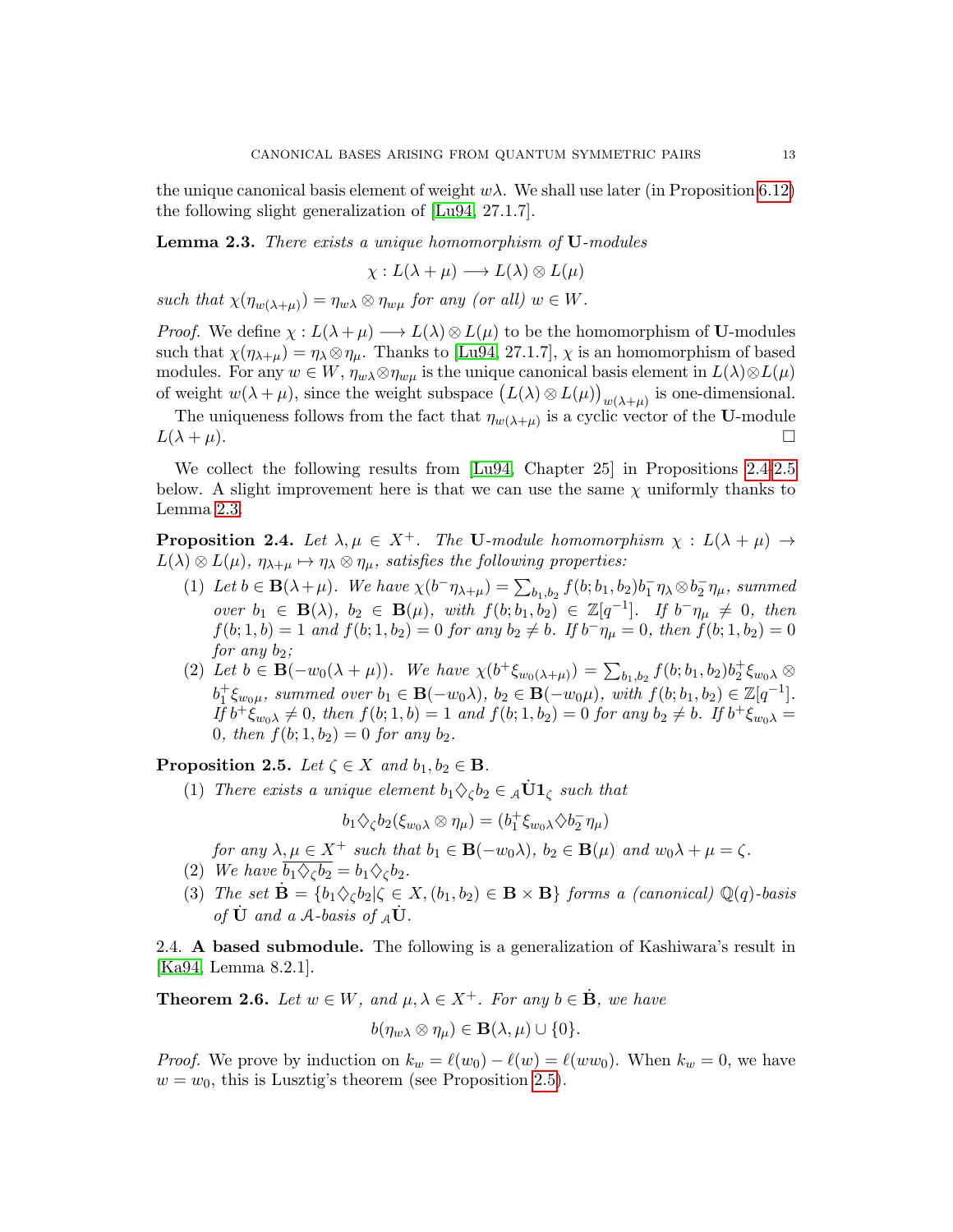Assume  $k_w = k > 0$ , and let  $ww_0 = s_{i_1} s_{i_2} \cdots s_{i_k}$  be a reduced expression. We have

$$
\eta_{w\lambda} \otimes \eta_{\mu} = E_{i_1}^{(a_1)} E_{i_2}^{(a_2)} \cdots E_{i_k}^{(a_k)} (\eta_{w_0\lambda} \otimes \eta_{\mu}),
$$

for some  $a_i \geq 0$  (uniquely determined by  $\lambda$  and w); moreover, we have  $E_{i_1}(\eta_{w\lambda} \otimes \eta_{\mu}) = 0$ . We define

$$
I_N = \sum_{i \in \mathbb{I}} \dot{\mathbf{U}} E_i^N + \sum_{i \in \mathbb{I}} \dot{\mathbf{U}} F_i^N, \quad \text{for } N \in \mathbb{N}.
$$

Note that for  $x \in L_{w_{\bullet}}(\lambda, \mu)$ , we have  $I_N(x) = 0$  for  $N \gg 0$ . Then adapting [\[Ka94,](#page-60-11) Lemma 8.2.1] to our setting, we have the following two possibilities (depending on  $\varepsilon_{i_1}^*(b)$ ) therein)

$$
b \in \dot{\mathbf{U}}E_{i_1}
$$
 or  $bE_{i_1}^{(a_1)} \in b' + \dot{\mathbf{U}}E_{i_1}^{(a_1+1)} + I_N$ , for any N and some  $b' \in \dot{\mathbf{B}}$ .

If  $b \in \dot{\mathbf{U}}E_{i_1}$ , we clearly have  $b(\eta_{w\lambda} \otimes \eta_{\mu}) = 0$ . If  $bE_{i_1}^{(a_1)} \in b' + \dot{\mathbf{U}}E_{i_1}^{(a_1+1)}$  $i_1^{(u_1+1)} + I_N$ , then we have (by taking  $N \gg 0$ )

$$
b(\eta_{w\lambda}\otimes \eta_\mu)=b'E_{i_2}^{(a_2)}\cdots E_{i_k}^{(a_k)}(\eta_{w_0\lambda}\otimes \eta_\mu)=b'(\eta_{s_{i_1}w}\otimes \eta_\mu).
$$

Since  $\ell(s_{i_1}ww_0) = k-1$ , the inductive assumption gives us  $b'(\eta_{s_{i_1}w}\otimes \eta_\mu) \in \mathbf{B}(\lambda,\mu)\cup\{0\}.$ This proves the theorem.

Let  $W_{\mathbb{I}_{\bullet}} = \langle s_i \in W | i \in \mathbb{I}_{\bullet} \rangle$  be the Weyl group associated with a subset  $\mathbb{I}_{\bullet} \subset \mathbb{I}$ . Let  $w_{\bullet}$ be the longest element in  $W_{\mathbb{I}_{\bullet}}$ . For  $\lambda, \mu \in X^+$ , we introduce the following U-submodule of  $L(\lambda) \otimes L(\mu)$ :

(2.7) 
$$
L^{i}(\lambda,\mu) = \mathbf{U}(\eta_{w_{\bullet}\lambda} \otimes \eta_{\mu}).
$$

In case when  $\mathbb{I}_{\bullet} = \mathbb{I}$ , we have  $L^i(\lambda, \mu) = {}^{\omega}L(\lambda) \otimes L(\mu)$ .

<span id="page-13-2"></span>**Corollary 2.7.** Let  $\mathbb{I}_{\bullet} \subset \mathbb{I}$  and  $\lambda, \mu \in X^+$ . Then the **U**-submodule  $L^i(\lambda, \mu)$  is a based submodule of  $L(\lambda) \otimes L(\mu)$  with canonical basis  $\mathbf{B}(\lambda, \mu) \cap L^i(\lambda, \mu)$ .

Remark 2.8. The fact that  $L^i(\lambda, \mu)$  is a based submodule of  $L(\lambda) \otimes L(\mu)$  can also be proved by observing that

<span id="page-13-1"></span>
$$
L^{i}(\lambda,\mu) = (L(\lambda) \otimes L(\mu))[\geq w_{\bullet}(\lambda + \mu)]
$$

in the spirit of [\[Lu94,](#page-60-4) §27.1.2].

We denote by  $\mathcal{L}^i(\lambda,\mu)$  the  $\mathbb{Z}[q^{-1}]$ -lattice of  $L^i(\lambda,\mu)$  spanned by  $\mathbf{B}(\lambda,\mu) \cap L^i(\lambda,\mu)$ .

<span id="page-13-0"></span>2.5. The parabolic subalgebra P. For any  $\mathbb{I}_{\bullet} \subset \mathbb{I}$ , let  $\mathbf{U}_{\mathbb{I}_{\bullet}}$  be the  $\mathbb{Q}(q)$ -subalgebra of U generated by  $F_i(i \in \mathbb{I}_{\bullet}), E_i(i \in \mathbb{I}_{\bullet})$  and  $K_i(i \in \mathbb{I}_{\bullet})$ . Let  $\mathbf{B}_{\mathbb{I}_{\bullet}}$  be the canonical basis of  $f_{\mathbb{I}_{\bullet}}$  (here  $f_{\mathbb{I}_{\bullet}}$  is simply a version of f associated to  $\mathbb{I}_{\bullet}$ ). Then we have natural identifications  $\mathbf{U}_{\mathbb{I}_{\bullet}}^{-} \cong \mathbf{U}_{\mathbb{I}_{\bullet}}^{+} \cong \mathbf{f}_{\mathbb{I}_{\bullet}}$ . As usual, for  $b \in \mathbf{B}_{\mathbb{I}_{\bullet}}$ , we shall denote by  $b^{-}$  the corresponding element in  $U_{\mathbb{I}_{\bullet}}^-$  and denote by  $b^+$  the corresponding element in  $U_{\mathbb{I}_{\bullet}}^+$ under such identifications.

Let  $\mathbf{P} = \mathbf{P}_{\mathbb{I}_{\bullet}}$  be the  $\mathbb{Q}(q)$ -subalgebra of U generated by  $\mathbf{U}_{\mathbb{I}_{\bullet}}$  and  $\mathbf{U}^-$ . For  $\lambda \in X^+$ , we denote by  $\omega L^{\bullet}(\lambda)$  the P-submodule of  $\omega L(\lambda)$  generated by  $\xi_{-\lambda}$ . Clearly  $\omega L^{\bullet}(\lambda)$  restricts to a simple  $U_{\mathbb{I}_{\bullet}}$ -module with lowest weight  $-\lambda$ , and  $\omega L^{\bullet}(\lambda)$  admits a canonical basis  $\mathbf{B}_{\mathbb{I}_{\bullet}}(\lambda) = \{b \in \mathbf{B}(\lambda)|b^{+}\xi_{-\lambda} \neq 0\} = \mathbf{B}_{\mathbb{I}_{\bullet}} \cap \mathbf{B}(\lambda).$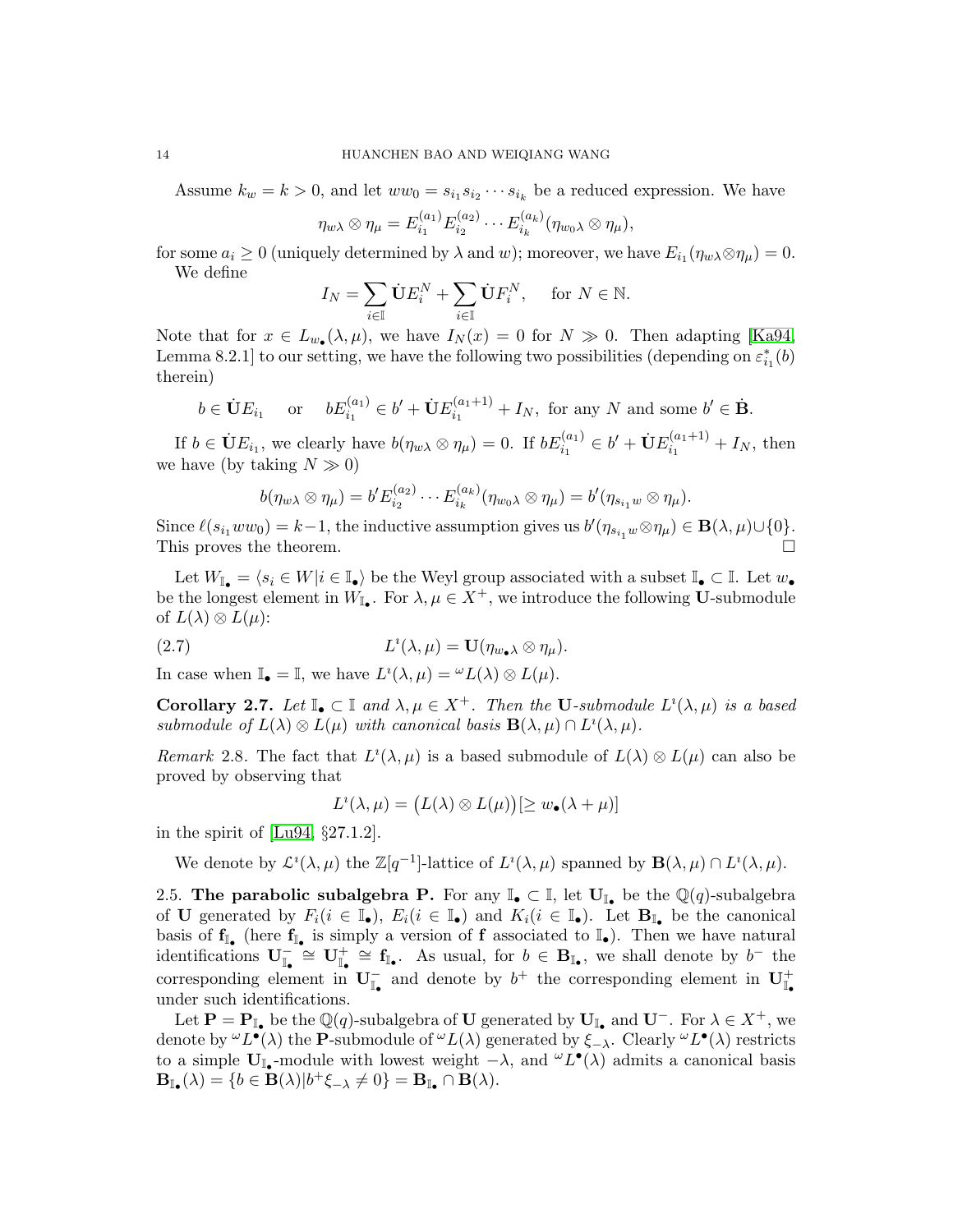We introduce the following subalgebra of  $\dot{\mathbf{U}}$ :

$$
\dot{\mathbf{P}} = \bigoplus_{\lambda \in X} \mathbf{P} \mathbf{1}_{\lambda}.
$$

We further set  $_A \dot{\mathbf{P}} = \dot{\mathbf{P}} \cap_A \dot{\mathbf{U}}$ .

Recall the canonical basis element  $b_1 \Diamond_\zeta b_2 \in \dot{\mathbf{B}}$  from Proposition [2.5.](#page-12-3)

<span id="page-14-1"></span>**Proposition 2.9.** [\[Ka94,](#page-60-11) Theorem 3.2.1] The set  $\dot{\mathbf{P}} \cap \dot{\mathbf{B}}$  forms a Q(q)-basis of  $\dot{\mathbf{P}}$  and an A-basis of  $_A \dot{\mathbf{P}}$ . Moreover, we have  $\dot{\mathbf{P}} \cap \dot{\mathbf{B}} = \{b_1 \diamondsuit_{\zeta} b_2 | (b_1, b_2) \in \mathbf{B}_{\mathbb{I}_{\bullet}} \times \mathbf{B}, \zeta \in X\}$ .

We shall denote

$$
\dot{\mathbf{B}}_{\mathbf{P}} = \dot{\mathbf{P}} \cap \dot{\mathbf{B}} = \{b_1 \diamondsuit_{\zeta} b_2 | (b_1, b_2) \in \mathbf{B}_{\mathbb{I}_{\bullet}} \times \mathbf{B}, \zeta \in X\}
$$

and refer to it as the canonical basis of  $\dot{\mathbf{P}}$ . It follows by construction that

<span id="page-14-0"></span>
$$
\dot{\mathbf{B}}_{\mathbf{P1}_\zeta}:=\dot{\mathbf{B}}_{\mathbf{P}}\mathbf{1}_\zeta=\{b_1\diamondsuit_\zeta b_2|(b_1,b_2)\in\mathbf{B}_{\mathbb{I}_\bullet}\times\mathbf{B}\}
$$

forms a (canonical) basis of  $\mathbf{P1}_{\zeta}$ , for  $\zeta \in X$ .

Let  $\zeta', \zeta \in X$  be such that  $\langle i, \zeta \rangle = \langle i, \zeta' \rangle$  for all  $i \in \mathbb{I}_{\bullet}$ . We have the following isomorphism of (left) P-modules:

(2.8) 
$$
p = p_{\zeta, \zeta'} : \mathbf{P1}_{\zeta} \longrightarrow \mathbf{P1}_{\zeta'}
$$

such that  $p(\mathbf{1}_{\zeta}) = \mathbf{1}_{\zeta'}$ . The following proposition will be used later on.

<span id="page-14-2"></span>**Proposition 2.10.** Let  $\zeta', \zeta \in X$  such that  $\langle i, \zeta \rangle = \langle i, \zeta' \rangle$  for all  $i \in \mathbb{I}_{\bullet}$ . Then the isomorphism  $p: \mathbf{P1}_{\zeta} \to \mathbf{P1}_{\zeta'}$  in [\(2.8\)](#page-14-0) preserves the canonical bases. More precisely, for any  $(b_1, b_2) \in \mathbf{B}_{\mathbb{I}_{\bullet}} \times \mathbf{B}$ , we have  $p(b_1 \diamondsuit_{\zeta} b_2) = b_1 \diamondsuit_{\zeta'} b_2$ .

*Proof.* Let  $\mu, \lambda \in X^+$  be such that  $\mu - \lambda = \zeta$ . Let  $\lambda' = \lambda + \zeta - \zeta'$ . Clearly by taking  $\lambda \gg 0$ , we can have  $\lambda' \in X^+$ . We shall assume  $\lambda \gg 0$  and  $\lambda' \in X^+$  below.

We have a natural isomorphism of **P**-modules  $\gamma : {}^{\omega}L^{\bullet}(\lambda) \stackrel{\cong}{\longrightarrow} {}^{\omega}L^{\bullet}(\lambda')$ , which maps the canonical basis of  $\omega L^{\bullet}(\lambda)$  to the canonical basis of  $\omega L^{\bullet}(\lambda')$ . Let us consider the induced isomorphism  $\gamma \otimes id$  on the tensor product:

$$
\begin{aligned}\n\stackrel{\omega}{\sim} & L^{\bullet}(\lambda) \otimes L(\mu) \xrightarrow{\gamma \otimes \mathrm{id}} \stackrel{\omega}{\sim} & L^{\bullet}(\lambda') \otimes L(\mu) \\
\downarrow \qquad \qquad \downarrow \\
\stackrel{\omega}{\sim} & L(\lambda) \otimes L(\mu) \qquad \qquad \stackrel{\omega}{\sim} & L(\lambda') \otimes L(\mu)\n\end{aligned}
$$

Notice that the bar involution,  $\widetilde{\psi}$ , on  $\omega L(\lambda) \otimes L(\mu)$  is defined as  $\widetilde{\psi} = \Theta \circ (\psi \otimes \psi)$ , where  $\Theta = \sum_{\mu \in \mathbb{N}[\mathbb{I}]} \Theta_{\mu}^{-} \otimes \Theta_{\mu}^{+}$ . The subspace  ${}^{\omega}L^{\bullet}(\lambda) \otimes L(\mu)$  is stable under the bar involution  $\widetilde{\psi}$ and clearly admits a canonical basis  $\mathbf{B}(-w_0\lambda,\mu)\cap({}^{\omega}L^{\bullet}(\lambda)\otimes L(\mu))$ . Similarly  ${}^{\omega}L^{\bullet}(\lambda')\otimes$  $L(\mu)$  admits a canonical basis  $\mathbf{B}(-w_0\lambda',\mu) \cap (^\omega L^{\bullet}(\lambda') \otimes L(\mu))$ .

The actions of  $\widetilde{\psi}$  on  $\omega L^{\bullet}(\lambda) \otimes L(\mu)$  and  $\omega L^{\bullet}(\lambda') \otimes L(\mu)$  are given by the composition  $(\sum_{\mu\in\mathbb{N}[\mathbb{I}_{\bullet}]} \Theta_{\mu}^{-}\otimes \Theta_{\mu}^{+})\circ (\psi \otimes \psi)$ . Note that  $\gamma \otimes id$  intertwines the actions of  $\psi \otimes \psi$  on  $\omega L^{\bullet}(\lambda) \otimes L(\mu)$  and  $\omega L^{\bullet}(\lambda') \otimes L(\mu)$ . The map  $\gamma \otimes$  id also commutes with the operator  $\sum_{\mu \in \mathbb{N}[\mathbb{I}_{\bullet}]} \Theta_{\mu}^{-} \otimes \Theta_{\mu}^{+}$ , since we have  $\Theta_{\mu}^{\pm} \in \mathbf{P}$  for  $\mu \in \mathbb{N}[\mathbb{I}_{\bullet}]$ . Hence the map  $\gamma \otimes \mathrm{id}$  intertwines with the bar involutions  $\tilde{\psi}$  on  ${}^{\omega}L^{\bullet}(\lambda) \otimes L(\mu)$  and  ${}^{\omega}L^{\bullet}(\lambda') \otimes L(\mu)$ . It follows by the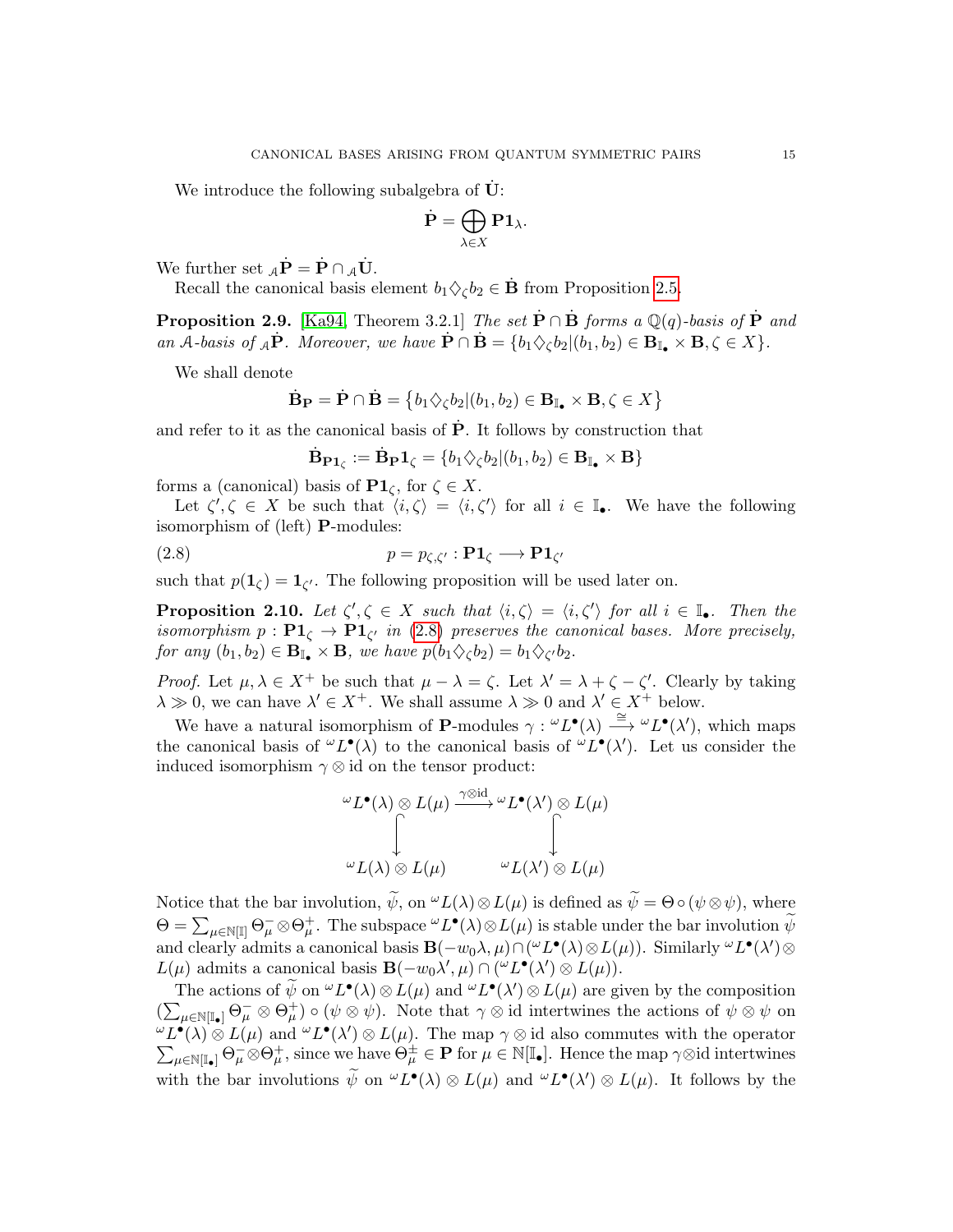uniqueness of canonical basis that  $\gamma \otimes$  id maps the canonical basis on  $\mathscr{L}L^{\bullet}(\lambda) \otimes L(\mu)$  to the canonical basis on  ${}^{\omega}L^{\bullet}(\lambda') \otimes L(\mu)$ .

The construction above works for all  $\lambda, \mu \gg 0$  with  $\mu - \lambda = \zeta$ , and hence the proposition follows from Lusztig's construction of canonical basis on  $\dot{\mathbf{U}}$  in [\[Lu94,](#page-60-4) Theorem 25.2.1] as well as Proposition [2.9.](#page-14-1)

#### 3. Quantum symmetric pairs: definitions and first properties

<span id="page-15-0"></span>In this section we formulate quantum symmetric pairs  $(\mathbf{U}, \mathbf{U}^i)$  over  $\mathbb{Q}(q)$  and a modified form of the algebra  $U^i$ . The quantum symmetric pairs of finite type are constructed in terms of Satake diagrams, which specify a subset  $\mathbb{I}_{\bullet} \subset \mathbb{I}$  of black nodes and a diagram involution. We introduce admissible subdiagrams of Satake diagrams (of real rank one) and the corresponding Levi subalgebras of  $U^i$  (of real rank one). We formulate a connection between  $\mathbf{U}^i$  and the parabolic subalgebra of  $\mathbf{U}$  associated to  $\mathbb{I}_{\bullet}$ .

<span id="page-15-1"></span>3.1. The *i*-root datum. Let  $(Y, X, \langle \cdot, \cdot \rangle, \cdots)$  be a root datum of type  $(\mathbb{I}, \cdot)$ . We call a permutation  $\tau$  of the set I an involution of the Cartan datum  $(I, \cdot)$  if  $\tau^2 = id$  and  $\tau(i) \cdot \tau(j) = i \cdot j$  for  $i, j \in \mathbb{I}$ . Note we allow  $\tau = 1$ . We further assume that  $\tau$  extends to an involution on  $X$  and an involution on  $Y$ , respectively, such that the perfect bilinear pairing is invariant under the involution  $\tau$ . Such involutions  $\tau$  on X and Y exist and are unique for the simply connected or adjoint simple root datum.

For a subset  $\mathbb{I}_{\bullet} \subset \mathbb{I}$ , let  $W_{\mathbb{I}_{\bullet}}$  be the parabolic subgroup of W generated by simple reflections  $s_i$  with  $i \in \mathbb{I}_{\bullet}$ . Let  $w_{\bullet}$  be the longest element in  $W_{\mathbb{I}_{\bullet}}$ . Let  $R_{\bullet}^{\vee}$  denote the set of coroots associated to the simple coroots  $\mathbb{I}_{\bullet} \hookrightarrow Y$ , and let  $R_{\bullet}$  denote the set of roots associated to the simple roots  $\mathbb{I}_{\bullet} \hookrightarrow X$ . Let  $\rho_{\bullet}^{\vee}$  be the half sum of all positive coroots in the set  $R_{\bullet}^{\vee}$ , and let  $\rho_{\bullet}$  be the half sum of all positive coroots in the set  $R_{\bullet}$ . We shall write

$$
\mathbb{I}_{\circ} = \mathbb{I}\backslash\mathbb{I}_{\bullet}.
$$

We recall the following definition of an admissible pair  $(I_{\bullet}, \tau)$  (cf. [\[Ko14,](#page-60-8) Definition 2.3]).

<span id="page-15-3"></span>**Definition 3.1.** A pair  $(\mathbb{I}_{\bullet}, \tau)$  consisting of a subset  $\mathbb{I}_{\bullet} \subset \mathbb{I}$  and an involution  $\tau$  of the Cartan datum  $(I, \cdot)$  is called admissible if the following conditions are satisfied:

- $(1)$   $\tau(\mathbb{I}_{\bullet}) = \mathbb{I}_{\bullet};$
- (2) The action of  $\tau$  on  $\mathbb{I}_{\bullet}$  coincides with the action of  $-w_{\bullet};$
- <span id="page-15-2"></span>(3) If  $j \in \mathbb{I}_0$  and  $\tau(j) = j$ , then  $\langle \rho_{\bullet}^{\vee}, j' \rangle \in \mathbb{Z}$ .

Note that

$$
\theta = -w_{\bullet} \circ \tau
$$

is an involution of X, as well as an involution of Y, thanks to  $\tau \circ w_{\bullet} \circ \tau = w_{\bullet}$ . (Note our convention on  $\theta$  in [\[BW13\]](#page-59-4) differs by a sign from here.)

We introduce

<span id="page-15-4"></span>(3.3) 
$$
X_{i} = X/\breve{X}, \text{ where } \breve{X} = \{\lambda - \theta(\lambda)|\lambda \in X\},
$$

$$
Y^{i} = \{\mu \in Y | \theta(\mu) = \mu\}.
$$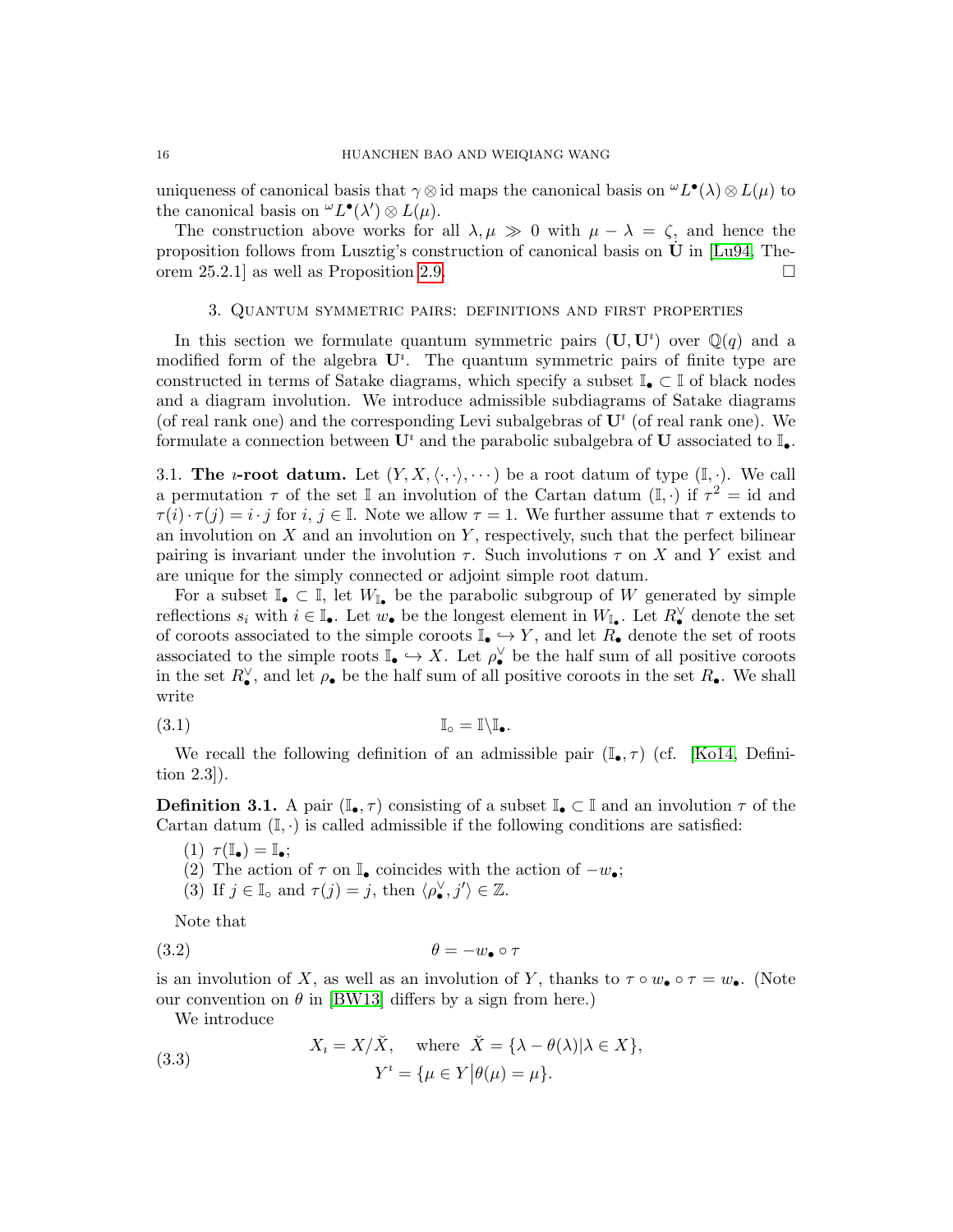We shall call  $X_i$  the *i*-weight lattice (even though  $X_i$  is not always a lattice), and call  $Y^i$  the *i*-root lattice, respectively. For any  $\lambda \in X$  denote its image in  $X_i$  by  $\overline{\lambda}$ . There is a well-defined bilinear pairing (denoted by  $\langle \cdot, \cdot \rangle$  again, by abuse of notations)

$$
\langle \cdot, \cdot \rangle : Y^i \times X_i \longrightarrow \mathbb{Z}
$$

defined by  $\langle \mu, \overline{\lambda} \rangle := \langle \mu, \lambda \rangle$ , where  $\lambda \in X$  is any preimage of  $\overline{\lambda}$  and  $\mu \in Y^i$ .

<span id="page-16-0"></span>3.2. Satake subdiagrams of real rank one. According to Kolb [\[Ko14\]](#page-60-8), the admissible pairs of finite type (excluding the trivial case when  $\mathbb{I} = \mathbb{I}_{\bullet}$ ) are in bijection with the Satake diagrams [\[Ar62\]](#page-59-3) arising from classification of real simple Lie algebras. (Beware that there is a hidden involution on the black dots when the number of black nodes is odd for type DI/DII.) These Satake diagrams, consist of black and white nodes with arrows; the set of black nodes corresponds to  $\mathbb{I}_{\bullet}$  and the involution  $\tau$  is expressed in terms of 2-sided arrows on white nodes. We reproduce from loc. cit. the Satake diagrams in Table [4](#page-61-0) at the end of this paper for the reader's convenience. For the rest of this section, we consider root data  $(Y, X, \langle \cdot, \cdot \rangle, \ldots)$  of finite type  $(\mathbb{I}, \cdot)$  and an admissible pair ( $\mathbb{I}_{\bullet}, \tau$ ). The number of  $\tau$ -orbits of white nodes in a Satake diagram is called its real rank.

<span id="page-16-1"></span>**Definition 3.2.** Let D be a Satake diagram with a set  $\mathbb{I}_{\circ}$  of white nodes. Given a  $\langle \tau \rangle$ orbit **o** of white nodes in D, the removal of all white nodes in  $\mathbb{I}_{\circ} \setminus \mathbf{o}$  and their adjacent edges in D produces a diagram  $D_o$ . The connected subdiagram of  $D_o$  containing o is call a subdiagram of real rank one (associated to o).

By definition, subdiagrams of real rank one of a Satake diagram D are parametrized by the  $\langle \tau \rangle$ -orbits of white nodes of D.

**Example 3.3.** The Satake diagram of type  $EIII \circ \overset{\sim}{\leftarrow} \bullet \to \bullet \overset{\sim}{\leftarrow} \bullet$ ◦ has 2 subdiagrams of real rank one:  $\circ \bullet \bullet \bullet \bullet$  of type AIII, and  $\bullet \bullet \bullet \bullet$ of type DI.

By inspection, there are eight types of local configurations of Satake diagrams of real rank one as listed in Table [1.](#page-17-2) Note there are no black nodes and the two white nodes are connected in the type AIV for  $n = 2$ , and so it differs from type AIII<sub>11</sub>.

In Table [2](#page-17-3) (where SP stands for symmetric pairs), for each Satake diagram we list the possible Satake subdiargrams of real rank one in the sense of Definition [3.2.](#page-16-1) For several crucial arguments in this paper we shall reduce to the types of real rank one and do case-by-case analysis.

In analogy with subdiagrams of real rank one, we call a single black node of a Satake diagram a subdiagram of *compact rank one*.

<span id="page-16-2"></span>**Definition 3.4.** An *admissible subdiagram* of a Satake diagram  $D$  is a full subdiagram whose vertex set is the union of subdiagrams of compact rank one and subdiagrams of real rank one of D.

(Hence there are two kinds of minimal admissible subdiagrams of a Satake diagram: (i) subdiagrams of real rank one, and (ii) subdiagrams of compact rank one.)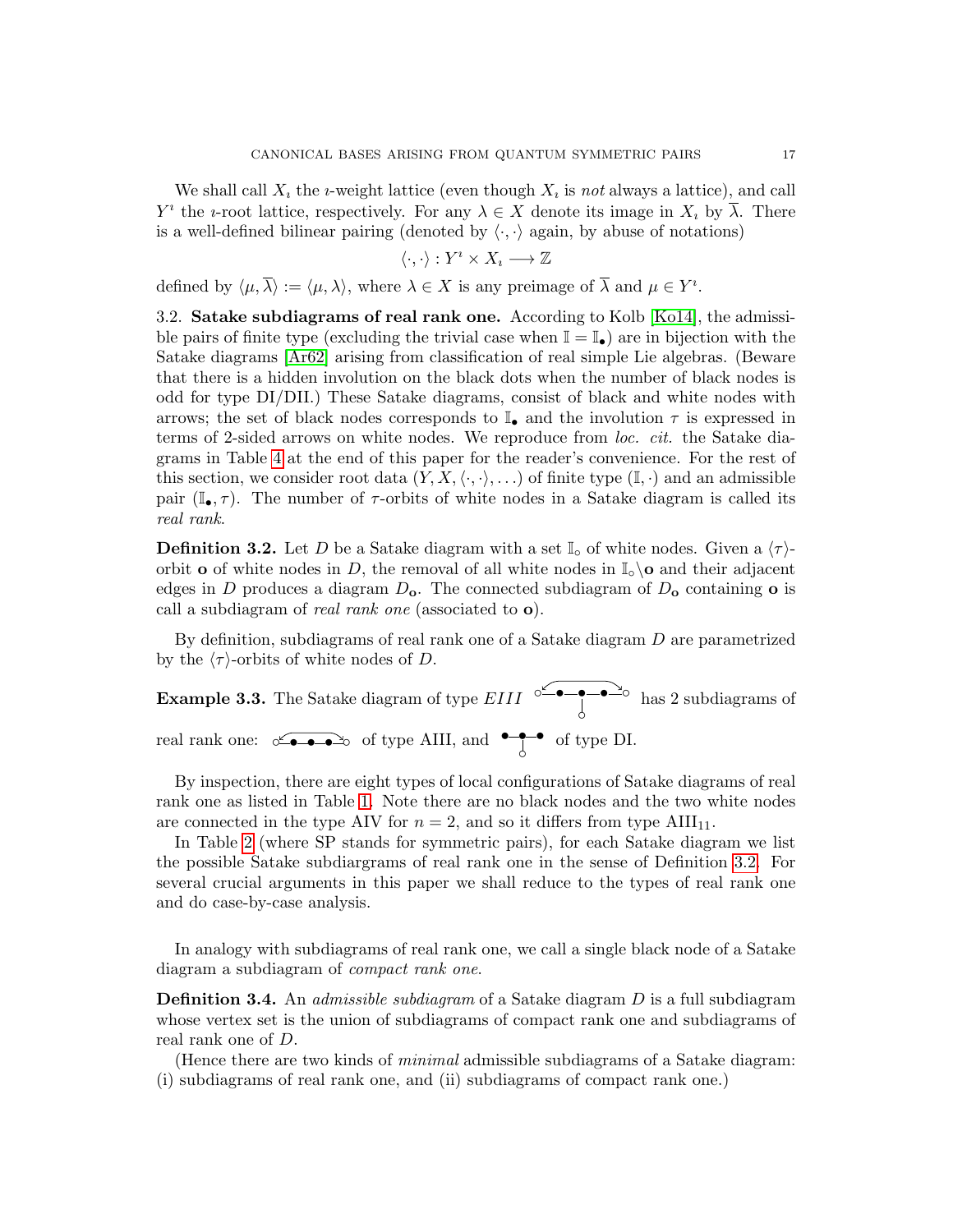| AI <sub>1</sub>    |                                       | $\text{AII}_3$  | $\bullet$ —0— $\bullet$<br>2 3                 |
|--------------------|---------------------------------------|-----------------|------------------------------------------------|
| $\text{AlII}_{11}$ | $\circ$<br>Ω<br>$\Omega$              | AIV, $n \geq 2$ | $\overline{2}$<br>n                            |
| BII, $n \geq 2$    | $\mathcal{D}$<br>n                    | CII, $n \geq 3$ | $\mathbf{1}$<br>-2<br>$\mathbf n$              |
| DII, $n \geq 4$    | $n-1$<br>$\mathcal{D}$<br>$\mathbf n$ | FII             | $-$ 0<br>$\overline{2}$<br>3<br>$\overline{4}$ |

<span id="page-17-2"></span>Table 1. Satake diagrams of symmetric pairs of real rank one

<span id="page-17-3"></span>Table 2. Subdiagrams of real rank one in Satake diagrams

| SP Type | AI               | AII                       | AIII                     | <b>AIV</b>      | BI              | BII             |
|---------|------------------|---------------------------|--------------------------|-----------------|-----------------|-----------------|
| Local   | AI <sub>1</sub>  | $\rm{AII}_3$              | $AI1$ , $AIII11$ , $AIV$ | AIV             | $AI1$ , BII     | BII             |
| SP Type | $\rm{CI}$        | <b>CII</b>                |                          | $\rm{DII}$      | DIII            | EI              |
| Local   | AI <sub>1</sub>  | $\text{AII}_3$ , BII, CII | $AI1$ , $AIII11$ , DII   | DII             | $AI1$ , $AI13$  | AI <sub>1</sub> |
| SP Type | EII              | <b>EIII</b>               | EIV                      | EV              | <b>EVI</b>      | <b>EVII</b>     |
| Local   | $AI1$ , $AIII11$ | $AI1$ , AIV               | $\rm{DII}$               | AI <sub>1</sub> | $AI1$ , $AI13$  | $AI1$ , DII     |
| SP Type | <b>EVIII</b>     | EIX                       | FI                       | FII             | G               |                 |
| Local   | AI <sub>1</sub>  | $AI1$ , DII               | $AI_1$                   | FII             | AI <sub>1</sub> |                 |

<span id="page-17-0"></span>3.3. The *i*quantum group U<sup>*i*</sup> over  $\mathbb{Q}(q)$ . The permutation  $\tau$  of I induces an isomorphism of U, denoted also by  $\tau$ , which sends  $E_i \mapsto E_{\tau i}$ ,  $F_i \mapsto F_{\tau i}$ , and  $K_{\mu} \mapsto K_{\tau \mu}$ . Let

$$
\theta:=\mathtt{T}_{w_\bullet}\circ\tau\circ\omega
$$

be an automorphism of U. (As it will not cause confusion, here we abuse notation to use the same  $\theta$  as in [\(3.2\)](#page-15-2), which is actually a shadow of the current involution on the (co)weight level.)

<span id="page-17-1"></span>**Definition 3.5.** The algebra  $\mathbf{U}^i$ , with parameters

(3.4) 
$$
\varsigma_i \in \pm q^{\mathbb{Z}}, \quad \kappa_i \in \mathbb{Z}[q, q^{-1}], \quad \text{for } i \in \mathbb{I}_0,
$$

is the  $\mathbb{Q}(q)$ -subalgebra of **U** generated by the following elements:

<span id="page-17-4"></span>
$$
F_i + \varsigma_i \mathbf{T}_{w_\bullet}(E_{\tau i}) \widetilde{K}_i^{-1} + \kappa_i \widetilde{K}_i^{-1} \ (i \in \mathbb{I}_\circ),
$$
  
 
$$
K_\mu \ (\mu \in Y^i), \quad F_i \ (i \in \mathbb{I}_\bullet), \quad E_i \ (i \in \mathbb{I}_\bullet).
$$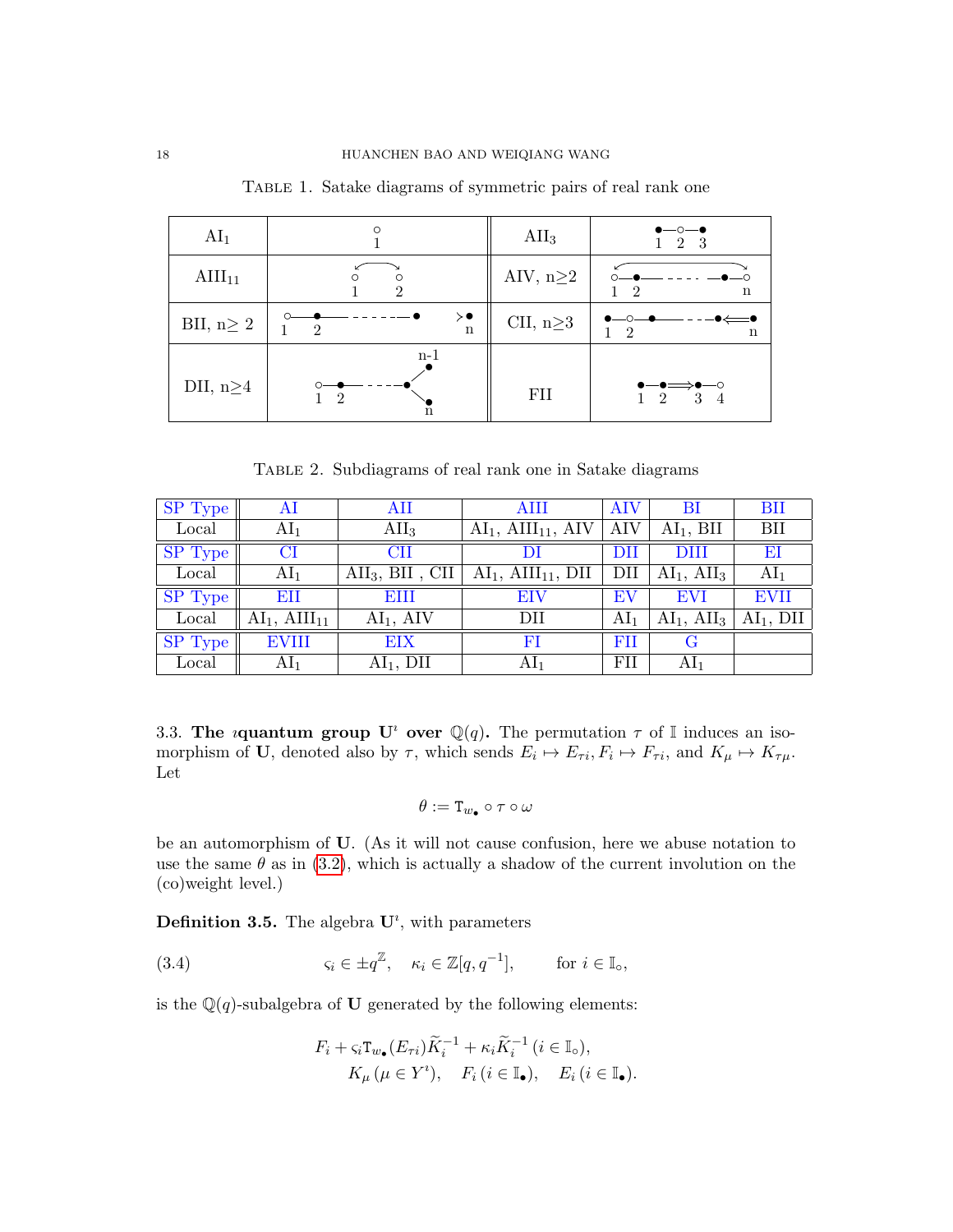The parameters are required to satisfy Conditions [\(3.5\)](#page-18-0)-[\(3.8\)](#page-18-1):

<span id="page-18-0"></span>(3.5) 
$$
\kappa_i = 0 \text{ unless } \tau(i) = i, \langle i, j' \rangle = 0 \ \forall j \in \mathbb{I}_{\bullet},
$$

and  $\langle k, i' \rangle \in 2\mathbb{Z} \ \forall k = \tau(k) \in \mathbb{I}_\infty$  such that  $\langle k, j' \rangle = 0$  for all  $j \in \mathbb{I}_\bullet$ ;

<span id="page-18-2"></span>(3.6)  $\overline{\kappa_i} = \kappa_i;$ 

<span id="page-18-3"></span>
$$
(3.7) \qquad \varsigma_i = \varsigma_{\tau i} \text{ if } i \cdot \theta(i) = 0;
$$

<span id="page-18-1"></span> $\varsigma_i \cdot \varsigma_{\tau i} = (-1)^{\langle 2\rho_{\bullet}^{\vee}, i^{\prime} \rangle} q_i^{-\langle i, 2\rho_{\bullet} + w_{\bullet} \tau i^{\prime} \rangle}$  $(3.8)$   $\varsigma_i \cdot \varsigma_{\tau i} = (-1)^{\langle 2\rho_{\bullet}^{\prime}, i' \rangle} q_i^{-\langle i, 2\rho_{\bullet} + w_{\bullet} \tau i' \rangle}.$ 

By definition,  $\mathbf{U}^i$  contains  $\mathbf{U}_{\mathbb{I}_{\bullet}}$  as a subalgebra. We have

$$
\Delta:U^{\imath}\longrightarrow U^{\imath}\otimes U,
$$

that is,  $\mathbf{U}^i$  is a (right) coideal subalgebra of U. The pair  $(\mathbf{U}, \mathbf{U}^i)$  is called a *quantum* symmetric pair, as its  $q \mapsto 1$  limit is the classical symmetric pair (cf. [\[Ar62,](#page-59-3) [OV\]](#page-60-5) and references therein). The algebra  $\mathbf{U}^i$  on its own will be also referred to as the *iquantum* group.

Remark 3.6. The foundation of quantum symmetric pairs was established by G. Letzter [\[Le02,](#page-60-7) [Le03\]](#page-60-13) and Kolb [\[Ko14\]](#page-60-8) (also see [\[BK15\]](#page-59-11)). We refer to these papers and the references therein for more original motivations and historical remarks. In the literature, the *i*quantum group  $\mathbf{U}^i$  was defined over some field  $\mathbb{K}(q^{\frac{1}{d}})$  with  $d > 1$  and a field  $\mathbb{K} \supset \mathbb{Q}$ containing some roots of 1 of characteristic zero (see [\[BK15,](#page-59-11) Remark 2.3]). To develop a theory of canonical basis, it is natural to formulate the algebra  $\mathbf{U}^i$  over the field  $\mathbb{Q}(q)$ as we did in [\[BW13\]](#page-59-4); this is made possible by [\[BK15,](#page-59-11) Remark 5.2 and its preceding paragraph, §5.4].

<span id="page-18-4"></span>Remark 3.7. The precise relations between constraints for parameters for  $\mathbf{U}^i$  in this paper and in [\[BK15\]](#page-59-11) are as follows. Our notations correspond to those in [\[BK15,](#page-59-11) §5] in the following way:  $\kappa_i \leftrightarrow s_i$ ,  $\varsigma_i \leftrightarrow -c_i s(\tau(i))$ . Our Condition [\(3.5\)](#page-18-0) is [\[BK15,](#page-59-11) (5.7)], Condition  $(3.6)$  is  $[BK15, (5.15)]$  $[BK15, (5.15)]$ , and Condition  $(3.7)$  is  $[BK15, (5.6)]$  where we use [\[BK15,](#page-59-11) (5.2)]. In particular, our formulation does not use their parameters  $c_i$ ,  $s(\tau(i))$ separately.

Condition  $(3.8)$  (in the presence of  $(3.4)$ ) implies (but is *inequivalent* to) [\[BK15,](#page-59-11)  $(5.16)$ , if we take into account [\[BK15,](#page-59-11)  $(5.1)-(5.2)$ , Remark 5.2]. More precisely, our condition follows from theirs by imposing the additional condition that their  $c_i$  (or our  $\zeta_i$ ) is a monomial in q and hence  $\overline{c_i} = c_i^{-1}$ . Our stronger Condition [\(3.4\)](#page-17-4) is needed for the integral form of  $\dot{\mathbf{U}}^i$  and the validity of Proposition [4.6](#page-28-0) below (Remark [4.7\)](#page-28-1). Lemma [3.10](#page-19-1) below computes the values of the parameters  $\varsigma_i$  for  $i \in \mathbb{I}_0$  satisfying [\(3.4\)](#page-17-4) and  $(3.7)$ – $(3.8)$ .

<span id="page-18-5"></span>We shall write

(3.9) 
$$
B_i = \begin{cases} F_i + \varsigma_i \mathsf{T}_{w_\bullet}(E_{\tau i}) \widetilde{K}_i^{-1} + \kappa_i \widetilde{K}_i^{-1} & \text{if } i \in \mathbb{I}_\circ; \\ F_i & \text{if } i \in \mathbb{I}_\bullet. \end{cases}
$$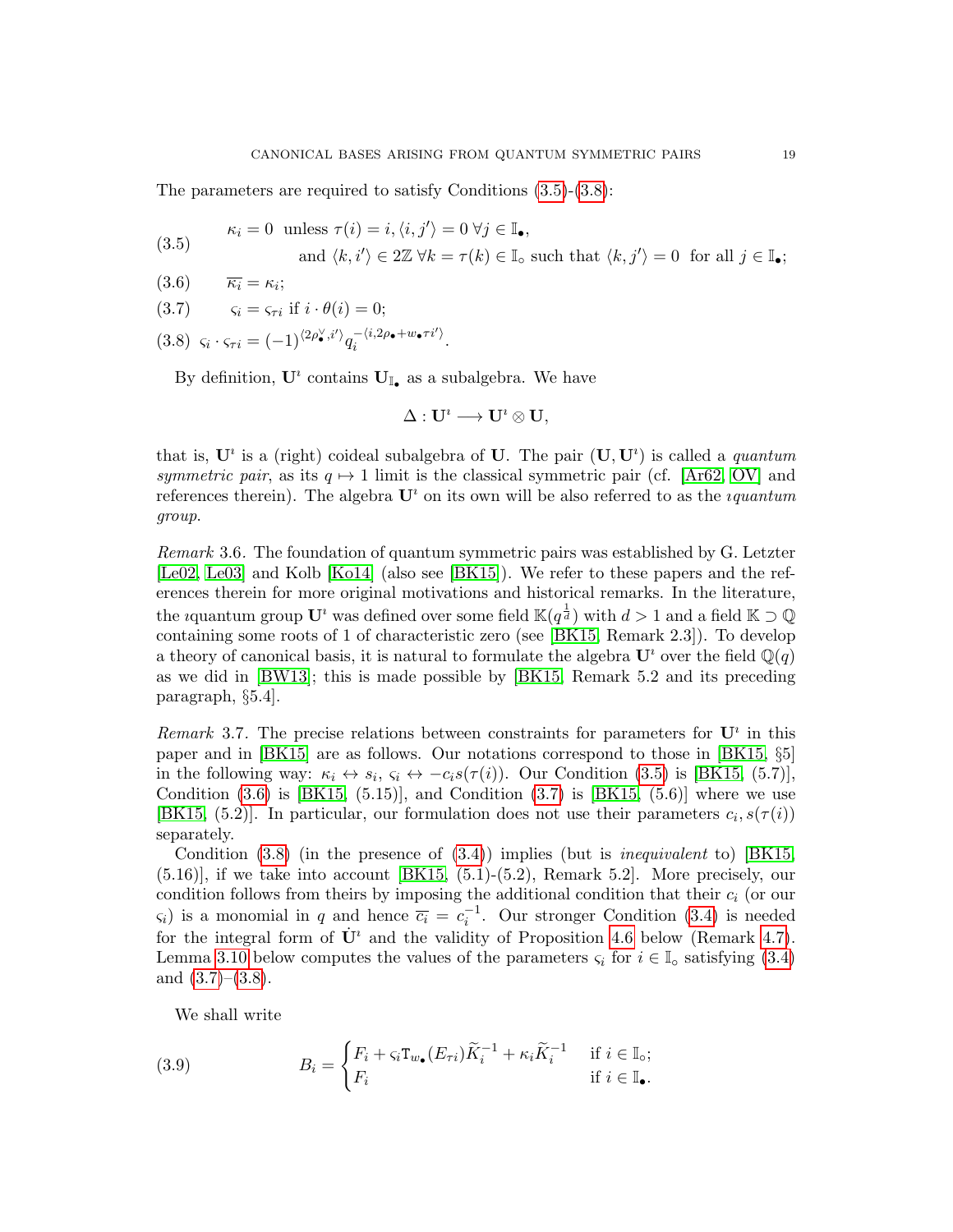As can be found in [\[Ko14,](#page-60-8) (7.3)], it follows by Definition [3.5](#page-17-1) that, for  $i \in \mathbb{I}_\bullet$  and  $j \in \mathbb{I}$ ,

(3.10) 
$$
E_i B_j - B_j E_i = \delta_{i,j} \frac{\widetilde{K}_i - \widetilde{K}_{-i}}{q_i - q_i^{-1}}.
$$

Remark 3.8. A presentation of the algebra  $\mathbf{U}^i$  with generators  $B_i(i \in \mathbb{I})$ ,  $K_\mu$   $(\mu \in Y^i)$ and  $E_i$  ( $i \in \mathbb{I}_{\bullet}$ ) has been obtained in [\[Le02,](#page-60-7) [Ko14\]](#page-60-8) (see [\[BK15a,](#page-59-10) Section 3.2]).

Let  $\mathbf{U}^{i-}$  be the subalgebra of  $\mathbf{U}^i$  generated by  $B_i$  for  $i \in \mathbb{I}$ . Let  $\mathbf{U}^{i0}$  be the subalgebra of  $\mathbf{U}^i$  generated by  $K_{\mu}$  ( $\mu \in Y^i$ ). Let  $\mathbf{U}^{i+}$  be the subalgebra of  $\mathbf{U}^i$  generated by  $E_i$  for  $i\in\mathbb{I}_{\bullet}.$ 

Remark 3.9. The following multiplication map is only surjective, but not an isomorphism:

<span id="page-19-4"></span>
$$
m: {\bf U}^{i-} \otimes {\bf U}^{i0} \otimes {\bf U}^{i+} \longrightarrow {\bf U}^{i}.
$$

(Note that  $\mathbf{U}^{i+} = \mathbf{U}_{\mathbb{I}_{\bullet}}^{+}$ .) It is possible to replace  $\mathbf{U}^{i-}$  by certain subspace of  $\mathbf{U}^{i-}$ , such that the above map becomes an isomorphism following [\[Ko14,](#page-60-8) Proposition 6.1&6.2].

We call a  $U^i$ -module M a weight  $U^i$ -module, if M admits a direct sum decomposition  $M = \bigoplus_{\lambda \in X_i} M_\lambda$  such that, for any  $\mu \in Y^i$ ,  $\lambda \in X_i$ ,  $m \in M_\lambda$ , we have  $K_\mu m = q^{\langle \mu, \lambda \rangle} m$ . We shall only consider weight  $U^i$ -modules in this paper.

<span id="page-19-0"></span>3.4. Parameters. By Remark [3.7,](#page-18-4) our parameters satisfy stronger constraints than those in [\[BK15\]](#page-59-11), and in next lemma we ensure the existence of solutions of  $\varsigma_i \in \pm q^{\mathbb{Z}}$  $(i \in \mathbb{I}_{\infty})$  which satisfy Conditions [\(3.7\)](#page-18-3)–[\(3.8\)](#page-18-1). As these conditions are local, it suffices to consider the Satake (sub)diagrams of real rank one in Table [3.](#page-19-2)

<span id="page-19-1"></span>**Lemma 3.10.** The values of  $\varsigma_i$  for quantum symmetric pairs of real rank one are given in Table [3.](#page-19-2)

<span id="page-19-2"></span>TABLE 3. Values of  $\varsigma_i$  ( $i \in \mathbb{I}$ ) for quantum symmetric pairs of real rank one

|  |                                                                             | $AI_1$   $AII_3$   $AIII_{11}$   $AIV$ , $n \geq 2$   $BII$ , $n \geq 2$   $CII$ , $n \geq 3$   $DII$ , $n \geq 4$   $FII$ |                |  |  |
|--|-----------------------------------------------------------------------------|----------------------------------------------------------------------------------------------------------------------------|----------------|--|--|
|  | $\left[\begin{array}{c c} \pm q_1^{-1} & \pm q & (3.11) \end{array}\right]$ | (3.12)                                                                                                                     | $\pm q^{2n-3}$ |  |  |

*Proof.* We shall compute  $(-1)^{\langle 2\rho \bullet i \rangle} q_i^{-\langle i,2\rho \bullet + w_\bullet \tau i \rangle}$  $e^{-\langle i,2\rho_{\bullet}+w_{\bullet}+i\rangle}$  in [\(3.8\)](#page-18-1) case by case following Table [1](#page-17-2) and the labeling therein. For  $i \in \mathbb{I}$ , we sometimes use the notation  $\alpha_i$  (instead of i') for the corresponding element in  $\mathbb{I} \subset X$  and use the notation  $\alpha_i^{\vee}$  (instead of *i*) for the corresponding element in  $\mathbb{I} \subset Y$ .

- (AI<sub>1</sub>) We have  $(-1)^{\langle 2\rho_{\bullet}^{\vee}, i \rangle} q_i^{-\langle i, 2\rho_{\bullet} + w_{\bullet} \tau i \rangle} = q_1^{-2}$ . Then we can clearly take  $\varsigma_1 = \pm q_1^{-1}$ .
- (AII<sub>3</sub>) We have  $\rho_{\bullet}^{\vee} = \frac{1}{2}$  $rac{1}{2}\alpha_1^{\vee} + \frac{1}{2}$  $\frac{1}{2}\alpha_3^\vee$ ,  $\rho_\bullet = \frac{1}{2}$  $rac{1}{2}\alpha_1 + \frac{1}{2}$  $\frac{1}{2}\alpha_3$  and  $w_{\bullet}\tau(\alpha_2) = \alpha_1 + \alpha_2 + \alpha_3$ . Therefore we have  $\langle 2\rho_{\bullet}^{\vee}, \alpha_2 \rangle = -2$  and  $-\langle \alpha_2^{\vee}, 2\rho_{\bullet} + w_{\bullet} \tau \alpha_2 \rangle = 2$ . Hence [\(3.8\)](#page-18-1) becomes  $\varsigma_2^2 = q_2^2$  and we can take  $\varsigma_2 = \pm q$  (by noting  $q_2 = q$ ).
- (AIII<sub>11</sub>) Note  $\tau(\alpha_1) = \alpha_2$ ,  $q_1 = q$ . Condition [\(3.7\)](#page-18-3) applies in this case and gives us  $\varsigma_1 = \varsigma_2$ . Also it follows by [\(3.8\)](#page-18-1) that  $\varsigma_1 \varsigma_2 = 1$ . Hence

<span id="page-19-3"></span>(3.11) 
$$
\varsigma_1 = \varsigma_2 = \pm 1.
$$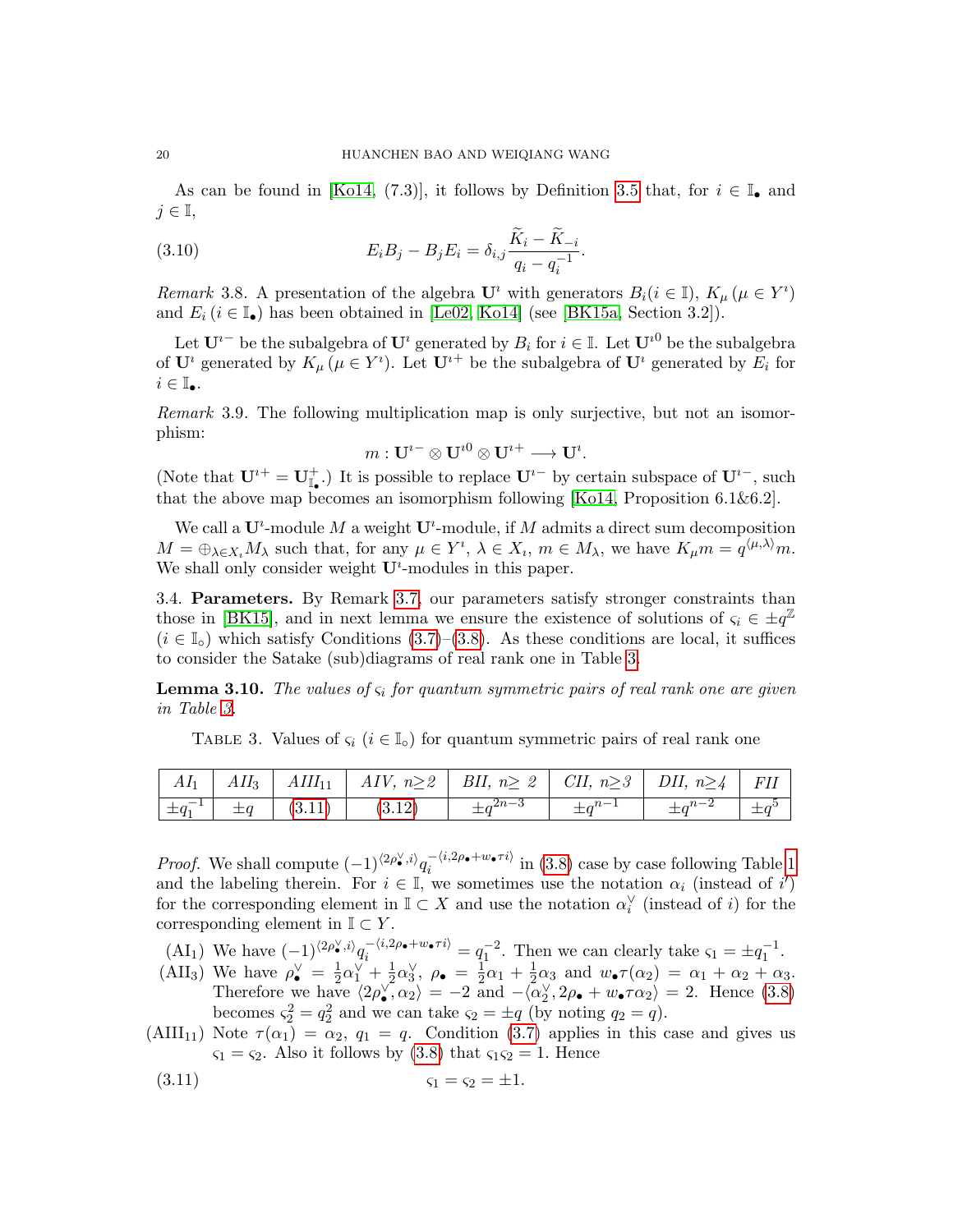(AIV) Note  $\tau(\alpha_1) = \alpha_n$ ,  $q_1 = q$ . We have  $\langle 2\rho_{\bullet}^{\vee}, \alpha_1 \rangle = \langle \alpha_1^{\vee}, 2\rho_{\bullet} \rangle = 2 - n$ , and  $\langle \alpha_1^{\vee}, w_{\bullet} \alpha_n \rangle = -1.$  Condition [\(3.7\)](#page-18-3) does not apply. It follows by [\(3.8\)](#page-18-1) that  $\varsigma_1 \varsigma_n = (-1)^n q^{n-1}$ . Hence we can choose

(3.12) 
$$
\varsigma_1 = (-1)^a q^b, \quad \varsigma_n = (-1)^{n-a} q^{n-1-b}, \quad \text{for any } a, b \in \mathbb{Z}.
$$

(BII) Let  $n \geq 2$ . We have

<span id="page-20-0"></span>
$$
\rho_{\bullet}^{\vee} = \sum_{i=2}^{n-1} \frac{(2n-i)(i-1)}{2} \alpha_i^{\vee} + \frac{n(n-1)}{4} \alpha_n^{\vee},
$$

$$
\rho_{\bullet} = \sum_{i=2}^{n-1} \frac{(2n-i-1)(i-1)}{2} \alpha_i + \frac{(n-1)^2}{2} \alpha_n,
$$

$$
w_{\bullet} \tau(\alpha_1) = \alpha_1 + 2\alpha_2 + \dots + 2\alpha_{n-1} + 2\alpha_n.
$$

Therefore we have  $\langle 2\rho_{\bullet}^{\vee}, \alpha_1 \rangle = -(2n-2), -\langle \alpha_1^{\vee}, 2\rho_{\bullet} + w_{\bullet} \tau \alpha_1 \rangle = 2n-3$ , and [\(3.8\)](#page-18-1) becomes  $\varsigma_1^2 = q_1^{2n-3}$ . Since  $q_1 = q^2$ , we can take  $\varsigma_1 = \pm q^{2n-3}$ .

(CII) Let 
$$
n \geq 3
$$
. We have

$$
\rho_{\bullet}^{\vee} = \frac{1}{2}\alpha_1^{\vee} + \sum_{i=3}^{n-1} \frac{(2n-i-2)(i-2)}{2}\alpha_i^{\vee} + \frac{(n-2)^2}{2}\alpha_n^{\vee},
$$

$$
\rho_{\bullet} = \frac{1}{2}\alpha_1 + \sum_{i=3}^{n-1} \frac{(2n-i-1)(i-2)}{2}\alpha_i + \frac{(n-1)(n-2)}{4}\alpha_n,
$$

$$
w_{\bullet}\tau(\alpha_2)=\alpha_1+\alpha_2+2\alpha_3+\cdots+2\alpha_{n-1}+2\alpha_n.
$$

Therefore we have  $\langle 2\rho_{\bullet}^{\vee}, \alpha_2 \rangle = -2n + 4$  and  $-\langle \alpha_2^{\vee}, 2\rho_{\bullet} + w_{\bullet} \tau \alpha_2 \rangle = 2n - 2$ . So [\(3.8\)](#page-18-1) becomes  $\varsigma_2^2 = q_2^{2n-2} = q^{2n-2}$ , and we can take  $\varsigma_2 = \pm q^{n-1}$ . (DII) Let  $n \geq 4$ . We have

$$
\rho_{\bullet}^{\vee} = (n-2)\alpha_2^{\vee} + \dots + \frac{(n-1)(n-2)}{2}\alpha_{n-2}^{\vee} + \frac{n(n-1)}{4}\alpha_{n-1}^{\vee} + \frac{n(n-1)}{4}\alpha_n^{\vee},
$$
  
\n
$$
\rho_{\bullet} = (n-2)\alpha_2 + \dots + \frac{(n-1)(n-2)}{2}\alpha_{n-2} + \frac{n(n-1)}{4}\alpha_{n-1} + \frac{n(n-1)}{4}\alpha_n,
$$
  
\n
$$
w_{\bullet}\tau(\alpha_1) = \alpha_1 + 2\alpha_2 + \dots + 2\alpha_{n-2} + \alpha_{n-1} + \alpha_n.
$$

Therefore we have  $\langle 2\rho_{\bullet}^{\vee}, \alpha_1 \rangle = -(n-2)$  and  $-\langle \alpha_1^{\vee}, 2\rho_{\bullet} + w_{\bullet} \tau \alpha_1 \rangle = 2n-4$ . So [\(3.8\)](#page-18-1) becomes  $\varsigma_1^2 = q^{2n-4}$ , and we can take  $\varsigma_1 = \pm q^{n-2}$ . (FII) We have

$$
\rho_{\bullet}^{\vee} = 3\alpha_1^{\vee} + 5\alpha_2^{\vee} + 3\alpha_3^{\vee},
$$

$$
\rho_{\bullet} = \frac{5}{2}\alpha_1 + 4\alpha_2 + \frac{9}{2}\alpha_3,
$$

$$
w_{\bullet}\tau(\alpha_4) = \alpha_1 + 2\alpha_2 + 3\alpha_3 + \alpha_4.
$$

Therefore we have  $\langle 2\rho_0^{\vee}, \alpha_4 \rangle = -6$  and  $-\langle \alpha_4^{\vee}, 2\rho_{\bullet} + w_{\bullet} \tau \alpha_1 \rangle = 10$ . So [\(3.8\)](#page-18-1) becomes  $\varsigma_4^2 = q_4^{10} = q^{10}$ , and we can take  $\varsigma_4 = \pm q^5$ .

This finishes the proof.  $\Box$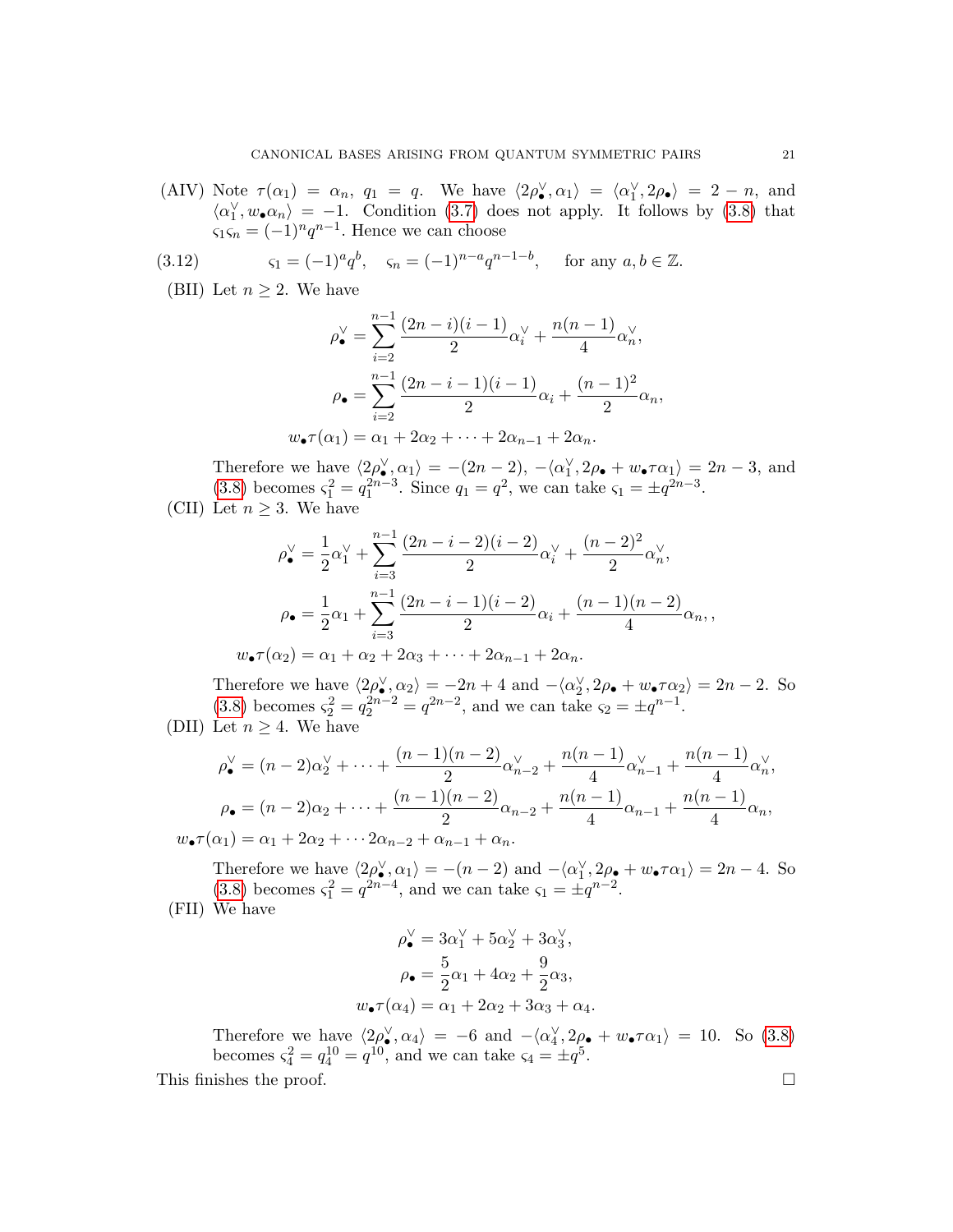<span id="page-21-4"></span>Remark 3.11. For  $\mathbf{U}^i$  of finite type associated to the Satake diagrams in Table [4,](#page-61-0) we have  $\kappa_i = 0$  ( $i \in \mathbb{I}_o$ ) except in four cases (cf. [\[Le03\]](#page-60-13)): (1) type AIII with  $\mathbb{I}_{\bullet} = \emptyset$  and with *i* being the middle node fixed by  $\tau$  (we regard AI<sub>1</sub> as a special case here); (2) type CI with i being the long simple root; (3) type DIII of even rank ( $\tau = id$ ) with i being the rightmost white node; (4) type EVII with  $i$  being the leftmost node.

Remark 3.12. Lemma [3.10](#page-19-1) also follows from [\[BK15a,](#page-59-10) Remark 3.14], though they do not provide the precise values as in Table [3.](#page-19-2) Their approach has the advantage of being applicable in Kac-Moody case (under the assumption " $\nu_i = 1$  for all  $i \in \mathbb{I}^\infty$ ").

<span id="page-21-0"></span>3.5. Levi subalgebras. Note an admissible subdiagram of a Satake diagram (see Definition [3.4\)](#page-16-2) is a Satake diagram itself. We sometimes denote the quantum symmetric pair  $(\mathbf{U}, \mathbf{U}^i)$  associated to a Satake diagram D with a root datum I by  $(\mathbf{U}_{\mathbb{I}}, \mathbf{U}_{\mathbb{I}}^i)$ . Let A be an admissible subdiagram (with root datum  $\mathbb{J}$ ) of the Satake diagram D. Then we have a quantum symmetric pair  $(\mathbf{U}_{\mathbb{J}}, \mathbf{U}_{\mathbb{J}}^{i}).$ 

<span id="page-21-2"></span>**Lemma 3.13.** The coideal subalgebra  $\mathbf{U}_{\mathbb{J}}^i$  of  $\mathbf{U}_{\mathbb{J}}$  (whose parameter set is the restriction from the parameter set of  $\mathbf{U}^i$ ) is naturally a subalgebra of  $\mathbf{U}^i$ .

*Proof.* Let us use notation  $w_{\bullet}^{\mathbb{J}}$  to indicate we are talking about the algebra  $\mathbf{U}_{\mathbb{J}}^{i}$  associated to the root datum J. Let  $i \in \mathbb{I} \cap \mathbb{J}$ . Recall from  $(3.9)$  that  $B_i = F_i + \varsigma_i \mathsf{T}_{w_\bullet}(E_{\tau i}) \widetilde{K}_i^{-1}$  +  $\kappa_i \widetilde{K}_i^{-1}$  in  $\mathbf{U}^i$ , and  $B_i = F_i + \varsigma_i \mathbf{T}_{w_i^{\mathbb{J}}} (E_{\tau i}) \widetilde{K}_i^{-1} + \kappa_i \widetilde{K}_i^{-1}$  in  $\mathbf{U}_{\mathbb{J}}^i$ . A simple key observation here is that  $T_{w_{\bullet}}(E_{\tau i}) = T_{w_{\bullet}^{\mathbb{J}}}(E_{\tau i}),$  which is a direct consequence of the definitions of subdiagrams of real rank one and admissible subdiagrams. The lemma follows.  $\Box$ 

In light of Lemma [3.13,](#page-21-2) we make the following definition.

<span id="page-21-5"></span>**Definition 3.14.** A subalgebra of  $\mathbf{U}^i$  of the form  $\mathbf{U}^i_{\mathbb{J}}$  associated to some admissible subdiagram of  $D$  is called a *Levi subalgebra*. (Some readers might prefer to call the subalgebra  $\mathbf{U}_{\mathbb{J}}^i \mathbf{U}^{i0} \subseteq \mathbf{U}^i$  a Levi subalgebra of  $\mathbf{U}^i$ .) Associated to a subdiagram of D of real (respectively, compact) rank one,  $\mathbf{U}_{\perp}^{i}$  is called a Levi subalgebra of  $\mathbf{U}^{i}$  of real (respectively, compact) rank one.

A Levi subalgebra of  $\mathbf{U}^i$  of compact rank one is very simple as it is always isomorphic to  $U_q(\mathfrak{sl}_2)$ ; it is a basic building block here as for quantum groups. Levi subalgebras of  $\mathbf{U}^i$  of real rank one, or *i*quantum groups of real rank one, are new (rich and sophisticated) basic building blocks for the theory of quantum symmetric pairs.

<span id="page-21-1"></span>3.6. The bar involution. The following (or rather its variant on the modified ıquantum group below) plays a fundamental role in the theory of  $i$ -canonical basis.

<span id="page-21-3"></span>**Lemma 3.15.** [\[BK15a\]](#page-59-10) There is a unique anti-linear bar involution of the  $\mathbb{Q}$ -algebra  $\mathbf{U}^i$ , denoted by  $\sigma$  or  $\psi_i$ , such that

$$
\psi_i(q) = q^{-1}, \quad \psi_i(B_i) = B_i \ (i \in \mathbb{I}), \quad \psi_i(E_i) = E_i \ (i \in \mathbb{I}_\bullet), \quad \psi_i(K_\mu) = K_{-\mu} \ (\mu \in Y^i).
$$

*Proof.* A complete proof for Lemma [3.15](#page-21-3) was presented in [\[BK15a\]](#page-59-10) over  $\mathbb{K}(q^{\frac{1}{d}})$  for certain field K containing roots of 1, where they determined the precise constraints on the parameters. Now the existence of the bar involution of the  $\mathbb{Q}(q)$ -algebra  $\mathbf{U}^i$  follows from our further restrictions on the parameters in Definition [3.5](#page-17-1) and Lemma [3.10.](#page-19-1)  $\Box$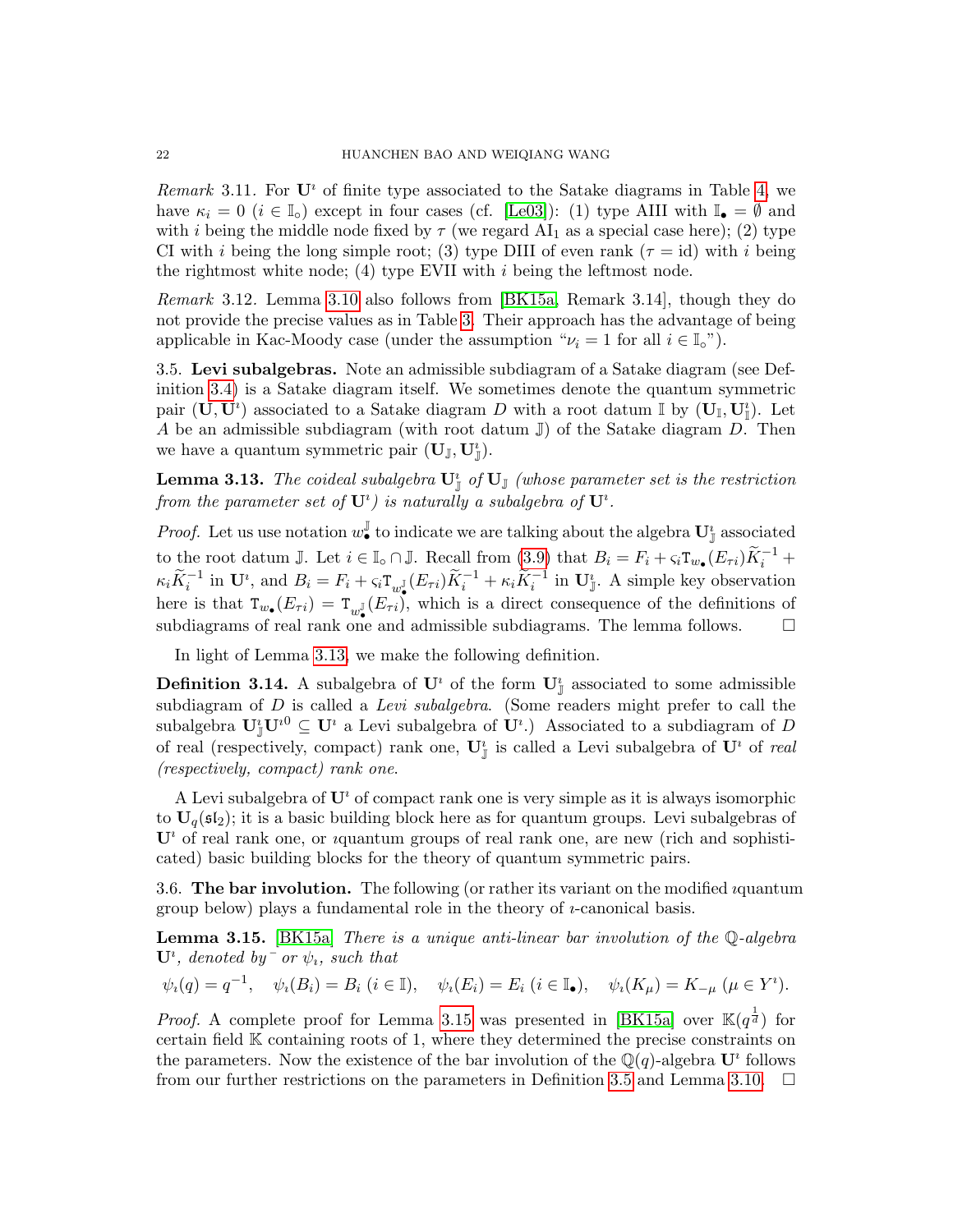Remark 3.16. The bar involution for  $\mathbf{U}^i$  in the special case of type AIII/AIV (with  $\mathbb{I}_{\bullet} = \emptyset$  was proved in [\[BW13\]](#page-59-4) and [\[ES13\]](#page-59-9) independently. The existence of the bar involutions on a general *i*quantum group  $\mathbf{U}^i$  was stated in [\[BW13,](#page-59-4) §0.5] and verified by the authors for numerous examples, as it is a prerequisite for the theory of the ıcanonical bases announced therein.

<span id="page-22-0"></span>3.7. The modified ıquantum group. Following the by now standard construction in quantum groups  $[Lu94, IV]$  $[Lu94, IV]$ , we can define a modified version of the *i*quantum groups (this was first considered in [\[BKLW\]](#page-59-5) in a special case of type AIII/AIV). Let  $\lambda'$ ,  $\lambda'' \in X_i$ , we set

$$
\lambda' \mathbf{U}^i \lambda'' = \mathbf{U}^i \Big/ \Big( \sum_{\mu \in Y^i} (K_\mu - q^{\langle \mu, \lambda' \rangle}) \mathbf{U}^i + \sum_{\mu \in Y^i} \mathbf{U}^i (K_\mu - q^{\langle \mu, \lambda'' \rangle}) \Big).
$$

Let  $\pi_{\lambda',\lambda''}: \mathbf{U}^i \to \lambda' \mathbf{U}^i_{\lambda''}$  be the canonical projection. Write  $\mathbf{1}_{\lambda'} = \pi_{\lambda',\lambda'}(1)$ . Let

$$
\dot{\mathbf{U}}^{\imath} = \bigoplus_{\lambda',\lambda'' \in X_{\imath}} {}_{\lambda'} \mathbf{U}^{\imath}{}_{\lambda''}.
$$

Then  $\dot{\mathbf{U}}^i$  is naturally an associative algebra (without unit). The algebra  $\dot{\mathbf{U}}^i$  admits a  $(\mathbf{U}^i, \mathbf{U}^i)$ -bimodule structure as well. Moreover, any weight (left/right)  $\mathbf{U}^i$ -module can naturally be regarded as a (left/right)  $\dot{\mathbf{U}}^i$ -module. In particular, the modified algebra  $\dot{\mathbf{U}}$  is a  $(\mathbf{U}^i, \mathbf{U}^i)$ -bimodule, where the bimodule structure is induced by the natural embedding  $i: \mathbf{U}^i \to \mathbf{U}$  and the quotient map  $X \to X_i$ . For any  $\mathbf{1}_{\lambda} \in \dot{\mathbf{U}}$  and  $u \in \dot{\mathbf{U}}^i$  (or  $\mathbf{U}^i$ , we shall denote by  $u\mathbf{1}_{\lambda} \in \dot{\mathbf{U}}$  the action of u on  $\mathbf{1}_{\lambda}$ . The first part of the following proposition follows from [\(3.10\)](#page-19-4) , and the second part follows from Lemma [3.15.](#page-21-3)

Proposition 3.17. The following identities hold:

$$
\dot{\mathbf{U}}^{\imath} = \bigoplus_{\zeta \in X_{\imath}} \mathbf{U}^{\imath -} \mathbf{U}^{\imath +} \mathbf{1}_{\zeta} = \bigoplus_{\zeta \in X_{\imath}} \mathbf{U}^{\imath -} \mathbf{1}_{\zeta} \mathbf{U}^{\imath +} = \bigoplus_{\zeta \in X_{\imath}} \mathbf{U}^{\imath +} \mathbf{U}^{\imath -} \mathbf{1}_{\zeta}.
$$

There is a bar involution  $\psi_i$  on the Q-algebra  $\dot{\mathbf{U}}^i$  such that  $\psi_i(q) = q^{-1}$  and

$$
\psi_i(B_i \mathbf{1}_{\zeta}) = B_i \mathbf{1}_{\zeta} \ (i \in \mathbb{I}), \quad \psi_i(E_i \mathbf{1}_{\zeta}) = E_i \mathbf{1}_{\zeta} \ (i \in \mathbb{I}_{\bullet}), \quad \psi_i(\mathbf{1}_{\zeta}) = \mathbf{1}_{\zeta} \ (\zeta \in X_i).
$$

Remark 3.18. It is possible to consider  $\dot{\mathbf{U}}^i$  as a subalgebra of a certain completion of  $\dot{\mathbf{U}}$ . But since we only consider weight **U**-modules (i.e., unital modules in the sense of [\[Lu94,](#page-60-4) §23.1.4]) as  $\mathbf{U}^i$ -modules, we prefer to regard  $\dot{\mathbf{U}}$  as a  $(\dot{\mathbf{U}}^i, \dot{\mathbf{U}}^i)$ -module.

<span id="page-22-1"></span>**Definition 3.19.** We define  ${}_{\mathcal{A}}\dot{\mathbf{U}}^i$  to be the set of elements  $u \in \dot{\mathbf{U}}^i$ , such that  $u \cdot m \in {}_{\mathcal{A}}\dot{\mathbf{U}}^i$ for all  $m \in A\dot{\mathbf{U}}$ . Then  $_A\dot{\mathbf{U}}^i$  is clearly a A-subalgebra of  $\dot{\mathbf{U}}^i$  which contains all the idempotents  $\mathbf{1}_{\zeta}$  ( $\zeta \in X_i$ ), and  ${}_{\mathcal{A}}\dot{\mathbf{U}}^i = \bigoplus_{\zeta \in X_i} {}_{\mathcal{A}}\dot{\mathbf{U}}^i \mathbf{1}_{\zeta}$ .

Later we shall show that  $_A\dot{\mathbf{U}}^i$  is a free A-module such that  $\dot{\mathbf{U}}^i \cong \mathbb{Q}(q) \otimes_A {}_{\mathcal{A}} \dot{\mathbf{U}}^i$ ; see Theorem [6.17\(](#page-46-1)3).

<span id="page-22-2"></span>**Lemma 3.20.** Let  $u \in \dot{\mathbf{U}}^i$ . Then we have  $u \in {}_{\mathcal{A}}\dot{\mathbf{U}}^i$  if and only if  $u \cdot \mathbf{1}_{\lambda} \in {}_{\mathcal{A}}\dot{\mathbf{U}}$  for each  $\lambda \in X$ .

*Proof.* If remains to prove the "if" direction. Take  $m \in 1_{\lambda}(\mathcal{A}U)$ , for some  $\lambda \in X$ . By assumption, we have  $u \cdot \mathbf{1}_{\lambda} \in {}_{A}\dot{\mathbf{U}}$ . Thus we have  $u \cdot m = u \cdot (\mathbf{1}_{\lambda} m) = (u \cdot \mathbf{1}_{\lambda}) m \in {}_{A}\dot{\mathbf{U}}$ , and so by definition,  $u \in A\dot{\mathbf{U}}^i$ . . В последните поставите на селото на селото на селото на селото на селото на селото на селото на селото на се<br>Селото на селото на селото на селото на селото на селото на селото на селото на селото на селото на селото на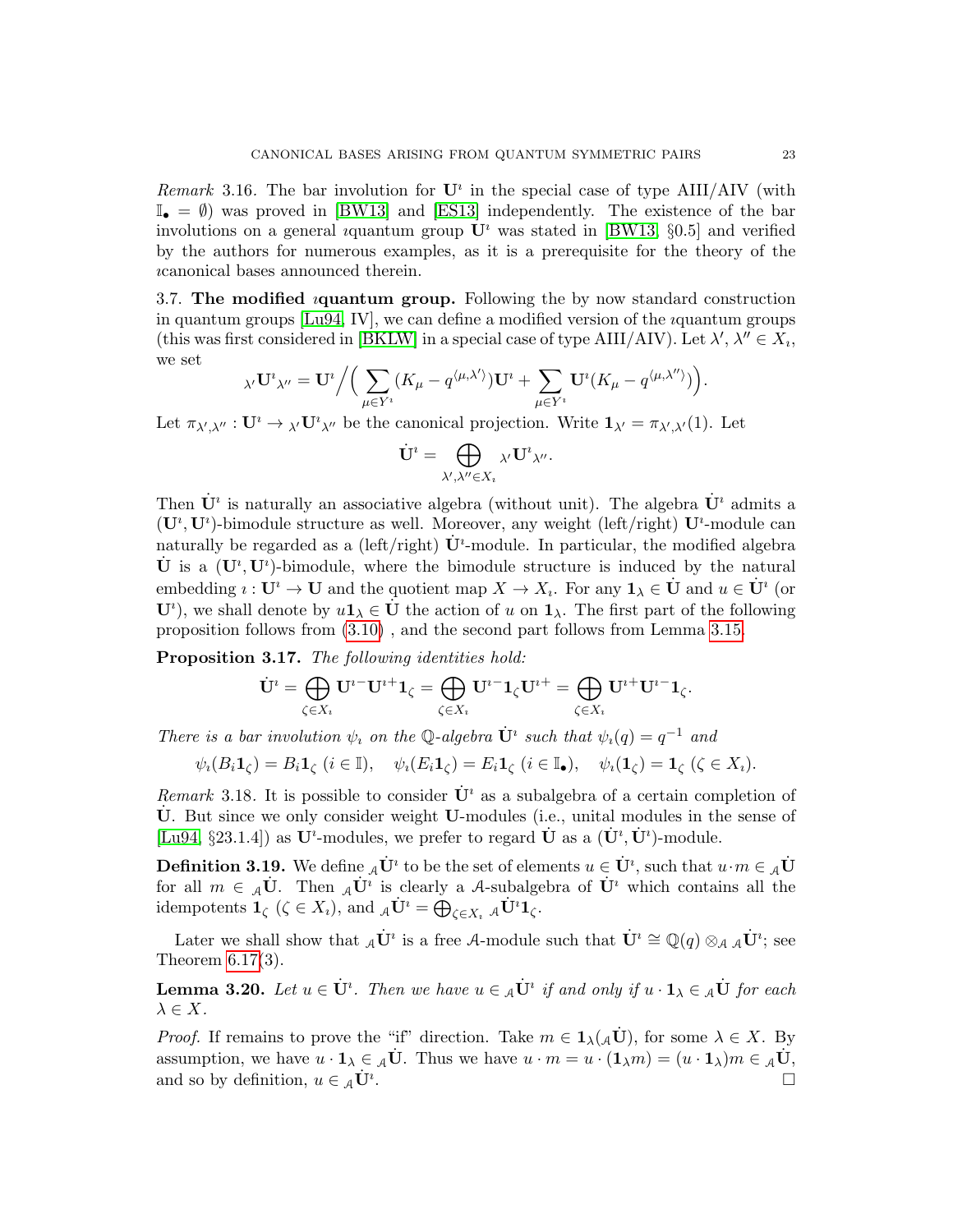<span id="page-23-3"></span>**Corollary 3.21.** Let  $u \in \dot{\mathbf{U}}^i$ . Then we have  $u \in {}_{\mathcal{A}}\dot{\mathbf{U}}^i$  if and only if  $u({}_{\mathcal{A}}L(\lambda)) \subset {}_{\mathcal{A}}L(\lambda)$ for all  $\lambda \in X^+$ .

<span id="page-23-0"></span>3.8. Relation with a parabolic subalgebra. Let  $w = s_{i_1} \cdots s_{i_l}$  be a reduced expression of an element  $w \in W$ . Then the following elements (for various  $c_{i_j} \in \mathbb{N}$ )

(3.13) 
$$
E_{i_1}^{(c_{i_1})} \cdot \texttt T_{i_1}(E_{i_2}^{(c_{i_2})}) \cdots \texttt T_{i_1} \cdots \texttt T_{i_{l-1}}(E_{i_l}^{(c_{i_l})})
$$

form a  $\mathbb{Q}(q)$ -basis of a subspace  $\mathbf{U}^+(w)$  of  $\mathbf{U}^+$  and an A-basis of an A-submodule  $A_{\mathcal{A}}U^+(w)$  of  $A_{\mathcal{A}}U^+$ . The sets  $U^+(w)$  and  $A_{\mathcal{A}}U^+(w)$  depend only on w but not on the choices of reduced expressions of w; our subspace  $\mathbf{U}^+(w)$  here is denoted by  $\mathbf{U}^+(w,1)$ in [\[Lu94,](#page-60-4) 40.2]. In particular, we have  $\mathbf{U}^+(w_0) = \mathbf{U}^+$  and  $_A\mathbf{U}^+(w_0) = {}_A\mathbf{U}^+$ .

Let  $w^{\bullet} = w_0 w_{\bullet}$ . We can identify  $\dot{\mathbf{P}}$  with the quotient as  $\mathbb{Q}(q)$ -spaces

<span id="page-23-2"></span>
$$
\dot{\mathbf{P}} \cong \dot{\mathbf{U}} / \dot{\mathbf{U}} \mathbf{U}^+(w^\bullet)_{>}
$$

where  $\mathbf{U}^+(w^{\bullet})_{>}=\oplus_{\mu\in\mathbb{N}[\mathbb{I}]\setminus\{0\}}\mathbf{U}^+(w^{\bullet})_{\mu};$  Note  $\dot{\mathbf{U}}/\dot{\mathbf{U}}\mathbf{U}^+(w^{\bullet})_{>}=\dot{\mathbf{U}}\Big/ \big(\sum_{x,\lambda\in X}\dot{\mathbf{U}}x\mathbf{1}_{\lambda}\big),$ where the sum is taken over all homogeneous  $x \in U^+$  whose weights are of the form  $|x| = \sum_{i \in \mathbb{I}} a_i i$  with  $a_i \neq 0$  for some  $i \in \mathbb{I}_0$ . Thus we can define a left  $\dot{\mathbf{U}}$  action, which induces a left  $\dot{\mathbf{U}}^i$  action on  $\dot{\mathbf{P}}$ . For  $\lambda \in X$ , denote by  $p_i = p_{i,\lambda}$  the composition map

<span id="page-23-4"></span>(3.14) 
$$
\dot{\mathbf{U}}^{\dagger} \mathbf{1}_{\overline{\lambda}} \longrightarrow \dot{\mathbf{U}} \mathbf{1}_{\lambda} \longrightarrow \dot{\mathbf{U}} \mathbf{1}_{\lambda}/\dot{\mathbf{U}} \mathbf{U}^{+}(w^{\bullet})_{>} \mathbf{1}_{\lambda} \longrightarrow \dot{\mathbf{P}} \mathbf{1}_{\lambda}.
$$

<span id="page-23-5"></span>**Lemma 3.22.** Let  $\lambda \in X$ . The map  $p_i = p_{i,\lambda} : \dot{\mathbf{U}}^i \mathbb{1}_{\overline{\lambda}} \to \dot{\mathbf{P}} \mathbb{1}_{\lambda}$  is an isomorphism of left  $\dot{\mathbf U}^i$ -modules. Moreover  $p_i$  maps  ${}_{\mathcal A}\dot{{\bf U}}^i {\bf 1}_{\overline{\lambda}}$  injectively to  ${}_{\mathcal A}\dot{{\bf P}} {\bf 1}_{\lambda}$ .

Later in Corollary [6.20](#page-48-1) we shall see that  $p_i: {}_{\mathcal{A}}\dot{\mathbf{U}}^i \mathbf{1}_{\overline{\lambda}} \longrightarrow {}_{\mathcal{A}}\dot{\mathbf{P}} \mathbf{1}_{\lambda}$  is an isomorphism.

*Proof.* It is clear by definition that  $p_i$  is a homomorphism of  $\dot{\mathbf{U}}^i$ -modules and that  $p_i$ maps  ${}_{\mathcal{A}}\dot{\mathbf{U}}^i\mathbf{1}_{\overline{\lambda}}$  to  ${}_{\mathcal{A}}\dot{\mathbf{P}}\mathbf{1}_{\lambda}$  through the composition  ${}_{\mathcal{A}}\dot{\mathbf{U}}^i\mathbf{1}_{\overline{\lambda}} \to {}_{\mathcal{A}}\dot{\mathbf{U}}\mathbf{1}_{\lambda} \to {}_{\mathcal{A}}\dot{\mathbf{P}}\mathbf{1}_{\lambda}$ .

It remains to show that  $p_i: \dot{\mathbf{U}}^i \mathbb{1}_{\overline{\lambda}} \to \dot{\mathbf{P}} \mathbb{1}_{\lambda}$  is both surjective and injective. Let us first prove the surjectivity. We know that  $\dot{P}1_{\lambda}$  is spanned by elements of the form  $F_i^{a_1}$  $\bar{h}^{a_1}_{i_1} \bar{F}^{a_2}_{i_2}$  $\bar{f}_{i_2}^{a_2}\cdots F_{i_s}^{a_s}$  $a_s^{a_s}b^+\mathbf{1}_{\lambda}$  with  $b \in \mathbf{B}_{\mathbb{I}_{\bullet}}$ . We shall proceed by induction on the sum  $a = \sum a_i$ to prove that all such elements are in the image of  $p_i$ . The base case  $a = 0$  follows from the fact that  $\mathbf{U}^{i+} = \mathbf{U}_{\mathbb{I}_{\bullet}}^{+}$ . To show any  $F_{i_1}^{a_1}$  $\overline{F_{i_1}^{a_2}}\overline{F_{i_2}^{a_2}}$  $\overline{C}_{i_2}^{a_2}\cdots F_{i_s}^{a_s}$  $a_s^{a_s}b^+\mathbf{1}_{\lambda}$  is in the image of  $p_i$ , we consider

<span id="page-23-1"></span>(3.15) 
$$
p_i(B_{i_1}^{a_1} B_{i_2}^{a_2} \cdots B_{i_s}^{a_s} b^+ \mathbf{1}_{\overline{\lambda}}) = F_{i_1}^{a_1} F_{i_2}^{a_2} \cdots F_{i_s}^{a_s} b^+ \mathbf{1}_{\lambda} + \text{ lower terms.}
$$

Now by definition [\(3.9\)](#page-18-5), we see that the "lower terms" are linear combinations of elements of the form  $F_{i'_1}^{a'_1} F_{i'_2}^{a'_2} \cdots F_{i'_{s'}}^{a'_{s'}}$  $i_{s'}^{a_{s'}}b'^{+}1_{\lambda}$ , where  $\sum a'_1 < a$  and  $b' \in \mathbf{B}_{\mathbb{I}_{\bullet}}$ . The surjectivity follows by induction.

Now we prove the injectivity of  $p_i$ . Recall the following multiplication maps

 $\mathbf{U}^{i-} \otimes \mathbf{U}^{i0} \otimes \mathbf{U}^{i+} \longrightarrow \mathbf{U}^{i} \text{ and } \mathbf{U}^{-} \otimes \mathbf{U}_{\mathbb{I}_{\bullet}}^{0} \otimes \mathbf{U}_{\mathbb{I}_{\bullet}}^{+} \longrightarrow \mathbf{P}.$ 

We can find a subset of  $\mathcal{J} \subset \cup_{n=0}^{\infty} \mathbb{I}^n$  such that the set  $M = \{F_{i_1} F_{i_2} \cdots | (i_1, i_2, \dots) \in \mathcal{J}\}\$ form  $\mathbb{Q}(q)$ -bases of  $\mathbf{U}^-$ . Let  $M^i = \{B_{i_1}B_{i_2}\cdots|(i_1,i_2,\dots) \in \mathcal{J}\}\$ in  $\mathbf{U}^{i-}$ . Thanks to [\[Ko14,](#page-60-8) Propositions 6.1, 6.2], the set  $\{yb^{\dagger}\mathbf{1}_{\overline{\lambda}}|y \in M^i, b \in \mathbf{B}_{\mathbb{I}_{\bullet}}\}$  forms a  $\mathbb{Q}(q)$ -basis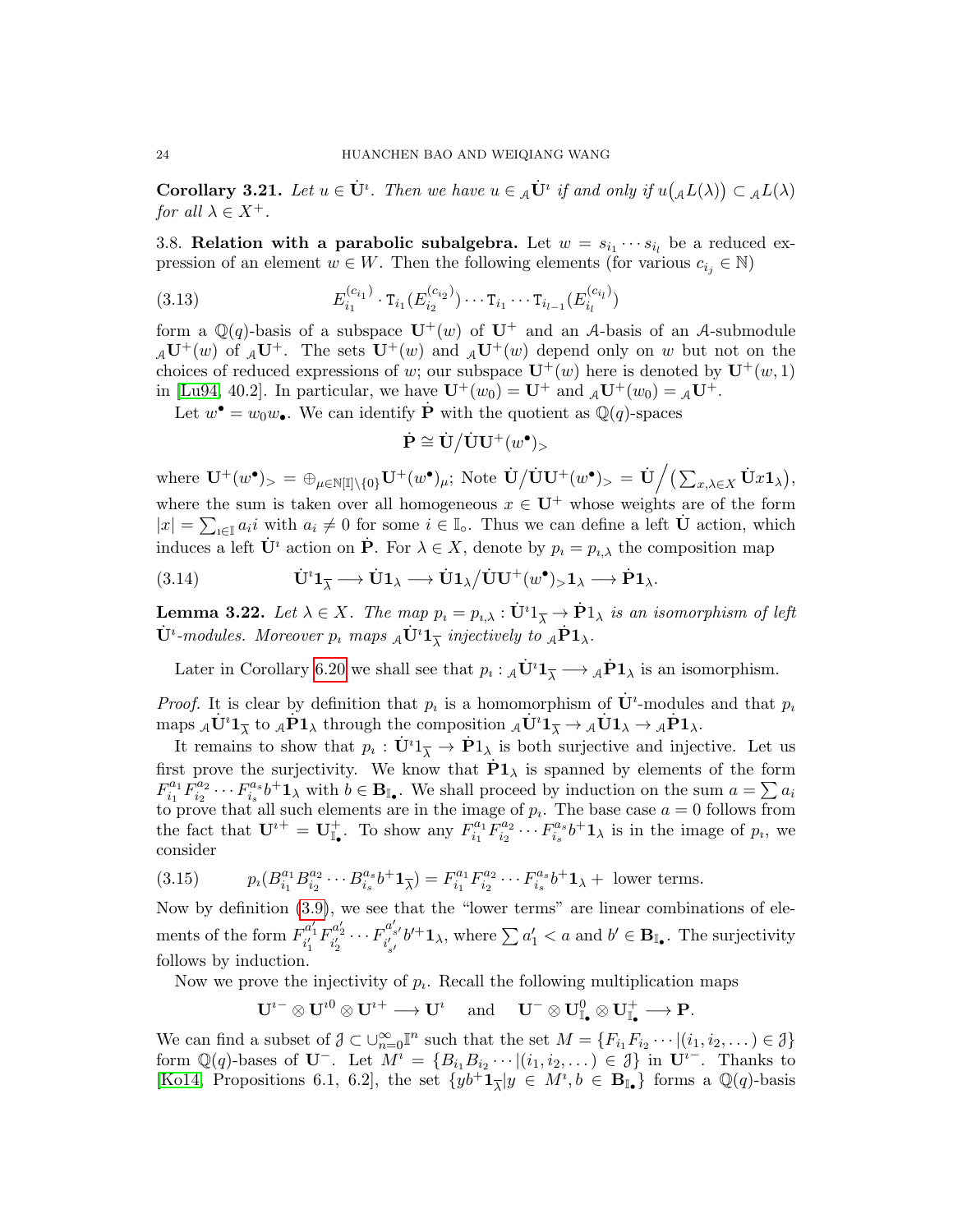of  $\mathbf{U}^i \mathbf{1}_{\overline{\lambda}}$ . Moreover by examining the leading terms as in [\(3.15\)](#page-23-1), we see that the set  $\{p_i(yb^+ \mathbf{1}_{\overline{\lambda}})|y \in M^i, b \in \mathbf{B}_{\mathbb{I}_{\bullet}}\}\$ forms a  $\mathbb{Q}(q)$ -basis of  $\dot{\mathbf{P}}1_{\lambda}$ , whence the injectivity of  $p_i$ .  $\Box$ 

Remark 3.23. There are further intimate connections between the parabolic subalgebra  $P$  and the algebra  $U^i$ . Lemma [6.2](#page-39-1) below is another such example. Moreover, the *u*-canonical basis for  $\dot{\mathbf{U}}^i \mathbf{1}_{\overline{\lambda}}$  is parametrized by the canonical basis for  $\dot{\mathbf{P}} \mathbf{1}_{\lambda}$  (see Theorem [6.17\)](#page-46-1).

### 4. Symmetries of quantum symmetric pairs

<span id="page-24-0"></span>In this section, we show that Lusztig's braid group operators  $T'_{i,e}$  and  $T''_{i,e}$ , for  $i \in \mathbb{I}_{\bullet}$ , restrict to automorphisms of  $\mathbf{U}^i$ , and the anti-involution  $\wp$  on  $\mathbf{U}$  restricts to an antiinvolution of  $\mathbf{U}^i$ . We then prove that the intertwiner  $\Upsilon$  is fixed by the actions of  $T'_{i,e}$ and  $T''_{i,e}$ , for  $i \in \mathbb{I}_{\bullet}$ , and this further implies that  $\Upsilon_{\mu} \in \mathbf{U}^+(w_{\bullet}w_0)$ . We formulate an  $\mathbf{U}^i$ -module isomorphism  $\mathcal T$  of any finite-dimensional  $\mathbf{U}$ -module over  $\mathbb Q(q)$ , following [\[BK15\]](#page-59-11) and generalizing [\[BW13\]](#page-59-4).

<span id="page-24-1"></span>4.1. **Braid group actions on U<sup>t</sup>**. Recall we have  $-w_{\bullet} \circ \tau = id$  as permutations of the set  $\mathbb{I}_{\bullet}$ . Recall the braid operators  $T_i$  and  $T_w$  (for  $i \in \mathbb{I}, w \in W$ ) on the algebra U.

<span id="page-24-3"></span>Lemma 4.1. We have

$$
T_i T_{w_\bullet} = T_{w_\bullet} T_{\tau i}, \quad \forall i \in \mathbb{I}_\bullet.
$$

In particular  $T_{w_{\bullet}}^2$  commutes with  $T_i$  for any  $i \in \mathbb{I}_{\bullet}$ .

*Proof.* Since  $s_iw_{\bullet} = w_{\bullet} s_{\tau i} \in W_{\bullet}$  has length  $\ell(w_{\bullet})-1$ , we have  $T_iT_{s_iw_{\bullet}} = T_{w_{\bullet}} = T_{s_iw_{\bullet}}T_{\tau i}$ , for all  $i \in \mathbb{I}_{\bullet}$ . Hence  $T_i T_{w_{\bullet}} = T_i T_{s_i w_{\bullet}} T_{\tau i} = T_{w_{\bullet}} T_{\tau i}$ . Also we have

$$
\texttt T_i \texttt T_{w_\bullet}^2 = \texttt T_{w_\bullet} \texttt T_{\tau i} \texttt T_{w_\bullet} = \texttt T_{w_\bullet}^2 \texttt T_{\tau^2 i} = \texttt T_{w_\bullet}^2 \texttt T_i
$$

.

The lemma is proved.

Let us record the following formulas for future use (cf. [\[Ko14,](#page-60-8) Lemma 3.4] [\[BW13,](#page-59-4) Lemma 1.4]): for any  $i \in \mathbb{I}_{\bullet}$ , recalling Definition [3.1\(](#page-15-3)2), we have

<span id="page-24-4"></span>(4.1) 
$$
\begin{aligned} \mathbf{T}_{w_{\bullet}}^{-1}(E_i) &= -\widetilde{K}_{-\tau i} F_{\tau i}, \quad \mathbf{T}_{w_{\bullet}}^{-1}(F_i) = -E_{\tau i} \widetilde{K}_{\tau i}, \\ \mathbf{T}_{w_{\bullet}}(E_i) &= -F_{\tau i} \widetilde{K}_{\tau i}, \quad \mathbf{T}_{w_{\bullet}}(F_i) = -\widetilde{K}_{-\tau i} E_{\tau i}. \end{aligned}
$$

Theorem [4.2](#page-24-2) below confirms the conjecture in [\[KP11\]](#page-60-10) on the existence of a braid group action on  $\mathbf{U}^i$  associated to  $W_{\mathbb{I}_{\bullet}}$ .

<span id="page-24-2"></span>**Theorem 4.2.** For any  $i \in \mathbb{I}_{\bullet}$  and  $e = \pm 1$ , the braid group operators  $T'_{i,e}$  and  $T''_{i,e}$ restrict to isomorphisms of  $\mathbf{U}^i$ . More explicitly, we have, for  $j \neq i$ ,

$$
T'_{i,e}(B_j) = \sum_{r+s=-\langle i,j' \rangle} (-1)^r q_i^{-er} B_i^{(s)} B_j B_i^{(r)},
$$
  

$$
T'_{i,-e}(B_j) = \sum_{r+s=-\langle i,j' \rangle} (-1)^r q_i^{-er} B_i^{(r)} B_j B_i^{(s)}.
$$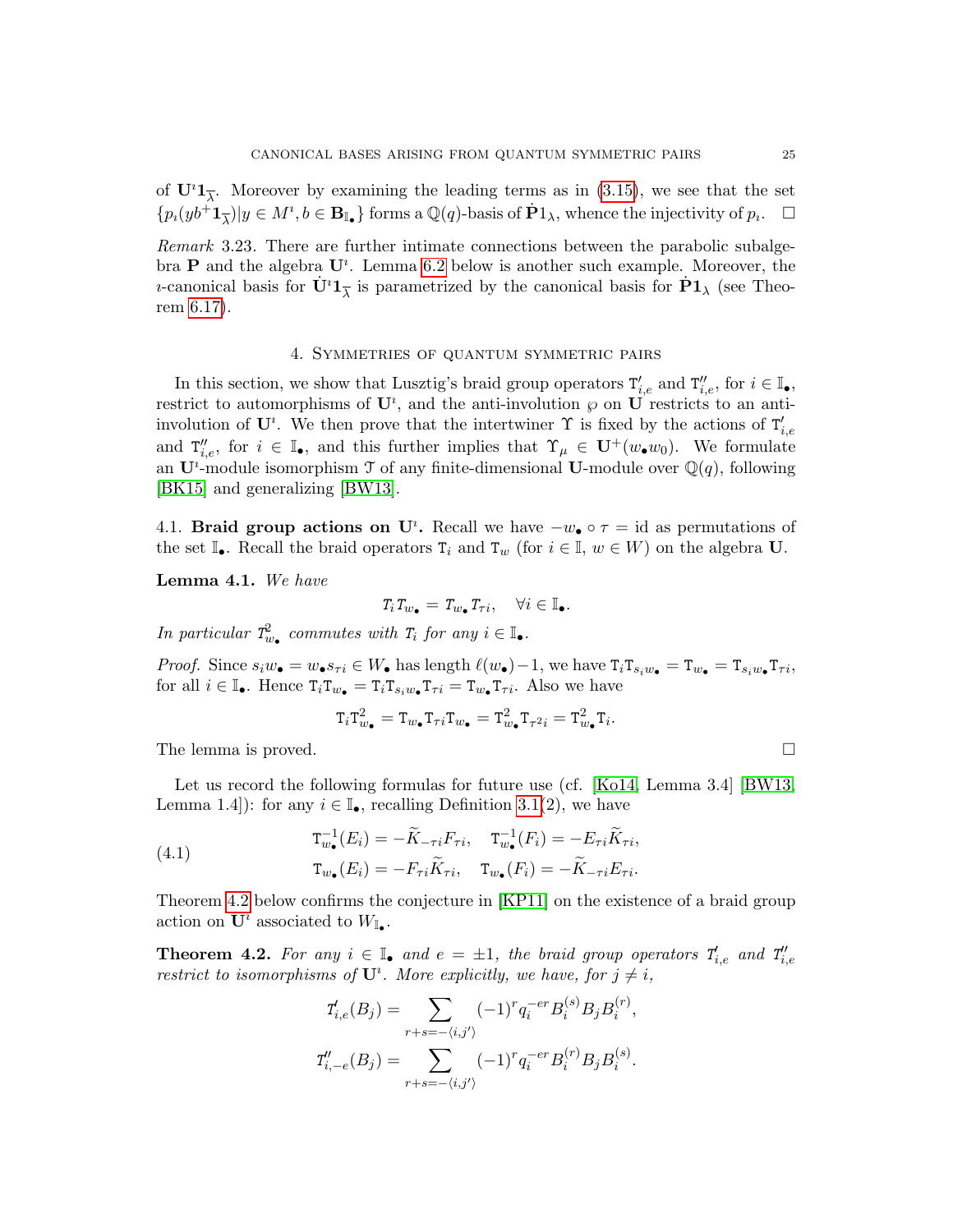*Proof.* Let  $i \in \mathbb{I}_{\bullet}$ . We shall only prove the theorem for  $T_i = T''_{i+1}$ , as the other cases are proved by similar computations.

Since  $s_i$  preserves  $Y^i$  in [\(3.3\)](#page-15-4),  $T_i$  preserves the subalgebras  $\mathbf{U}_{\bullet}$  and  $\mathbf{U}^{i0}$  of  $\mathbf{U}^i$ . Then it remains to check the action of  $T_i$  on the generators  $B_j$  for  $j \in \mathbb{I}_0$ . Recall  $B_j =$  $F_j + \varsigma_j \texttt{T}_{w_{\bullet}}(E_{\tau j}) \widetilde{K}_j^{-1} + \kappa_j \widetilde{K}_j^{-1}$ . If  $\langle i, j' \rangle = \langle \tau i, \tau j' \rangle = 0$ , we have  $\texttt{T}_i(B_j) = B_j$  by Lemma [4.1.](#page-24-3) In particular, if  $\kappa_j \neq 0$  (and hence  $\langle i, j' \rangle = 0$   $\forall i \in \mathbb{I}_{\bullet}$ ), then  $T_i(B_j) = B_j$ ,  $\forall i \in \mathbb{I}_{\bullet}.$ 

It remains to consider the case where  $i \in \mathbb{I}_{\bullet}$ ,  $j \in \mathbb{I}_{\circ}$  such that  $\langle i, j \rangle \neq 0$ . Recall by [\(2.5\)](#page-10-1) that

$$
\mathbf{T}_{i}(F_{j}) = \sum_{r+s=-\langle i,j'\rangle} (-1)^{r} q_{i}^{r} F_{i}^{(r)} F_{j} F_{i}^{(s)}, \quad \mathbf{T}_{\tau i}(E_{\tau j}) = \sum_{r+s=-\langle i,j'\rangle} (-1)^{r} q_{i}^{-r} E_{\tau i}^{(s)} E_{\tau j} E_{\tau i}^{(r)}.
$$

We shall also use the identity

$$
(F_i\widetilde{K}_i)^s = q_i^{-s(s-1)}F_i^s\widetilde{K}_i^s.
$$

By Lemma [4.1](#page-24-3) and [\(4.1\)](#page-24-4), we have

$$
T_i(B_j) = T_i(F_j) + \varsigma_j T_{w_{\bullet}} T_{\tau i}(E_{\tau j}) T_i(\tilde{K}_j^{-1})
$$
  
\n
$$
= \sum_{r+s=-(i,j')} (-1)^r q_i^r F_i^{(r)} F_j F_i^{(s)} + \varsigma_j T_{w_{\bullet}} \sum_{r+s=-(i,j')} (-1)^r q_i^{-r} E_{\tau i}^{(s)} E_{\tau j} E_{\tau i}^{(r)} \cdot T_i(\tilde{K}_j^{-1})
$$
  
\n
$$
= \sum_{r+s=-(i,j')} (-1)^r q_i^r F_i^{(r)} F_j F_i^{(s)} +
$$
  
\n
$$
\varsigma_j \sum_{r+s=-(i,j')} (-1)^r q_i^{-r} (-F_i \tilde{K}_i)^{(s)} T_{w_{\bullet}} (E_{\tau j}) (-F_i \tilde{K}_i)^{(r)} \cdot T_i(\tilde{K}_j^{-1})
$$
  
\n
$$
= \sum_{r+s=-(i,j')} (-1)^r q_i^r F_i^{(r)} F_j F_i^{(s)} +
$$
  
\n
$$
\varsigma_j \sum_{r+s=-(i,j')} (-1)^r q_i^r F_i^{(r)} F_j F_i^{(s)} +
$$
  
\n
$$
= \sum_{r+s=-(i,j')} (-1)^r q_i^r F_i^{(r)} F_j F_i^{(s)} +
$$
  
\n
$$
\varsigma_j \sum_{r+s=-(i,j')} (-1)^s q_i^{-r-(r+s)(r+s-1)-s(i,j')} F_i^{(s)} T_{w_{\bullet}} (E_{\tau j}) F_i^{(r)} \cdot \tilde{K}_i^{-(i,j')} T_i(\tilde{K}_j^{-1})
$$
  
\n
$$
= \sum_{r+s=-(i,j')} (-1)^r q_i^r F_i^{(r)} F_j F_i^{(s)} +
$$
  
\n
$$
\varsigma_j \sum_{r+s=-(i,j')} (-1)^s q_i^{-r+(r-1)(i,j')} F_i^{(s)} T_{w_{\bullet}} (E_{\tau j}) F_i^{(r)} \cdot \tilde{K}_j^{-1}
$$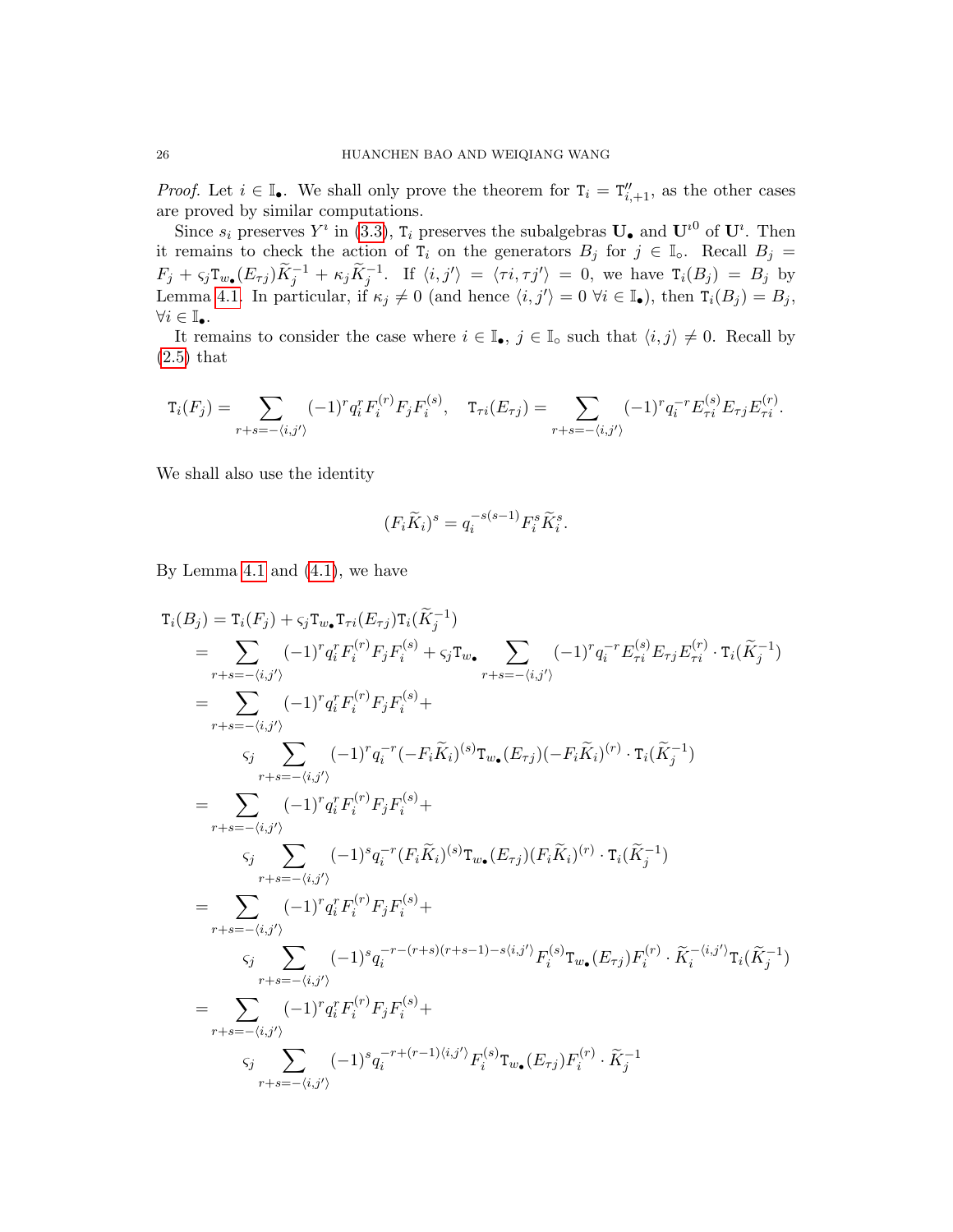CANONICAL BASES ARISING FROM QUANTUM SYMMETRIC PAIRS 27

$$
= \sum_{r+s=-\langle i,j' \rangle} (-1)^r q_i^r F_i^{(r)} F_j F_i^{(s)} + \varsigma_j \sum_{r+s=-\langle i,j' \rangle} (-1)^s q_i^s F_i^{(s)} \mathbf{T}_{w_\bullet}(E_{\tau j}) \widetilde{K}_j^{-1} F_i^{(r)}
$$
  
\n
$$
= \sum_{r+s=-\langle i,j' \rangle} (-1)^r q_i^r F_i^{(r)} B_j F_i^{(s)}
$$
  
\n
$$
= \sum_{r+s=-\langle i,j' \rangle} (-1)^r q_i^r B_i^{(r)} B_j B_i^{(s)} \in \mathbf{U}^i.
$$

The theorem follows.  $\Box$ 

<span id="page-26-2"></span>**Corollary 4.3.** For any  $u \in U^i$ ,  $e = \pm 1$ , and  $i \in \mathbb{I}_{\bullet}$ , we have

$$
\psi_i(T'_{i,e}(u)) = T'_{i,-e}(\psi_i(u)).
$$

*Proof.* As  $\psi_i$  and  $T''_{i,e}$  are algebra isomorphisms, it suffices to check the identity for u being generators of  $\mathbf{U}^i$ . For generators in  $\mathbf{U}_{\mathbb{I}_{\bullet}}$  or in  $\mathbf{U}^{i0}$ , this follows from [\[Lu94,](#page-60-4) §37.2.4]. For  $u = B_i$  with  $i \in \mathbb{I}_0$ , the identity follows from the formulas in Theorem [4.2](#page-24-2) and that  $\psi_i(B_i) = B_i$  from Lemma [3.15.](#page-21-3)

<span id="page-26-0"></span>4.2. Anti-involution  $\wp$  on  $\mathbf{U}^i$ . We study the restriction to  $\mathbf{U}^i$  of the anti-involution  $\wp: \mathbf{U} \to \mathbf{U}$  in Proposition [2.1.](#page-9-1)

<span id="page-26-1"></span>**Lemma 4.4.** For all  $i, j \in \mathbb{I}$ , the following identities hold on **U**:

$$
\wp(\mathcal{T}'_{i,e}(E_j)) = (-q_i)^{e\langle i,j' \rangle} \mathcal{T}'_{i,-e}(\wp(E_j)),
$$
  

$$
\wp(\mathcal{T}'_{i,e}(E_j)) = (-q_i)^{-e\langle i,j' \rangle} \mathcal{T}''_{i,-e}(\wp(E_j)).
$$

*Proof.* We shall prove the first identity only, as the second one is similar. When  $\langle i, j' \rangle =$ 0, the first identity is trivial.

For  $i = j$ , we have

$$
\wp(\mathbf{T}_{i,e}'(E_i)) = \wp(-F_i\widetilde{K}_{ei}) = -q_i^{-1}\widetilde{K}_{ei}E_i\widetilde{K}_{-i} = -q_i^{-1+e\langle i,i'\rangle}E_i\widetilde{K}_{ei}\widetilde{K}_{-i}.
$$

On the other hand, we have

$$
\mathbf{T}'_{i,-e}(\wp(E_i)) = \mathbf{T}'_{i,-e}(q_i^{-1}F_i\widetilde{K}_i) = -q_i^{-1}E_i\widetilde{K}_{ei}\widetilde{K}_{-i}.
$$

Hence the first identity for  $i = j$  holds.

For  $i \neq j$  with  $\langle i, j' \rangle \neq 0$ , we have

$$
\wp(\mathbf{T}''_{i,e}(E_j)) = \wp\Big(\sum_{r+s=-\langle i,j' \rangle} (-1)^r q_i^{-er} E_i^{(s)} E_j E_i^{(r)}\Big)
$$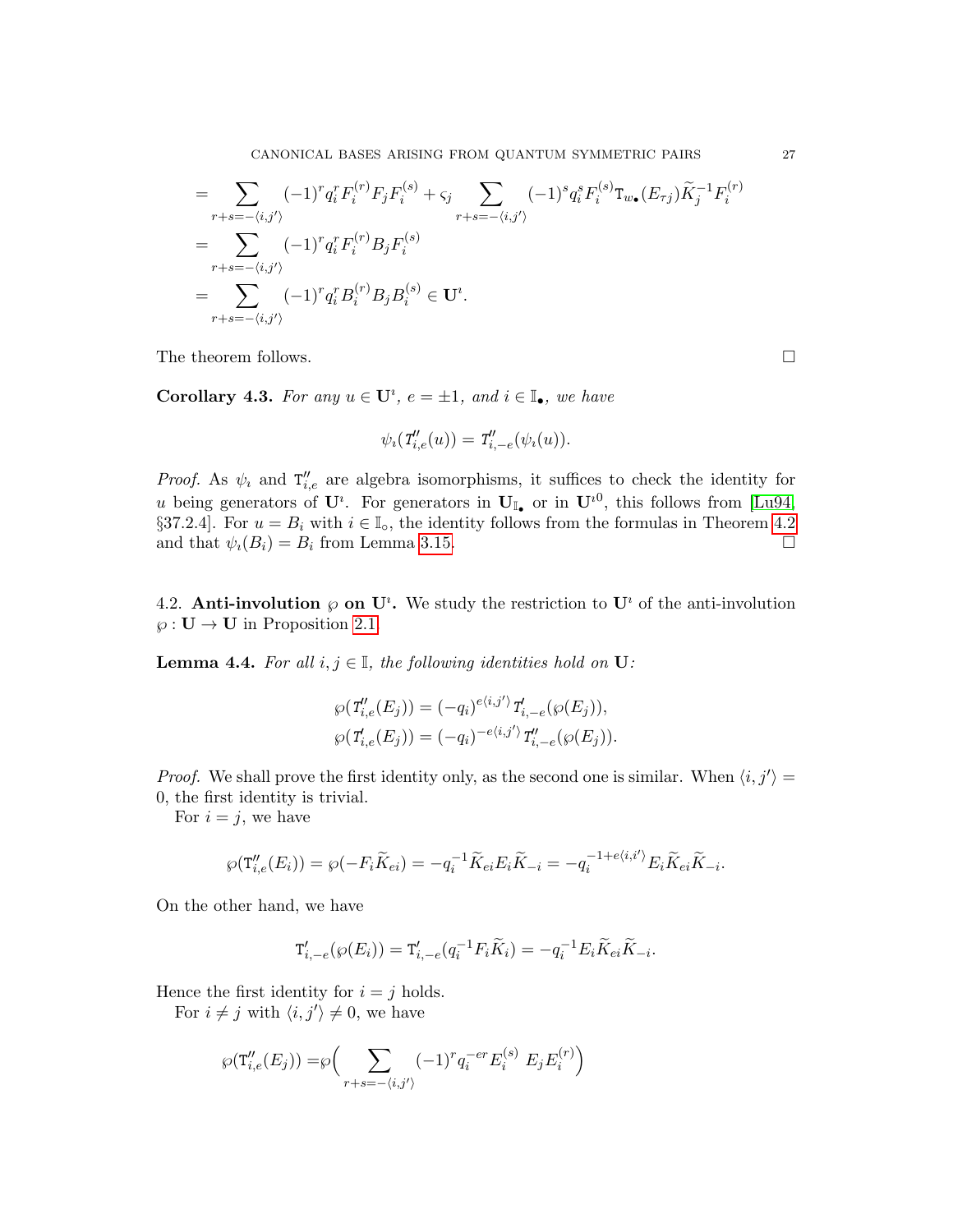$$
= \sum_{r+s=-(i,j')} (-1)^r q_i^{-er} (q_i^{-1} F_i \widetilde{K}_i)^{(r)} (q_j^{-1} F_j \widetilde{K}_j) (q_i^{-1} F_i \widetilde{K}_i)^{(s)}
$$
  
\n
$$
= \sum_{r+s=-(i,j')} (-1)^r q_i^{-er} q_j^{-1} F_i^{(r)} F_j F_i^{(s)} \widetilde{K}_i^{-\langle i,j' \rangle} \widetilde{K}_j
$$
  
\n
$$
= \sum_{r+s=-(i,j')} (-1)^s q_j^{-1} (-q_i)^{e\langle i,j' \rangle} q_i^{es} F_i^{(r)} F_j F_i^{(s)} \widetilde{K}_i^{-\langle i,j' \rangle} \widetilde{K}_j
$$
  
\n
$$
= q_j^{-1} (-q_i)^{e\langle i,j' \rangle} \sum_{r+s=-(i,j')} (-1)^s q_i^{es} F_i^{(r)} F_j F_i^{(s)} T_i (\widetilde{K}_j).
$$

On the other hand, we have

$$
T'_{i,-e}(\wp(E_j)) = T'_{i,-e}(q_j^{-1}F_j\widetilde{K}_j)
$$
  
=  $q_j^{-1} \sum_{r+s=-(i,j')} (-1)^r q_i^{er} F_i^{(s)} F_j F_i^{(r)} T_i(\widetilde{K}_j).$ 

This completes the proof of the first identity and the lemma.  $\Box$ 

<span id="page-27-1"></span>Corollary 4.5. For  $i \in \mathbb{I}$  and  $e = \pm 1$ , we have

$$
\wp(T''_{w_{\bullet},e}(E_i)) = (-1)^{\langle 2\rho_{\bullet}^{\vee},i' \rangle} q_i^{e\langle i,2\rho_{\bullet} \rangle} T'_{w_{\bullet},-e}(\wp(E_i)),
$$
  

$$
\wp(T'_{w_{\bullet},e}(E_i)) = (-1)^{\langle 2\rho_{\bullet}^{\vee},i' \rangle} q_i^{-e\langle i,2\rho_{\bullet} \rangle} T''_{w_{\bullet},-e}(\wp(E_i)).
$$

Proof. We shall only prove the first identity, as the proof of the second one is similar. Let  $w_{\bullet} = s_{i_1} s_{i_2} \cdots s_{i_l}$  be a reduced expression of  $w_{\bullet}$ . Write  $w_k = s_{i_k} s_{i_{k+1}} \cdots s_{i_l}$  for  $1 \leq k \leq l$ . Note that  $\mathsf{T}_{w_k}(E_i) \in \mathbf{U}^+$ . Thus applying Lemma [4.4](#page-26-1) repeatedly, we have

$$
\varphi(\mathbf{T}''_{w_{\bullet},e}(E_i)) = (-q_{i_1})^{e\langle i_1,w_2(i')\rangle} (-q_{i_2})^{e\langle i_2,w_3(i')\rangle} \cdots (-q_{i_l})^{e\langle i_l,i'\rangle} \mathbf{T}'_{w_{\bullet},-e}(\varphi(E_j))
$$
  

$$
= (-q_{i_1})^{e\langle w_2^{-1}(i_1),i'\rangle} (-q_{i_2})^{e\langle w_3^{-1}(i_2),i'\rangle} \cdots (-q_{i_l})^{e\langle i_l,i'\rangle} \mathbf{T}'_{w_{\bullet},-e}(\varphi(E_j))
$$
  

$$
\triangleq (-1)^{\langle 2\rho_{\bullet}^{\vee},i\rangle} q_i^{e\langle i,2\rho_{\bullet}\rangle} \mathbf{T}'_{w_{\bullet},-e}(\varphi(E_j)),
$$

where the identity  $\spadesuit$  follows from the fact that  $\{w_{i+1}^{-1}(\alpha_i)|1 \leq i \leq l\}$  consists of all positive roots in  $Y_{\bullet}$  and the equality

(4.2) 
$$
\sum_{k=1}^{l} \frac{i_k \cdot i_k}{2} \langle w_{k+1}^{-1}(i_k), i' \rangle = \frac{i \cdot i}{2} \langle i, 2\rho_{\bullet} \rangle.
$$

The equation [\(4.2\)](#page-27-0) can be verified as follows:

<span id="page-27-0"></span>
$$
\sum_{k=1}^{l} \frac{i_k \cdot i_k}{2} \langle w_{k+1}^{-1}(i_k), i' \rangle = \sum_{k=1}^{l} \frac{i_k \cdot i_k}{2} \langle i_k, w_{k+1}(i') \rangle
$$
  

$$
= \sum_{k=1}^{l} i_k \cdot w_{k+1}(i) \stackrel{\heartsuit}{=} \sum_{k=1}^{l} w_{k+1}^{-1}(i_k) \cdot i
$$
  

$$
= \sum_{k=1}^{l} \frac{i \cdot i}{2} \langle i, w_{k+1}^{-1}(i_k) \rangle = \frac{i \cdot i}{2} \langle i, 2\rho_{\bullet} \rangle,
$$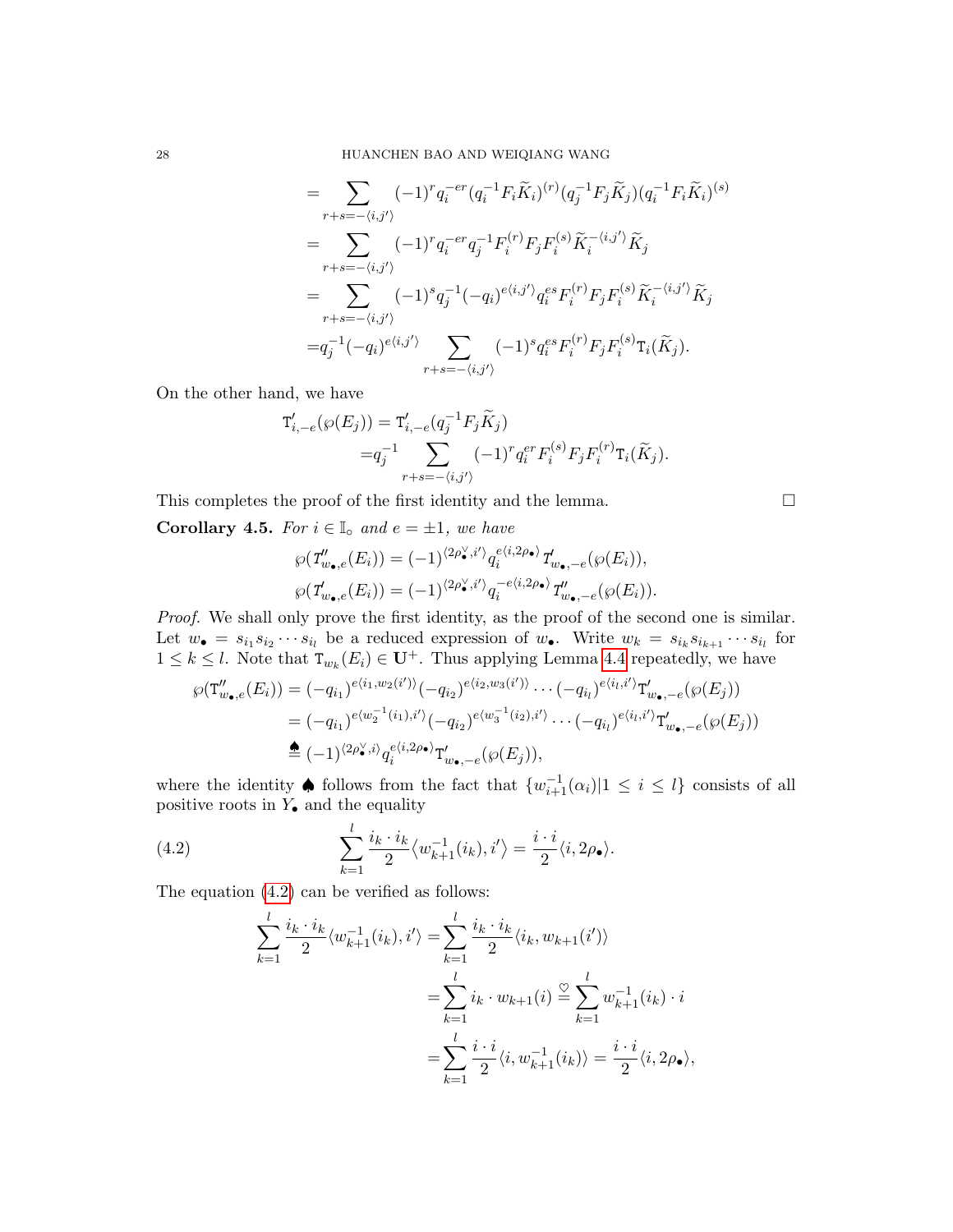where the identity  $\heartsuit$  follows from the W-invariance of the bilinear pairing  $\cdot : \mathbb{Z}[\mathbb{I}] \times$  $\mathbb{Z}[\mathbb{I}] \to \mathbb{Z}.$ 

Recall from Lemma [3.10](#page-19-1) that  $\varsigma_1 = \pm q_1^{-1}$  in type AI<sub>1</sub>, and by Remark [3.11,](#page-21-4) this is the only local rank one case which allows the parameter  $\kappa_1 \neq 0$ .

<span id="page-28-0"></span>**Proposition 4.6.** Assume that  $\varsigma_i = q_i^{-1}$  if  $\kappa_i \neq 0$ . The anti-involution  $\wp$  on **U** restricts to an anti-involution  $\wp$  on  $\mathbf{U}^i$  such that

<span id="page-28-2"></span>(4.3)  $\wp(E_i) = q_i^{-1} F_i \widetilde{K}_i, \quad \wp(F_i) = q_i^{-1} E_i \widetilde{K}_i^{-1}, \quad \wp(K_\mu) = K_\mu, \quad \forall i \in \mathbb{I}_{\bullet};$ 

<span id="page-28-3"></span>(4.4) 
$$
\wp(B_i) = q_i^{-1} \varsigma_{\tau i}^{-1} T_{w_\bullet}^{-1}(B_{\tau i}) \cdot \widetilde{K}_{w_\bullet \tau i} \widetilde{K}_i^{-1}, \quad \forall i \in \mathbb{I}_\circ.
$$

*Proof.* Equation [\(4.3\)](#page-28-2) follows from the formula for  $\wp$  on **U** in Proposition [2.1.](#page-9-1)

Let us prove [\(4.4\)](#page-28-3). Recall  $B_i = F_i + \varsigma_i \mathcal{T}_{w_{\bullet}}(E_{\tau i}) \tilde{K}_i^{-1} + \kappa_i \tilde{K}_i^{-1}$  for  $i \in \mathbb{I}_{\circ}$ . Note  $q_{\tau i} = q_i$ . Then since  $\wp$  is an anti-isomorphism on U, applying Propsition [2.1\(](#page-9-1)2), Corollary [4.5](#page-27-1) and then [\(3.8\)](#page-18-1), we have

<span id="page-28-4"></span>
$$
(4.5)
$$

$$
\varphi(B_i) = q_i^{-1} E_i \widetilde{K}_i^{-1} + \varsigma_i \widetilde{K}_i^{-1} \varphi(T_{w_{\bullet}}(E_{\tau i})) + \kappa_i \widetilde{K}_i^{-1}
$$
  
\n
$$
= q_i^{-1} \varsigma_{\tau i}^{-1} \Big( \varsigma_{\tau i} E_i + q_i \varsigma_{\tau i} \varsigma_i \widetilde{K}_i^{-1} \varphi(T_{w_{\bullet}}(E_{\tau i})) \widetilde{K}_i + q_i \varsigma_{\tau i} \kappa_i \Big) \widetilde{K}_i^{-1}
$$
  
\n
$$
= q_i^{-1} \varsigma_{\tau i}^{-1} \Big( \varsigma_{\tau i} E_i + q_i \varsigma_{\tau i} \varsigma_i \widetilde{K}_i^{-1} (-1)^{\langle 2\rho_{\bullet}^{\vee}, i' \rangle} q_i^{\langle i, 2\rho_{\bullet} \rangle} q_{\tau i}^{-1} T_{w_{\bullet}}^{-1} (F_{\tau i}) \widetilde{K}_{w_{\bullet} \tau i} \widetilde{K}_i + q_i \varsigma_{\tau i} \kappa_i \Big) \widetilde{K}_i^{-1}
$$
  
\n
$$
= q_i^{-1} \varsigma_{\tau i}^{-1} \Big( \varsigma_{\tau i} E_i + T_{w_{\bullet}}^{-1} (F_{\tau i}) \widetilde{K}_{w_{\bullet} \tau i} + q_i \varsigma_{\tau i} \kappa_i \Big) \widetilde{K}_i^{-1}.
$$

On the other hand, we have

<span id="page-28-5"></span>(4.6)  

$$
\mathbf{T}_{w_{\bullet}}^{-1}(B_{\tau i}) = \mathbf{T}_{w_{\bullet}}^{-1}\Big(F_{\tau i} + \varsigma_{\tau i}\mathbf{T}_{w_{\bullet}}(E_{i})\widetilde{K}_{\tau i}^{-1} + \kappa_{\tau i}\widetilde{K}_{\tau i}^{-1}\Big) = \Big(\varsigma_{\tau i}E_{i} + \mathbf{T}_{w_{\bullet}}^{-1}(F_{\tau i})\widetilde{K}_{w_{\bullet}\tau i} + \kappa_{\tau i}\Big)\widetilde{K}_{w_{\bullet}\tau i}^{-1}.
$$

Recall the assumption that  $\varsigma_i = q_i^{-1}$  if  $\kappa_i \neq 0$ , and note that  $\tau_i = i$  if  $\kappa_i \neq 0$ . The formula  $(4.4)$  follows now by a comparison of  $(4.5)-(4.6)$  $(4.5)-(4.6)$  $(4.5)-(4.6)$ .

Note  $\widetilde{K}_{w_{\bullet}7i}\widetilde{K}_{i}^{-1} = \theta(\widetilde{K}_{i})^{-1}\widetilde{K}_{i}^{-1} \in \mathbf{U}^{i}$ . It now follows by Theorem [4.2](#page-24-2) that

$$
\wp(B_i) = q_i^{-1} \varsigma_{\tau i}^{-1} \mathsf{T}_{w_\bullet}^{-1}(B_{\tau i}) \cdot \widetilde{K}_{w_\bullet \tau i} \widetilde{K}_i^{-1} \in \mathbf{U}^i.
$$

Hence  $\wp$  maps every generator of  $\mathbf{U}^i$  to elements in  $\mathbf{U}^i$ , and so it is an anti-involution on  $\mathbf{U}^i$ . .

<span id="page-28-1"></span>Remark 4.7. A more careful analysis of the proof of Proposition [4.6](#page-28-0) shows that the anti-involution  $\varphi : \mathbf{U} \to \mathbf{U}$  restricts to an anti-involution on  $\mathbf{U}^i$  if and only if the following conditions  $(4.7)-(4.8)$  $(4.7)-(4.8)$  $(4.7)-(4.8)$  hold:

<span id="page-28-6"></span>
$$
(4.7) \t\t\t s_i = q_i^{-1} \text{ (if } \kappa_i \neq 0),
$$

<span id="page-28-7"></span>(4.8) 
$$
\wp(\mathbf{T}_{w_{\bullet}}(E_i)) = q_i^{-\langle i, w_{\bullet} \tau i' \rangle} \varsigma_{\tau i}^{-1} \varsigma_i^{-1} \mathbf{T}_{w_{\bullet}}^{-1} (\wp(E_i)), \quad \forall i \in \mathbb{I}_{\circ}.
$$

Together with Corollary [4.5,](#page-27-1) we see that the anti-involution  $\wp$  on  $\mathbf{U}^i$  requires Con-dition [\(3.8\)](#page-18-1) for the parameters  $\varsigma_i$  ( $i \in \mathbb{I}_o$ ) and the additional stronger assumption in Proposition [4.6.](#page-28-0)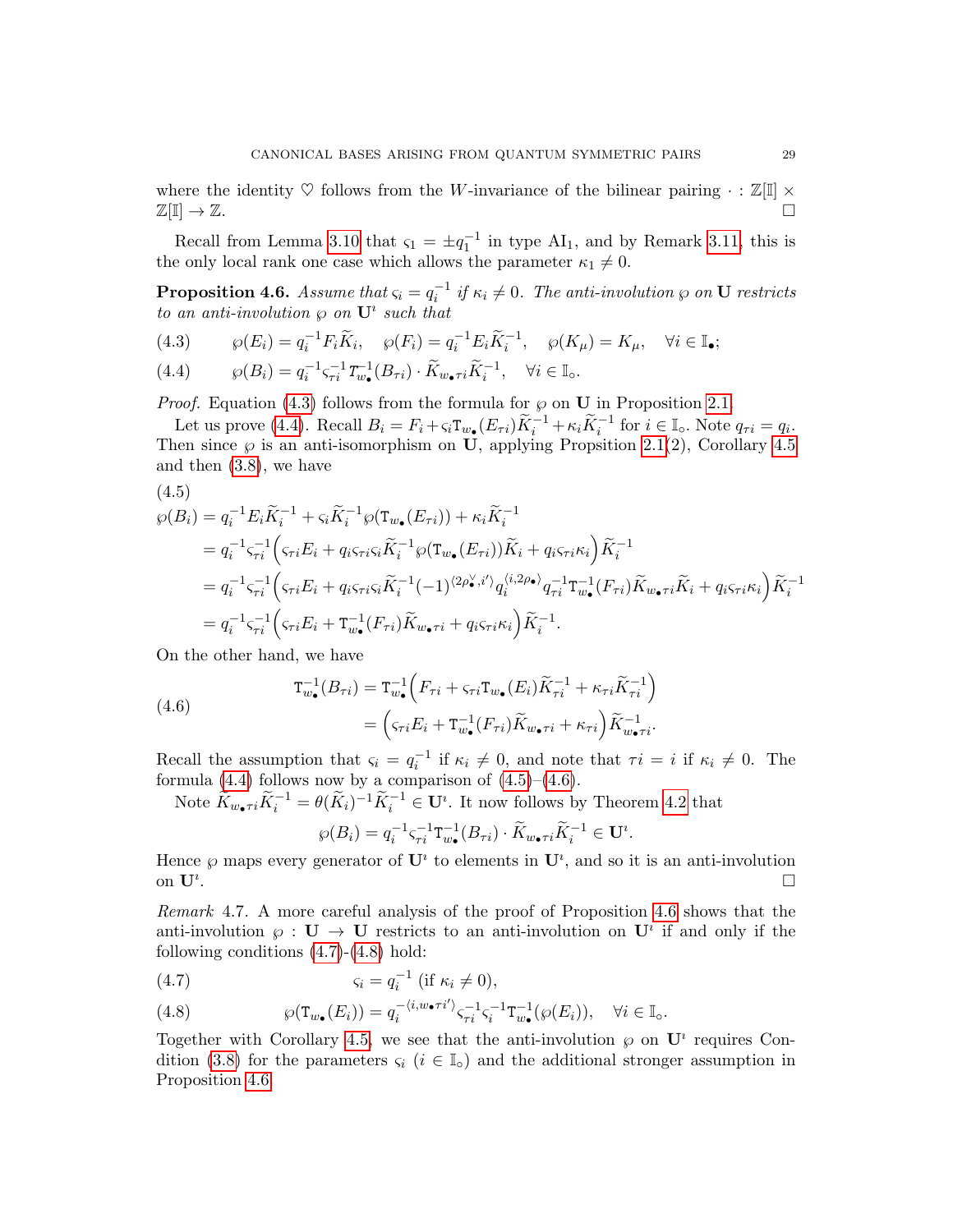For the remainder of the paper, we shall assume that on top of Conditions [\(3.5\)](#page-18-0)-[\(3.8\)](#page-18-1) on the parameters the additional Condition [4.7](#page-28-6) holds.

<span id="page-29-0"></span>4.3. The intertwiner. Let  $\widehat{U}$  be the completion of the  $\mathbb{Q}(q)$ -vector space U with respect to the descending sequence of subspaces  $\mathbf{U}^- \mathbf{U}^0 \left( \sum_{\mathrm{ht}(\mu)\geq N} \mathbf{U}^+_{\mu} \right)$ , for  $N \geq 1$ . Then we have the obvious embedding of U into  $\hat{U}$ . We let  $\hat{U}^+$  be the closure of U<sup>+</sup> in  $\hat{\mathbf{U}}$ , and so  $\hat{\mathbf{U}}^+ \subseteq \hat{\mathbf{U}}$ . By continuity the Q(q)-algebra structure on U extends to a  $\mathbb{Q}(q)$ -algebra structure on  $\hat{\mathbf{U}}$ . The bar involution  $\psi$  on  $\mathbf{U}$  extends by continuity to an anti-linear involution  $\psi$  on **U**.

Note the inclusion map  $\mathbf{U}^i \to \mathbf{U}$  is not compatible with the two bar maps on  $\mathbf{U}^i$ and U. Recall the *i*-weight lattice  $X_i$  from [\(3.3\)](#page-15-4). The following theorem, which has appeared in the literature recently, is one key ingredient for the current work.

<span id="page-29-1"></span>**Theorem 4.8.** (cf. [\[BK15,](#page-59-11) Theorem 6.10]) There exists a unique family of elements  $\Upsilon_{\mu} \in U_{\mu}^{+}$ , such that  $\Upsilon_{0} = 1$  and  $\Upsilon = \sum_{\mu} \Upsilon_{\mu}$  satisfies the following identity (in  $\widehat{U}$ ):

<span id="page-29-4"></span>(4.9)  $\psi_i(u)\Upsilon = \Upsilon \psi(u), \quad \text{for all } u \in \mathbf{U}^i.$ 

Moreover,  $\Upsilon_{\mu} = 0$  unless  $\mu^{\theta} = -\mu \in X$ .

<span id="page-29-2"></span>Remark 4.9. This theorem was first formulated and established in the special case of type AIII/AIV (with  $\mathbb{I}_{\bullet} = \emptyset$ ) in [\[BW13,](#page-59-4) Theorem 2.10], generalizing Lusztig's quasi-R-matrix; note that  $\Upsilon$  therein lies in a completion of  $\mathbf{U}^-$  (not  $\mathbf{U}^+$ ) due to a different convention on the comultiplication  $\Delta$ . The theorem in general was expected by the authors as one of the main building blocks in a program of  $\nu$ -canonical bases arising from general quantum symmetric pairs announced in [\[BW13,](#page-59-4) §0.5], since it leads to a new bar involution  $\psi_i$  on based U-modules (see Proposition [5.1\)](#page-35-3); we verified the theorem in the cases when  $\mathbb{I}_{\bullet} = \emptyset$ . In the meantime, this theorem has appeared with a complete proof in full generality in Balagović and Kolb [\[BK15\]](#page-59-11) (where  $\Upsilon$  was denoted by  $\mathfrak X$  and called a quasi- $\mathfrak K$ -matrix).

<span id="page-29-3"></span>Remark 4.10. It is instructive to view the following familiar cases as two extreme cases of quantum symmetric pairs.

- (1) When  $\mathbb{I} = \mathbb{I}_{\bullet}$  (and recall  $\tau = -w_{\bullet}$  on  $\mathbb{I}_{\bullet}$ ), we have  $\mathbf{U}^i = \mathbf{U}_{\mathbb{I}_{\bullet}} = \mathbf{U}$ , the usual Drinfeld-Jimbo quantum group. In this case, the intertwiner  $\Upsilon$  is the identity.
- (2) Consider the algebra imbedding  $\phi = (\omega \otimes 1) \circ \Delta : U \to U \otimes U$ . One checks that  $\phi(\mathbf{U})$  is a coideal subalgebra of  $\mathbf{U} \otimes \mathbf{U}$ , and hence we have a quantum symmetric pair of *diagonal type* ( $\mathbf{U} \otimes \mathbf{U}, \mathbf{U}$ ). Then the intertwiner in this case is Lusztig's quasi-R-matrix twisted by  $\omega \otimes 1$ . Hence, Lustig's construction of the bar involution and the canonical basis on the tensor product modules fits well with our general construction.

<span id="page-29-5"></span>Since  $\psi_i(u) = \psi(u)$ , for  $u \in \mathbf{U}_{\mathbb{I}_{\bullet}}$ , the identity [\(4.9\)](#page-29-4) implies that

(4.10) 
$$
u\Upsilon = \Upsilon u, \quad \text{for } u \in \mathbf{U}_{\mathbb{I}_{\bullet}}.
$$

The following corollary is the same as for [\[BW13,](#page-59-4) Corollary 2.13], which follows by the uniqueness of Υ.

<span id="page-29-6"></span>Corollary 4.11. We have  $\psi(\Upsilon) = \Upsilon^{-1}$ .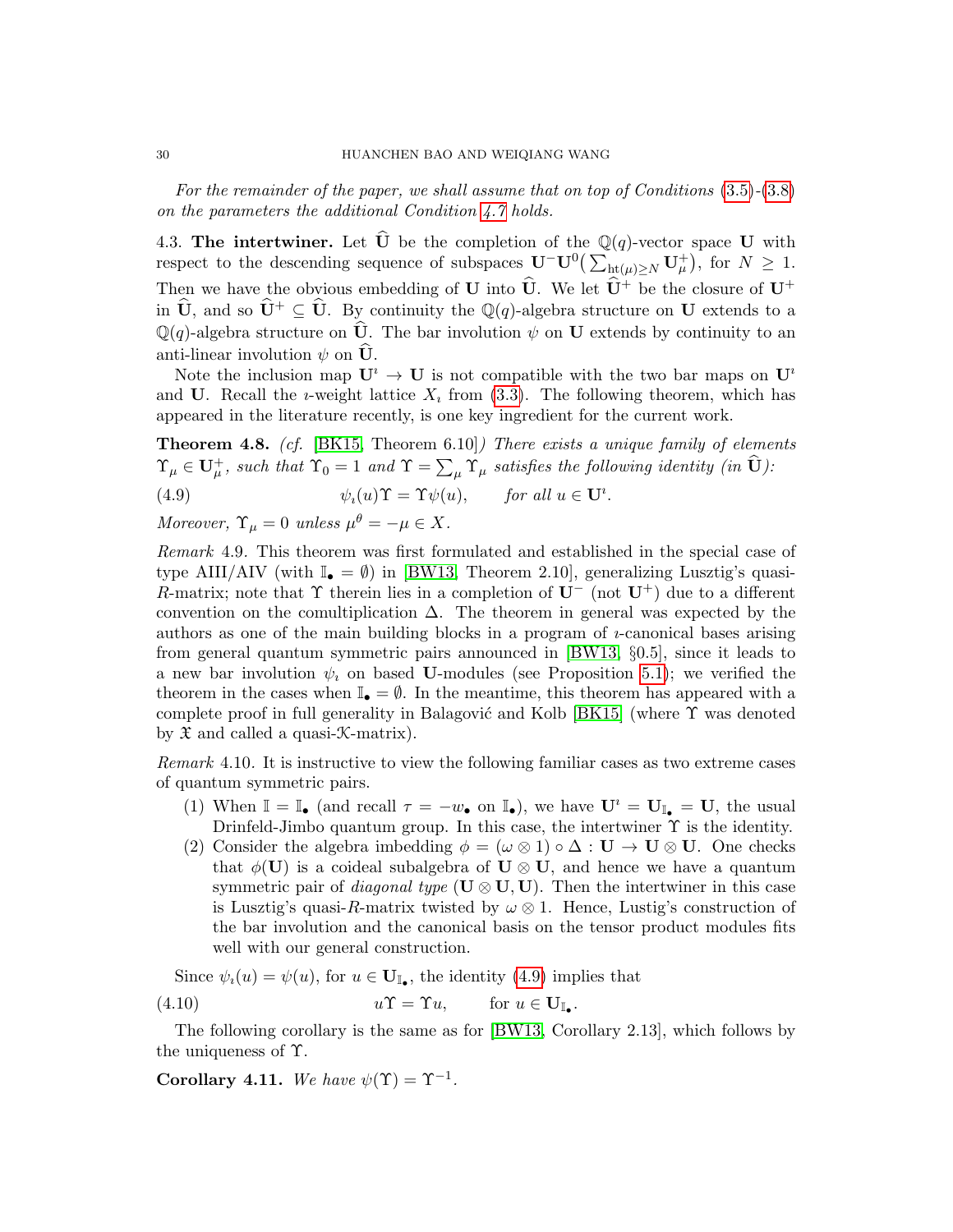<span id="page-30-0"></span>4.4. Properties of the intertwiner. We now establish several new properties of the intertwiner  $\Upsilon$  in connection with braid group action on  $\mathbf{U}^i$ . They will be used later on to establish the integrality of Υ.

<span id="page-30-3"></span>**Lemma 4.12.** For  $\mu \in \mathbb{N}[\mathbb{I}], i \in \mathbb{I}_{\bullet}$  and  $e = \pm 1$ , we have

- (1)  $r_i(\Upsilon_\mu) = i r(\Upsilon_\mu) = 0;$
- (2)  $T'_{i,e}(\Upsilon_\mu) \in \mathbf{U}^+$  and  $T'_{i,e}(\Upsilon_\mu) \in \mathbf{U}^+$ .

*Proof.* Note by Equation [\(4.10\)](#page-29-5) and by [\[Lu94,](#page-60-4) 3.1.6] that, for  $i \in \mathbb{I}_{\bullet}$ ,

$$
F_i \Upsilon_\mu - \Upsilon_\mu F_i = 0,
$$
  

$$
F_i \Upsilon_\mu - \Upsilon_\mu F_i = \frac{\widetilde{K}_{-i} i r(\Upsilon_\mu) - r_i(\Upsilon_\mu) \widetilde{K}_i}{q_i - q_i^{-1}}.
$$

Hence it follows that  $r_i(\Upsilon_\mu) = i(\Upsilon_\mu) = 0$ . Therefore we have  $\Upsilon''_{i,1}(\Upsilon_\mu) \in U^+$  and  $T'_{i,-1}(\Upsilon_\mu) \in U^+$  by [\[Lu94,](#page-60-4) Proposition 38.1.6]. On the other hand, since  $\Upsilon_\mu$  is homogeneous, we have  $T''_{i,e}(\Upsilon_\mu) = (-q_i)^{e\langle i,\mu \rangle} T'_{i,e}(\Upsilon_\mu)$ . The lemma follows.

The symmetries  $T'_{i,e}$  and  $T''_{i,e}$  extend by continuity to symmetries of  $\widehat{U}$ .

<span id="page-30-4"></span>**Proposition 4.13.** We have  $T'_{i,e}(\Upsilon) = \Upsilon$  and  $T'_{i,e}(\Upsilon) = \Upsilon$  for all  $i \in \mathbb{I}_{\bullet}, e = \pm 1$ .

*Proof.* For any  $u \in U^i$ , applying  $T''_{i,e}$  to Equation [\(4.9\)](#page-29-4) gives us

(4.11) 
$$
T''_{i,e}(\psi_i(u))T''_{i,e}(\Upsilon) = T''_{i,e}(\Upsilon)T''_{i,e}(\psi(u)).
$$

By Corollary [4.3](#page-26-2) and by Proposition  $2.2(2)$ , we rewrite  $(4.11)$  as

(4.12) 
$$
\psi_i(\mathbf{T}''_{i,-e}(u))\mathbf{T}''_{i,e}(\Upsilon) = \mathbf{T}''_{i,e}(\Upsilon)\psi(\mathbf{T}''_{i,-e}(u)).
$$

Since  $T''_{i,-e}$  restricts to an isomorphism of  $\mathbf{U}^i$  by Theorem [4.2,](#page-24-2)  $T''_{i,-e}(u)$  can be any element in  $\mathbf{U}^i$ . Therefore we have

<span id="page-30-2"></span>
$$
\psi_i(x)\mathbf{T}''_{i,e}(\Upsilon) = \mathbf{T}''_{i,e}(\Upsilon)\psi(x), \quad \text{ for all } x \in \mathbf{U}^i.
$$

It is clear that  $T''_{i,e}(\Upsilon_0) = \Upsilon_0 = 1$ . Thanks to Lemma [4.12](#page-30-3) and the uniqueness of the intertwiner, we have  $\Upsilon = \mathsf{T}''_{i,e}(\Upsilon)$ . The other identity is entirely similar.

*Remark* 4.14. Proposition [4.13](#page-30-4) also follows from [\[BK15,](#page-59-11) §3.1] if one considers  $T_i$  as an element in the algebra of natural transformations of the forgetful functor.

Recall from [\(3.13\)](#page-23-2) the subspace  $\mathbf{U}^+(w)$  of  $\mathbf{U}^+$ , for  $w \in W$ . Note  $\ell(w_{\bullet}w_0) = \ell(w_0) \ell(w_{\bullet}).$ 

<span id="page-30-1"></span>**Proposition 4.15.** We have  $\Upsilon_{\mu} \in \mathbf{U}^+(w_{\bullet}w_0)$  for any  $\mu \in \mathbb{N}[\mathbb{I}].$ 

*Proof.* If  $\mathbb{I}_{\bullet} = \emptyset$ , the statement follows by Theorem [4.8.](#page-29-1) So let us assume  $\mathbb{I}_{\bullet} \neq \emptyset$ . Now choose a reduced expression  $s_{i_1} \cdots s_{i_l}$  of  $w_0$  such that  $s_{i_1} \cdots s_{i_k} = w_{\bullet}$  (in particular  $i_1 \in \mathbb{I}_{\bullet}$ ) and  $s_{k+1} \cdots s_{i_l} = w_{\bullet}w_0$ . We have a PBW basis [\(3.13\)](#page-23-2) for  $\mathbf{U}^+$  associated to this reduced expression of  $w_0$ . We have  $r_{i_1}(\Upsilon_\mu) = 0$  by Lemma [4.12\(](#page-30-3)1), and thus by [\[Lu94,](#page-60-4) Proposition 38.1.6] we can write

$$
\Upsilon_{\mu} = \sum c(c_{i_2}, \ldots, c_{i_l}) \operatorname{T}_{i_1}(E_{i_2}^{(c_{i_2})}) \cdots (\operatorname{T}_{i_1} \ldots \operatorname{T}_{i_{l-1}}(E_{i_l}^{(c_{i_l})})),
$$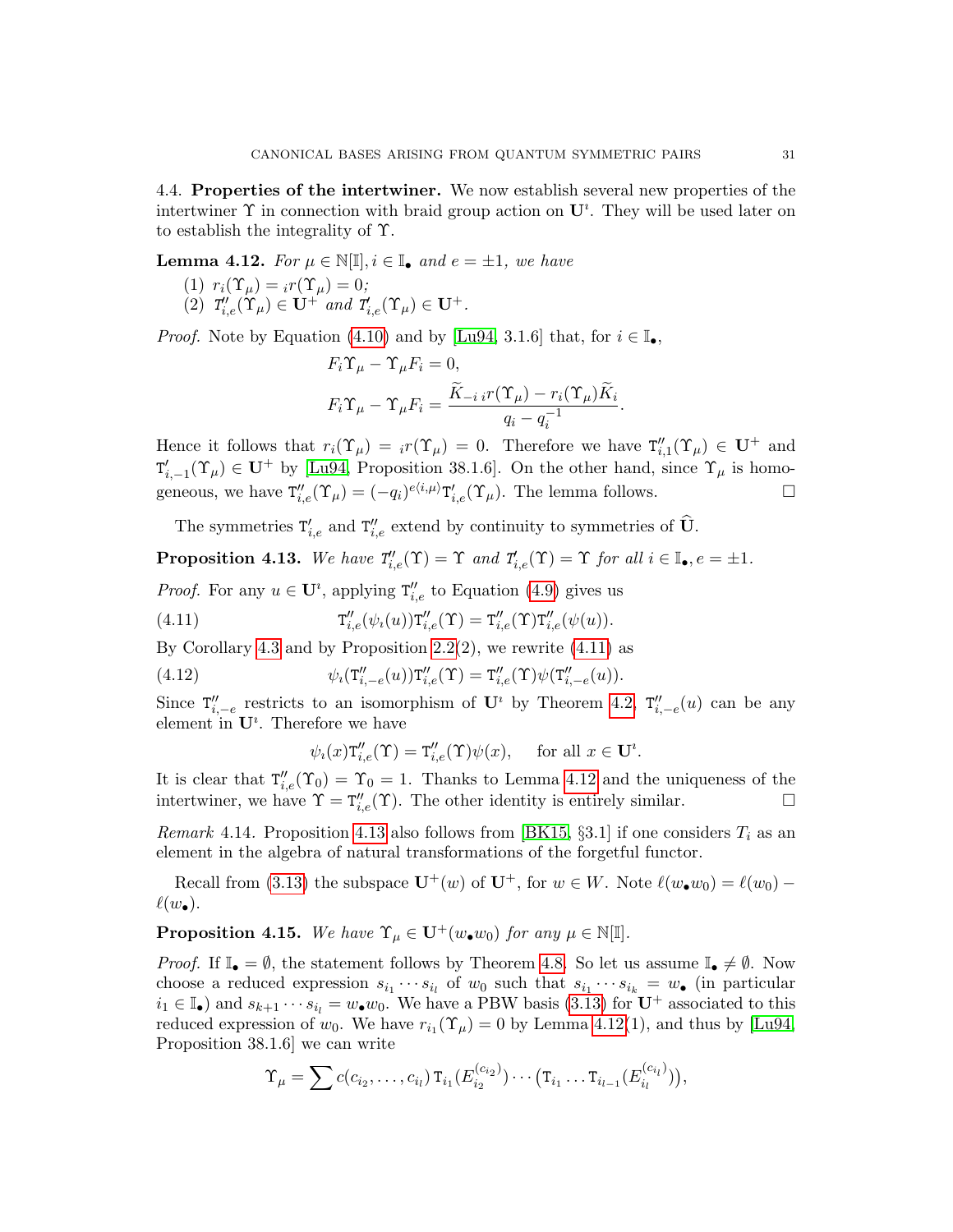for scalars  $c_{i_a} \in \mathbb{Q}(q)$ . If  $\ell(w_{\bullet}) = 1$ , we are done.

If  $\ell(w_{\bullet}) > 1$ , then  $i_2 \in \mathbb{I}_{\bullet}$ . By Proposition [4.13,](#page-30-4) we have

$$
\Upsilon_{\mu} = \mathsf{T}_{i_1}^{-1}(\Upsilon_{\mu}) = \sum c(c_{i_2}, \ldots, c_{i_l}) E_{i_2}^{(c_{i_2})} \mathsf{T}_{i_2}(E_{i_3}^{(c_{i_3})}) \cdots (\mathsf{T}_{i_2} \ldots \mathsf{T}_{i_{l-1}}(E_{i_l}^{(c_{i_l})})),
$$

which, by Lemma  $4.12(1)$  and [\[Lu94,](#page-60-4) Proposition 38.1.6], is of the form

$$
\Upsilon_{\mu} = \sum c(0, c_{i_3}, \dots, c_{i_l}) \mathrm{T}_{i_2}(E_{i_3}^{(c_{i_3})}) \cdots (\mathrm{T}_{i_2} \dots \mathrm{T}_{i_{l-1}}(E_{i_l}^{(c_{i_l})})).
$$

Repeating the process  $\ell(w_{\bullet}) = k$  times, we obtain

$$
\Upsilon_{\mu} = \sum c(0, \dots, 0, c_{i_{k+1}}, \dots, c_{i_l}) \mathsf{T}_{i_k} (E_{i_{k+1}}^{(c_{i_{k+1}})}) \dots (\mathsf{T}_{i_k} \dots \mathsf{T}_{i_{l-1}} (E_{i_l}^{(c_{i_l})})).
$$
  
This shows that  $\Upsilon_{\mu} \in \mathbf{U}^+(w_{\bullet}w_0).$ 

The strong constraint on  $\Upsilon$  proved in Proposition [4.15](#page-30-1) shall allow us to compute the intertwiner  $\Upsilon$  (almost) explicitly and to establish the integrality of  $\Upsilon$  in all real rank one cases (as listed in Table [1\)](#page-17-2). See the Appendix for the detailed computation.

<span id="page-31-0"></span>4.5. The isomorphism T. Consider the automorphism obtained by the composition

$$
\vartheta = \sigma \circ \wp \circ \tau : \mathbf{U} \longrightarrow \mathbf{U},
$$

which sends

(4.13) 
$$
\vartheta(E_i) = q_{\tau i} F_{\tau i} \widetilde{K}_{-\tau i}, \quad \vartheta(F_i) = q_{\tau i} E_{\tau i} \widetilde{K}_{\tau i}, \quad \vartheta(K_\mu) = K_{-\tau \mu}.
$$

For any finite-dimensional U-module M, we define a new U-module  $\mathcal{N}_M$  as follows:  $\partial^{\theta}M$  has the same underlying Q(q)-vector space as M but we shall denote a vector in  $\partial^{\theta}M$ by  $\mathcal{P}m$  for  $m \in M$ , and the action of  $u \in \mathbf{U}$  on  $\mathcal{P}M$  is now given by  $u \mathcal{P}m = \mathcal{P}(\mathcal{P}^{-1}(u)m)$ .

Hence we have

(4.14) 
$$
\vartheta(u) \, \vartheta_m = \vartheta(um), \qquad \text{for } u \in \mathbf{U}, m \in M.
$$

As  ${}^{\vartheta}M$  is simple if the **U**-module  $M$  is simple, one checks by definition that

 ${}^{\vartheta}L(\lambda) \cong {}^{\omega}L(\lambda^{\tau}).$ 

Let

$$
(4.15) \t\t g: X \longrightarrow \mathbb{Q}(q)
$$

be a function such that for all  $\mu \in X$ , we have

<span id="page-31-2"></span>
$$
(4.16) \t g(\mu) = g(\mu - i')\varsigma_i(-1)^{\langle 2\rho \bullet, i' \rangle} q_i^{\langle i, 2\rho \bullet} q_i q_i^{\langle -i, \mu \rangle} q_{\tau i}^{\langle \tau i, w \bullet \mu \rangle}, \t \text{for } i \in \mathbb{I}_0,
$$

<span id="page-31-1"></span>(4.17) 
$$
g(\mu) = -q_i^{-1-2\langle i,\mu-i'\rangle}g(\mu-i') = -q_i^{3-2\langle i,\mu\rangle}g(\mu-i'), \qquad \text{for } i \in \mathbb{I}_{\bullet}.
$$

Such a function g exists. (Actually we can construct such a g taking values in  $\mathcal{A}$ .)

<span id="page-31-3"></span>**Lemma 4.16.** For any  $\mu \in X$ , we have

$$
g(\mu) = g(\mu - w_{\bullet}i')\varsigma_{\tau i}^{-1}(-1)^{\langle 2\rho_{\bullet}^{\vee}, \tau i'\rangle} q_{\tau i}^{-\langle \tau i, 2\rho_{\bullet} \rangle} q_{\tau i}^{\langle \tau i, \mu - w_{\bullet}i'\rangle} q_i q_i^{-\langle i, w_{\bullet} \mu \rangle}, \quad \text{for } i \in \mathbb{I}_{\circ},
$$
  

$$
g(\mu) = -q_i^{1+2\langle i, \mu \rangle} g(\mu + i'), \quad \text{for } i \in \mathbb{I}_{\bullet}.
$$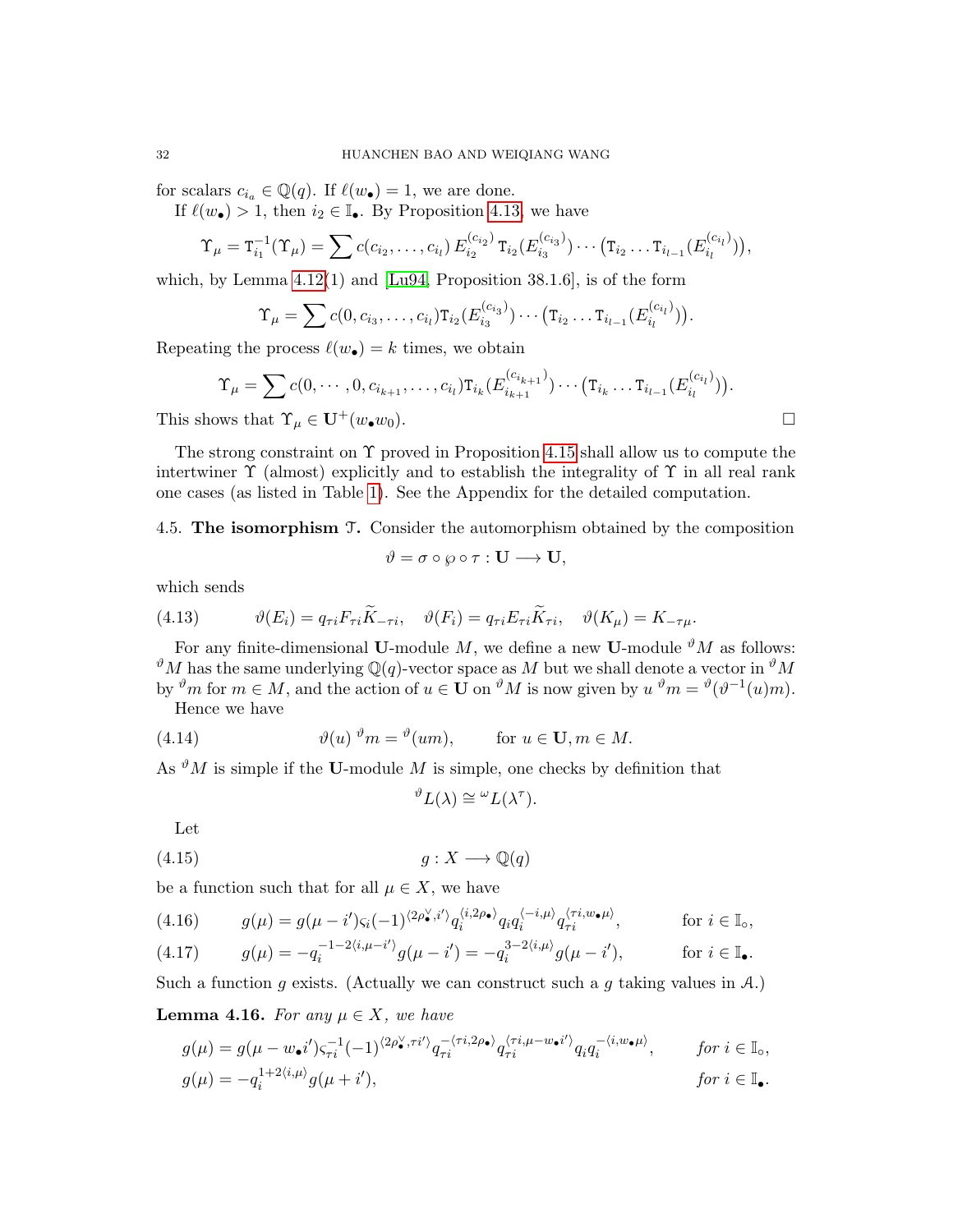*Proof.* The second identity follows from  $(4.17)$  directly. We shall prove now the first one. Let  $i \in \mathbb{I}_o$ . For any  $j \in \mathbb{I}_\bullet$ , by definition [\(4.17\)](#page-31-1), we have

<span id="page-32-0"></span>
$$
g(\mu - \nu) = g(\mu - \nu + \langle j, \nu \rangle j')(-1)^{\langle j, \nu \rangle} q_j^{2\langle j, \nu \rangle^2 - \langle j, \nu \rangle} q_j^{2\langle j, \nu \rangle \langle j, \mu - \nu \rangle}
$$
  
=  $g(\mu - s_j(\nu))(-1)^{\langle j, \nu \rangle} q_j^{-\langle j, \nu \rangle} q_j^{2\langle j, \nu \rangle \langle j, \mu \rangle}.$ 

Then a similar computation as Corollary [4.5](#page-27-1) shows that

(4.18) 
$$
g(\mu - i') = g(\mu - w_{\bullet}i')(-1)^{\langle 2\rho_{\bullet}^{\vee}, i' \rangle} q_i^{-\langle i, 2\rho_{\bullet} \rangle} q_i^{2\langle i - w_{\bullet}i, \mu \rangle}.
$$

Note that since  $\tau i - \tau w_{\bullet} i \in \mathbb{Z}[\mathbb{I}_{\bullet}] \subset Y$ , we have  $\tau(\tau i - \tau w_{\bullet} i) = -w_{\bullet}(\tau i - \tau w_{\bullet} i)$ . Hence we have  $i - w_{\bullet} i = \tau i - w_{\bullet} \tau i \in Y$ . Then using [\(4.16\)](#page-31-2), we see Equation [\(4.18\)](#page-32-0) can be written as

$$
g(\mu) = g(\mu - w_{\bullet}i')\varsigma_i(-1)^{\langle 2\rho_{\bullet}^{\vee},i'\rangle}q_i^{\langle i,2\rho_{\bullet}\rangle}q_i q_i^{\langle i,w_{\bullet}\tau i'\rangle}(-1)^{\langle 2\rho_{\bullet}^{\vee},\tau i'\rangle}q_{\tau i}^{-\langle \tau i,2\rho_{\bullet}\rangle}q_{\tau i}^{\langle \tau i,\mu-w_{\bullet}i'\rangle}q_i^{-\langle i,w_{\bullet}\mu\rangle}.
$$

Now the desired equation follows from the constraint [\(3.8\)](#page-18-1) on the parameters  $\varsigma_i \varsigma_{\tau i}$ .  $\Box$ 

The function g induces a  $\mathbb{Q}(q)$ -linear map from any finite-dimensional U-module M to itself:

$$
\widetilde{g}: M \longrightarrow M
$$
,  $\widetilde{g}(m) = g(\mu)m$ , for  $m \in M_{\mu}$ 

 $\widetilde{g}: M \longrightarrow M, \quad \widetilde{g}(m) = g(\mu)m, \quad \text{ for } m \in M_{\mu}.$ <br>The following lemma is similar to Corollary [4.5,](#page-27-1) and it can also be read off from the proof of [\[BK15a,](#page-59-10) Lemma 2.9].

<span id="page-32-1"></span>**Lemma 4.17.** For  $i \in \mathbb{I}_0$ , we have

$$
\overline{T_{w_{\bullet}}(E_i)} = (-1)^{\langle 2\rho_{\bullet}^{\vee}, i' \rangle} q_i^{-\langle i, 2\rho_{\bullet} \rangle} T_{w_{\bullet}}^{-1}(E_i).
$$

Proof. Thanks to [\[Lu94,](#page-60-4) §37.2.4], we have

$$
\overline{\mathrm{T}_j(E_i)} = \overline{\mathrm{T}_{j,+1}''(E_i)} = \mathrm{T}_{j,-1}''(\overline{E_i}) = (-q_i)^{-\langle j,i' \rangle} \mathrm{T}_{j,-1}'(E_i) = (-q_i)^{-\langle j,i' \rangle} \mathrm{T}_j^{-1}(E_i).
$$

The rest of the proof is essentially the same as of the proof of Corollary [4.5,](#page-27-1) and will be skipped.  $\square$ 

Recall we denote by  $\eta = \eta_\lambda$  the highest weight vector in  $L(\lambda)$ . Let  $\eta^{\bullet} = \eta_{\lambda}^{\bullet}$  be the unique canonical basis element in  $L(\lambda)$  of weight  $w_{\bullet}\lambda$ .

<span id="page-32-2"></span>**Theorem 4.18.** (cf. [\[BK15,](#page-59-11) Theorem 7.5]) For any finite-dimensional  $\mathbf{U}\text{-module }M$ , we have the following isomorphism of  $\mathbf{U}^i$ -modules

$$
\mathfrak{T} := \Upsilon \circ \widetilde{g} \circ T_{w_{\bullet}}^{-1} : M \longrightarrow {}^{\vartheta} M.
$$

In particular, we have the isomorphism of  $U^i$ -modules

$$
\mathfrak{T}:L(\lambda)\longrightarrow {}^\omega L(\lambda^{\tau}),\qquad \eta_\lambda^\bullet\mapsto \xi_{-\lambda^\tau}.
$$

Moreover, we can choose a function  $g$  such that  $\mathcal T$  is an isomorphism of the A-form  $_{\mathcal{A}}L(\lambda) \longrightarrow_{\mathcal{A}}^{\omega}L(\lambda^{\tau})$  [once we establish Theorem [5.3\]](#page-35-2).

*Proof.* It is clear that  $\mathcal{T}$  is a  $\mathbb{Q}(q)$ -linear isomorphism. Thus it suffices to verify that T defines a homomorphism of  $\mathbf{U}^i$ -modules. We shall prove  $\theta(\mathcal{T}(\theta(u)\cdot m)) = \theta(u)$ .  $\mathcal{O}(\mathfrak{T}(m)) = \mathcal{O}(u \cdot \mathfrak{T}(m))$ , or equivalently,

$$
(\clubsuit) \qquad \qquad \mathfrak{T}(\vartheta(u)\cdot m)=u\cdot \mathfrak{T}(m), \quad \text{ for } u\in \mathbf{U}^i, \quad m\in M_\mu.
$$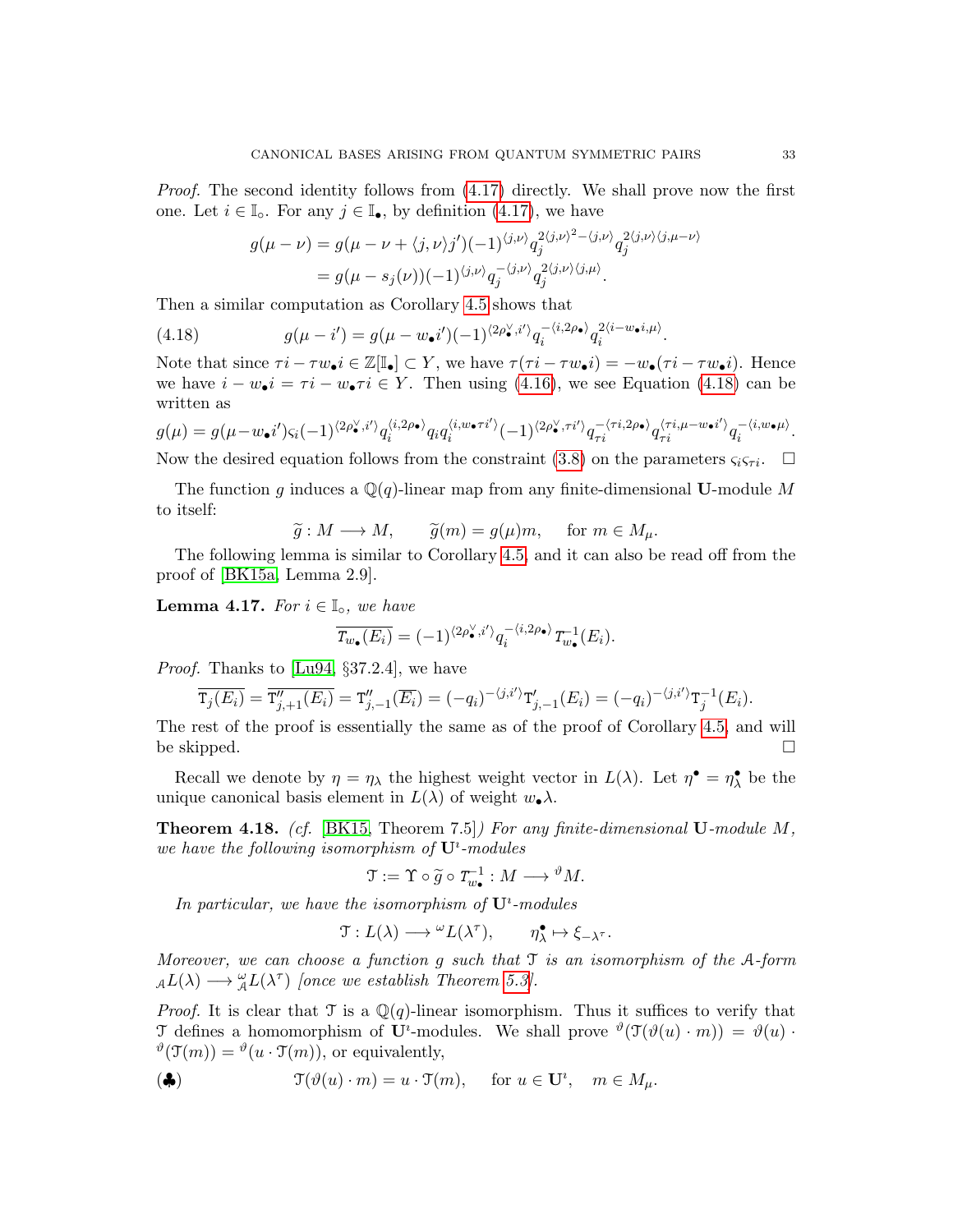The identity ( $\clubsuit$ ) is clear for  $u = K_{\nu}$  ( $\nu \in Y^i$ ), and we verify it on generators  $u = B_i$  $(i \in \mathbb{I}_\circ), u = F_j, E_j \ (j \in \mathbb{I}_\bullet) \text{ in (1)-(3) below.}$ 

Case (1). We first check this identity ( $\clubsuit$ ) for  $u = B_i$  with  $i \in \mathbb{I}_0$ . Recall  $B_i =$  $F_i + \varsigma_i \mathsf{T}_{w_{\bullet}}(E_{\tau i}) \widetilde{K}_i^{-1} + \kappa_i \widetilde{K}_i^{-1}$ . By Corollary [4.5](#page-27-1) we have

$$
\vartheta(B_i) = q_{\tau i} E_{\tau i} \widetilde{K}_{\tau i} + \varsigma_i \sigma \circ \wp \circ \tau \circ \mathbf{T}_{w_{\bullet}}(E_{\tau i}) \widetilde{K}_{\tau i} + \kappa_i \widetilde{K}_{\tau i}
$$
\n
$$
= q_{\tau i} E_{\tau i} \widetilde{K}_{\tau i} + \varsigma_i (-1)^{\langle 2\rho_{\bullet}^{\vee}, i' \rangle} q_i^{\langle i, 2\rho_{\bullet} \rangle} \mathbf{T}_{w_{\bullet}}(\sigma \circ \wp(E_i)) \widetilde{K}_{\tau i} + \kappa_i \widetilde{K}_{\tau i}
$$
\n
$$
= q_{\tau i} E_{\tau i} \widetilde{K}_{\tau i} + \varsigma_i (-1)^{\langle 2\rho_{\bullet}^{\vee}, i' \rangle} q_i^{\langle i, 2\rho_{\bullet} \rangle} q_i \mathbf{T}_{w_{\bullet}}(F_i) \mathbf{T}_{w_{\bullet}}(\widetilde{K}_{-i}) \widetilde{K}_{\tau i} + \kappa_i \widetilde{K}_{\tau i}.
$$

Therefore we have

$$
T_{w_{\bullet}}^{-1} \circ \vartheta(B_i) = q_{\tau i} T_{w_{\bullet}}^{-1} (E_{\tau i}) T_{w_{\bullet}}^{-1} (\widetilde{K}_{\tau i}) + \varsigma_i (-1)^{\langle 2\rho_{\bullet}^{\vee}, i' \rangle} q_i^{\langle i, 2\rho_{\bullet} \rangle} q_i F_i \widetilde{K}_{-i} T_{w_{\bullet}}^{-1} (\widetilde{K}_{\tau i}) + \kappa_i T_{w_{\bullet}}^{-1} (\widetilde{K}_{\tau i}).
$$

On the other hand, thanks to Lemma [4.17,](#page-32-1) we have

$$
\psi(B_i) = F_i + \varsigma_i^{-1} \overline{\mathrm{T}_{w_\bullet}(E_{\tau i})} \widetilde{K}_i + \kappa_i \widetilde{K}_i
$$
  
=  $F_i + \varsigma_i^{-1} (-1)^{\langle 2\rho_\bullet^\vee, \tau i^\prime \rangle} q_{\tau i}^{-\langle \tau i, 2\rho_\bullet \rangle} \mathrm{T}_{w_\bullet}^{-1}(E_{\tau i}) \widetilde{K}_i + \kappa_i \widetilde{K}_i.$ 

The left-hand side of  $(\clubsuit)$  can now be computed as follows:

$$
\begin{split} \mathfrak{T}(\vartheta(B_{i})m)&=\Upsilon\circ\widetilde{g}\circ\mathsf{T}_{w_{\bullet}}^{-1}\big(\vartheta(B_{i})m\big)=\Upsilon\circ\widetilde{g}\Big(\big(\mathsf{T}_{w_{\bullet}}^{-1}\circ\vartheta(B_{i})\big(\mathsf{T}_{w_{\bullet}}^{-1}(m)\big)\big)\Big)\\ =&\Upsilon\circ\widetilde{g}\Big(q_{\tau i}\mathsf{T}_{w_{\bullet}}^{-1}(E_{\tau i})\mathsf{T}_{w_{\bullet}}^{-1}(\widetilde{K}_{\tau i})\mathsf{T}_{w_{\bullet}}^{-1}(m)+\kappa_{i}\mathsf{T}_{w_{\bullet}}^{-1}(\widetilde{K}_{\tau i})\mathsf{T}_{w_{\bullet}}^{-1}(m)\\ &+\varsigma_{i}(-1)^{\langle 2\rho_{\bullet}^{\vee},i'\rangle}q_{i}^{\langle i,2\rho_{\bullet}\rangle}q_{i}F_{i}\widetilde{K}_{-i}\mathsf{T}_{w_{\bullet}}^{-1}(\widetilde{K}_{\tau i})\mathsf{T}_{w_{\bullet}}^{-1}(m)\Big)\\ =&\Upsilon\Big(g(w_{\bullet}\mu+w_{\bullet}\tau i')q_{\tau i}\mathsf{T}_{w_{\bullet}}^{-1}(E_{\tau i})\mathsf{T}_{w_{\bullet}}^{-1}(\widetilde{K}_{\tau i})\mathsf{T}_{w_{\bullet}}^{-1}(m)+g(w_{\bullet}\mu)\kappa_{i}\mathsf{T}_{w_{\bullet}}^{-1}(\widetilde{K}_{\tau i})\mathsf{T}_{w_{\bullet}}^{-1}(m)\\ &+g(w_{\bullet}\mu-i')\varsigma_{i}(-1)^{\langle 2\rho_{\bullet}^{\vee},i'\rangle}q_{i}^{\langle i,2\rho_{\bullet}\rangle}q_{i}F_{i}\widetilde{K}_{-i}\mathsf{T}_{w_{\bullet}}^{-1}(\widetilde{K}_{\tau i})\mathsf{T}_{w_{\bullet}}^{-1}(m))\Big)\\ =&\Upsilon\Big(g(w_{\bullet}\mu+w_{\bullet}\tau i')q_{\tau i}q_{\tau i}^{\langle\tau i, \mu\rangle}\mathsf{T}_{w_{\bullet}}^{-1}(E_{\tau i})\mathsf{T}_{w_{\bullet}}^{-1}(m)+g(w_{\bullet}\mu)q_{\tau i}^{\langle\tau i, \mu\rangle}\kappa_{i}\mathsf{T}_{w_{\bullet}}^{-1}(m)\\ &+g(w_{\bullet}\mu-i')\varsigma_{i}(-1)^{\langle 2\rho_{\bullet}^{\vee},i'\rangle}
$$

The right-hand side of  $(\clubsuit)$  is given by

$$
B_i \cdot \mathfrak{T}(m) = B_i \Big( \Upsilon \circ \widetilde{g} \circ \mathfrak{T}_{w_\bullet}^{-1}(m) \Big) = \Upsilon \Big( \psi(B_i) \big( \widetilde{g} \circ \mathfrak{T}_{w_\bullet}^{-1}(m) \big) \Big)
$$
  
=\Upsilon \Big( g(w\_\bullet \mu) F\_i \mathfrak{T}\_{w\_\bullet}^{-1}(m) + g(w\_\bullet \mu) \kappa\_i q\_i^{\langle i, w\_\bullet \mu \rangle} \mathfrak{T}\_{w\_\bullet}^{-1}(m)   
+ g(w\_\bullet \mu) \varsigma\_i^{-1} (-1)^{\langle 2\rho\_\bullet^\vee, \tau i^\prime \rangle} q\_{\tau i}^{-\langle \tau i, 2\rho\_\bullet \rangle} q\_i^{\langle i, w\_\bullet \mu \rangle} \mathfrak{T}\_{w\_\bullet}^{-1}(E\_{\tau i}) \mathfrak{T}\_{w\_\bullet}^{-1}(m) \Big).

Now the identity  $\mathfrak{T}(\vartheta(B_i)\cdot m)=B_i\cdot \mathfrak{T}(m)$  follows by comparing the coefficients using [\(4.16\)](#page-31-2) and Lemma [4.16.](#page-31-3) Note that if  $\kappa_i \neq 0$ , we have  $q_i^{\langle \tau i, \mu \rangle} = q_i^{\langle i, w \bullet \mu \rangle}$  $\sum_{i}^{\langle i,w_{\bullet}\mu\rangle}$ .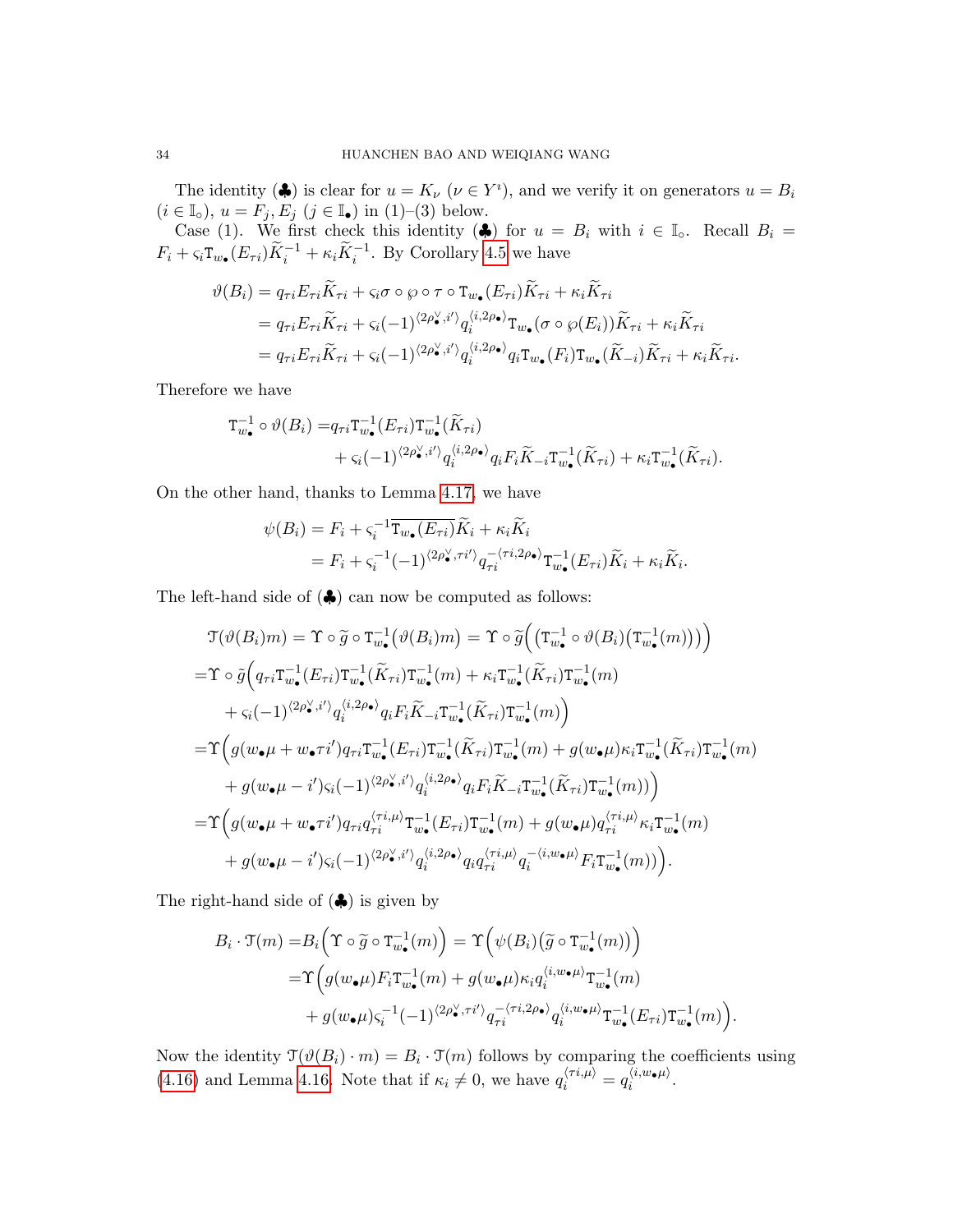Case (2). Let  $u = F_j$   $(j \in \mathbb{I}_{\bullet})$ . We have  $T_{w_{\bullet}}^{-1} \circ \vartheta(F_i) = -q_{\tau i}^3 F_i \widetilde{K}_i^{-2}$ . So the left-hand side of  $(\clubsuit)$  can be computed as follows:

$$
\begin{split} \mathfrak{T}(\vartheta(F_j)m) &= \Upsilon \circ \widetilde{g} \circ \mathbf{T}_{w_\bullet}^{-1}(\vartheta(F_j)m) \\ &= \Upsilon \circ \widetilde{g}\Big(-q_{\tau i}^3 F_i \widetilde{K}_i^{-2} \mathbf{T}_{w_\bullet}^{-1}(m)\Big) \\ &= \Upsilon\Big(-g(w_\bullet\mu - i')q_{\tau i}^3 q_i^{-2\langle i,w_\bullet\mu\rangle} F_i \mathbf{T}_{w_\bullet}^{-1}(m)\Big). \end{split}
$$

The right-hand side of (♣) reads

$$
F_j \cdot \mathfrak{T}(m) = F_j \cdot \mathfrak{T} \circ \widetilde{g} \circ \mathfrak{T}_{w_{\bullet}}^{-1}(m) = \mathfrak{T} \big( g(w_{\bullet} \mu) F_j \mathfrak{T}_{w_{\bullet}}^{-1}(m) \big).
$$

Now the desired identity  $(\clubsuit)$  for  $u = F_j$   $(j \in \mathbb{I}_{\bullet})$  follows from [\(4.17\)](#page-31-1).

Case (3). Let  $u = E_j$   $(j \in \mathbb{I}_{\bullet})$ . We have  $T_{w_{\bullet}}^{-1} \circ \vartheta(E_i) = -q_{\tau i} E_i \widetilde{K}_i^2$ . So the left-hand side of  $(\clubsuit)$  can be computed as follows:

$$
\mathcal{T}(\vartheta(E_j)m) = \Upsilon \circ \widetilde{g} \circ \mathcal{T}_{w_{\bullet}}^{-1}(\vartheta(E_j)m)
$$
  
= 
$$
\Upsilon \circ \widetilde{g} \Big( -q_{\tau i} E_i \widetilde{K}_i^2 \mathcal{T}_{w_{\bullet}}^{-1}(m) \Big)
$$
  
= 
$$
\Upsilon \Big( -g(w_{\bullet} \mu + i') q_{\tau i} q_i^{2 \langle i, w_{\bullet} \mu \rangle} E_i \mathcal{T}_{w_{\bullet}}^{-1}(m) \Big).
$$

The right-hand side of (♣) reads

$$
E_j \cdot \mathfrak{T}(m) = E_j \cdot \Upsilon \circ \widetilde{g} \circ \mathfrak{T}_{w_{\bullet}}^{-1}(m) = \Upsilon(g(w_{\bullet}\mu)E_j\mathfrak{T}_{w_{\bullet}}^{-1}(m)).
$$

Now the desired identity ( $\clubsuit$ ) for  $u = E_j$  ( $j \in \mathbb{I}_{\bullet}$ ) follows from Lemma [4.16.](#page-31-3)

The statement on the  $A$ -form follows from the definition of the function g now. This finishes the proof.  $\Box$ 

Remark 4.19. The  $\mathbf{U}^i$ -module isomorphism  $\mathcal T$  was first constructed in the special case of quantum symmetric pairs of type AIII/AIV with  $\mathbb{I}_{\bullet} = \emptyset$  [\[BW13,](#page-59-4) §2.5, §6.2], and readily generalized by the authors to quantum symmetric pairs with  $\mathbb{I}_{\bullet} = \emptyset$  (before the posting of [\[BK15\]](#page-59-11) in arXiv). The first statement in Theorem [4.18](#page-32-2) in this generality is due to [\[BK15,](#page-59-11) Theorem 7.5] (in which the notation  $\mathcal{K}'$  in place of  $\mathcal T$  is used). Our construction here uses a  $\mathbb{Q}(q)$ -valued function g and a twisting by  $\vartheta$ , slightly different from the twisting  $\tau \tau_0$  therein, so we can take advantage of earlier results (mainly Corollary [4.5\)](#page-27-1). It is further shown in [\[BK15\]](#page-59-11) that  $K'$  leads to a universal K-matrix  $K$ , which provides solutions to the quantum reflection equation (just like Drinfeld's universal R-matrix provides solutions to Yang-Baxter equation).

Our second statement on the isomorphism of  $\mathbf{U}^i$ -modules  $\mathfrak{T}: L(\lambda) \to {}^{\omega}L(\lambda^{\tau})$  will be used later on. Later as a consequence of Theorem [5.3](#page-35-2) we see that T preserves the A-forms, i.e.,  $\mathfrak{T}: {}_{\mathcal{A}}L(\lambda) \to {}_{\mathcal{A}}^{\omega}L(\lambda^{\tau}).$ 

#### <span id="page-34-0"></span>5. INTEGRALITY OF THE INTERTWINER AND  $\imath$ -CANONICAL BASES FOR MODULES

In this section, we establish the integrality of the intertwiner  $\Upsilon$ . This is first carried out by a case-by-case computation in the real rank one case. In the real rank one case, the integrality of  $\Upsilon$  eventually leads to the existence of *u*-canonical basis of  $\dot{\mathbf{U}}^i$ , which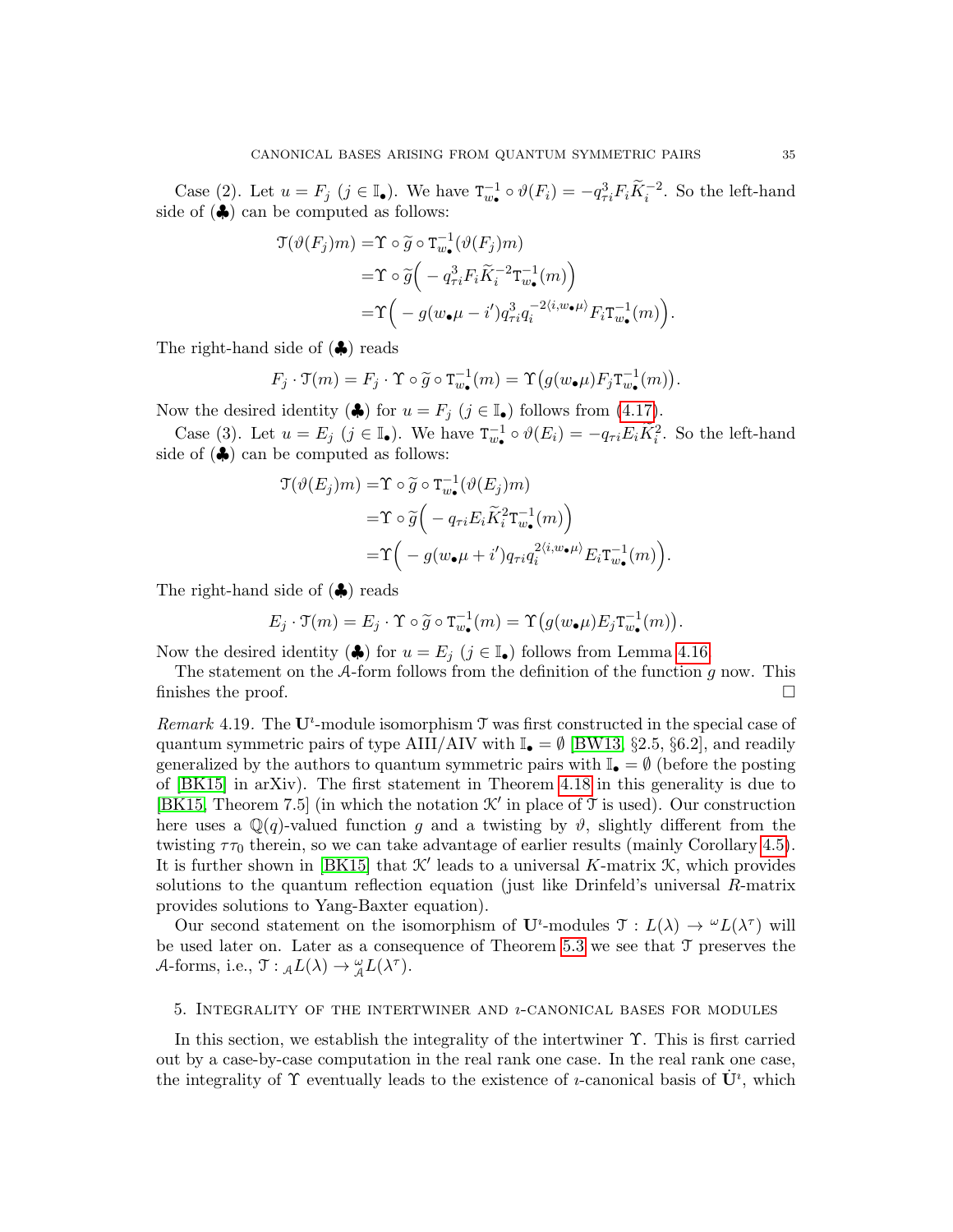ensures the existence of (integral) *i*-divided powers for all  $i \in \mathbb{I}$ . The existence of *i*divided powers is then used here to complete the proof of integrality of  $\Upsilon$  in the general finite type case. We then construct an  $\nu$ -canonical basis on any finite-dimensional simple **U**-module  $L(\lambda)$  as well as on the tensor products of several such simple modules.

<span id="page-35-0"></span>5.1. Bar involution  $\psi_i$  on modules. Recall [\[Lu94,](#page-60-4) Chapter 27] has developed a theory of finite-dimensional based **U**-modules  $(M, B)$ . The basis B generates a  $\mathbb{Z}[q^{-1}]$ submodule M and an A-submodule  $_A M$  of M.

Recall from Lemma [3.15](#page-21-3) the bar involution  $\psi_i$  on  $\mathbf{U}^i$ . Recall [\[BW13,](#page-59-4) Definition 3.9] that a U<sup>*t*</sup>-module M equipped with an anti-linear involution  $\psi_i$  is called *involutive* (or  $i$ -*involutive*) if

<span id="page-35-4"></span>
$$
\psi_i(um) = \psi_i(u)\psi_i(m), \quad \forall u \in \mathbf{U}^i, m \in M.
$$

The following proposition is [\[BW13,](#page-59-4) Proposition 3.10] verbatim in our more general setting, and we repeat its short proof for the sake of completeness.

<span id="page-35-3"></span>**Proposition 5.1.** Let M be a based U-module with bar involution  $\psi$ . Then M is an  $i$ -involutive  $\mathbf{U}^i$ -module with involution

$$
\psi_i := \Upsilon \circ \psi.
$$

Proof. It follows by Theorem [4.8](#page-29-1) and [\(5.1\)](#page-35-4) that  $\psi_i(um) = \Upsilon \psi(um) = \Upsilon \psi(u) \psi(m) =$  $\psi_i(u)\Upsilon\psi(m) = \psi_i(u)\psi_i(m)$ , for all  $u \in \mathbf{U}^i$  and  $m \in M$ . Hence M is *i*-involutive. By Corollary [4.11,](#page-29-6) we have  $\psi_i(\psi_i(m)) = \Upsilon \psi(\Upsilon \psi(m)) = \Upsilon \overline{\Upsilon} \psi(\psi(m)) = \Upsilon \overline{\Upsilon} m = m$ . Hence  $\psi_i$  is an involution.

Recall Lusztig defined a bar involution  $\psi$  on (tensor products of) finite-dimensional simple U-modules (via quasi-R-matrix); cf. [\[Lu94,](#page-60-4) 27.3].

<span id="page-35-5"></span>**Corollary 5.2.** There is a bar involution  $\psi_i = \Upsilon \psi$  on the U-module  $L(\lambda)$  and on the tensor product  $\mathbf{U}\text{-modules } L(\lambda_1) \otimes \cdots \otimes L(\lambda_r)$ , for  $\lambda, \lambda_1, \ldots, \lambda_r \in X^+$ , and  $r \geq 1$ .

<span id="page-35-1"></span>5.2. Integrality of the intertwiner. In this section we prove the integrality of the intertwiner for an arbitrary finite type.

## <span id="page-35-2"></span>Theorem 5.3.

- (1) For quantum symmetric pair  $(U, U^i)$  of real rank one, the intertwiner  $\Upsilon$  is integral; that is,  $\Upsilon = \sum_{\mu} \Upsilon_{\mu}$  with  $\Upsilon_{\mu} \in {}_{\mathcal{A}}\mathbf{U}^{+}$  for all  $\mu$ .
- (2) Let  $(\mathbf{U}, \mathbf{U}^i)$  be any quantum symmetric pair of finite type. Under the assumption of the validity of Theorem [6.17](#page-46-1) for all quantum symmetric pairs of real rank one, the intertwiner  $\Upsilon$  for  $(U, U^i)$  is integral; that is,  $\Upsilon = \sum_{\mu} \Upsilon_{\mu}$  with  $\Upsilon_{\mu} \in {}_{\mathcal{A}}U^+$ for all  $\mu$ .

Proof. Part (1) is proved by a tedious though straightforward case-by-case computation in Appendix [A.](#page-51-0)

Let us prove  $(2)$ . (The reader is supposed to know Theorem [6.17](#page-46-1) in the special case of real rank one, which will be established using Part (1) only.) Fix an  $i \in \mathbb{I}_{\infty}$ . There exists a Levi subalgebra  $\mathbf{U}_i^i$  of  $\mathbf{U}^i$  containing  $B_i$  of real rank one (see Table [2\)](#page-17-3). Consider  ${}_{\mathcal{A}}\dot{\mathbf{U}}_i^i = \sum_{\zeta \in X_i} {}_{\mathcal{A}}\mathbf{U}_i^i \mathbf{1}_{\zeta}$ , and the canonical basis elements  $B_i^{(a)}$  $\widehat{h}_i^{(a)}:=(1 \diamondsuit^i_\zeta F_i^{(a)}$  $\mathbf{v}_i^{(a)}) \in {}_{\mathcal{A}}\dot{\mathbf{U}}_i^i$  (see Theorem [6.17\)](#page-46-1), for  $a \geq 0$  and  $\zeta \in X_i$ . We have a natural embedding  $_A\dot{\mathbf{U}}_i^i \hookrightarrow_A\dot{\mathbf{U}}^i$ . By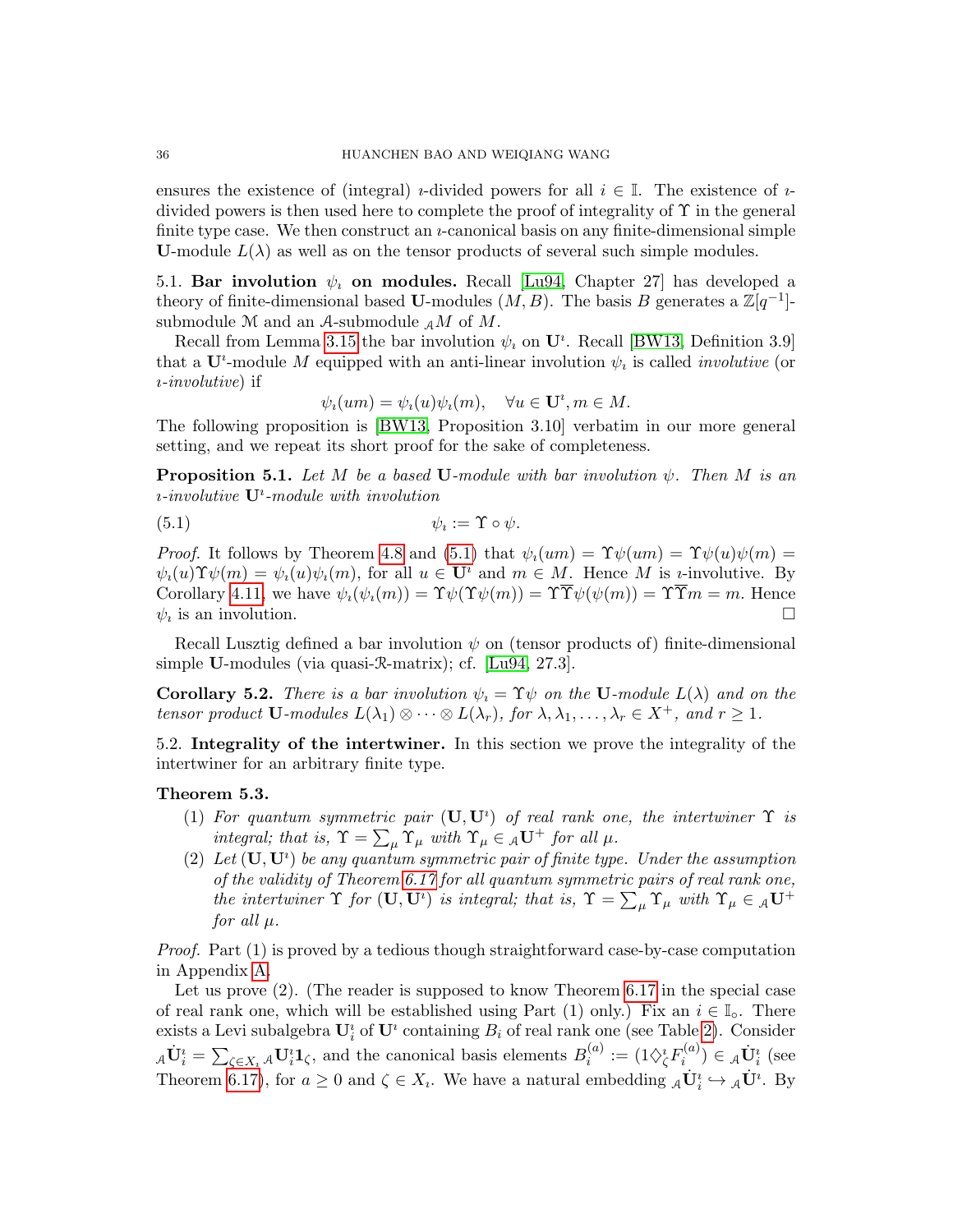abuse of notation we shall denote by the same notation  $B_i^{(a)}$  $i^{(a)}$  for the image of  $B_i^{(a)}$  $\binom{u}{i}$  in  $\dot{\mathbf{U}}^i$ . It follows by Theorem [6.17](#page-46-1) (for  $\dot{\mathbf{U}}^i_i$ ) that  $B_i^{(a)} \in {}_{\mathcal{A}}\dot{\mathbf{U}}^i$ .

Denote by  $'_{\cal{A}}\dot{{\bf U}}^\imath$  the A-subalgebra of  $\dot{{\bf U}}^\imath$  generated by  $B_i^{(a)}$  $i_i^{(a)}$  for  $i \in \mathbb{I}_0$ , and  $F_j^{(a)}$  $j^{(a)}\mathbf{1}_{\zeta},E_j^{(a)}\mathbf{1}_{\zeta}$ for  $j \in \mathbb{I}_{\bullet}$ , for all  $a \geq 0$  and  $\zeta \in X_i$ . By Corollary [3.21,](#page-23-3)  $B_i^{(a)}$  $i^{(a)}$  in  $_A\dot{\mathbf{U}}^i$  preserves  $_{\mathcal{A}}L(\lambda)$ , for all  $\lambda \in X^+$ . As the other generators of  $'_{\mathcal{A}}\dot{\mathbf{U}}^i$  clearly preserve  $_{\mathcal{A}}L(\lambda)$ , we have  $\mathcal{L}_A \dot{\mathbf{U}}^i A L(\lambda) \subseteq A L(\lambda)$ . Actually a stronger statement holds as follows.

**Claim** (\*). We have  $'_{A} \dot{\mathbf{U}}^{\dagger} \eta_{\lambda} = {}_{A}L(\lambda),$  $A_{\mathcal{A}}\dot{\mathbf{U}}^i \eta_{\lambda} = {}_{\mathcal{A}}L(\lambda), \quad \text{ for } \lambda \in X^+.$ 

A spanning set for  $_{\mathcal{A}}L(\lambda)$  is given by  $F_{i_1}^{(a_1)}$  $f^{(a_1)}_{i_1}F^{(a_2)}_{i_2}$  $\overline{f_{i_2}^{(a_2)}}\cdots\overline{F_{i_s}^{(a_s)}}$  $\sum_{i_s}^{\{a_s\}} \eta$  for various  $s \geq 0, i_j \in \mathbb{I}$ and  $a_j \geq 0$ . We shall argue that  $x = F_{i_1}^{(a_1)}$  $f^{(a_1)}_{i_1} F^{(a_2)}_{i_2}$  $i_2^{(a_2)} \cdots F_{i_s}^{(a_s)}$  $\eta_{i_s}^{(a_s)}\eta \in \mathcal{L} \dot{\mathbf{U}}^i \eta_\lambda$ , by induction on the height ht(x) =  $\sum_{j=1}^{s} a_j$ . We can assume without loss of generality that  $a_1 > 0$ , and so  $x' := F_{i_2}^{(a_2)}$  $i_2^{(a_2)} \cdots F_{i_s}^{(a_s)}$  $\int_{i_s}^{(a_s)} \eta$  lies in  $'_{\mathcal{A}} \dot{\mathbf{U}}^i \eta_{\lambda}$  by the inductive assumption. If  $i_1 \in \mathbb{I}_{\bullet}$ , then  $F_{i_1}^{(a_1)}$  $f_{i_1}^{(a_1)} \in '_{\mathcal{A}} \dot{\mathbf{U}}^i$  and  $x = F_{i_1}^{(a_1)}$  $\mathbf{v}_{i_1}^{(a_1)}x' \in \mathcal{L} \dot{\mathbf{U}}^i x' \in \mathcal{L} \dot{\mathbf{U}}^i \eta_\lambda$ . Assume now  $i_1 \in \mathbb{I}_0$ . Define  $y = B_{i_1}^{(a_1)}$  $a_{i_1}^{(a_1)}x' \in \mathcal{A} \dot{\mathbf{U}}^i \eta_\lambda$ . As  $x - y = (B_{i_1}^{(a_1)})$  $i_1^{(a_1)} - F_{i_1}^{(a_1)}$  $i_1^{(a_1)}$ ) $x' \in {}_{\mathcal{A}}L(\lambda)$  has height less than the height of x, we have  $x - y \in \mathcal{L} \dot{\mathbf{U}}^i \eta_\lambda$  by the inductive assumption, and so we also have  $x = y + (x - y) \in'_{\mathcal{A}} \dot{\mathbf{U}}^i \eta_{\lambda}$ . This proves Claim (\*).

The A-algebra  $\hat{\mathcal{A}}\dot{\mathbf{U}}^i$  is clearly stable under the bar map  $\psi_i$ , and recall  $\psi_i(\eta) = \eta$ . It follows by Claim ( $\star$ ) and Proposition [5.1](#page-35-3) that  $_{\mathcal{A}}L(\lambda)$  is  $\psi_i$ -invariant. Hence  $_{\mathcal{A}}L(\lambda)$ is stable under the action of  $\Upsilon = \psi_i \circ \psi$ . In particular, we have (recall  $w_0$  is the longest element in W)  $\Upsilon \eta_{w_0 \lambda} \in L(\lambda)$ , for  $\lambda \in X^+$ . By taking  $\lambda \gg 0$ , we conclude that  $\Upsilon_{\mu} \in {}_{A}\mathbf{U}^{+}$ , for each  $\mu$ .

Remark 5.4. In the proof above, we only need to assume the validity of Theorem [6.17](#page-46-1) for all the Levi subalgebras of  $\mathbf{U}^i$  of real rank one (see Table [2\)](#page-17-3). For example the integrality of Υ for type FII is not used in the proof of any other quantum symmetric pairs.

<span id="page-36-1"></span>Remark 5.5. Logically, the reader should read through the remainder of the paper under the additional assumption of real rank one so Theorem [6.17](#page-46-1) for  $\mathbf{U}^i$  of all real rank one (which is the assumption of Theorem  $5.3(2)$ ) is established fully. Then the integrality of  $\Upsilon$  for  $\mathbf{U}^i$  of any finite type follows by Theorem [5.3\(](#page-35-2)2).

In the remainder of the paper, we shall use the integrality of  $\Upsilon$  for any finite type freely without mentioning further the assumption in Theorem [5.3\(](#page-35-2)2), thanks to Remark [5.5.](#page-36-1)

<span id="page-36-0"></span>5.3. *i*-Canonical bases on based U-modules. Recall the quotient map  $X \to X_i$ ,  $\mu \mapsto \overline{\mu}$ . We define a partial ordering  $\leq_i$  on X by letting, for  $\mu', \mu \in X$ ,

 $(5.2)$  $\mathscr{O}' \leq_{\iota} \mu \quad \Leftrightarrow \quad \overline{\mu'} = \overline{\mu}, \text{ and } \mu' - \mu \in \mathbb{N}[\mathbb{I}] \cap \mathbb{N}[w_{\bullet}\mathbb{I}].$ 

Note that if  $\overline{\mu'} = \overline{\mu}$  then  $\overline{w_{\bullet} \tau \mu'} = \overline{w_{\bullet} \tau \mu}$  by definition of  $X_i$ . We also define  $\mu' <_{i} \mu$  if  $\mu' \leq_{i} \mu$  and  $\mu' \neq \mu$ .

We formally extend the partial ordering  $\leq_i$  to any set S with a natural weight function  $|\cdot|: S \to X$  (such as  $\mathbf{B}(\lambda)$  for  $\lambda \in X^+$ , or any basis B in a based U-module below), by declaring that

$$
b' \leq_b b \quad \Leftrightarrow \quad |b'| \leq_b |b|, \qquad \text{for all } b', b \in S.
$$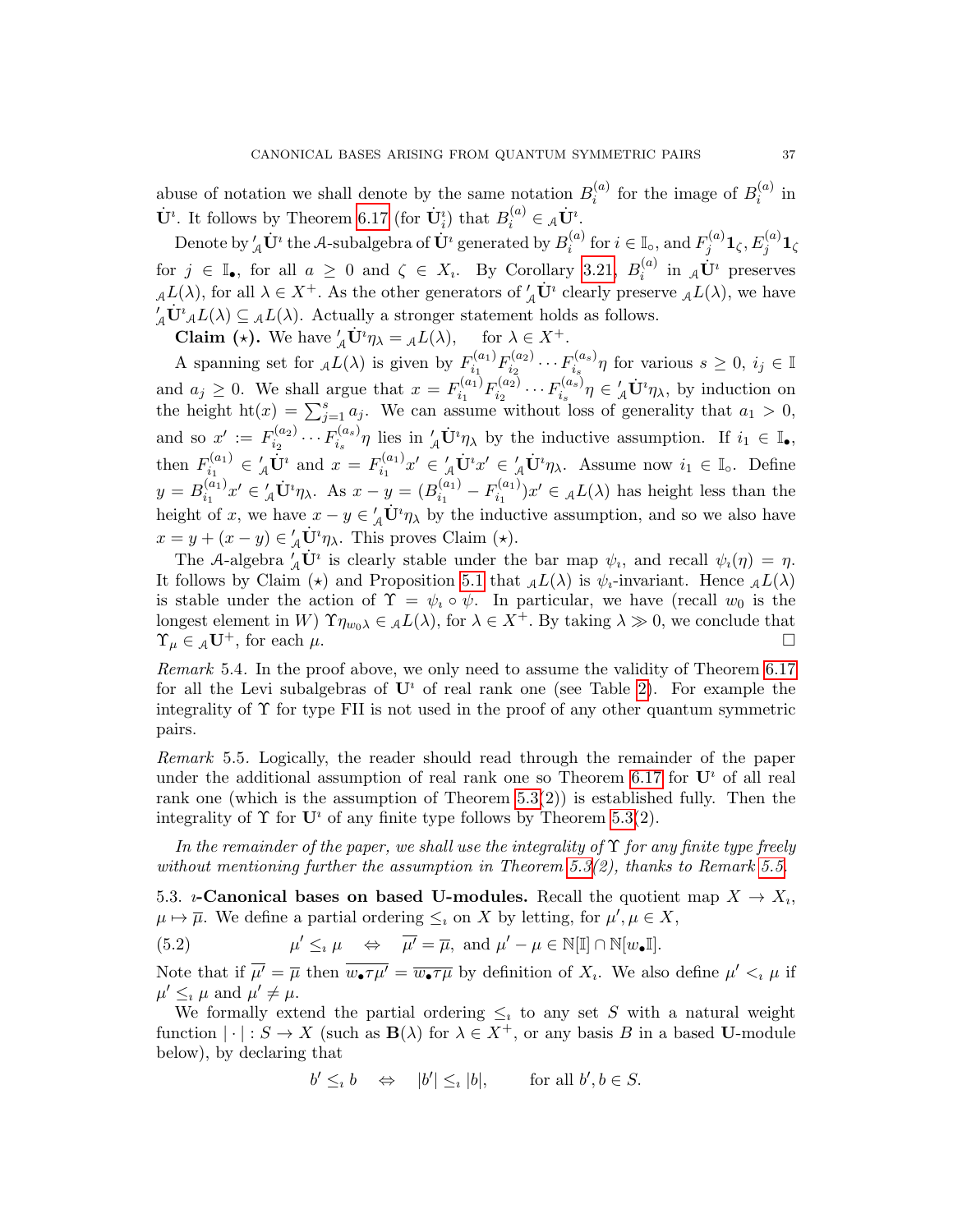<span id="page-37-1"></span>**Lemma 5.6.** Let  $(M, B)$  be a finite-dimensional based U-module (cf. [\[Lu94,](#page-60-4) Definition  $27.1.2$ . Then we have

$$
\psi_i(b) = b + \sum_{b' < b} f(b; b')b', \quad \text{ for } b' \in \mathbf{B}, f(b; b') \in \mathcal{A}.
$$

*Proof.* Since  $\psi(b) = b$  for  $b \in B$  and  $\psi_i = \Upsilon \psi$ , we have by Theorem [4.8](#page-29-1) and Proposition [4.15](#page-30-1) that

$$
\psi_i(b) = \Upsilon(b) = b + \sum_{b' \in B, b' < b} f(b; b')b', \quad \text{for } f(b; b') \in \mathbb{Q}(q).
$$

Note that  $f(b; b') \in \mathcal{A}$  by Theorem [5.3.](#page-35-2)

By applying a standard procedure (cf. [\[Lu94,](#page-60-4) Lemma 24.2.1]) to the involution  $\psi_i$ with the help of Lemma [5.6,](#page-37-1) we have proved the following.

<span id="page-37-0"></span>**Theorem 5.7.** Let  $(M, B)$  be a finite-dimensional based  $U$ -module.

<span id="page-37-2"></span>(1) The  $\mathbf{U}^i$ -module M admits a unique basis (called *i*-canonical basis)  $B^i := \{b^i \mid$  $b \in B$ } which is  $\psi_i$ -invariant and of the form

(5.3) 
$$
b^{i} = b + \sum_{b' \in B, b' <_{i} b} t_{b; b'} b', \quad \text{for } t_{b; b'} \in q^{-1} \mathbb{Z}[q^{-1}].
$$

(2)  $B^i$  forms an A-basis for the A-lattice <sub>A</sub>M (generated by B), and forms a  $\mathbb{Z}[q^{-1}]$ basis for the  $\mathbb{Z}[q^{-1}]$ -lattice M (generated by B).

Remark 5.8. When  $\mathbb{I} = \mathbb{I}_{\bullet}$ , we have  $-\mathbb{I} = w_{\bullet} \mathbb{I}$ ,  $X = X_i$ , and hence  $b \leq_i b'$  actually means  $|b| = |b'|$ . Therefore, in this case the *u*-canonical basis reduces to the usual canonical basis.

Remark 5.9. Similar to Lusztig's canonical basis, the *u*-canonical bases are computable algorithmically. The ı-canonical basis is not homogenous in terms of the weight lattice X, though it is homogenous in  $X_i$ .

Recall for  $\lambda \in X^+$ , we denote by  $_{\mathcal{A}}L(\lambda)$  (respectively,  $\mathcal{L}(\lambda)$ ) the A-lattice (respectively, the  $\mathbb{Z}[q^{-1}]$ -lattice) spanned by  $\{b^-\eta | b \in \mathbf{B}(\lambda)\}\$ . The following theorem is an important special case of Theorem [5.7,](#page-37-0) since  $L(\lambda)$  is well known [\[Lu90,](#page-60-0) [Ka91\]](#page-60-2) to be a based U-module.

**Theorem 5.10.** (1) For any  $b \in \mathbf{B}$ , there is a unique element  $(b^-\eta)^i \in L(\lambda)$  which is  $\psi_i$ -invariant and of the form

$$
(b^{-}\eta)^{i} \in b^{-}\eta + \sum_{b' <_{i}b} q^{-1} \mathbb{Z}[q^{-1}]b'^{-}\eta;
$$

(2) The set  $\{(b^-\eta)^i | b \in \mathbf{B}(\lambda)\}\)$  forms a  $\mathbb{Q}(q)$ -basis of  $L(\lambda)$ , an A-basis of  $_{\mathcal{A}}L(\lambda)$ , and a  $\mathbb{Z}[q^{-1}]$ -basis of  $\mathcal{L}(\lambda)$  (called the *i*-canonical basis).

Recall that a tensor product of several finite-dimensional simple U-modules is a based U-module by [\[Lu94,](#page-60-4) Theorem 27.3.2, §27.3.6]. Theorem [5.7](#page-37-0) also implies the following.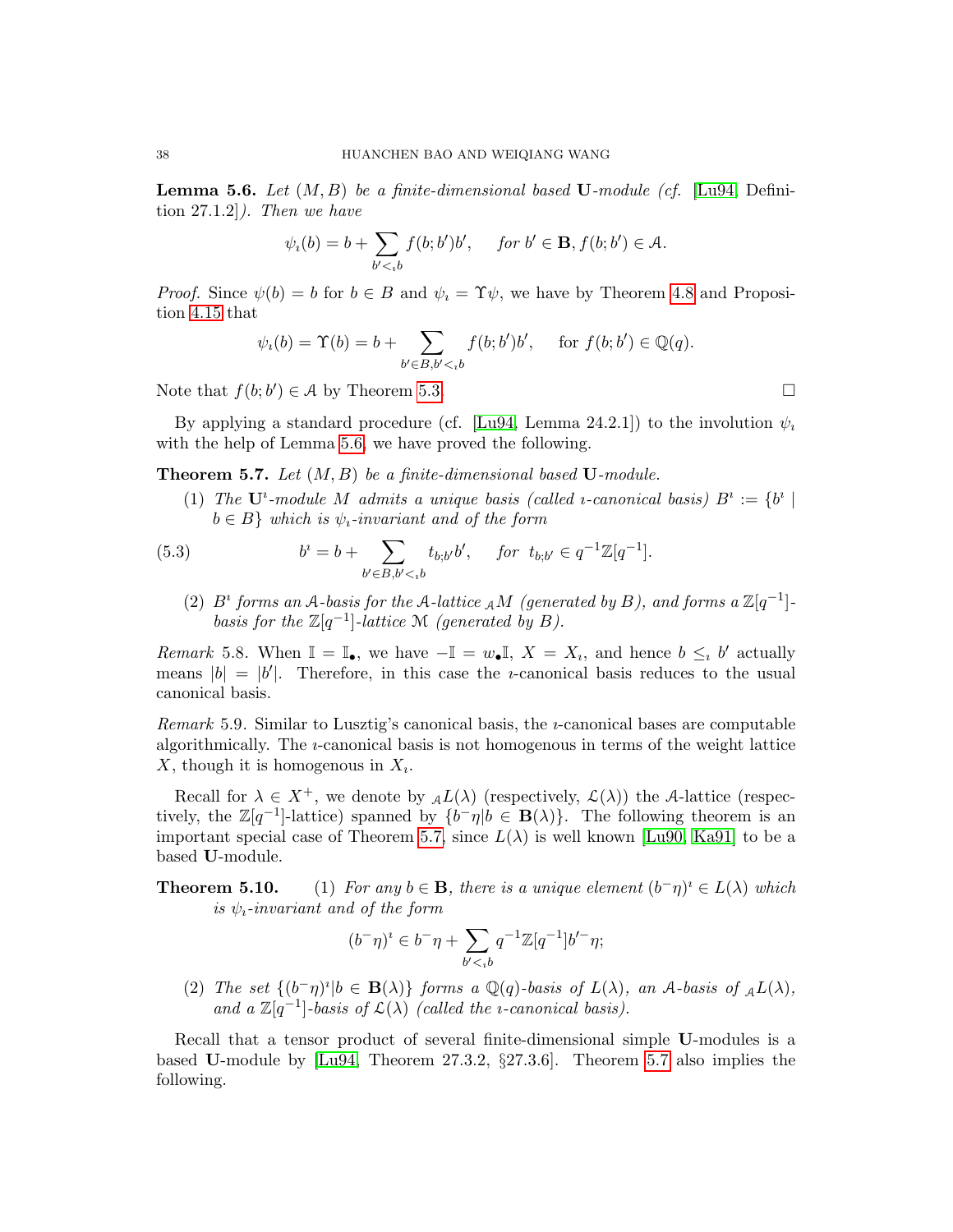<span id="page-38-2"></span>Corollary 5.11. Let  $\lambda_1, \ldots, \lambda_r \in X^+$ . The tensor product of finite-dimensional simple U-modules  $L(\lambda_1) \otimes \ldots \otimes L(\lambda_r)$  admits a unique  $\psi_i$ -invariant basis of the form [\(5.3\)](#page-37-2), where B is understood as Lusztig's canonical basis on the tensor product.

Recall we write  $\eta^{\bullet}$  or simply  $\eta^{\bullet}$  for the unique canonical basis element in  $L(\lambda)$  of weight  $w_{\bullet} \lambda$ . Moreover, by [\[Lu94,](#page-60-4) Lemma 39.1.2], we have

<span id="page-38-3"></span>(5.4) 
$$
\eta_{\lambda}^{\bullet} = \mathbf{T}_{w_{\bullet}}^{-1}(\eta_{\lambda}).
$$

Some  $\nu$ -canonical basis elements are easy to identify as follows (even though the ı-canonical basis differs from canonical basis in general, for example, already in the natural  $\mathfrak{sl}_n$ -module; cf. [\[BW13,](#page-59-4) Remark 5.10]).

**Corollary 5.12.** For any  $b \in \mathbf{B}_{\mathbb{I}_{\bullet}}(\lambda)$ , the element  $b^{-}\eta \in L(\lambda)$  is an *u*-canonical basis element. In particular,  $\eta^{\bullet} \in L(\lambda)$  is an *u*-canonical basis element.

*Proof.* We already know that  $\psi(b^-\eta) = b^-\eta$  by definition. On the other hand, we have  $\Upsilon(b^-\eta) = b^-\eta$  for weight reason, by Proposition [4.15.](#page-30-1) So  $\psi_i(b^-\eta) = \Upsilon \psi(b^-\eta) = b^-\eta$ . Note  $\eta^{\bullet}$  is equal to  $b^{-}\eta \in L(\lambda)$  for some particular b. By the uniqueness, a canonical basis element which is  $\psi_i$ -invariant must be *i*-canonical. The corollary follows.

<span id="page-38-0"></span>5.4. On QSP of Kac-Moody type. The theory of quantum symmetric pairs of Kac-Moody (KM) type is developed in Kolb [\[Ko14\]](#page-60-8). As we follow Lusztig's book on quantum groups, we shall assume that the root datum is  $X$ -regular and  $Y$ -regular in the sense of [\[Lu94\]](#page-60-4). We briefly comment on the extensions of results in Section [3–](#page-15-0)[5](#page-34-0) to QSPs of KM type.

An *i*quantum group of KM type is called *locally finite* if all of its Levi subalgebras of real rank one have Satake diagrams listed in Table [1.](#page-17-2)

On Section [3.](#page-15-0) All constructions therein make sense for the quantum symmetric pairs  $(\mathbf{U}, \mathbf{U}^i)$  of KM type (under the assumption " $\nu_i = 1$  for all  $i \in \mathbb{I}_o$ ", which is conjectured to always be true in [\[BK15a,](#page-59-10) Conjecture 2.7]). The conjecture " $\nu_i = 1$  for all  $i \in \mathbb{I}^\circ$ " holds for  $\mathbf{U}^i$  of locally finite KM type, and the values  $\varsigma_i$  are computed as in Table [3.](#page-19-2) The study of  $i$ -canonical basis for general KM type leads to the question of studying in depth  $\mathbf{U}^i$  of KM type of real rank one.

On Section [4.](#page-24-0) The statements on braid group action for  $\mathbf{U}^i$  make sense for the quantum symmetric pairs  $(U, U^i)$  of KM type and in more general parameters as in [\[BK15a\]](#page-59-10) (under the assumption " $\nu_i = 1$  for all  $i \in \mathbb{I}^\circ$ " as above). However, the statement on the anti-involution  $\wp$  for  $\mathbf{U}^i$  of KM type requires the stronger Condition [\(3.8\)](#page-18-1) on parameters as explained in Remark [4.7.](#page-28-1) We refer to Remark [3.7](#page-18-4) for the comparison of parameters and their constraints used in this paper and in [\[BK15a\]](#page-59-10).

On Section [5.](#page-34-0) The construction of  $\nu$ -canonical bases on based U-modules can be extended to some class of QSP of KM type. We shall return to study the *i*-canonical bases arising from QSP of KM type in a separate work, as additional new ideas are needed to develop a comprehensive theory of *u*-canonical bases in the KM case.

# 6. CANONICAL BASIS FOR THE MODIFIED *i*QUANTUM GROUP  $\dot{\mathbf{U}}^i$

<span id="page-38-1"></span>In this section we shall formulate and study a projective system of  $U^i$ -modules  $\{L^i(\lambda + \nu^{\tau}, \mu + \nu)\}_{\nu \in X^+}$ , and establish the asymptotic compatibility of *u*-canonical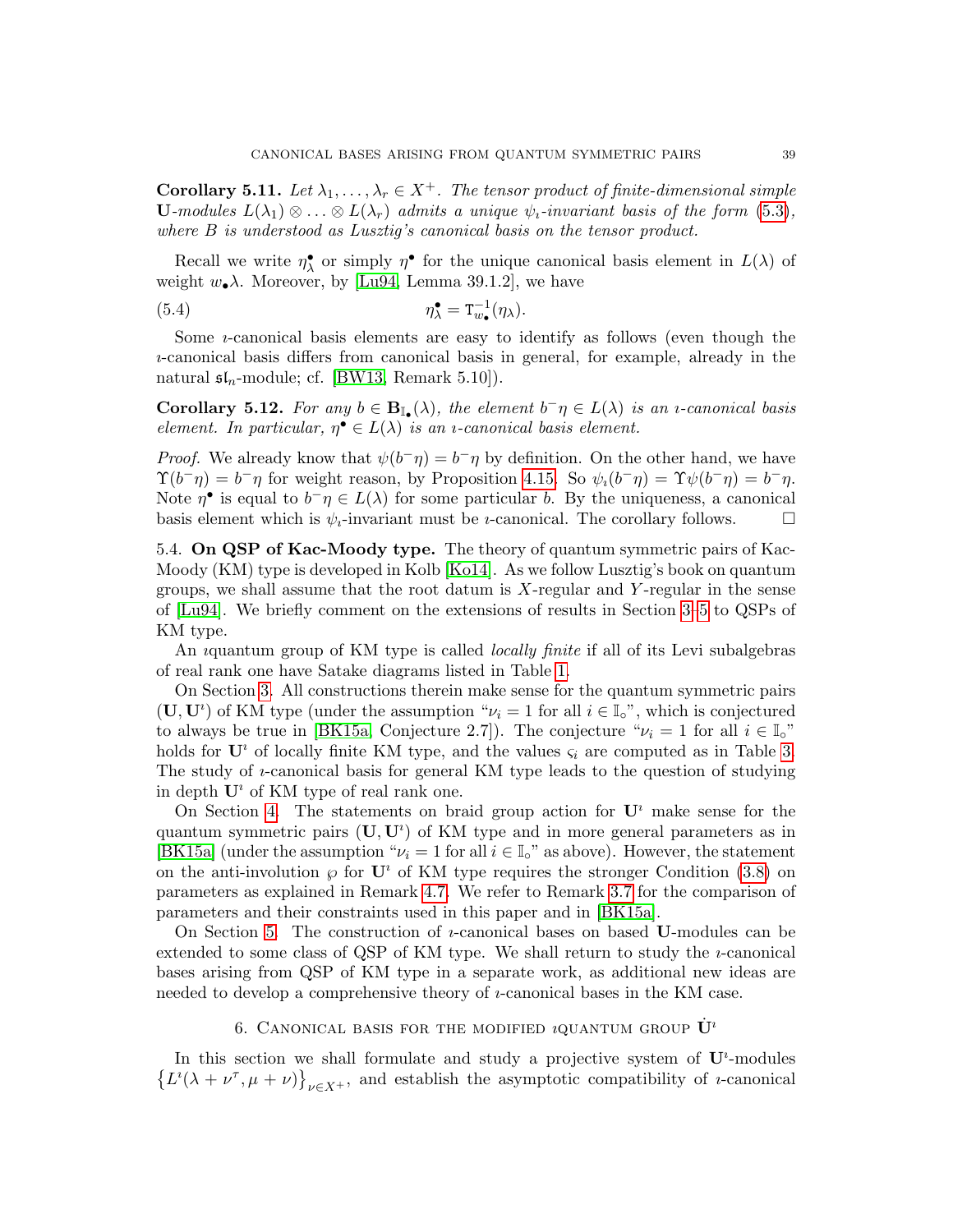bases between these modules. Then we construct the ı-canonical basis on the modified *i*quantum group  $\dot{\mathbf{U}}^i$  (Theorem [6.17\)](#page-46-1).

<span id="page-39-0"></span>6.1. Based modules  $L^i(\lambda,\mu)$ . In this section we shall consider the based submodule  $L^i(\lambda,\mu) = \mathbf{U}(\eta_\lambda^{\bullet} \otimes \eta_\mu)$  of  $L(\lambda) \otimes L(\mu)$  introduced in [\(2.7\)](#page-13-1), for  $\lambda, \mu \in X^+$ . Thanks to Corollary [2.7](#page-13-2) and Theorem [5.7,](#page-37-0) we already know the existence of the  $i$ -canonical basis on  $L^i(\lambda, \mu)$ . The main goal of this subsection is to improve the partial ordering  $\leq_i$  in Theorem [5.7](#page-37-0) (1) for the based module  $L^i(\lambda, \mu)$ .

Remark 6.1. (1) When  $\mathbb{I}_{\bullet} = \emptyset$ , we have  $L^i(\lambda, \mu) \cong L(\lambda + \mu)$  canonically.

(2) When  $\mathbb{I}_{\bullet} = \mathbb{I}$ , we have  $L^i(\lambda, \mu) = {}^{\omega}L(-w_0\lambda) \otimes L(\mu)$  since  $\eta_{\lambda}^{\bullet} \otimes \eta_{\mu} = \xi_{w_0\lambda} \otimes \eta_{\mu}$ . Then we are back to Lusztig's setting [\[Lu94,](#page-60-4) Chapter 25].

<span id="page-39-1"></span>**Lemma 6.2.** Let  $\lambda, \mu \in X^+$ . We have

- (1)  $\mathbf{U}^i \eta_\lambda^\bullet = L(\lambda)$  and  $\mathbf{U}^i \eta_\lambda = L(\lambda)$ ;
- (2)  $L^i(\hat{\lambda}, \mu) = \mathbf{U}(\eta_{\lambda} \otimes \eta_{\mu}) = \mathbf{P}(\eta_{\lambda} \otimes \eta_{\mu}) = \mathbf{U}^i(\eta_{\lambda} \otimes \eta_{\mu}).$

*Proof.* Part (1) is a special case of Part (2) by taking  $\lambda = 0$  or  $\mu = 0$ , and so let us prove (2). It follow by definition that  $L^i(\lambda,\mu) = \mathbf{U}(\eta^{\bullet}_{\lambda} \otimes \eta_{\mu})$ , which is equal to  $\mathbf{P}(\eta^{\bullet}_{\lambda} \otimes \eta_{\mu})$ thanks to  $E_i(\eta_\lambda^{\bullet} \otimes \eta_\mu) = 0$  for  $i \in \mathbb{I}_0$ . Since the action of  $\dot{\mathbf{U}}^i \mathbf{1}_{\overline{w_{\bullet} \lambda + \mu}}$  on  $\eta_\lambda^{\bullet} \otimes \eta_\mu$  factors through the projection [\(3.14\)](#page-23-4), it follows by Lemma [3.22](#page-23-5) that  $\dot{\mathbf{U}}^i(\eta^{\bullet}_{\lambda} \otimes \eta_{\mu}) = \mathbf{P}(\eta^{\bullet}_{\lambda} \otimes \eta_{\mu}).$ The lemma is proved.  $\Box$ 

<span id="page-39-2"></span>**Lemma 6.3.** Let  $\lambda, \mu \in X^+$ . For any  $b \in \mathbf{B}_{\mathbb{I}_{\bullet}}(\lambda)$ , the element  $(b^-\eta_{\lambda}) \otimes \eta_{\mu} \in L(\lambda) \otimes L(\mu)$ is an *i*-canonical basis element. In particular,  $\eta_\lambda^{\bullet} \otimes \eta_\mu = T_{w_\bullet}^{-1}(\eta_\lambda) \otimes \eta_\mu$  is an *i*-canonical basis element.

*Proof.* To prove the first statement, it suffices to check that  $(b^-\eta_\lambda) \otimes \eta_\mu$  is a Lusztig canonical basis element and  $\psi_i$ -invariant. Indeed, since  $\psi((b^-\eta_\lambda) \otimes \eta_\mu) = \Theta((b^-\eta_\lambda) \otimes$  $\eta_{\mu}$  =  $(b^-\eta_{\lambda}) \otimes \eta_{\mu}$ ,  $(b^-\eta_{\lambda}) \otimes \eta_{\mu}$  is a Lusztig canonical basis element. On the other hand, we have  $\psi_i((b^{\dagger} \eta_\lambda) \otimes \eta_\mu) = \Upsilon((b^{\dagger} \eta_\lambda) \otimes \eta_\mu) = (\Upsilon b^{\dagger} \eta_\lambda) \otimes \eta_\mu = (b^{\dagger} \eta_\lambda) \otimes \eta_\mu$  for weight reason. Also recall from [\(5.4\)](#page-38-3) that  $\eta_{\lambda}^{\bullet} = \mathsf{T}_{w_{\bullet}}^{-1}(\eta_{\lambda})$  is a canonical basis element of  $L(\lambda)$ . The lemma follows.  $\Box$ 

For  $N \geq 0$ , let  $P(N)$  be the Q(q)-subspace of **U** spanned by elements of the form  $b_1^+b_2^-1\mathbf{1}_{\zeta}$  for  $\zeta \in X$ ,  $(b_1, b_2) \in \mathbf{B}_{\mathbb{I}_{\bullet}} \times \mathbf{B}$  such that  $\mathrm{ht}(|b_2|) \leq N$ . It is clear that  $P(N) \cap \dot{\mathbf{B}}$ is a canonical basis of  $P(N)$ .

<span id="page-39-3"></span>**Lemma 6.4.** For  $\lambda, \mu \in X^+$ , the subspace  $P(N)(\eta^{\bullet}_\lambda \otimes \eta_{\mu})$  of  $L(\lambda) \otimes L(\mu)$  is stable under the action of  $\psi_i$ .

*Proof.* Observe by Lemma [6.3](#page-39-2) that  $\psi_i(b_1^+b^-(\eta_\lambda^{\bullet}\otimes\eta_\mu))=b_1^+\psi_i(b^-(\eta_\lambda^{\bullet}\otimes\eta_\mu))$  for  $(b_1,b)\in$  $\mathbf{B}_{\mathbb{I}_{\bullet}} \times \mathbf{B}$ . Hence it suffices to show that

$$
\psi_i(u(\eta_{\lambda}^{\bullet} \otimes \eta_{\mu})) \in P(N)(\eta_{\lambda}^{\bullet} \otimes \eta_{\mu}), \quad \text{for } u \in U_{\nu}^- \text{ with } \mathrm{ht}(\nu) \leq N.
$$

We prove this by induction on N. When  $N = 0$ , the statement is trivial. Let us prove for  $u = F_{i_1}^{a_1}$  $i_1^{a_1}F_{i_2}^{a_2}$  $i_2^{a_2} \cdots F_{i_k}^{a_k}$  $\sum_{i=1}^{n_k} u_i = N$  that  $\psi_i(u(\eta_\lambda^{\bullet} \otimes \eta_\mu)) \in P(N)(\eta_\lambda^{\bullet} \otimes \eta_\mu)$ . We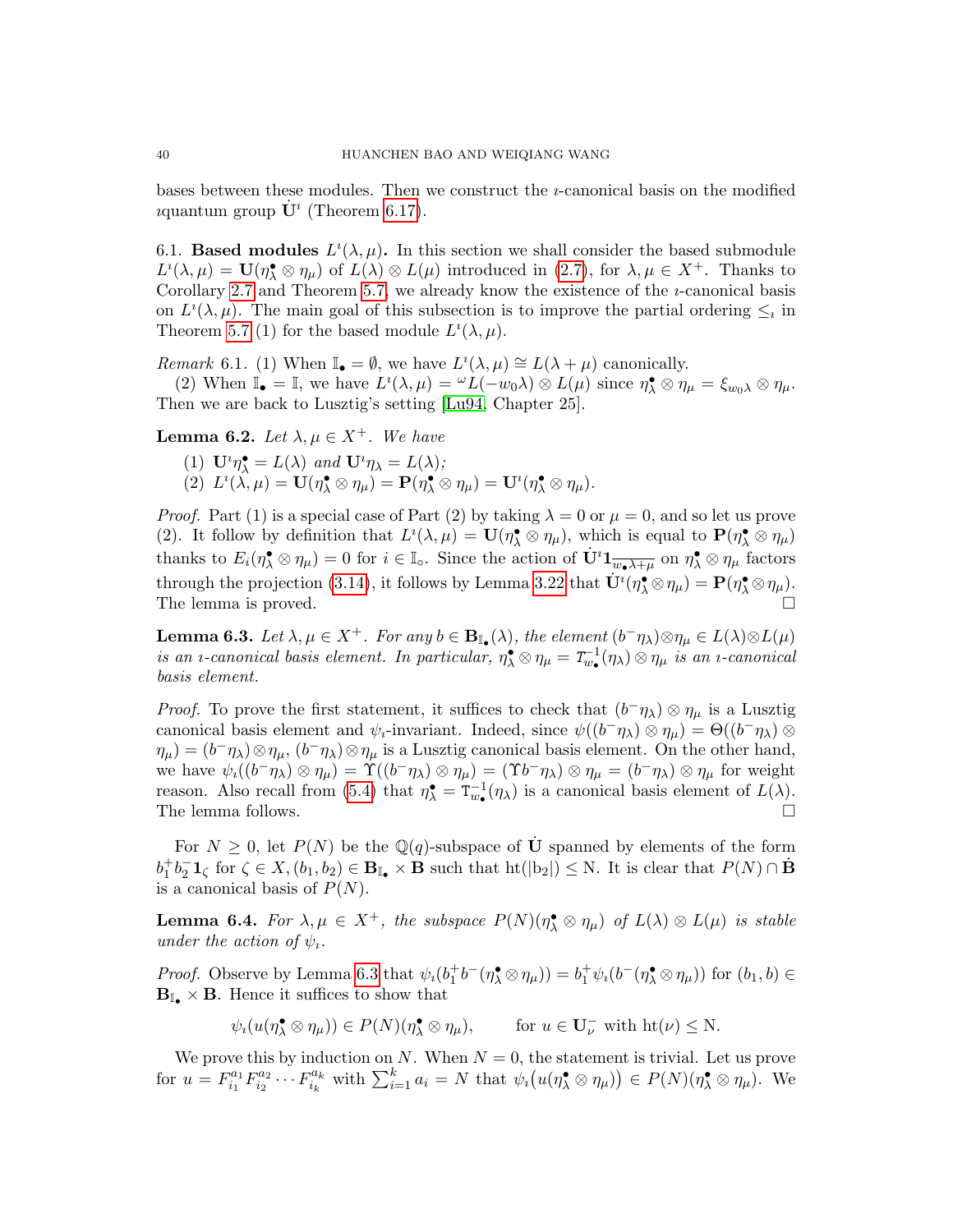shall compare  $\psi_i(u(\eta^{\bullet}_\lambda \otimes \eta_\mu))$  with  $B^{a_1}_{i_1}$  $a_1^{a_1}B_{i_2}^{a_2}$  $a_2^{a_2} \cdots B_{i_k}^{a_k}$  $\theta_{i_k}^{a_k}(\eta_\lambda^{\bullet} \otimes \eta_\mu)$ . Since  $B_i$ 's are  $\psi_i$ -invariant, it follows by [\(3.9\)](#page-18-5) that

$$
\psi_i\big(u(\eta_\lambda^\bullet\otimes\eta_\mu)\big)\subset B_{i_1}^{a_1}B_{i_2}^{a_2}\cdots B_{i_k}^{a_k}(\eta_\lambda^\bullet\otimes\eta_\mu)+\psi_i\big(P(N-1)(\eta_\lambda^\bullet\otimes\eta_\mu)\big).
$$

Hence the lemma follows by induction.

Recall the partial order  $\leq$  on X from [\(2.1\)](#page-8-3).

<span id="page-40-0"></span>**Definition 6.5.** We define a partial ordering  $\leq_i$  on  $\mathbf{B} \times \mathbf{B}$ , and hence on  $\mathbf{B}_{\mathbb{I}_{\bullet}} \times \mathbf{B}$  as well by restriction, by letting  $(b'_1, b'_2) \leq_i (b_1, b_2)$ , for  $b, b' \in \mathbf{B}$ , if and only if Conditions (1)– (3) hold:

$$
(1) \ \overline{|b'_1| - |b'_2|} = \overline{|b_1| - |b_2|} \ \text{(in } X_i);
$$
  
\n
$$
(2) \ (|b'_1| - |b'_2|) - (|b_1| - |b_2|) \in \mathbb{N}[\mathbb{I}] \cap \mathbb{N}[w_{\bullet}\mathbb{I}];
$$
  
\n
$$
(3) \ |b'_2| \leq |b_2|.
$$

We say  $(b'_1, b'_2) <_i (b_1, b_2)$  if  $(b'_1, b'_2) \le_i (b_1, b_2)$  and  $(b'_1, b'_2) \neq (b_1, b_2)$ . This partial ordering is compatible with the partial ordering  $\leq_i$  on **B** (by taking  $b_1 = b'_1 = 1$  above).

<span id="page-40-2"></span>**Lemma 6.6.** The partial ordering  $\leq_i$  on  $\mathbf{B}_{\mathbb{I}_{\bullet}} \times \mathbf{B}$  is downward finite, that is, for any fixed  $(b_1, b_2) \in \mathbf{B}_{\mathbb{I}_{\bullet}} \times \mathbf{B}$ , there are only finitely many  $(b'_1, b'_2) \in \mathbf{B}_{\mathbb{I}_{\bullet}} \times \mathbf{B}$  such that  $(b'_1, b'_2) \leq_b (b_1, b_2).$ 

*Proof.* Note that  $|b'_1| \in \mathbb{N}[\mathbb{I}_{\bullet}]$  for any  $b'_1 \in \mathbf{B}_{\mathbb{I}_{\bullet}}$ . Thanks to Definition [6.5\(](#page-40-0)3), there are only finitely many  $b'_2 \in \mathbf{B}$ , such that  $(b'_1, b'_2) \leq_i (b_1, b_2)$ . Now by Definition [6.5\(](#page-40-0)1), we have  $\overline{|b'_1|} = \overline{|b_1| - |b_2| + |b'_2|}$ . There are only finitely many  $b'_1 \in \mathbf{B}_{\mathbb{I}_{\bullet}}$  satisfying this condition thanks to  $(3.3)$ .

**Lemma 6.7.** Let  $\lambda, \mu \in X^+$  and let  $\zeta = w_\bullet \lambda + \mu$ . For any  $(b_1, b_2) \in \mathbf{B}_{\mathbb{I}_\bullet} \times \mathbf{B}$ , we have  $\psi_{\imath}\Big( (b_1 \diamondsuit_{\zeta} b_2)(\eta_{\lambda}^{\bullet} \otimes \eta_{\mu}) \Big) = (b_1 \diamondsuit_{\zeta} b_2)(\eta_{\lambda}^{\bullet} \otimes \eta_{\mu}) + \quad \sum \limits_{\square}$  $(b_1^{\prime},b_2^{\prime}) {<}_\imath (b_1,b_2)$  $f(b_1, b_2; b'_1, b'_2)(b'_1 \diamondsuit_{\zeta} b'_2)(\eta_{\lambda}^{\bullet} \otimes \eta_{\mu}),$ 

where  $f(b_1, b_2; b'_1, b'_2) \in A$ .

*Proof.* Recall  $\psi_i = \Upsilon \circ \psi$ . By Theorem [5.3](#page-35-2) and Lemma [6.4,](#page-39-3) we have

$$
\psi_i\Big((b_1\diamondsuit_\zeta b_2)(\eta_\lambda^\bullet\otimes\eta_\mu)\Big)=\sum_{|b_2'|\leq|b_2|}f(b_1,b_2;b_1',b_2')(b_1'\diamondsuit_\zeta b_2')(\eta_\lambda^\bullet\otimes\eta_\mu),
$$

where  $f(b_1, b_2; b'_1, b'_2) \in \mathcal{A}$  and  $(b'_1, b'_2) \in \mathbf{B}_{\mathbb{I}_{\bullet}} \times \mathbf{B}$ .

Note that we can first view  $L^i(\lambda, \mu)$  as a based U-module, ignoring the tensor product structure. Note that by definition we have  $|(b_1 \diamondsuit_{\zeta} b_2)(\eta_{\lambda} \otimes \eta_{\mu})| = |b_1| - |b_2| + \zeta$ . Hence conditions (1) and (2) can be translated to  $(b'_1 \diamondsuit_{\zeta} b'_2)(\eta_{\lambda}^{\bullet} \otimes \eta_{\mu}) \leq_i (b_1 \diamondsuit_{\zeta} b_2)(\eta_{\lambda}^{\bullet} \otimes \eta_{\mu})$ . Here  $\leq_i$  is the partial ordering on based U-modules defined in Section [5.3.](#page-36-0) We abuse the nota-tion due to compatibility. Therefore thanks to Lemma [5.6,](#page-37-1) we see that  $f(b_1, b_2; b_1, b_2) =$ 1, and  $f(b_1, b_2; b'_1, b'_2) = 0$  unless Conditions (1)–(2) in Definition [6.5](#page-40-0) hold. Condition (3) in Definition [6.5](#page-40-0) follows from Lemma [6.4.](#page-39-3)  $\Box$ 

Now we obtain the following refinement of Theorem [5.7](#page-37-0) for the based module  $L^i(\lambda, \mu)$ .

<span id="page-40-1"></span>**Proposition 6.8.** Let  $\lambda, \mu \in X^+$  and let  $\zeta = w_{\bullet} \lambda + \mu$  and  $\zeta_i = \overline{\zeta}$ .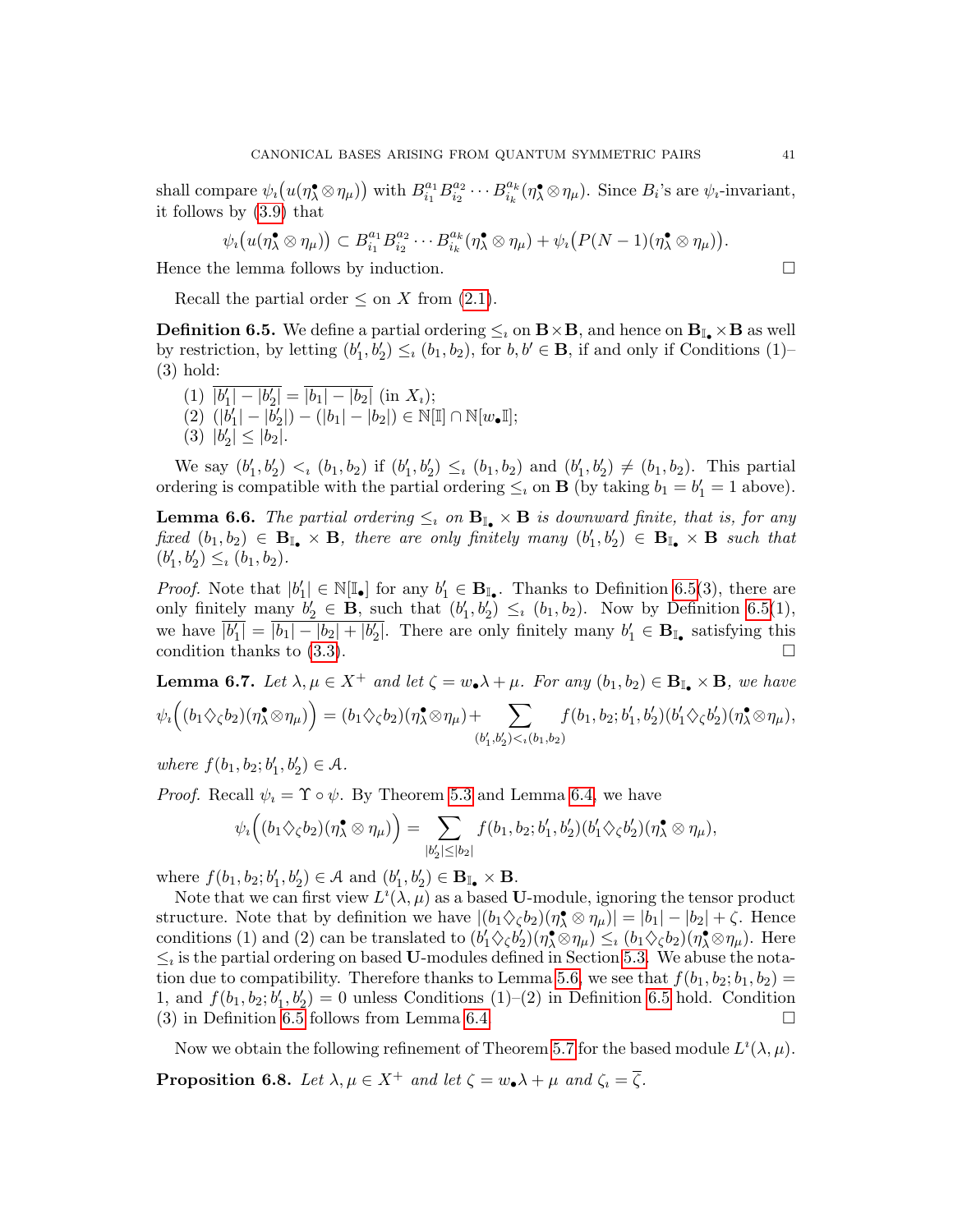(1) For any  $(b_1, b_2) \in \mathbf{B}_{\mathbb{I}_{\bullet}} \times \mathbf{B}$ , there is a unique element in  $L^i(\lambda, \mu)$ , denoted by  $(b_1\Diamond_{\zeta_1} b_2)_{w_\bullet\lambda,\mu}^i$  (or by  $((b_1\Diamond_{\zeta} b_2)(\eta_\lambda^{\bullet}\otimes\eta_\mu))^i$  sometimes), which is  $\psi_i$ -invariant and of the form

(6.1) 
$$
(b_1 \diamondsuit_{\zeta} b_2)(\eta_\lambda^{\bullet} \otimes \eta_\mu) + \sum_{(b'_1, b'_2) \leq \iota(b_1, b_2)} q^{-1} \mathbb{Z}[q^{-1}](b'_1 \diamondsuit_{\zeta} b'_2)(\eta_\lambda^{\bullet} \otimes \eta_\mu).
$$

<span id="page-41-2"></span>(2) The set  $\mathbf{B}^i(\lambda,\mu) = \{(b_1 \diamondsuit_{\zeta_i} b_2)_{w_\bullet\lambda,\mu}^i | (b_1, b_2) \in \mathbf{B}_{\mathbb{I}_{\bullet}} \times \mathbf{B}\} \setminus \{0\}$  forms an A-basis of  $_{\mathcal{A}}L^i(\lambda,\mu)$  and a  $\mathbb{Z}[q^{-1}]$ -basis of  $\mathcal{L}^i(\lambda,\mu)$  (defined in [2.4\)](#page-12-0) (called the *i*-canonical basis).

<span id="page-41-4"></span>Remark 6.9. By a standard argument (cf. [\[Lu94,](#page-60-4) proof of Proposition 25.1.10]), the uniqueness of the *i*-canonical basis elements  $(b_1 \diamondsuit_{\zeta_i} b_2)_{w_\bullet \lambda,\mu}^i$  does not require the partial ordering constraint in [\(6.1\)](#page-41-2); that is,  $(b_1 \diamondsuit_{\zeta_i} b_2)_{w_\bullet\lambda,\mu}^i$  is characterized by being  $\psi_i$ -invariant and of the form

$$
(b_1 \diamondsuit_{\zeta_i} b_2)^i_{w_\bullet \lambda, \mu} \in (b_1 \diamondsuit_{\zeta} b_2)(\eta_\lambda^\bullet \otimes \eta_\mu) + \sum_{(b'_1, b'_2)} q^{-1} \mathbb{Z}[q^{-1}](b'_1 \diamondsuit_{\zeta} b'_2)(\eta_\lambda^\bullet \otimes \eta_\mu).
$$

Now taking  $\mu = 0$ , we obtain the following generalization of Theorem [5.10.](#page-0-0)

**Corollary 6.10.** Let  $\lambda \in X^+$ . Then we have the *i*-canonical basis of  $L(\lambda)$  which consists of the nonzero elements of the form  $((b_1 \diamondsuit_{\zeta} b_2)\eta_{\lambda}^{\bullet})^i$  for  $(b_1, b_2) \in \mathbf{B}_{\mathbb{I}_{\bullet}} \times \mathbf{B}$ .

<span id="page-41-0"></span>6.2. A projective system of  $\mathbf{U}^i$ -modules. We shall give a construction of a projective system of  $\mathbf{U}^i$ -modules  $\{L^i(\lambda + \nu^{\tau}, \mu + \nu)\}_{\nu \in X^+}$ , for fixed  $\lambda, \mu \in X^+$ . Our construction essentially reduces to [\[Lu94,](#page-60-4) 25.1.4–5] in case that  $\mathbb{I} = \mathbb{I}_{\bullet}$ .

**Lemma 6.11.** For any  $\nu \in X^+$ , there exists a homomorphism of  $\mathbf{U}^i$ -modules

$$
\delta^i = \delta^i_{\nu} : L(\nu^{\tau}) \otimes L(\nu) \longrightarrow \mathbb{Q}(q),
$$

such that  $\delta^i_\nu(\eta^\bullet_{\nu^\tau} \otimes \eta_\nu) = 1$ .

*Proof.* Recall the U<sup>t</sup>-isomorphism  $\mathfrak{T}: L(\nu^{\tau}) \to {}^{\omega}L(\nu)$  in Theorem [4.18.](#page-32-2) Define a U<sup>t</sup>homomorphism  $\delta^i = \delta \circ (\mathfrak{T} \otimes id)$ , where  $\delta : \omega' L(\nu) \otimes L(\nu) \to \mathbb{Q}(q)$  is the U-homomorphism defined in [\[Lu94,](#page-60-4) Proposition 25.1.4]. Clearly  $\delta^i_{\nu}(\eta^{\bullet}_{\nu^{\tau}} \otimes \eta_{\nu}) = 1$ .

<span id="page-41-1"></span>**Proposition 6.12.** For any  $\lambda, \mu, \nu \in X^+$ , there exists a  $\mathbf{U}^i$ -homomorphism

<span id="page-41-3"></span>
$$
\pi = \pi_{\lambda,\mu,\nu}: L(\lambda + \nu^{\tau}) \otimes L(\mu + \nu) \longrightarrow L(\lambda) \otimes L(\mu)
$$

such that  $\pi(\eta^{\bullet}_{\lambda+\nu^{\tau}}\otimes\eta_{\mu+\nu})=\eta^{\bullet}_{\lambda}\otimes\eta_{\mu}$ . Hence, we have a unique  $\mathbf{U}^i$ -homomorphism

(6.2) 
$$
\pi: L^{i}(\lambda + \nu^{\tau}, \mu + \nu) \longrightarrow L^{i}(\lambda, \mu)
$$

such that  $\pi(\eta^{\bullet}_{\lambda+\nu^{\tau}}\otimes \eta_{\mu+\nu})=\eta^{\bullet}_{\lambda}\otimes \eta_{\mu}$ .

*Proof.* Recall the U-homomorphism  $\chi$  from Lemma [2.3](#page-12-4) and the R-matrix R associated with  $U$  defined in [\[Lu94,](#page-60-4) §32.1]. We shall rescale the  $\mathcal{R}$ -matrix accordingly. We define a U-homomorphism as the composition  $\chi'' = (1 \otimes \mathbb{R} \otimes 1) \circ (\chi \otimes \chi)$ :

$$
\chi'' : L(\lambda + \nu^{\tau}) \otimes L(\mu + \nu) \stackrel{\chi \otimes \chi}{\longrightarrow} L(\nu^{\tau}) \otimes L(\lambda) \otimes L(\nu) \otimes L(\mu)
$$
  

$$
\stackrel{1 \otimes \mathbb{R} \otimes 1}{\longrightarrow} L(\nu^{\tau}) \otimes L(\nu) \otimes L(\lambda) \otimes L(\mu)
$$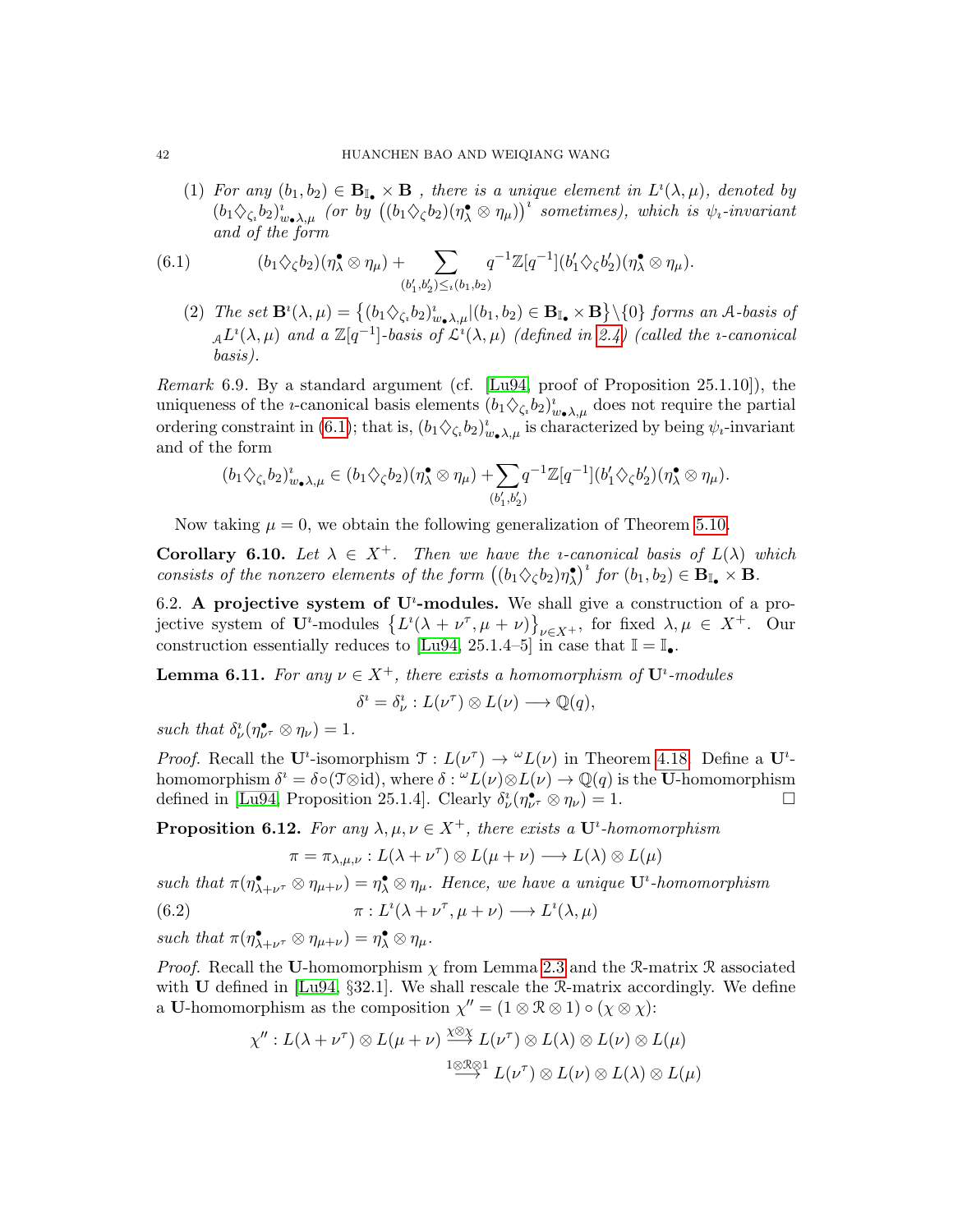such that

$$
\eta_{\lambda+\nu^\tau}^\bullet\otimes\eta_{\mu+\nu}\mapsto\eta_{\nu^\tau}^\bullet\otimes\eta_\nu\otimes\eta_\lambda^\bullet\otimes\eta_\mu.
$$

Then the U<sup>*i*</sup>-homomorphism  $\pi := (\delta^i_{\nu} \otimes id) \circ \chi''$  satisfies that  $\pi(\eta^{\bullet}_{\lambda+\nu^{\tau}} \otimes \eta_{\mu+\nu}) = \eta^{\bullet}_{\lambda} \otimes \eta_{\mu}$ . The restriction of  $\pi$  provides a  $\mathbf{U}^i$ -homomorphism [\(6.2\)](#page-41-3), and its uniqueness follows from Lemma [6.2.](#page-39-1)

<span id="page-42-2"></span>**Proposition 6.13.** The homomorphism  $\pi : L^{i}(\lambda + \nu^{\tau}, \mu + \nu) \longrightarrow L^{i}(\lambda, \mu)$  commutes with the bar involutions  $\psi_i$ ; that is,

$$
\pi \circ \psi_i(m) = \psi_i \circ \pi(m), \qquad \text{for all } m \in L^i(\lambda + \nu^\tau, \mu + \nu).
$$

*Proof.* Thanks to Lemma [6.2,](#page-39-1) we can write  $m = u(\eta_{\lambda+\nu^{\tau}}^{\bullet} \otimes \eta_{\mu+\nu})$  for  $u \in \mathbf{U}^i$ . Recall that  $\psi_i(\eta_{\lambda+\nu}^{\bullet} \otimes \eta_{\mu+\nu}) = (\eta_{\lambda+\nu}^{\bullet} \otimes \eta_{\mu+\nu})$  by Lemma [6.3.](#page-39-2) We have

$$
\pi \circ \psi_i(m) = \pi \circ \psi_i(u(\eta_{\lambda+\nu}^{\bullet} \otimes \eta_{\mu+\nu})) = \psi_i(u)\pi(\eta_{\lambda+\nu}^{\bullet} \otimes \eta_{\mu+\nu}) = \psi_i(u)(\eta_{\lambda}^{\bullet} \otimes \eta_{\mu}).
$$

We also have

$$
\psi_i \circ \pi(m) = \psi_i \circ \pi(u(\eta_{\lambda+\nu}^{\bullet} \otimes \eta_{\mu+\nu})) = \psi_i(u)\psi_i \circ \pi(\eta_{\lambda+\nu}^{\bullet} \otimes \eta_{\mu+\nu}) = \psi_i(u)(\eta_{\lambda}^{\bullet} \otimes \eta_{\mu}).
$$
  
The proposition follows.

<span id="page-42-0"></span>6.3. A stabilization property. Denote by  $\mathcal{L}^i(\lambda,\mu)$  the  $\mathbb{Z}[q^{-1}]$ -lattice spanned by the canonical basis (hence also the *i*-canonical basis) of  $L^i(\lambda,\mu)$ . By  $\lambda \gg 0$  (say,  $\lambda$  is sufficiently large) we shall mean that the integers  $\langle i, \lambda \rangle$  for all i are sufficiently large (in particular, we have  $\lambda \in X^+$ ).

Let us first explain the simple idea for this subsection before going to the technical details. We want to study the contraction map  $\pi$  in [\(6.2\)](#page-41-3) "at the limit  $\nu \mapsto \infty$ " and ultimately prove Proposition [6.16.](#page-45-0) But the map  $\pi$  does not map  $\mathcal{L}^i(\lambda + \nu^{\tau}, \mu + \nu)$ to  $\mathcal{L}^i(\lambda,\mu)$  in general. (In our QSP setting, we do not have at our disposal the *i*counterpart of  $[Lu94, 25.1. 6]$  $[Lu94, 25.1. 6]$  which relies on  $[Lu94, 25.1.2(b), 25.1.4(b)]$ .) We instead study the problem as to whether or not the image of  $(b_1 \diamondsuit_{\zeta} b_2)(\eta^{\bullet}_{\lambda+\nu^{\tau}} \otimes \eta_{\mu+\nu})$  under  $\pi$ lies in  $\mathcal{L}^i(\lambda,\mu)$ , for fixed  $(b_1,b_2) \in \mathbf{B}_{\mathbb{I}_{\bullet}} \times \mathbf{B}$ . The idea is to show that  $\pi((b_1 \diamondsuit_{\zeta} b_2)(\eta^{\bullet}_{\lambda+\nu^{\tau}} \otimes$  $(\eta_{\mu+\nu})\in\mathcal{L}^i(\lambda,\mu)$ , for  $\lambda,\mu,\nu$  sufficiently large.

In this section, we often require that  $\lambda, \mu \gg 0$  while fixing  $\zeta_i = w_{\bullet} \lambda + \mu \in X_i$ . Note that this is always possible, since we have  $\overline{\nu + w_{\bullet} \tau(\nu)} = 0 \in X_i$  for any  $\nu \in X$ . In other words, we can always replace  $\lambda$  with  $\lambda + \nu^{\tau}$  and  $\mu$  with  $\mu + \nu$ , respectively, for  $\nu \in X$ .

<span id="page-42-1"></span>**Lemma 6.14.** Let  $\zeta_i \in X_i$ ,  $\nu \in X^+$  and  $(b_1, b_2) \in \mathbf{B}_{\mathbb{I}_{\bullet}} \times \mathbf{B}$  be fixed. Let  $\lambda, \mu \in X^+$  be such that  $w_{\bullet} \lambda + \mu = \zeta$  for some  $\zeta \in X$  with  $\overline{\zeta} = \zeta_i$ . Hence  $\zeta' := w_{\bullet}(\lambda + \nu^{\tau}) + \mu + \nu$ satisfies that  $\overline{\zeta'} = \zeta_i$ . Then, for  $\lambda, \mu \gg 0$ , the map  $\pi_{\lambda,\mu,\nu}: L^i(\lambda + \nu^{\tau}, \mu + \nu) \to L^i(\lambda, \mu)$ satisfies

$$
\pi_{\lambda,\mu,\nu} \big( (b_1 \diamondsuit_{\zeta'} b_2 ) (\eta^\bullet_{\lambda+\nu^\tau} \otimes \eta_{\mu+\nu} ) \big) \equiv (b_1 \diamondsuit_{\zeta} b_2 ) (\eta^\bullet_{\lambda} \otimes \eta_{\mu} ), \quad \mod q^{-1} \mathcal{L}^i(\lambda,\mu).
$$

*Proof.* The symbol " $\lambda \mapsto \infty$ " below means that  $\langle i, \lambda \rangle$  tends to  $\infty$  for all  $i \in \mathbb{I}$ . In this proof we denote by  $\lim_{\lambda,\mu\to\infty}$  the limit where  $\lambda,\mu\to\infty$  while fixing  $w_{\bullet}\lambda+\mu=\zeta_i$ . We shall proceed in two steps.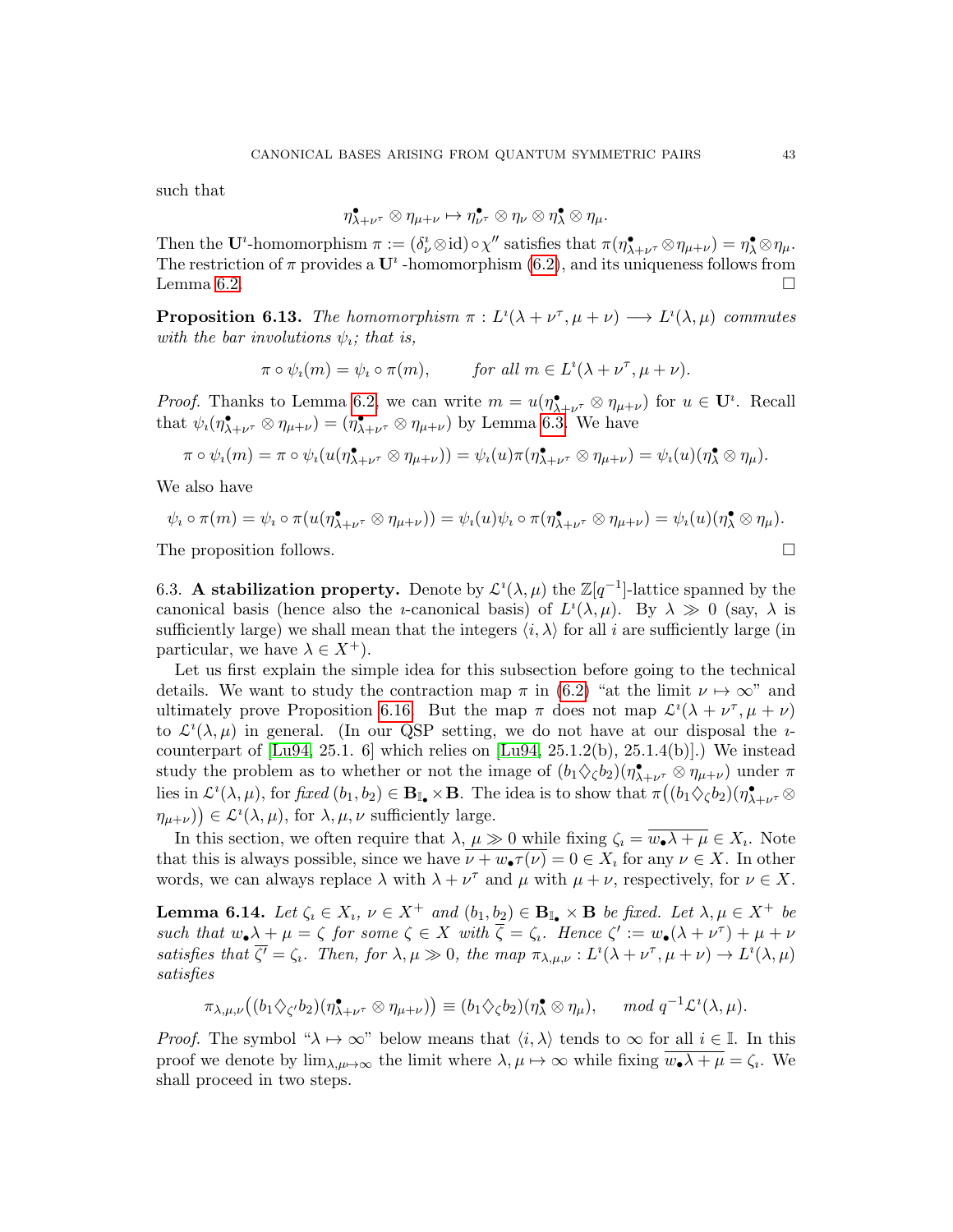(1) First we prove the lemma in the special case when  $b_1 = 1$ . We write  $b = b_2$  to simplify the notation here. Then we have  $1 \diamondsuit_{\zeta'} b = b^{-} \mathbf{1}_{\zeta'}$ . Let

$$
\Delta(b^-) = 1 \otimes b + \sum_{b' \neq 1} a(b', b'')b'^- \otimes b''^-\widetilde{K}_{-|b'|}, \quad \text{where } b', b'' \in \mathbf{B}.
$$

It follows by [\(6.2\)](#page-41-3) that

$$
\chi''(b^-(\eta_{\lambda+\nu^{\tau}}^{\bullet}\otimes\eta_{\mu+\nu}))
$$
  
= $(\eta_{\nu^{\tau}}^{\bullet}\otimes\eta_{\nu})\otimes b(\eta_{\lambda}^{\bullet}\otimes\eta_{\mu})+\sum a(b',b'')b'^-(\eta_{\nu^{\tau}}^{\bullet}\otimes\eta_{\nu})\otimes b''^{-}\widetilde{K}_{-|b'|}(\eta_{\lambda}^{\bullet}\otimes\eta_{\mu}),$ 

and hence

<span id="page-43-2"></span>(6.3) 
$$
\pi_{\lambda,\mu,\nu}(b^-(\eta_{\lambda+\nu^\tau}^{\bullet}\otimes\eta_{\mu+\nu}))
$$

$$
=b^-(\eta_{\lambda}^{\bullet}\otimes\eta_{\mu})+\sum_{b'\neq 1}a(b',b'')\delta_{\nu}^{\iota}\left(b'^-(\eta_{\nu^\tau}^{\bullet}\otimes\eta_{\nu})\right)b''^-\widetilde{K}_{-|b'|}(\eta_{\lambda}^{\bullet}\otimes\eta_{\mu}).
$$

By Theorem [2.6,](#page-12-1) we have  $b''^-(\eta^{\bullet}_\lambda \otimes \eta_\mu) \in \mathbf{B}(\lambda, \mu) \cup \{0\}$  for any  $b'' \in \mathbf{B}$ .

Now if  $1 \neq b'^- \in \mathbf{U}^-_{\mathbb{I}_{\bullet}},$  we have

$$
\delta^i_{\nu}\Big(b'^-(\eta^\bullet_{\nu^\tau}\otimes\eta_{\nu})\Big)=b'^-\Big(\delta^i_{\nu}(\eta^\bullet_{\nu^\tau}\otimes\eta_{\nu})\Big)=0.
$$

Therefore we have (if  $b' \neq 1$ )

<span id="page-43-0"></span>(6.4) 
$$
a(b',b'')\delta^i_{\nu}(b'-(\eta^{\bullet}_{\nu^{\tau}}\otimes\eta_{\nu}))\widetilde{K}_{-|b'|}(\eta^{\bullet}_{\lambda}\otimes\eta_{\mu})=0, a(b',b'')\delta^i_{\nu}(b'-(\eta^{\bullet}_{\nu^{\tau}}\otimes\eta_{\nu}))b''-\widetilde{K}_{-|b'|}(\eta^{\bullet}_{\lambda}\otimes\eta_{\mu})=0.
$$

If  $b'^- \notin \mathbf{U}^-_{\mathbb{I}_{\bullet}}$ , we write  $|b'| = \sum_{i \in \mathbb{I}_{\bullet}} a_i i + \sum_{j \in \mathbb{I}_{\circ}} c_j j$  for  $a_i, c_j \geq 0$ , and some  $c_j \neq 0$ . Then we have

$$
\widetilde{K}_{-|b'|}(\eta^{\bullet}_{\lambda} \otimes \eta_{\mu}) = \prod_{i \in \mathbb{I}_{\bullet}} q_i^{-a_i \langle i, w_{\bullet} \lambda + \mu \rangle} \prod_{j \in \mathbb{I}_{\circ}} q_j^{-c_j \langle j, w_{\bullet} \lambda + \mu \rangle} \eta^{\bullet}_{\lambda} \otimes \eta_{\mu}
$$
\n
$$
= \prod_{i \in \mathbb{I}_{\bullet}} q_i^{-a_i \langle i, w_{\bullet} \lambda + \mu \rangle} \prod_{j \in \mathbb{I}_{\circ}} q_j^{-c_j \langle w_{\bullet} j, \lambda \rangle} \prod_{j \in \mathbb{I}_{\circ}} q_j^{-c_j \langle j, \mu \rangle} \eta^{\bullet}_{\lambda} \otimes \eta_{\mu}.
$$

Since  $\overline{w_{\bullet}\lambda+\mu}=\zeta_i\in X_i$ ,  $\prod_{i\in\mathbb{I}_{\bullet}}q_i^{-a_i\langle i,w_{\bullet}\lambda+\mu\rangle}$  $\sum_{i}^{\{-a_i\langle i,w_\bullet\lambda+\mu\rangle\}}$  depends only on  $\zeta_i$  (since  $\mathbb{Z}[\mathbb{I}_{\bullet}]\subset Y^i$ ) and hence is fixed. Note that  $w_{\bullet} j > 0$ , for  $j \in \mathbb{I}_{\infty}$ . So we have

(6.5) 
$$
\lim_{\lambda,\mu\to\infty} -s_{b',\lambda,\mu} = -\infty.
$$

On the other hand, since  $\nu$  is fixed, we see that

<span id="page-43-1"></span>
$$
\delta^i_{\nu}\Big(b'^{-}(\eta_{\nu^{\tau}}^{\bullet}\otimes\eta_{\nu})\Big)\in q^{s_{\nu}}\mathbb{Z}[q^{-1}], \quad \text{ for some } s_{\nu}\in\mathbb{N}.
$$

We can choose  $s_{\nu}$  to be independent of  $b'^-$  thanks to Theorem [2.6](#page-12-1) and the finitedimensionality of  $L^i(\nu^\tau, \nu)$ .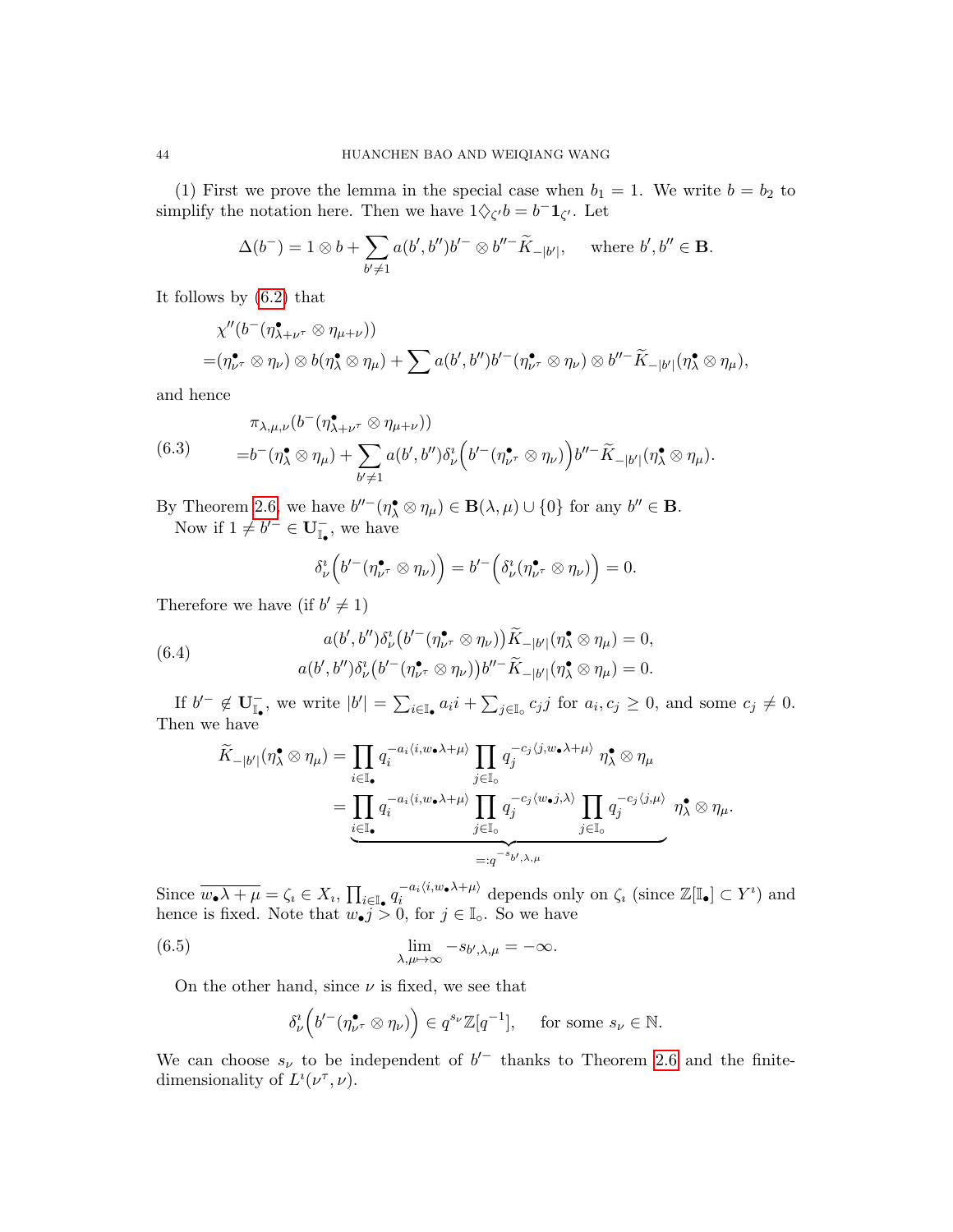Note that  $a(b', b'')$  depends only on b and is independent of  $\lambda, \mu$ . Let  $t_b \in \mathbb{N}$  such that  $q^{-t_b}a(b',b'') \in \mathbb{Z}[q^{-1}]$  for all b', b''. Therefore we have

$$
(6.6) \qquad a(b',b'')\delta^i_\nu\Big(b'^-(\eta^\bullet_{\nu^\tau}\otimes\eta_\nu)\Big)\widetilde{K}_{-|b'|}(\eta^\bullet_\lambda\otimes\eta_\mu)\in q^{-s_{b',\lambda,\mu}+t_b+s_\nu}\mathbb{Z}[q^{-1}](\eta^\bullet_\lambda\otimes\eta_\mu),
$$

and

<span id="page-44-0"></span>
$$
a(b',b'')\delta^i_{\nu}\Big(b'^-(\eta^\bullet_{\nu^\tau}\otimes\eta_{\nu})\Big)b''^{-}\widetilde{K}_{-|b'|}(\eta^\bullet_{\lambda}\otimes\eta_{\mu})\in q^{-s_{b',\lambda,\mu}+t_b+s_{\nu}}\mathcal{L}^i(\lambda,\mu).
$$

Since there are only finitely many  $b' \leq b$  (and  $b'' \leq b$ ), let  $s_{b,\lambda,\mu} = \min\{s_{b',\lambda,\mu} | b' \leq b\}.$ Thus the combination of [\(6.4\)](#page-43-0) and [\(6.6\)](#page-44-0) implies (recall  $b' \neq 1$ ) (6.7)

<span id="page-44-1"></span>
$$
a(b',b'')\delta^i_{\nu}\Big(b'^-(\eta^\bullet_{\nu^\tau}\otimes\eta_\nu)\Big)\widetilde{K}_{-|b'|}(\eta^\bullet_\lambda\otimes\eta_\mu)\in q^{-s_{b,\lambda,\mu}+t_b+s_\nu}\mathbb{Z}[q^{-1}](\eta^\bullet_\lambda\otimes\eta_\mu),\text{ for all }b'\leq b.
$$

Equation [\(6.5\)](#page-43-1) and the finiteness of the set  $\{s_{b',\lambda,\mu} | b' \leq b\}$  imply that

(6.8) 
$$
\lim_{\lambda,\mu\to\infty}(-s_{b,\lambda,\mu}+t_b+s_{\nu})=\left(-\lim_{\lambda,\mu\to\infty}s_{b,\lambda,\mu}\right)+t_b+s_{\nu}=-\infty.
$$

Note that  $1 \diamondsuit_{\zeta} b = b^{-} \mathbf{1}_{\zeta}$  and  $1 \diamondsuit_{\zeta'} b = b^{-} \mathbf{1}_{\zeta'}$ . Summarizing, for  $\lambda, \mu \gg 0$ , we have

$$
\pi_{\lambda,\mu,\nu}((1 \diamondsuit_{\zeta'} b)(\eta_{\lambda+\nu^{\tau}}^{\bullet} \otimes \eta_{\mu+\nu})) \equiv b^{-}(\eta_{\lambda}^{\bullet} \otimes \eta_{\mu}) \equiv (1 \diamondsuit_{\zeta} b)(\eta_{\lambda}^{\bullet} \otimes \eta_{\mu}), \text{ mod } q^{-1} \mathcal{L}^{i}(\lambda,\mu).
$$

This finishes the proof in the case when  $b_1 = 1$ .

(2) Now we deal with the general case, by letting  $b_1 \in \mathbf{B}_{\mathbb{I}_{\bullet}}$  and  $b_2 \in \mathbf{B}$  be arbitrarily fixed. We can write

$$
b_1 \diamondsuit_{\zeta'} b_2 = \sum_{|{}'b_1| \le |b_1|, |{}'b_2| \le |b_2|} f({}'b_1, {}'b_2) {}'b_1^{+} b_2^{-} \mathbf{1}_{\zeta'}, \quad f({}'b_1, {}'b_2) \in \mathcal{A}.
$$

Note that  $f('b_1, b_2) \in \mathcal{A}$  depends only on  $'b_1, b_2$  and  $\zeta_i = \overline{\zeta}$  (by Proposition [2.10\)](#page-14-2). Since the set  $\{(b_1, b_2) | | b_1 | \leq |b_1|, |b_2| \leq |b_2|\}$  is finite, there exits  $s_f \in \mathbb{N}$  such that  $f('b_1, b_2) \in q^{s_f} \mathbb{Z}[q^{-1}],$  for all  $'b_1, b_2$ .

The elements  $b_1^+ \in U_{\mathbb{I}_{\bullet}}$  commute with the  $U_{\mathbb{I}_{\bullet}}$ -homomorphism  $\pi_{\lambda,\mu,\nu}$ . Following Equation [\(6.3\)](#page-43-2) and the notation therein, we have

$$
\pi_{\lambda,\mu,\nu}\Big(\big'b_1^{+t}b_2^{-}(\eta_{\lambda+\nu^{\tau}}^{\bullet}\otimes\eta_{\mu+\nu})\Big) \n= 'b_1^{+t}b_2^{-}(\eta_{\lambda}^{\bullet}\otimes\eta_{\mu}) + \sum_{b_2'\neq 1} a('b_2','b_2'')\delta_{\nu}^{\iota}('b_2'^-(\eta_{\nu^{\tau}}^{\bullet}\otimes\eta_{\nu}))'b_1^{+t}b_2''^{-}\widetilde{K}_{-}|'b_2'|(\eta_{\lambda}^{\bullet}\otimes\eta_{\mu}).
$$

Let  $s_{b_1,b_2''}\in\mathbb{N}$  be such that  $'b_1^{+'}b_2''^{-}1_{\zeta}\in q^{s_{b_1,b_2''}}\mathbb{Z}[q^{-1}]\dot{B}1_{\zeta}$ . By Proposition [2.10,](#page-14-2)  $s_0b_1,b_2^{\prime\prime}$  depends only on  $\zeta_i$ , but not on  $\zeta$ , since  $\langle i,\zeta_i\rangle = \langle i,\zeta\rangle$  for all  $i \in \mathbb{I}_{\bullet}$ .

Now for a fixed  $b_2 \in \mathbf{B}$ , there are only finitely many  $|b_2|| \leq |b_2|$  (and  $|b_2|| \leq |b_2|$ ). Let  $s_{b_1,b_2} = \max\{s_{b_1,b_2},\ \forall' b_2'' \text{ with } |'b_2''| \leq |b_2|\}.$  Then we have

$$
b_1^{+t}b_2''^{-1}1_\zeta \in q^{s_{b_1,b_2}}\mathbb{Z}[q^{-1}]\dot{\mathbf{B}}1_\zeta, \qquad \forall' b_2'' \text{ with } |{}'b_2''| \leq |{}'b_2|.
$$

Let  $m_{b_1,b_2} = \max\{s_{b_1,b_2}, \forall' b_1,b_2 \text{ with } |b_1| \leq |b_1|, |b_2| \leq |b_2|\}.$  Then we have

$$
b_1^{+1}b_2''^{-1}\mathbf{1}_{\zeta} \in q^{m_{b_1,b_2}}\mathbb{Z}[q^{-1}]\dot{\mathbf{B}}\mathbf{1}_{\zeta}, \qquad \text{ for all } |b_2'| \leq |b_2|, |b_2| \leq |b_2|, |b_1| \leq |b_1|.
$$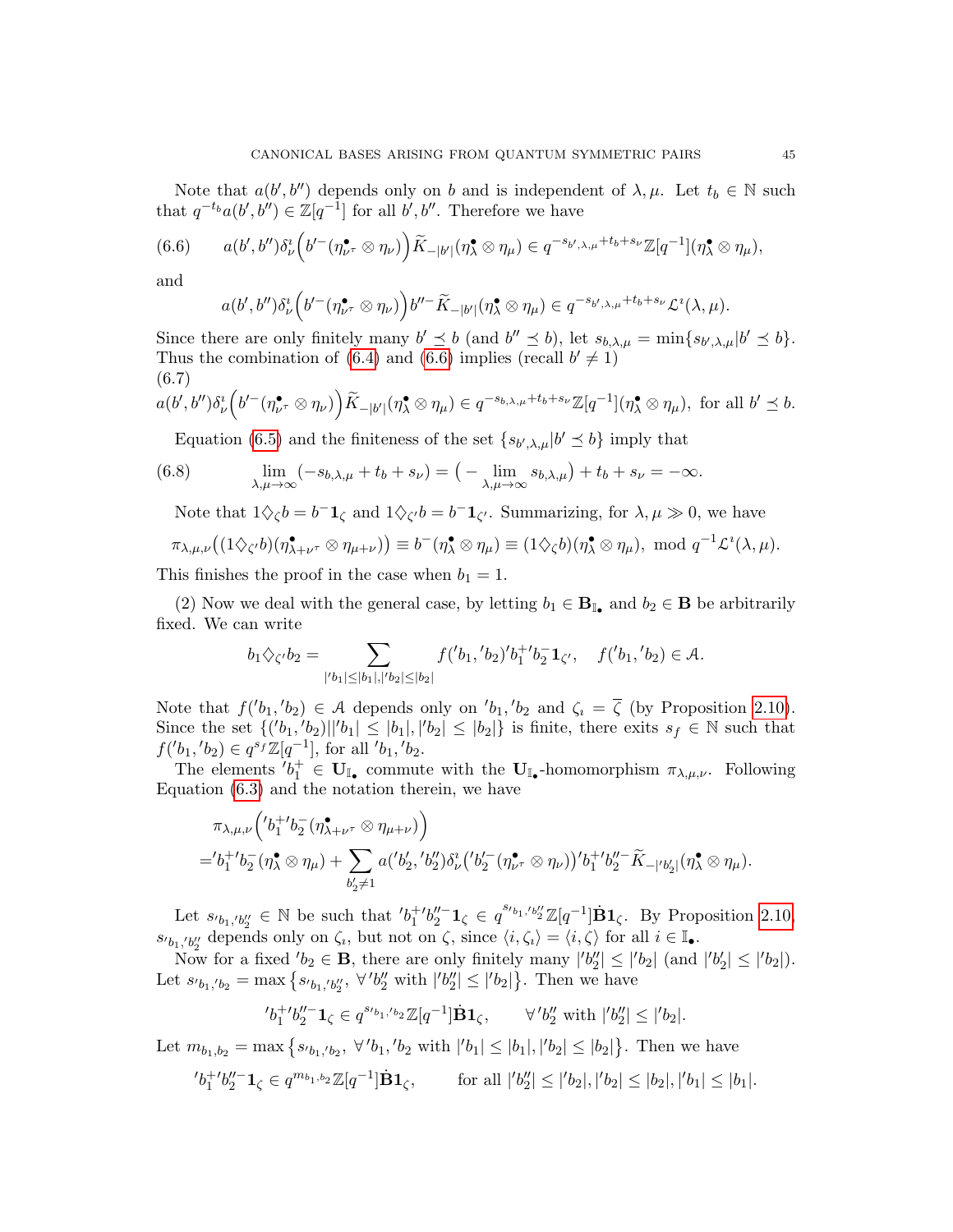Then thanks to Equation [\(6.7\)](#page-44-1) and Theorem [2.6,](#page-12-1) we have, for all  $|b_2''| \leq |b_2|$  and  $'b'_2 \neq 1,$ 

$$
f('b_1, 'b_2)a('b'_2, 'b''_2)\delta^i_{\nu} \Big( 'b'^-_{2} (\eta^{\bullet}_{\nu^{\tau}} \otimes \eta_{\nu}) \Big) 'b_1^{+'}b''_2 \widetilde{K}_{-|{}'b'_2|} (\eta^{\bullet}_\lambda \otimes \eta_{\mu})
$$
  

$$
\in q^{-s_{l_{b_2,\lambda,\mu}}+t_{l_{b_2}}+s_{\nu}+m_{b_1,b_2}+s_{f}} \mathcal{L}^i(\lambda, \mu).
$$

We see  $\lim_{\lambda,\mu\to\infty}(-s_0b_2,\lambda,\mu+t_0b_2+s_\nu+m_{b_1,b_2}+s_f)=-\infty$ , for all  $|{}'b_2|\leq|b_2|$  and  ${}'b_2'\neq1$ . Since there are only finitely many  $b_2 \leq b_2$ , we can find  $\lambda, \mu \gg 0$  such that (6.9)

$$
\pi_{\lambda,\mu,\nu}\Big(f({'b}_1, {'}b_2){'}b_1^{+'}b_2^-(\eta_{\lambda+\nu^{\tau}}^{\bullet}\otimes\eta_{\mu+\nu})\Big)\equiv f({'b}_1, {'}b_2){'}b_1^{+'}b_2^-(\eta_{\lambda}^{\bullet}\otimes\eta_{\mu}), \bmod q^{-1}\mathcal{L}^i(\lambda,\mu).
$$

Now summarizing, we can find  $\lambda, \mu \gg 0$  such that

$$
\pi_{\lambda,\mu,\nu}\Big((b_1\Diamond_{\zeta'} b_2)(\eta^{\bullet}_{\lambda+\nu^{\tau}} \otimes \eta_{\mu+\nu})\Big)
$$
\n
$$
= \pi_{\lambda,\mu,\nu}\Big(\sum_{\substack{\prime b_1,\prime b_2}} f'_{b_1,\prime b_2} f'_{b_1,\prime b_2} + b_1^{-1} b_2^{-1} (\eta^{\bullet}_{\lambda+\nu^{\tau}} \otimes \eta_{\mu+\nu})\Big)
$$
\n
$$
\equiv \sum_{\substack{\prime b_1,\prime b_2}} f'_{b_1,\prime b_2} f'_{b_1,\prime b_2} + b_1^{-1} b_2^{-1} (\eta^{\bullet}_{\lambda} \otimes \eta_{\mu})
$$
\n
$$
\equiv (b_1 \Diamond_{\zeta} b_2)(\eta^{\bullet}_{\lambda} \otimes \eta_{\mu})
$$
\nmod  $q^{-1} \mathcal{L}^i(\lambda, \mu)$ .

\n(6.10)

<span id="page-45-1"></span>

The last identity [\(6.10\)](#page-45-1) follows from Proposition [2.10.](#page-14-2) This finishes the proof.  $\Box$ 

Now we improve Lemma [6.14](#page-42-1) by letting  $\nu \in X^+$  vary.

<span id="page-45-2"></span>**Lemma 6.15.** Let  $\zeta_i \in X_i$  and  $(b_1, b_2) \in \mathbf{B}_{\mathbb{I}_{\bullet}} \times \mathbf{B}$  be fixed. Then for all  $\lambda, \mu \gg 0$  such that  $\zeta := w_{\bullet} \lambda + \mu = \zeta$  satisfies  $\overline{\zeta} = \zeta_i$  and for all  $\nu \in X^+$ , we have

$$
\pi_{\lambda,\mu,\nu}((b_1 \diamondsuit_{\zeta'} b_2)(\eta_{\lambda+\nu^{\tau}}^{\bullet} \otimes \eta_{\mu+\nu})) \equiv (b_1 \diamondsuit_{\zeta} b_2)(\eta_{\lambda}^{\bullet} \otimes \eta_{\mu}), \quad \mod q^{-1} \mathcal{L}^i(\lambda,\mu),
$$

where we have denoted  $\zeta' = w_{\bullet}(\lambda + \nu^{\tau}) + \mu + \nu$ .

*Proof.* Let  $\omega_i \in X$  such that  $\langle j, \omega_i \rangle = \delta_{i,j}$  for  $i, j \in \mathbb{I}$ . Now we can apply Lemma [6.14](#page-42-1) to  $\nu = \omega_i$  for each  $i \in \mathbb{I}$ . Since  $\mathbb{I}$  is a finite set, clearly when  $\lambda, \mu \gg 0$ , we have

$$
\pi: L^{i}(\lambda + \tau(\omega_{i}), \mu + \omega_{i}) \longrightarrow L^{i}(\lambda, \mu), \qquad \forall i \in \mathbb{I},
$$

satisfying

$$
\pi_{\lambda,\mu,\omega_i}\big((b_1\Diamond_{\zeta'} b_2)(\eta_{\lambda+\omega_i^{\tau}}^{\bullet}\otimes\eta_{\mu+\omega_i})\big)\equiv (b_1\Diamond_{\zeta} b_2)(\eta_{\lambda}^{\bullet}\otimes\eta_{\mu}), \mod q^{-1}\mathcal{L}^i(\lambda,\mu).
$$

Now the lemma follows by induction on  $\text{ht}(\nu)$ .

Recall from Proposition [6.8](#page-40-1) the *i*-canonical basis  $\left\{ \left( (b_1 \diamondsuit_{\zeta} b_2)(\eta^{\bullet}_{\lambda} \otimes \eta_{\mu}) \right)^i = (b_1 \diamondsuit_{\zeta_i} b_2)^i_{w_{\bullet} \lambda, \mu} \right\}$ of  $L^i(\lambda,\mu)$ .

<span id="page-45-0"></span>**Proposition 6.16.** Let  $\zeta_i \in X_i$  and  $(b_1, b_2) \in \mathbf{B}_{\mathbb{I}_{\bullet}} \times \mathbf{B}$ . Then for all  $\lambda, \mu \gg 0$  such that  $\zeta := w_{\bullet} \lambda + \mu$  satisfies  $\overline{\zeta} = \zeta_i$  and for all  $\nu \in X^+$ , we have

$$
\pi_{\lambda,\mu,\nu}\Big((b_1\Diamond_{\zeta_i}b_2)^{\nu}_{w_\bullet\lambda+w_\bullet\nu^\tau,\mu+\nu}\Big)=(b_1\Diamond_{\zeta_i}b_2)^{\nu}_{w_\bullet\lambda,\mu}.
$$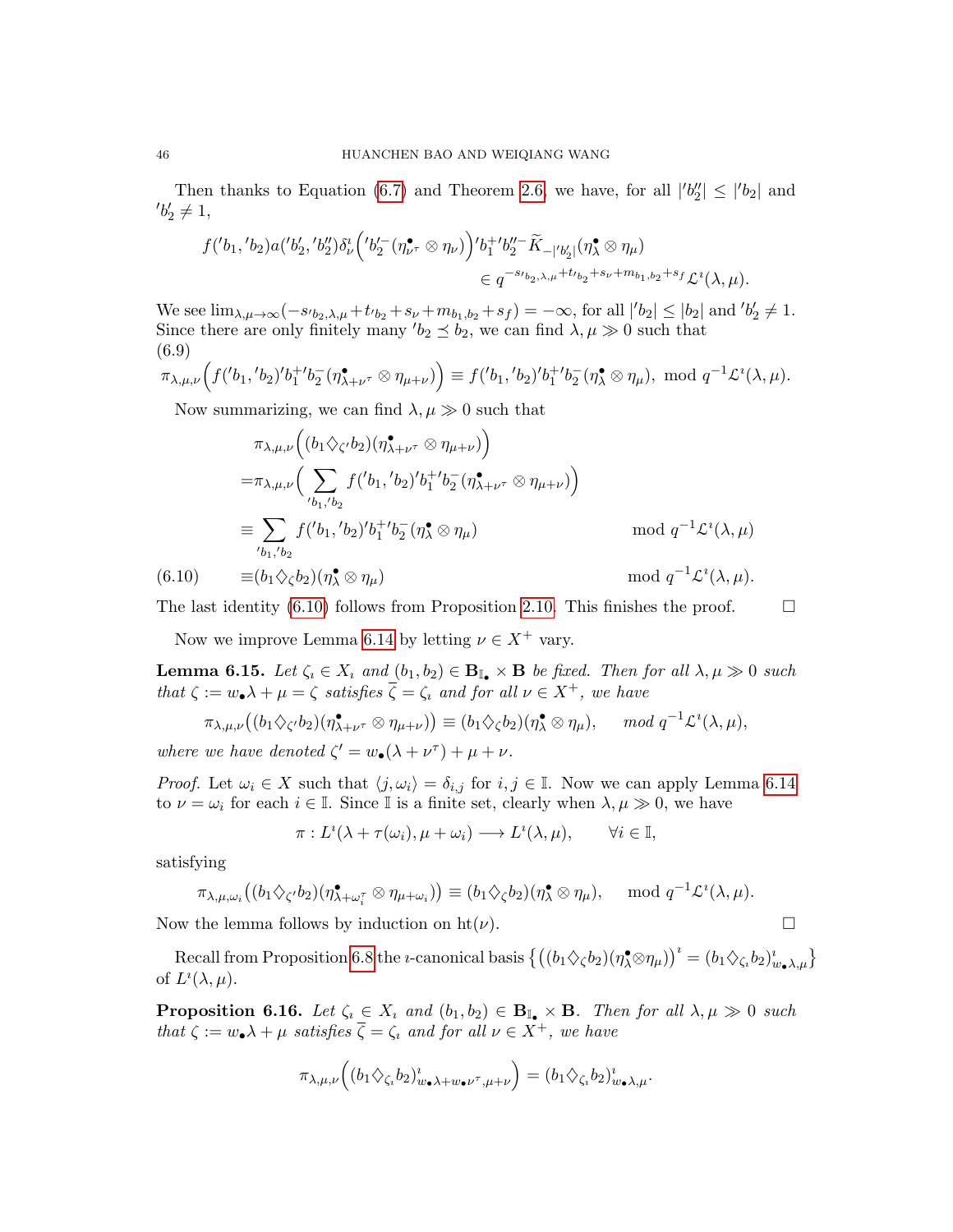*Proof.* We write  $\zeta' = w_\bullet(\lambda + \nu^\tau) + \mu + \nu$ . Recall from Proposition [6.8](#page-40-1) that

$$
((b_1 \diamondsuit_{\zeta} b_2)(\eta^{\bullet}_{\lambda+\nu^{\tau}} \otimes \eta_{\mu+\nu}))^{\iota} \in (b_1 \diamondsuit_{\zeta} b_2)(\eta^{\bullet}_{\lambda+\nu^{\tau}} \otimes \eta_{\mu+\nu}) + \sum_{(b'_1,b'_2) \leq \iota(b_1,b_2)} q^{-1} \mathbb{Z}[q^{-1}](b'_1 \diamondsuit_{\zeta} b'_2)(\eta^{\bullet}_{\lambda+\nu^{\tau}} \otimes \eta_{\mu+\nu}).
$$

Applying Lemma [6.15](#page-45-2) to all (finitely many in total thanks to Lemma [6.6\)](#page-40-2)  $(b'_1, b'_2) \in$  $\mathbf{B}_{\mathbb{I}_{\bullet}} \times \mathbf{B}$  such that  $(b'_1, b'_2) \leq_i (b_1, b_2)$ , we have

<span id="page-46-2"></span>
$$
\pi_{\lambda,\mu,\nu}\big(b'_1\Diamond_{\zeta'}b'_2(\eta_{\lambda+\nu^{\tau}}^{\bullet}\otimes\eta_{\mu+\nu})\big)\equiv b'_1\Diamond_{\zeta}b'_2(\eta_{\lambda}^{\bullet}\otimes\eta_{\mu}),\ \mod q^{-1}\mathcal{L}^2(\lambda,\mu),
$$

for all  $(b'_1, b'_2) \leq_b (b_1, b_2)$ . Hence we have

(6.11) 
$$
\pi_{\lambda,\mu,\nu}\Big((b_1\Diamond_{\zeta_i} b_2)^i_{w_\bullet\lambda+w_\bullet\nu^\tau,\mu+\nu}\Big)=(b_1\Diamond_{\zeta_i} b_2)^i_{w_\bullet\lambda,\mu}, \mod q^{-1}\mathcal{L}^i(\lambda,\mu).
$$

We know by Proposition [6.13](#page-42-2) that  $\pi_{\lambda,\mu,\nu}((b_1 \diamondsuit_{\zeta_i} b_2)_{w_\bullet\lambda+w_\bullet\nu^\tau,\mu+\nu}^i)$  is  $\psi_i$ -invariant. Therefore the proposition follows by [\(6.11\)](#page-46-2) and the characterization property in Proposi-tion [6.8\(](#page-40-1)1) and Remark [6.9](#page-41-4) of the *i*-canonical basis element  $((b_1 \diamondsuit_{\zeta} b_2)(\eta_{\lambda}^{\bullet} \otimes \eta_{\mu}))^2$  $\Box$ 

<span id="page-46-0"></span>6.4. Canonical basis on  $\dot{\mathbf{U}}^i$ . We are in a position to construct the *u*-canonical basis of  $\dot{\mathbf{U}}^i$ . Recall the A-subalgebra  $_A\dot{\mathbf{U}}^i$  of  $\dot{\mathbf{U}}^i$  from Definition [3.19.](#page-22-1)

<span id="page-46-1"></span>**Theorem 6.17.** Let  $\zeta_i \in X_i$  and  $(b_1, b_2) \in B_{\mathbb{I}_{\bullet}} \times B$ .

(1) There is a unique element  $u = b_1 \diamondsuit_{\zeta_i}^i b_2 \in \dot{\mathbf{U}}^i$  such that

$$
u(\eta_{\lambda}^{\bullet} \otimes \eta_{\mu}) = (b_1 \diamondsuit_{\zeta_i} b_2)^{\iota}_{w_{\bullet} \lambda, \mu} \in L^{\iota}(\lambda, \mu),
$$

for all  $\lambda, \mu \gg 0$  with  $\overline{w_{\bullet} \lambda + \mu} = \zeta_i$ .

- (2) The element  $b_1 \diamondsuit_{\zeta_i}^i b_2$  is  $\psi_i$ -invariant.
- (3) The set  $\dot{\mathbf{B}}^i = \{b_1 \diamondsuit_{\zeta_i}^i b_2 | \zeta_i \in X_i, (b_1, b_2) \in B_{\mathbb{I}_{\bullet}} \times B \}$  forms a  $\mathbb{Q}(q)$ -basis of  $\dot{\mathbf{U}}^i$ and an  $A$ -basis of  $_A\dot{\mathbf{U}}^i$ .

*Proof.* (1) For  $N_1, N_2 \geq 0$ , let  $P^i(N_1, N_2)$  be the subspace of  $\dot{\mathbf{U}}^i$  spanned by elements of the form  $B_{i_1}^{a_1}$  $\frac{a_1}{i_1} B^{a_2}_{i_2}$  $\frac{a_2}{i_2} \cdots B_{i_s}^{a_s}$  $a_s^{a_s}b^+\mathbf{1}_{\zeta}$  for various  $\zeta \in X_i$  and  $b \in \mathbf{B}_{\mathbb{I}_{\bullet}}$  such that  $\sum_{i=1}^s a_i \leq N_1$ and  $\mathrm{ht}(|b|) \leq N_2$ . It is easy to see that  $\psi_i\big(P^i(N_1, N_2)\big) = P^i(N_1, N_2)$ .

Let  $P(N_1, N_2)$  be the Q(q)-subspace of  $\dot{\mathbf{P}}$  spanned by elements of the form  $b_2^- b_1^+ \mathbf{1}_{\nu}$ such that  $b_1 \in \mathbf{B}_{\mathbb{I}_{\bullet}}$  with  $\text{ht}(|b_1|) \leq N_1$  and  $b_2 \in \mathbf{B}$  with  $\text{ht}(|b_2|) \leq N_2$ , for various  $\nu \in X$ .

Recall the  $\dot{\mathbf{U}}^i$ -module homomorphism  $p_{i,\nu}$  in Lemma [3.22.](#page-23-5) For any  $N''_1, N''_2 \geq 0$  and  $\nu \in X$ , we can find (sufficiently large)  $N_1, N_2$  and (larger)  $N'_1, N'_2$  such that

(6.12) 
$$
P(N''_1, N''_2) \mathbf{1}_{\nu} \subset p_{\nu}(\mathcal{P}^{\iota}(N_1, N_2)) \subset P(N'_1, N'_2) \mathbf{1}_{\nu}.
$$

Consider  $\zeta = w_0 \lambda + \mu$ , for  $\lambda, \mu \in X$  subject to the constraint  $\overline{\zeta} = \zeta_i$ . Assume that  $b'_1 \diamondsuit \diamondsuit b'_2 \in P(N''_1, N''_2)$  for all  $(b'_1, b'_2) \leq_i (b_1, b_2)$ . We shall use below the alternative and more informative notation  $((b_1 \diamondsuit_{\zeta} b_2)(\eta_{\lambda}^{\bullet} \otimes \eta_{\mu}))^i$  for  $(b_1 \diamondsuit_{\zeta_i} b_2)_{w_{\bullet}\lambda,\mu}^i$ . Then by Proposition [6.8,](#page-40-1) we have

<span id="page-46-3"></span>
$$
((b_1 \diamondsuit_{\zeta} b_2)(\eta_{\lambda}^{\bullet} \otimes \eta_{\mu}))^{\imath} \in P(N''_1, N''_2)(\eta_{\lambda}^{\bullet} \otimes \eta_{\mu}).
$$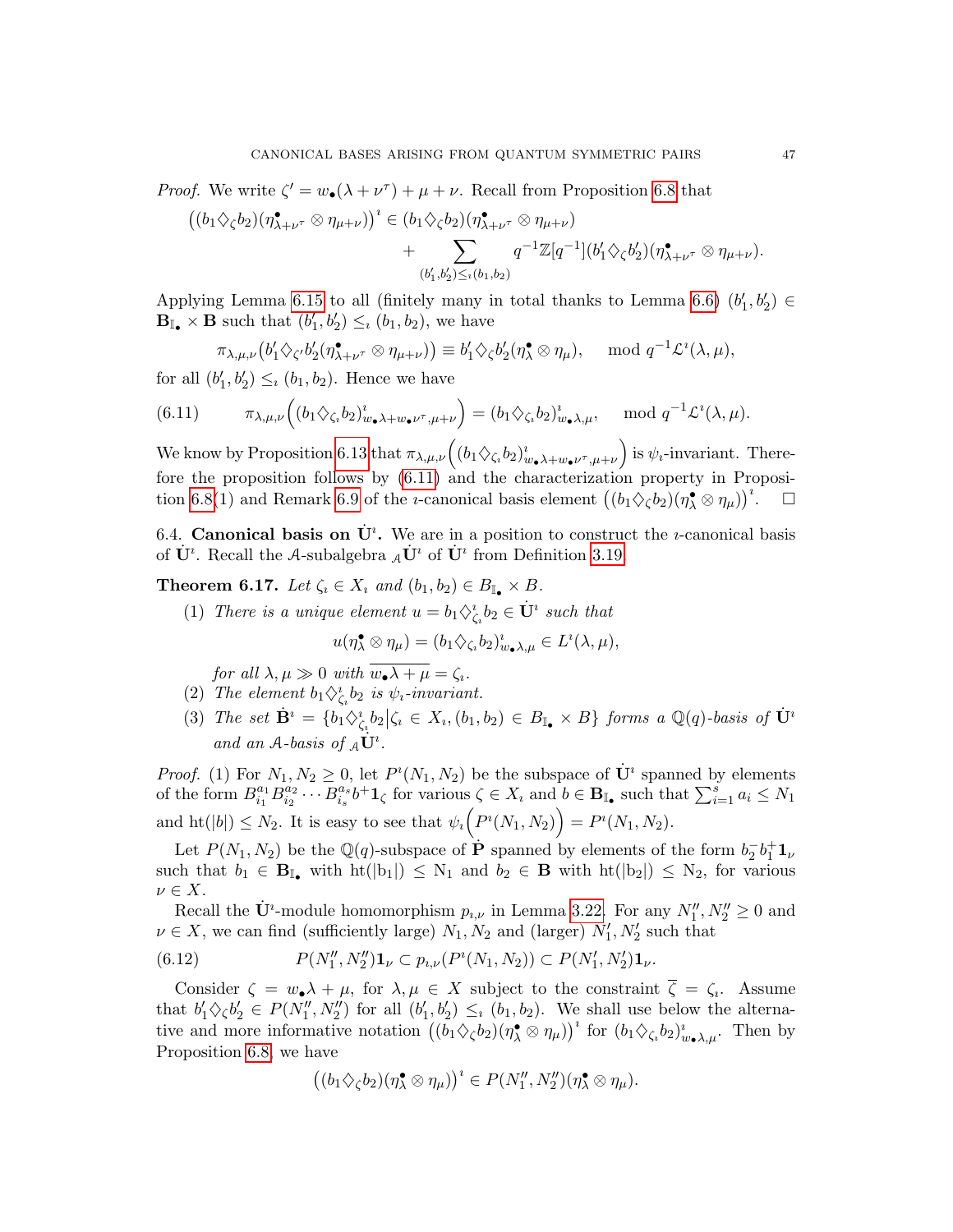Note that by the definition of  $p_{i,\zeta}$  in Lemma [3.22](#page-23-5) we have

$$
u(\eta_{\lambda}^{\bullet} \otimes \eta_{\mu}) = p_{i,\zeta}(u)(\eta_{\lambda}^{\bullet} \otimes \eta_{\mu}), \quad \text{ for } u \in \dot{\mathbf{U}}^i \mathbf{1}_{\zeta},
$$

Therefore by [\(6.12\)](#page-46-3) there exists an element  $u \in P^{i}(N_1, N_2) \mathbf{1}_{\zeta}$  such that

$$
u(\eta_{\lambda}^{\bullet} \otimes \eta_{\mu}) = ((b_1 \diamondsuit_{\zeta} b_2)(\eta_{\lambda}^{\bullet} \otimes \eta_{\mu}))^{\iota}.
$$

Now take  $\lambda, \mu \gg 0$  so that we have the linear isomorphism

$$
P(N'_1, N'_2)\mathbf{1}_{\zeta} \cong P(N'_1, N'_2)(\eta_{\lambda}^{\bullet} \otimes \eta_{\mu}).
$$

Hence it follows by [\(6.12\)](#page-46-3) that such  $u \in P^{i}(N_1, N_2) \mathbf{1}_{\zeta_i}$  is unique (which in particular does not depend on the choices of  $N''_1, N_1, N''_1, N''_2, N_2, N'_2$ ). We write  $u = (b_1 \diamondsuit^i_{\zeta_i} b_2)_{\lambda,\mu}$ .

Now assume we can find another such element  $(b_1 \diamondsuit^i_{\zeta_i} b_2)_{\lambda+\nu^\tau,\mu+\nu} \in P^i(N'_1, N'_2) \mathbf{1}_{\zeta_i}$  for  $\nu \in X^+$  (we can always enlarge  $N''_1, N_1, N'_1, N''_2, N_2, N'_2$ ). Proposition [6.16](#page-45-0) implies that (for  $\lambda, \mu \gg 0$ )

$$
(b_1 \diamondsuit_{\zeta_i}^i b_2)_{\lambda+\nu^\tau,\mu+\nu}(\eta_\lambda^\bullet \otimes \eta_\mu) = \pi_{\lambda,\mu,\nu}((b_1 \diamondsuit_{\zeta}^i b_2)_{\lambda+\nu^\tau,\mu+\nu}(\eta_{\lambda+\nu^\tau}^\bullet \otimes \eta_{\mu+\nu}))
$$
  
=  $((b_1 \diamondsuit_{\zeta} b_2)(\eta_\lambda^\bullet \otimes \eta_\mu))^i$ .

Therefore by the uniqueness of  $(b_1 \diamondsuit_{\zeta_i}^b b_2)_{\lambda,\mu}$ , we have  $(b_1 \diamondsuit_{\zeta_i}^b b_2)_{\lambda,\mu} = (b_1 \diamondsuit_{\zeta_i}^b b_2)_{\lambda+\nu^{\tau},\mu+\nu}$ . Hence we can define

$$
b_1 \diamondsuit_{\zeta_i}^i b_2 = \lim_{\lambda,\mu \to \infty} (b_1 \diamondsuit_{\zeta_i}^i b_2)_{\lambda,\mu}.
$$

This proves (1).

(2) Since by Lemma [6.2](#page-39-1) we have

$$
(\psi_i(b_1\diamondsuit_{\zeta_i}^*b_2))(\eta_\lambda^{\bullet}\otimes\eta_\mu)=\psi_i((b_1\diamondsuit_{\zeta_i}^*b_2)(\eta_\lambda^{\bullet}\otimes\eta_\mu))=(b_1\diamondsuit_{\zeta_i}^*b_2)(\eta_\lambda^{\bullet}\otimes\eta_\mu),
$$

for all  $\lambda, \mu \gg 0$ . Hence by the uniqueness from (1), we have  $\psi_i(b_1 \diamondsuit_{\zeta_i}^i b_2) = b_1 \diamondsuit_{\zeta_i}^i b_2$ . This proves (2).

(3) We first show that  $b_1 \lozenge_{\zeta_i}^i b_2$  lies in  $_A \dot{\mathbf{U}}^i$ . Let  $\gamma \in X$ . Thanks to Lemma [3.20,](#page-22-2) it suffices to prove that  $b_1 \diamondsuit_{\zeta_i}^i b_2 \cdot \mathbf{1}_{\gamma} \in {\mathcal{A}}\dot{\mathbf{U}}$ . We can assume that  $\overline{\gamma} = \zeta_i$ , otherwise the claim is trivial.

We can write  $\gamma = \mu - \lambda^{\tau}$  for some  $\mu, \lambda \gg 0$ . Let  $\zeta = w_{\bullet} \lambda + \mu$ . Note that  $\overline{\zeta} = \zeta_i$ . Now thanks to Theorem [4.18,](#page-32-2) we have the following isomorphism of  $_A\dot{\mathbf{U}}^i$ -modules

$$
\mathcal{T} \otimes \mathrm{id} :_{\mathcal{A}} L^i(\lambda, \mu) \longrightarrow {}^{\omega}_{\mathcal{A}} L(\lambda^{\tau}) \otimes_{\mathcal{A}} {}_{\mathcal{A}} L(\mu),
$$

$$
\eta^{\bullet}_{\lambda} \otimes \eta_{\mu} \mapsto \xi_{-\lambda^{\tau}} \otimes \eta_{\mu}.
$$

Since  $\mu, \lambda \gg 0$ , we have  $(b_1 \diamondsuit^i_{\zeta_i} b_2)(\eta^{\bullet}_\lambda \otimes \eta_\mu) = ((b_1 \diamondsuit_{\zeta} b_2)(\eta^{\bullet}_\lambda \otimes \eta_\mu))^i \in {}_{\mathcal{A}}L^i(\lambda, \mu)$ , hence  $(b_1 \diamondsuit_{\zeta_i}^b b_2)(\xi_{-\lambda^\tau} \otimes \eta_\mu) \in {}_{\mathcal{A}}^{\omega} L(\lambda^\tau) \otimes_{\mathcal{A}} {}_{\mathcal{A}} L(\mu)$ . Since we know  $\mu, \lambda \gg 0$ , we conclude that  $b_1 \diamondsuit_{\zeta_i}^i b_2 \cdot \mathbf{1}_\gamma \in {}_{\mathcal{A}} \dot{\mathbf{U}}.$ 

Now let x be any element in  $_A \dot{\mathbf{U}}^i \mathbf{1}_{\zeta_i}$ . We can assume  $x \in P^i(N_1, N_2) \mathbf{1}_{\zeta_i}$ . Take  $\lambda, \mu \in X$  such that  $\zeta = w_{\bullet} \lambda + \mu$  satisfies  $\overline{\zeta} = \zeta_i$ . Then by definition of  ${}_{\mathcal{A}}\dot{\mathbf{U}}^i$ , we have

$$
x(\eta_{\lambda}^{\bullet} \otimes \eta_{\mu}) = \sum_{b_1, b_2} f(b_1, b_2) ((b_1 \diamondsuit_{\zeta} b_2) (\eta_{\lambda}^{\bullet} \otimes \eta_{\mu}))^i, \quad \text{for } f(b_1, b_2) \in \mathcal{A}.
$$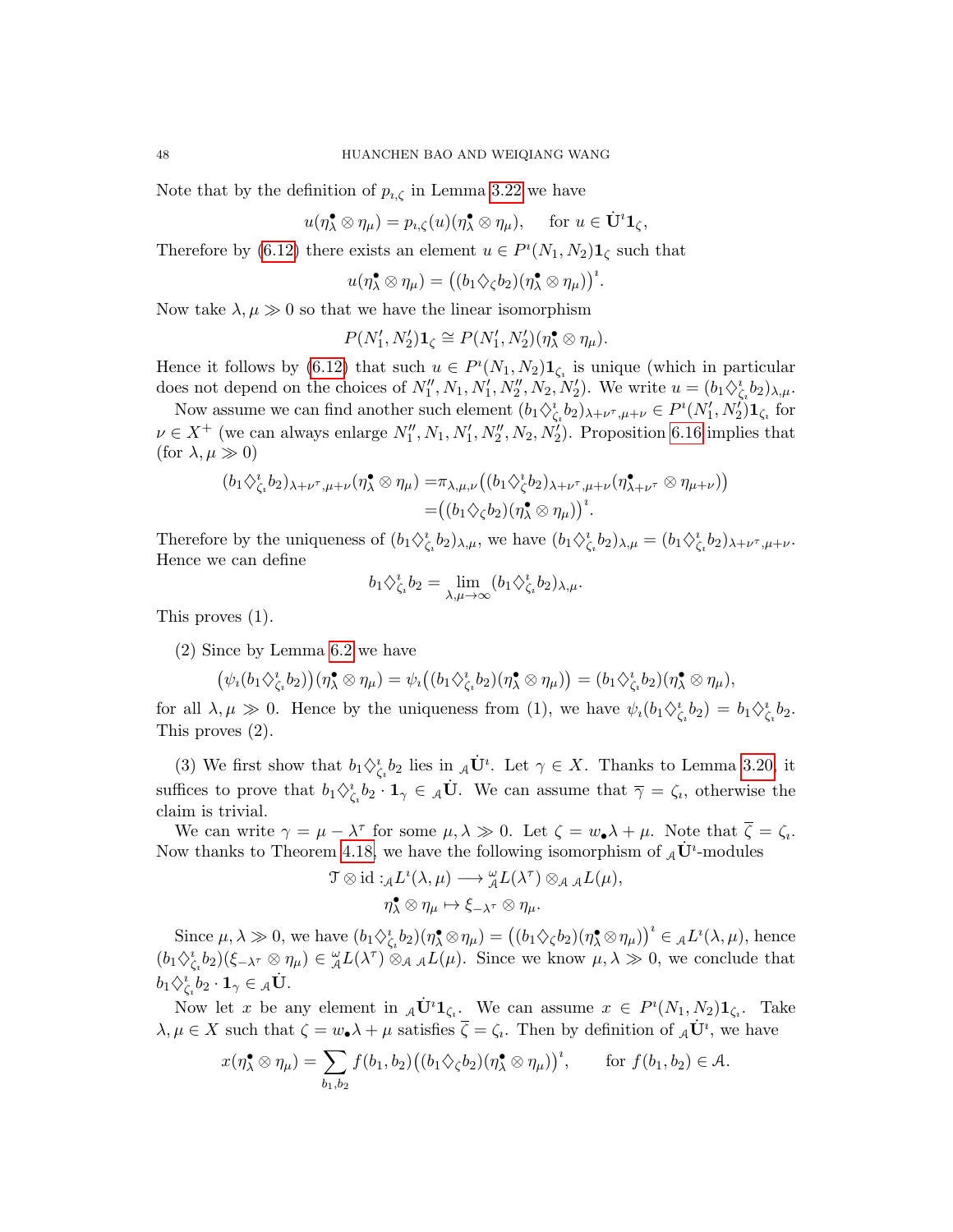Thanks to the linear isomorphism  $P(N'_1, N'_2) \mathbf{1}_{\zeta} \cong P(N'_1, N'_2) \mathbf{1}_{\zeta} (\eta_{\lambda}^{\bullet} \otimes \eta_{\mu}),$  we have

$$
x = \sum_{b_1, b_2} f(b_1, b_2) (b_1 \diamondsuit_{\zeta_1}^b b_2).
$$

Hence  $\{b_1 \diamondsuit_{\zeta_1}^i b_2 | (b_1, b_2) \in B_{\mathbb{I}_{\bullet}} \times B\}$  spans  ${}_{\mathcal{A}} \dot{\mathbf{U}}^i \mathbf{1}_{\zeta_i}$ . The linear independence can be proved entirely similarly.

Remark 6.18. The condition " $\lambda, \mu \gg 0$ " in Theorem [6.17\(](#page-46-1)1) cannot be removed completely in general but can likely be much weakened, as suggested in the case of QSP of type AI<sub>1</sub> ( $\mathbb{I} = \{i\}$  and  $\mathbb{I}_{\bullet} = \emptyset$ ) with some particular choice of parameter  $\kappa_i \neq 0$ (see [\[BW13,](#page-59-4) §4.2] for the case  $\kappa_i = 1$ ). But this condition can be removed for QSP of type AI<sub>1</sub> with  $\kappa_i = 0$ . That is, for any  $\lambda, \mu, \nu \in X^+$  and  $(b_1, b_2) \in \mathbf{B}_{\mathbb{I}_{\bullet}} \times \mathbf{B}$ , the map  $\pi: L^i(\lambda+\nu^\tau,\mu+\nu) \longrightarrow L^i(\lambda,\mu)$  sends  $(b_1 \diamondsuit_{\zeta_i} b_2)_{w_\bullet(\lambda+\nu^\tau),\mu+\nu}^i \mapsto (b_1 \diamondsuit_{\zeta_i} b_2)_{w_\bullet\lambda,\mu}^i$ , where  $\zeta_i = \overline{w_i \lambda + \mu}$ . The proof follows by the same computation as [\[BW13,](#page-59-4) Lemma 4.8 and Proposition 4.9].

We conjecture that  $\pi$  maps an *u*-canonical basis element to an *u*-canonical basis element or zero for general QSP, and moreover, the strong compatibility could still hold when fixing the parameters properly.

Note 
$$
(E_j^{(a)} \diamondsuit_{\zeta_i}^1 1) = E_j^{(a)} \mathbf{1}_{\zeta_i}
$$
, for  $j \in \mathbb{I}_{\bullet}$ .

<span id="page-48-0"></span>Corollary 6.19. The A-algebra  $_A\dot{\mathbf U}^i$  is generated by  $1\Diamond^i_{\zeta_i}F_i^{(a)}$  $i_i^{(a)}$   $(i \in \mathbb{I})$  and  $E_j^{(a)}$  $j^{(u)} 1_{\zeta_u}$  $(j \in \mathbb{I}_{\bullet})$  for various  $\zeta_i \in X_i$  and  $a \geq 0$ . Moreover,  $_A \dot{\mathbf{U}}^i$  is a free A-module such that  $\dot{\mathbf{U}}^i = \mathbb{Q}(q) \otimes_{\mathcal{A}} {}_{\mathcal{A}} \dot{\mathbf{U}}^i.$ 

(These generators of the A-algebra  $_A\dot{\mathbf{U}}^i$  are called *u*-divided powers.)

*Proof.* Let us denote by **V** the A-subalgebra of  $_A\dot{\mathbf{U}}$ <sup>*i*</sup> generated by  $1 \diamondsuit_{\zeta_i}^i F_i^{(a)}$  $i^{(a)}$   $(i \in \mathbb{I})$  and  $E_i^{(a)}$  $j^{(a)}_j \mathbf{1}_{\zeta_i}$   $(j \in \mathbb{I}_{\bullet})$ . Take  $\lambda, \mu \in X^+$  such that  $\zeta_i = \overline{w_{\bullet} \lambda + \mu}$ . By an inductive argument entirely similar to the proof of Claim  $(\star)$  in the proof of Theorem [5.3,](#page-35-2) we have

$$
\mathbf{V}(\eta_{\lambda}^{\bullet} \otimes \eta_{\mu}) = {}_{\mathcal{A}}\mathbf{U}(\eta_{\lambda}^{\bullet} \otimes \eta_{\mu}) = {}_{\mathcal{A}}\mathbf{P}(\eta_{\lambda}^{\bullet} \otimes \eta_{\mu}) = {}_{\mathcal{A}}L^{i}(\lambda, \mu).
$$

Therefore for any  $(b_1, b_2) \in \mathbf{B}_{\mathbb{I}_{\bullet}} \times \mathbf{B}$ , we have  $(b_1 \diamondsuit_{\zeta_i}^* b_2)(\eta_{\lambda}^{\bullet} \otimes \eta_{\mu}) \in \mathbf{V}(\eta_{\lambda}^{\bullet} \otimes \eta_{\mu})$ . Retaining the notation from the proof of Theorem [6.17,](#page-46-1) we further have

$$
(b_1 \diamondsuit_{\zeta_i}^i b_2)(\eta_\lambda^\bullet \otimes \eta_\mu) \in \big( \mathbf{V} \cap P^i(N_1,N_2) \big) (\eta_\lambda^\bullet \otimes \eta_\mu)
$$

for some  $N_1$  and  $N_2$  independent of choices of  $\lambda, \mu$  (such that  $\zeta_i = w_{\bullet} \lambda + \mu$ ). Now taking  $\lambda, \mu \to \infty$ , following the same argument as in the proof of Theorem [6.17,](#page-46-1) we conclude that  $b_1 \Diamond_{\zeta_i}^i b_2 \in \mathbf{V}$ , that is, every canonical basis element of  $_A \dot{\mathbf{U}}^i$  lies in **V**. Hence we have  $\mathbf{V} = {}_{\mathcal{A}}\dot{\mathbf{U}}^i$ , and the corollary follows.

We have the following improvement of Lemma [3.22.](#page-23-5)

<span id="page-48-1"></span>**Corollary 6.20.** For  $\lambda \in X$ , the map  $p_{i,\lambda} : A \dot{\mathbf{U}}^i \mathbf{1}_{\overline{\lambda}} \longrightarrow A \dot{\mathbf{P}} \mathbf{1}_{\lambda}$  is an isomorphism of (free) A-modules.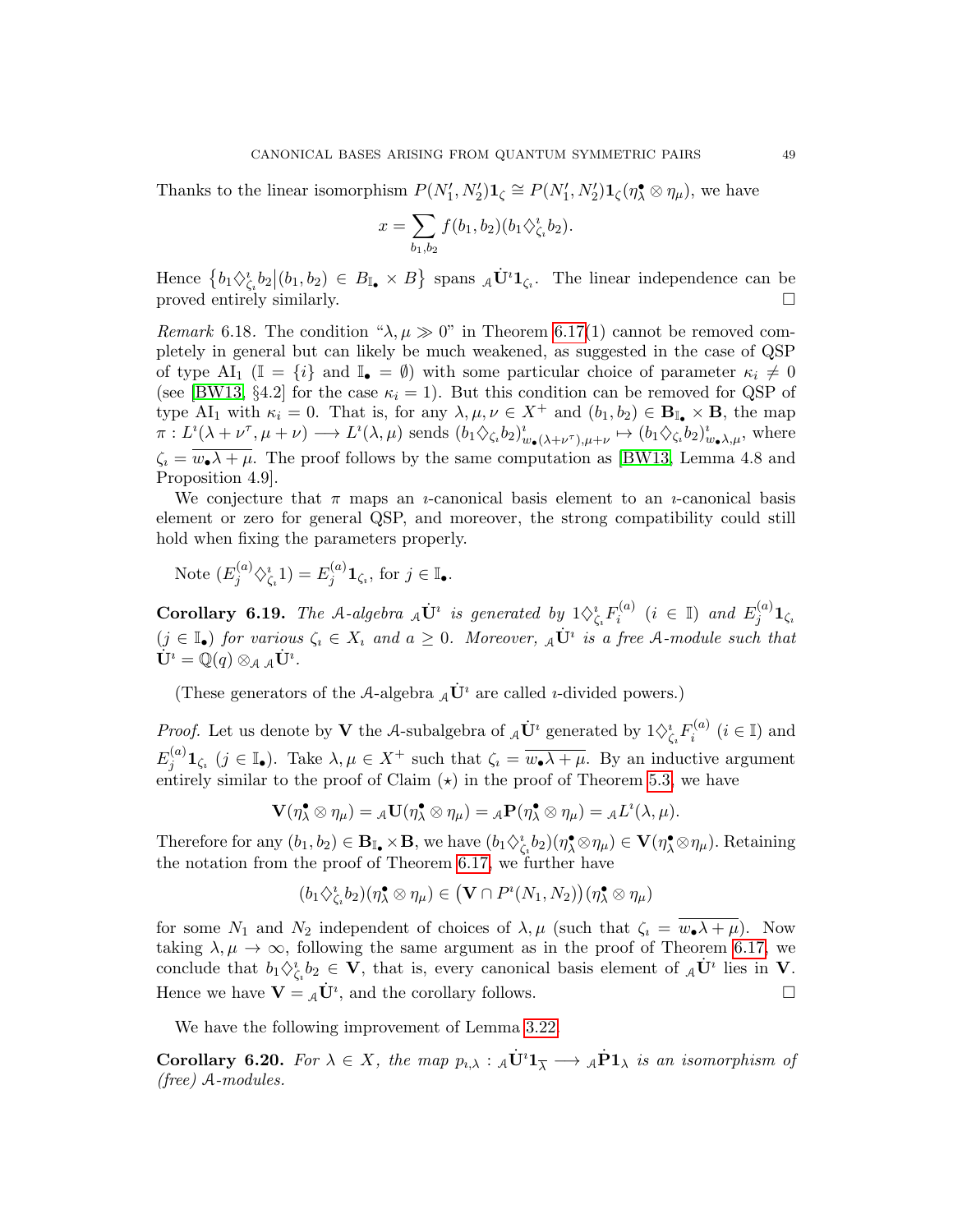Proof. It remains to prove the surjectivity. We basically rerun the proof of Lemma [3.22](#page-23-5) with the help of Corollary [6.19.](#page-48-0) Let  $b \in \mathbf{B}_{\mathbb{I}_{\bullet}}$ . As an analogue of [\(3.15\)](#page-23-1), we consider (6.13)  $(a, 3)$  $(a<sub>2</sub>)$ 

$$
p_i\big((1\diamondsuit_{\zeta_i}^i F_{i_1}^{(a_1)})(1\diamondsuit_{\zeta_i}^i F_{i_2}^{(a_2)})\cdots(1\diamondsuit_{\zeta_i}^i F_{i_s}^{(a_s)})\big) = F_{i_1}^{(a_1)} F_{i_2}^{(a_2)} \cdots F_{i_s}^{(a_s)} b^+ \mathbf{1}_{\lambda} + \text{ lower terms},
$$
  
where the lower terms are a *A*-linear combination of  $F_{j_1}^{(a'_1)} \cdots F_{j_t}^{(a'_t)} b'^+ \mathbf{1}_{\lambda}$  for various  $b \in \mathbf{B}_{\mathbb{I}_{\bullet}}$  and  $a'_j$  with  $a'_1 + \ldots + a'_t < a_1 + \ldots + a_s$ . It follows by an induction on  $a_1 + \ldots + a_s$   
that  $F_{i_1}^{(a_1)} F_{i_2}^{(a_2)} \cdots F_{i_s}^{(a_s)} b^+ \mathbf{1}_{\lambda} \in p_{i,\lambda}(A\dot{\mathbf{U}}^i \mathbf{1}_{\overline{\lambda}}).$  The surjectivity now follows.

<span id="page-49-0"></span>6.5. Canonical bases for Levi subalgebras of  $U^i$ . For an admissible subdiagram with root datum  $\mathbb{J} \subset \mathbb{I}$ , recall the Levi subalgebra  $\mathbf{U}_{\mathbb{J}}^i$  of  $\mathbf{U}^i$  from Definition [3.14.](#page-21-5) Define

$$
\dot{\mathbf U}_{\mathbb J}^{\imath}=\bigoplus_{\mu\in X_{\imath}} {\mathbf U}_{\mathbb J}^{\imath} {\mathbf 1}_{\mu}\subseteq \dot{{\mathbf U}}^{\imath}.
$$

As  $(\mathbf{U}_{\mathbb{J}}, \mathbf{U}_{\mathbb{J}}^i)$  forms a quantum symmetric pair of finite type, all constructions for *u*canonical bases so far are applicable. For  $\lambda, \mu \in X^+$ , we have  $\mathbf{U}_{\mathbb{J}}^i$ -module  $L^i_{\mathbb{J}}(\lambda, \mu)$ (which reduces to  $L^i(\lambda,\mu)$  when  $\mathbb{J} = \mathbb{I}$ ). By construction, we have  $L^i(\lambda,\mu) \subseteq L^i(\lambda,\mu)$ . It follows by the uniqueness in Proposition [6.8](#page-40-1) (and its J-variant) that  $\mathbf{B}^i(\lambda,\mu) \cap L^i_{\mathbb{J}}(\lambda,\mu)$ is the *i*-canonical basis of  $L^i_{\mathbb{J}}(\lambda,\mu)$ . Recall from Theorem [6.17](#page-46-1) that  $\dot{\mathbf{B}}^i$  is the *i*-canonical basis of  $\dot{\mathbf{U}}^i$ , and  $\dot{\mathbf{U}}^i_{\mathbb{J}}$  admits an *u*-canonical basis. By the uniqueness in Theorem [6.17\(](#page-46-1)1) (and its J-variant), the *i*-canonical basis of  $\dot{\mathbf{U}}_{\mathbb{I}}^i$  coincides with the subset  $\dot{\mathbf{B}}^i \cap \dot{\mathbf{U}}_{\mathbb{I}}^i$  of the *i*-canonical basis of  $\dot{\mathbf{U}}^i$ ; this follows from a rerun of the proof of Theorem [6.17.](#page-46-1) We summarize this as the following.

**Proposition 6.21.** For an admissible subdiagram with root datum  $\mathbb{J} \subset \mathbb{I}$ , the set  $\dot{\mathbf{B}}^i \cap \dot{\mathbf{U}}^i_{\mathbb{J}}$ forms the *ı*-canonical basis of  $\dot{\mathbf{U}}^{i}_{\mathbb{J}}.$ 

<span id="page-49-1"></span>6.6. Bilinear forms. The results in this subsection generalize [\[Lu94,](#page-60-4) Chapter 26].

Recall the anti-involution  $\wp$  in Proposition [2.1.](#page-9-1) For  $\mathbb{J} \subset \mathbb{I}$ , let  $w_{\mathbb{J}}$  be the longest element in the parabolic Weyl group  $W_{\mathbb{J}}$ . Recall [\[Lu94,](#page-60-4) Chapter 19] there is a unique symmetric bilinear form  $(\cdot, \cdot) = (\cdot, \cdot)_{\lambda} : L(\lambda) \times L(\lambda) \to \mathbb{Q}(q)$  such that

- (1)  $(\eta, \eta) = 1;$
- (2)  $(ux, y) = (x, \wp(u)y)$  for all  $x, y \in L(\lambda)$  and  $u \in U$ ;
- (3)  $(x, y) = 0$  for  $x \in L(\lambda)_{\mu}$  and  $y \in L(\lambda)_{\mu'}$  unless  $\mu = \mu'$ .

<span id="page-49-2"></span>**Lemma 6.22.** For any  $\mathbb{J} \subset \mathbb{I}$ , let  $\eta^{\mathbb{J}} = T_{w_{\mathbb{J}}}^{-1}(\eta) \in L(\lambda)$  for  $\lambda \in X^+$ . Then we have  $(\eta^{\mathbb{J}}, \eta^{\mathbb{J}}) = 1.$ 

*Proof.* By [\(5.4\)](#page-38-3) (or [\[Lu94,](#page-60-4) 39.1.2]), for a reduced expression  $w_{\mathbb{J}} = s_{i_1} s_{i_2} \cdots s_{i_n}$ , we have  $\eta^{\mathbb{J}}=F_{i_1}^{(a_1)}$  $f^{(a_1)}_{i_1} F^{(a_2)}_{i_2}$  $i_2^{(a_2)}\cdots F_{i_n}^{(a_n)}$  $\sum_{i_n}^{(a_n)} \eta$ . For any  $1 \leq k \leq n$ , we write  $\eta_k^{\mathbb{J}} = F_{i_k}^{(a_k)}$  $f^{(a_k)}_{i_k} F^{(a_{k+1})}_{i_{k+1}}$  $i_{k+1}^{(a_{k+1})}\cdots F_{i_{n}}^{(a_{n})}$  $\int_{i_n}^{(a_n)} \eta$ . By construction, we have  $E_{k-1}\eta_k^{\mathbb{J}}=F_k\eta_k^{\mathbb{J}}=0$ . Assuming  $(\eta_k^{\mathbb{J}})$  $_{k}^{\mathbb{J}},\eta _{k}^{\mathbb{J}}$  $\binom{J}{k} = 1$  for  $k \geq 2$ , by an easy  $U_q(\mathfrak{sl}_2)$  computation we have

$$
(\eta_{k-1}^{\mathbb{J}}, \eta_{k-1}^{\mathbb{J}}) = (F_{i_{k-1}}^{(a_{k-1})} \eta_k^{\mathbb{J}}, F_{i_{k-1}}^{(a_{k-1})} \eta_k^{\mathbb{J}}) = (\eta_k^{\mathbb{J}}, \wp(F_{i_{k-1}}^{(a_{k-1})}) F_{i_{k-1}}^{(a_{k-1})} \eta_k^{\mathbb{J}}) = (\eta_k^{\mathbb{J}}, \eta_k^{\mathbb{J}}) = 1.
$$

The lemma follows by downward induction on k.  $\Box$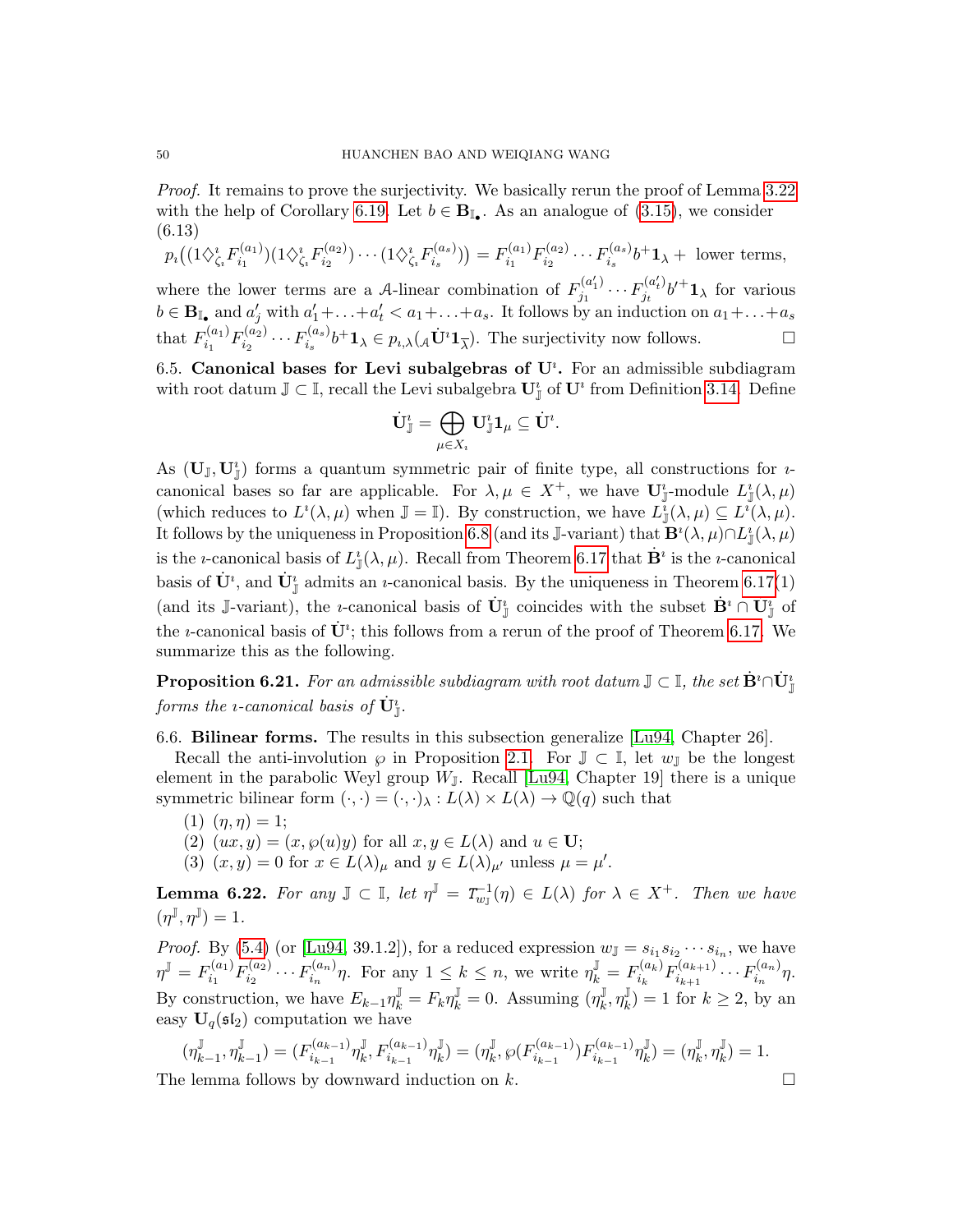For  $\lambda, \mu \in X^+$ , we define a bilinear pairing  $(\cdot, \cdot) = (\cdot, \cdot)_{\lambda, \mu}$  on  $L(\lambda) \otimes L(\mu)$ , and hence on the subspace  $L^i(\lambda, \mu)$  by restriction, by letting  $(x \otimes x', y \otimes y')_{\lambda, \mu} = (x, y)_{\lambda}(x', y')_{\mu}$ . The following is immediate from Lemma [6.22.](#page-49-2)

Corollary 6.23. Let  $\lambda, \mu \in X^+$ . We have  $(\eta_\lambda^{\bullet} \otimes \eta_\mu, \eta_\lambda^{\bullet} \otimes \eta_\mu)_{\lambda,\mu} = 1$ .

<span id="page-50-0"></span>**Lemma 6.24.** Let  $x, y \in U^i \mathbf{1}_{\zeta_i}$ . When  $\lambda, \mu$  tends to  $\infty$  (with  $\overline{w_{\bullet} \lambda + \mu} \in X_i$  being fixed and equal to  $\zeta_i$ ),  $\big(x(\eta^{\bullet}_\lambda \otimes \eta_\mu), y(\eta^{\bullet}_\lambda \otimes \eta_\mu)\big)_{\lambda,\mu} \in \mathbb{Q}(q)$  converges in  $\mathbb{Q}((q^{-1}))$  to an element in  $\mathbb{Q}(q)$ .

*Proof.* As the bilinear form  $(\cdot, \cdot)$  on  $L^i(\lambda, \mu)$  is defined by restriction from the one on  $L(\lambda) \otimes L(\mu)$ , we have by [\[Lu94,](#page-60-4) 26.2.2] that, for  $u, u' \in U^i$ ,

$$
(u(\eta_{\lambda}^{\bullet}\otimes\eta_{\mu}),u'(\eta_{\lambda}^{\bullet}\otimes\eta_{\mu}))_{\lambda,\mu}=(\eta_{\lambda}^{\bullet}\otimes\eta_{\mu},\wp(u)u'(\eta_{\lambda}^{\bullet}\otimes\eta_{\mu}))_{\lambda,\mu}.
$$

Therefore it suffices to prove the lemma for  $x = \mathbf{1}_{\zeta_i}$  thanks to Proposition [4.6.](#page-28-0) Using the triangular decomposition of U we can write

$$
y\mathbf{1}_{w_\bullet\lambda+\mu}=\sum_{b_1,b_2\in\mathbf{B}}f(y;b_1,b_2,w_\bullet\lambda+\mu)\,b_1^-b_2^+\mathbf{1}_{w_\bullet\lambda+\mu},
$$

with only finitely many  $f(y; b_1, b_2, w_{\bullet} \lambda + \mu) \in \mathbb{Q}(q)$  being nonzero. We have

$$
\left(\eta^{\bullet}_{\lambda}\otimes\eta_{\mu},y(\eta^{\bullet}_{\lambda}\otimes\eta_{\mu})\right)_{\lambda,\mu}=\sum_{(b_{2},b_{1})\in\mathbf{B}_{\mathbb{I}_{\bullet}}\times\mathbf{B}}f(y;b_{1},b_{2},w_{\bullet}\lambda+\mu)\left(\eta^{\bullet}_{\lambda}\otimes\eta_{\mu},b_{1}^{-}b_{2}^{+}(\eta^{\bullet}_{\lambda}\otimes\eta_{\mu})\right)_{\lambda,\mu}.
$$

Recall the triangular decomposition  $U = U^-U^0U^+$ . Following from the embedding  $i: U^i \to U$  and a straightforward computation on the generators, the coefficient  $f(y; b_1, b_2, w \cdot \lambda + \mu)$  results from applying  $u \mathbf{1}_{w \cdot \lambda + \mu}$  to  $(\eta_{\lambda}^{\bullet} \otimes \eta_{\mu}, b_1^{-} b_2^{+} (\eta_{\lambda}^{\bullet} \otimes \eta_{\mu}))_{\lambda, \mu}$ , for some  $u \in \left\langle \widetilde{K}_{-i}\widetilde{K}_{-\tau i}(i \in \mathbb{I}_{\circ}), \widetilde{K}_{-i}(\kappa_{i} \neq 0), K_{\alpha}(\alpha \in Y^{i}) \right\rangle$ . Therefore  $f(y; b_{1}, b_{2}, w_{\bullet} \lambda + \mu)$ converges in  $\mathbb{Q}((q^{-1}))$  to an element in  $\mathbb{Q}(q)$ . Moreover, we have  $(\eta^{\bullet}_{\lambda} \otimes \eta_{\mu}, b_1^{-} b_2^{+} (\eta^{\bullet}_{\lambda} \otimes \eta_{\mu}))_{\lambda,\mu} = (\wp(b_1^{-}) (\eta^{\bullet}_{\lambda} \otimes \eta_{\mu}), b_2^{+} (\eta^{\bullet}_{\lambda} \otimes \eta_{\mu}))_{\lambda,\mu} = 0$ , unless  $b_1, b_2 \in \mathbf{B}_{\mathbb{I}_{\bullet}}$ . For  $b_1, b_2 \in \mathbf{B}_{\mathbb{I}_{\bullet}}$ , the bilinear pairing  $(\eta_\lambda^{\bullet} \otimes \eta_\mu, b_1^- b_2^+ (\eta_\lambda^{\bullet} \otimes \eta_\mu))_{\lambda,\mu}$  converges in  $\mathbb{Q}((q^{-1}))$ 

to an element in  $\mathbb{Q}(q)$  since we can regard this bilinear pairing as for  $L^i_{\mathbb{I}_{\bullet}}(\lambda,\mu)$ , the  $\mathbf{U}_{\mathbb{I}_{\bullet}}$ -submodule of  $L^i(\lambda,\mu)$  generated by  $\eta_{\lambda}^{\bullet} \otimes \eta_{\mu}$ , and then apply [\[Lu94,](#page-60-4) 26.2.3] to  $\dot{\mathbf{U}}_{\mathbb{I}_{\bullet}}$ . The lemma follows.

<span id="page-50-1"></span>**Definition 6.25.** We define a symmetric bilinear form  $(\cdot, \cdot) : \dot{\mathbf{U}}^i \times \dot{\mathbf{U}}^i \to \mathbb{Q}(q)$  as follows:

(1) For  $x \in \dot{\mathbf{U}}^i \mathbf{1}_{\zeta_i}$  and  $y \in \dot{\mathbf{U}}^i \mathbf{1}_{\zeta'_i}$  with  $\zeta_i \neq \zeta'_i$ , we let  $(x, y) = 0$ .

(2) For 
$$
x, y \in \dot{\mathbf{U}}^i \mathbf{1}_{\zeta_i}
$$
, we let

$$
(x,y)=\lim_{(\lambda,\mu)\mapsto\infty}\big(x(\eta_{\lambda}^{\bullet}\otimes\eta_{\mu}),y(\eta_{\lambda}^{\bullet}\otimes\eta_{\mu})\big)_{\lambda,\mu}.
$$

(Here  $\lim_{(\lambda,\mu)\to\infty}$  is understood as in Lemma [6.24.](#page-50-0))

We have the following corollary to Lemma [6.24](#page-50-0) and its proof.

<span id="page-50-2"></span>**Corollary 6.26.** For all  $x, y \in U^i$  and  $u \in U^i$ , we have  $(ux, y) = (x, \wp(u)y)$ .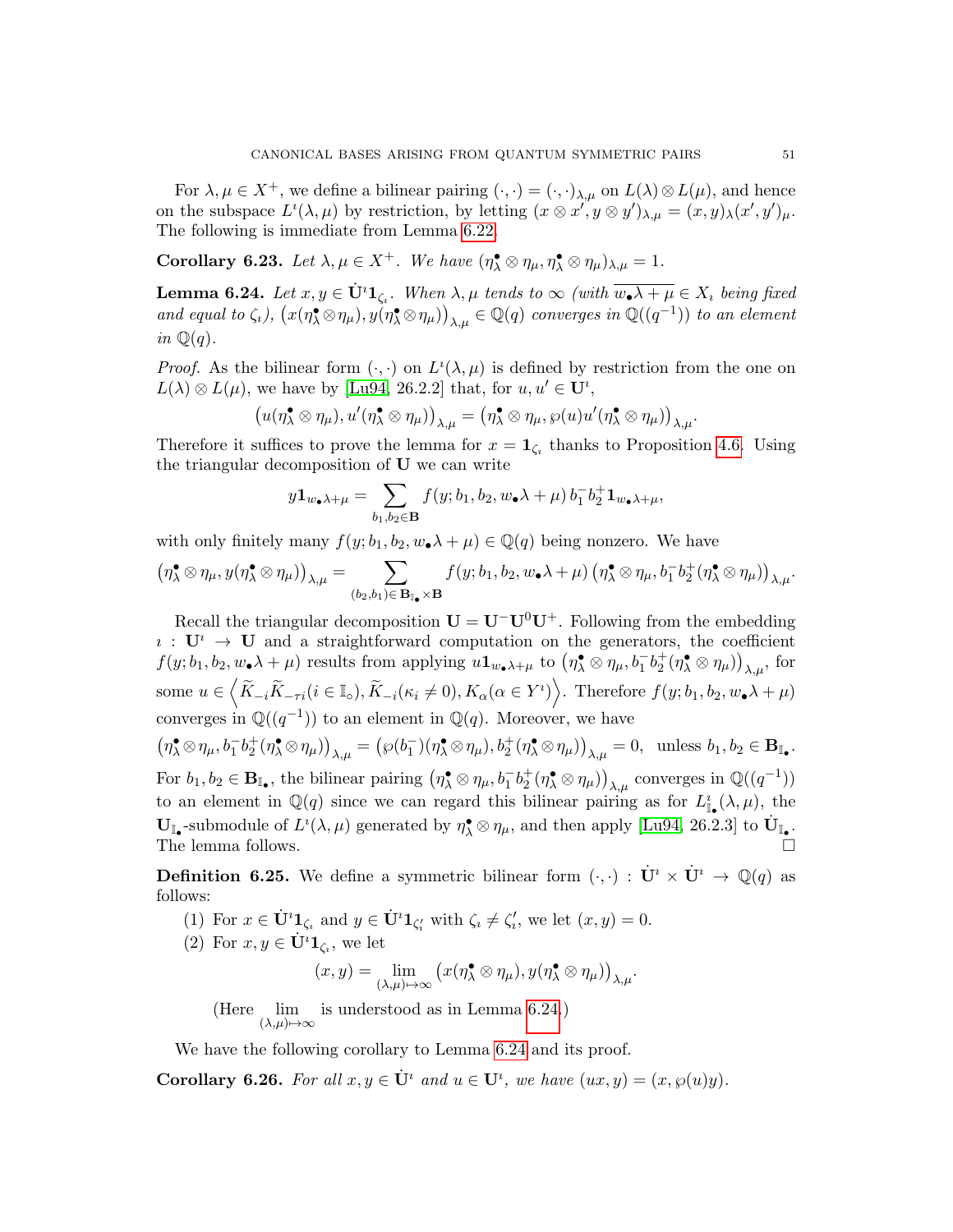Let  $\mathbf{A} = \mathbb{Q}[[q^{-1}]] \cap \mathbb{Q}(q)$ .

<span id="page-51-1"></span>**Theorem 6.27.** The *i*-canonical basis  $\dot{\mathbf{B}}^i$  of  $\dot{\mathbf{U}}^i$  is almost orthonormal in the following sense: for  $\zeta_i, \zeta'_i \in X_i$  and  $(b_1, b_2), (b'_1, b'_2) \in \mathbf{B}_{\mathbb{I}_{\bullet}} \times \mathbf{B}$ , we have

$$
(b_1 \diamondsuit_{\zeta_i}^i b_2, b'_1 \diamondsuit_{\zeta_i'}^i b'_2) \equiv \delta_{\zeta_i, \zeta_i'} \delta_{b_1, b'_1} \delta_{b_2, b'_2}, \mod q^{-1} \mathbf{A}.
$$

In particular, the bilinear form  $(\cdot, \cdot)$  on  $\dot{\mathbf{U}}^i$  is non-degenerate.

*Proof.* The equality is trivial if  $\zeta_i \neq \zeta'_i$ . Now assume  $\zeta_i = \zeta'_i$ . For  $\lambda, \mu \gg 0$  such that  $w_{\bullet} \lambda + \mu = \zeta_i$ , we have

$$
\begin{split}\n&\left((b_1 \diamondsuit^i_{\zeta_i} b_2)(\eta^{\bullet}_\lambda \otimes \eta_{\mu}), (b'_1 \diamondsuit^i_{\zeta_i} b'_2)(\eta^{\bullet}_\lambda \otimes \eta_{\mu})\right)_{\lambda,\mu} \\
&=\left(\left((b_1 \diamondsuit_{w \bullet \lambda + \mu} b_2)(\eta^{\bullet}_\lambda \otimes \eta_{\mu})\right)^i, \left((b'_1 \diamondsuit_{w \bullet \lambda + \mu} b'_2)(\eta^{\bullet}_\lambda \otimes \eta_{\mu})\right)^i\right)_{\lambda,\mu} \\
&\equiv \delta_{b_1,b'_1} \delta_{b_2,b'_2}, \quad \text{mod } q^{-1}\mathbf{A}.\n\end{split}
$$

The first equation above follows by Theorem [6.17,](#page-46-1) while the second one follows by Proposition [6.8](#page-40-1) and [\[Lu94,](#page-60-4) 26.3.1(c)]. Hence by taking  $\quad$  lim  $(\lambda,\mu)\rightarrow\infty$ for the above identity

and applying Lemma [6.24](#page-50-0) (see also Definition [6.25\)](#page-50-1) we conclude that

$$
(b_1 \diamondsuit_{\zeta_i}^{\imath} b_2, b'_1 \diamondsuit_{\zeta_i}^{\imath} b'_2) \equiv \delta_{b_1, b'_1} \delta_{b_2, b'_2}, \mod q^{-1} \mathbf{A}.
$$

This proves the theorem.  $\Box$ 

The *u*-canonical basis  $\mathbf{B}^i$  admits the following characterization, whose proof is identical to the proof of [\[Lu94,](#page-60-4) Theorem 26.3.1] and hence will be skipped.

<span id="page-51-2"></span>**Theorem 6.28.** Let  $\beta \in \dot{\mathbf{U}}^i$ . Then  $\beta \in \dot{\mathbf{B}}^i \cup (-\dot{\mathbf{B}}^i)$  if and only if  $\beta$  satisfies the following three conditions:  $\beta \in {}_{A}\dot{\mathbf{U}}^{i}$ ,  $\psi_{i}(\beta) = \beta$ , and  $(\beta, \beta) \equiv 1 \mod q^{-1}\mathbf{A}$ .

Remark 6.29. For type AIII/AIV with  $\mathbb{I}_{\bullet} = \emptyset$ , a geometric construction of the *u*canonical basis of  $\mathbf{U}^i$  was given in [\[LW15\]](#page-60-9) (built on the earlier construction in [\[BKLW\]](#page-59-5)), which is almost orthonormal with respect to some geometric bilinear form. The identification between the algebraic constructions (in this paper) and the geometric constructions of *u*-canonical basis and bilinear from on  $\mathbf{U}^i$  will be addressed elsewhere.

We further expect various positivity properties for  $\imath$ -canonical bases for some classes of QSP, similar to Lusztig's canonical bases.

## Appendix A. Integrality of the intertwiners of real rank one

<span id="page-51-0"></span>The goal of this appendix is to provide a proof of Theorem  $5.3(1)$  that the intertwiner  $\Upsilon$  lies in (the completion of) the integral form  $_{A}U^{+}$  for all quantum symmetric pairs of real rank one; see Table [1.](#page-17-2)

We shall first establish the integrality of  $\Upsilon$  in type AIV and then AIII<sub>11</sub>, which has the involution  $\tau|_{\mathbb{I}_{\mathbb{Q}}}\neq 1$ . These two types are easy and similar to the special case treated in [\[BW13\]](#page-59-4) (denoted by  $U^j$  therein). The integrality of  $\Upsilon$  for type  $AI_1$  was essentially known in [\[BW13,](#page-59-4) Lemma 4.6]. Then we will establish some general properties of  $\Upsilon$ for the remaining types with  $\tau|_{\mathbb{I}_{0}} = 1$ . Ultimately it requires a tedious type-by-type analysis to complete the proof for all types with  $\tau|_{\mathbb{I}_{\infty}}=1$ .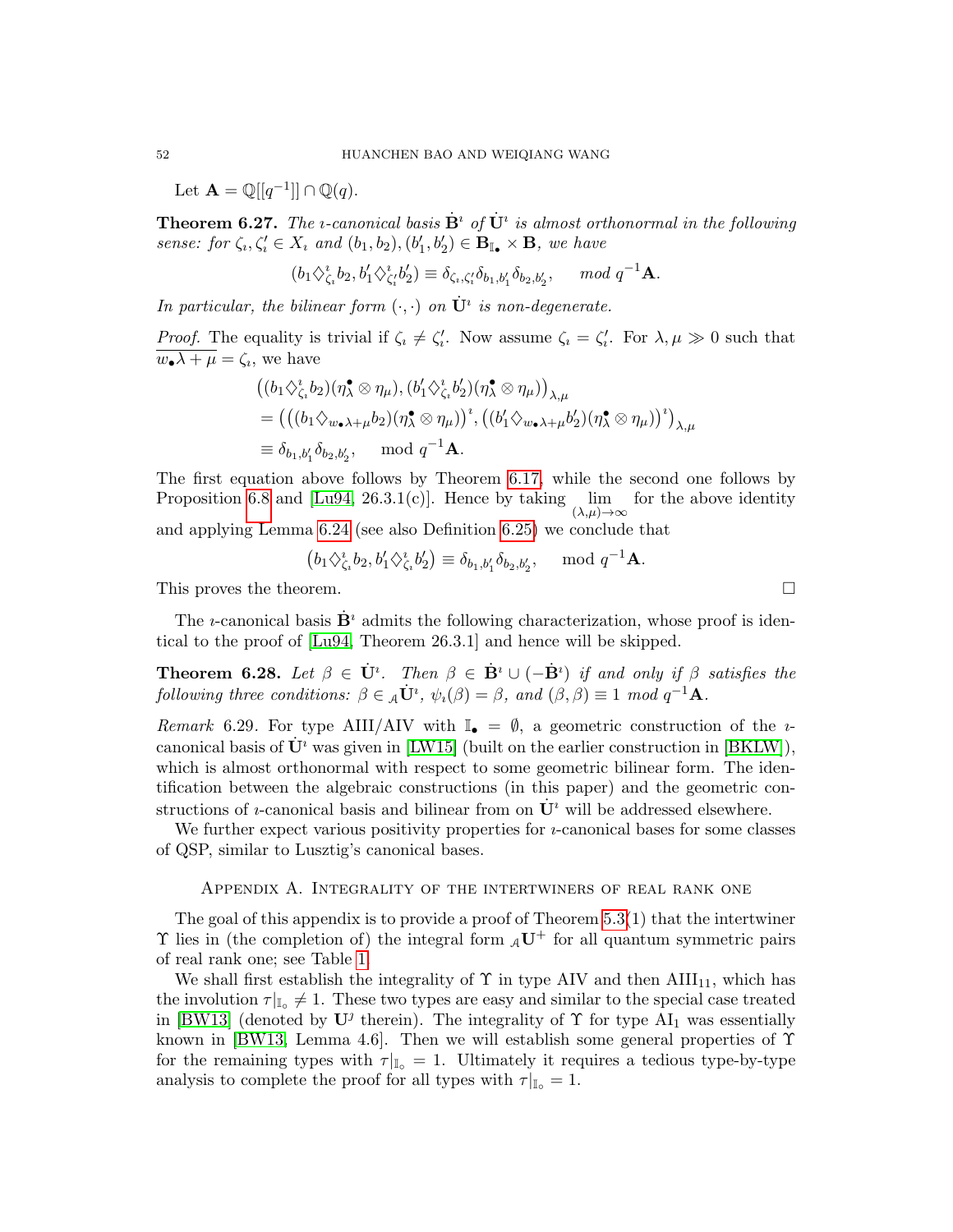<span id="page-52-0"></span>A.1. **Type AIV of rank** n. We recall the Satake diagram of type AIV from Table [1:](#page-17-2)

$$
\begin{array}{c}\n0 & -\bullet \quad \text{---} \quad \text{---} \\
1 & 2 & \text{---} \\
\end{array}
$$

<span id="page-52-3"></span>**Proposition A.1.** In type AIV, we have  $\Upsilon_{\mu} \in {}_{A}\mathbf{U}^{+}$  for any  $\mu \in \mathbb{N}[\mathbb{I}]$ .

*Proof.* Recall that 
$$
B_1 = F_1 + \varsigma_1 T_{w_{\bullet}}(E_n) \widetilde{K}_1^{-1}
$$
 and  $B_n = F_n + \varsigma_n T_{w_{\bullet}}(E_1) \widetilde{K}_n^{-1}$ . Note that  
\n $F_1 T_{w_{\bullet}}(E_n) \widetilde{K}_n^{-1} = a^{-2} T_{w_{\bullet}}(E_n) \widetilde{K}_n^{-1} F_1$   $F_1 T_{w_{\bullet}}(E_n) \widetilde{K}_n^{-1} = a^{-2} T_{w_{\bullet}}(E_n) \widetilde{K}_n^{-1} F_n$ 

$$
F_1 \mathbf{T}_{w_\bullet}(E_n) \widetilde{K}_1^{-1} = q_1^{-2} \mathbf{T}_{w_\bullet}(E_n) \widetilde{K}_1^{-1} F_1, \qquad F_n \mathbf{T}_{w_\bullet}(E_1) \widetilde{K}_n^{-1} = q_n^{-2} \mathbf{T}_{w_\bullet}(E_1) \widetilde{K}_n^{-1} F_n.
$$

Introduce the divided powers  $B_i^{(a)} = B_i^a / [a]!$ , for all  $i \in \mathbb{I}$  and  $a \in \mathbb{N}$ . Then we have

(A.1) 
$$
B_1^{(a)} = \sum_{s+t=a} q_1^{st} F_1^{(s)} (\mathbf{T}_{w_\bullet}(E_n) \widetilde{K}_1^{-1})^{(t)}, \qquad B_n^{(a)} = \sum_{s+t=a} q_n^{st} F_n^{(s)} (\mathbf{T}_{w_\bullet}(E_1) \widetilde{K}_n^{-1})^{(t)}.
$$

So  $B_i^{(a)}$  $i^{(a)}$  are  $\psi_i$ -invariant and integral (i.e.  $B_i^{(a)} \in A$ **U**), for all  $i \in \mathbb{I}$ . Now for any  $\lambda \in \overline{X}^+$  and  $x \in \mathcal{A}L(\lambda)$ , we can write

$$
x = \sum c(a_1, \dots, a_k) B_{i_1}^{(a_1)} \cdots B_{i_k}^{(a_k)} \eta_\lambda, \quad \text{for } c(a_1, \dots, a_k) \in \mathcal{A}.
$$

By Corollary [5.2](#page-35-5) and using  $\psi_i = \Upsilon \psi$  from [\(5.1\)](#page-35-4), we have  $\Upsilon(x) = \psi_i(\psi(x)) \in {}_{\mathcal{A}}L(\lambda)$ . Taking  $x = \xi$  (the lowest weight vector) and  $\lambda \gg 0$ , we have  $\Upsilon_{\mu} \in {}_{A}U^{+}$  for any  $\mu$ .

<span id="page-52-1"></span>A.2. Type AIII<sub>11</sub>. Recall the Satake diagram of type  $\text{AlII}_{11}$  of real rank one from Table [1:](#page-17-2)

$$
\begin{array}{c}\n0 \\
0 \\
1\n\end{array}\n\quad 2
$$

Note that the underline Dynkin diagram is not irreducible. We have  $B_i = F_i + \varsigma_i E_j \widetilde{K}_i^{-1}$ for  $1 \leq i \neq j \leq 2$ . Defining the divided powers  $f_i^{(a)} = f_i^a / [a]!$  as usual, we have

$$
B_i^{(a)}=\sum_{s+t=a}q_i^{st}F_i^{(s)}(E_j\widetilde K_i^{-1})^{(t)}\in{_A\mathbf U}.
$$

Now we are in a position to use (and choose to omit) the same argument as for Proposition [A.1](#page-52-3) to obtain the following.

**Proposition A.2.** In type AIII<sub>11</sub>, we have  $\Upsilon_{\mu} \in {}_{A}U^{+}$  for all  $\mu$ .

Remark A.3. The integrality of the standard divided powers  $B_i^{(a)} \in {_{\mathcal{A}}\mathbf{U}}$  for  $i \in \mathbb{I}_0$  in types AIV and  $\text{AlII}_{11}$  distinguishes these two types from the remaining ones.

<span id="page-52-2"></span>A.3. Type  $AI<sub>1</sub>$ . Recall the Satake diagram of type  $AI<sub>1</sub>$  from Table [1:](#page-17-2)

 $^{\circ}$ 1

Since there is only one element in  $\mathbb{I}$ , we shall drop the index 1 and write  $B = F +$  $q^{-1}EK^{-1} + \kappa K^{-1}$ . This is the only real rank one case when  $\kappa$  can be non-zero. Set  $\Upsilon = \sum_{c\geq 0} \Upsilon_c$  where  $\Upsilon_c = \gamma_c E^{(c)}$ . Proposition [A.11](#page-55-1) below and its proof are adapted from [\[BW13,](#page-59-4) Lemma 4.6] (where  $\kappa = 1$ ).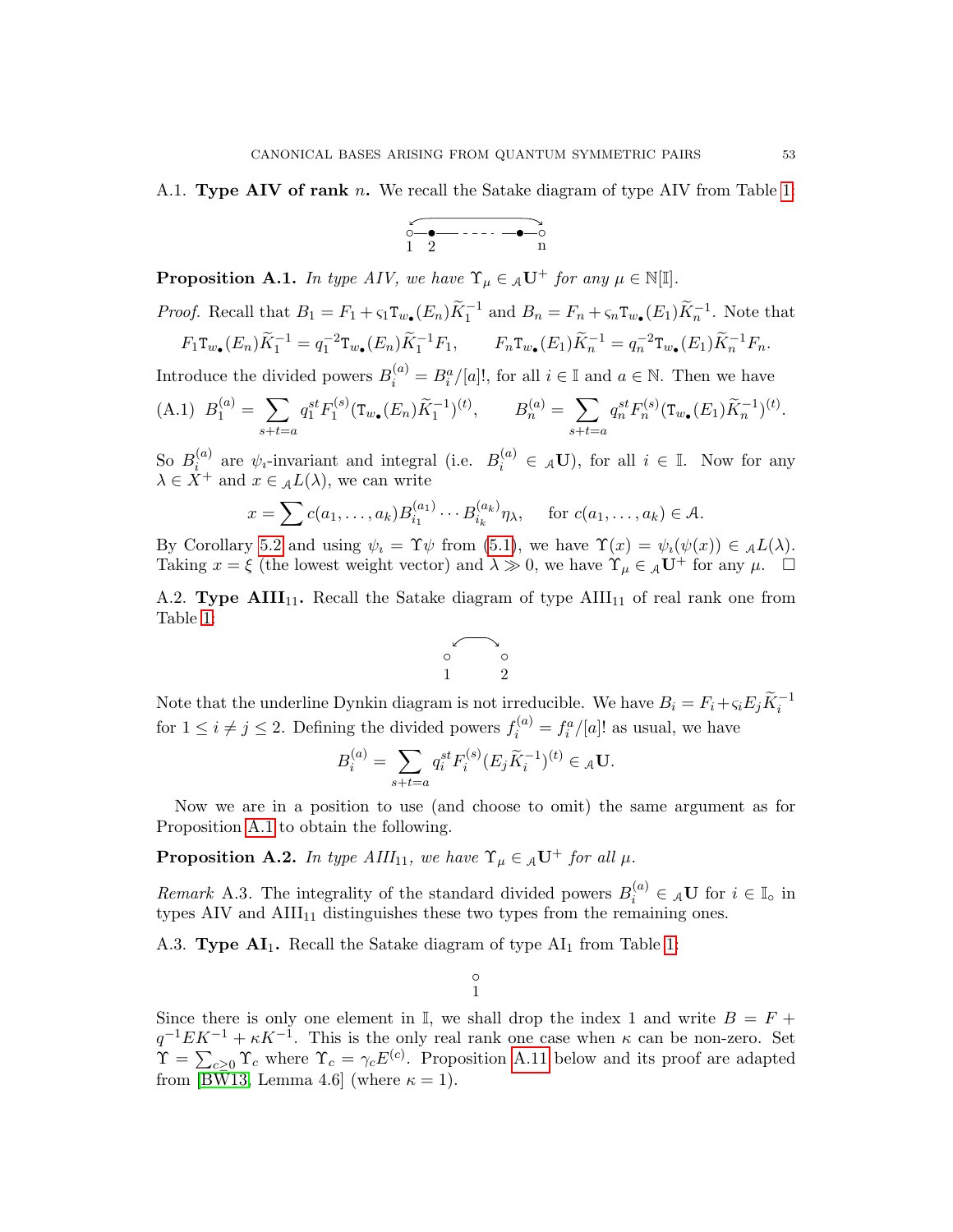**Proposition A.4.** In type  $AI_1$ , we have  $\Upsilon_c \in {}_A\mathbf{U}^+$  for all  $c \geq 0$ .

*Proof.* Recall from [\(3.6\)](#page-18-2) we have  $\bar{\kappa} = \kappa$ . Equation [\(4.9\)](#page-29-4) implies that

$$
(F + q^{-1}EK^{-1} + \kappa K^{-1})\Upsilon = \Upsilon(F + qEK + \kappa K),
$$

which can be rewritten as

$$
\gamma_{c+1} = -(q - q^{-1})q^{-c}(q[c]\gamma_{c-1} + \kappa \gamma_c).
$$

It follows by induction on c that  $\gamma_c \in \mathcal{A}$ , since by definition we know  $\gamma_0 = 1$ .

<span id="page-53-0"></span>A.4. Generalities when  $\tau|_{\mathbb{I}_{\infty}} = 1$ . In this subsection, we assume that the Satake diagrams are real rank one of types with  $\tau|_{\mathbb{I}_{\mathbb{Q}}} = 1$  and  $\mathbb{I}_{\bullet} \neq \emptyset$  (i.e., of types AII<sub>3</sub>, BII, CII, DII, FII); see Table [1.](#page-17-2) In all these cases, we have the parameters  $\kappa_i = 0$ , for all  $i \in \mathbb{I}_\circ$ . Let

$$
\mathbb{I}_\circ = \{\mathbf{i}\}.
$$

Then following Theorem [4.8,](#page-29-1) we have

$$
\Upsilon = \sum_{c \in \mathbb{N}} \Upsilon_c,
$$

where  $\Upsilon_c = \Upsilon_{c(w_{\bullet}+i)}$  has weight  $c(w_{\bullet}+i)$ . Note that  $(4.9)$  implies that  $\psi_i(B_i)\Upsilon =$  $\Upsilon \psi(B_i)$ , that is,

$$
(F_{\mathbf{i}} + \varsigma_{\mathbf{i}} \mathbf{T}_{w_{\bullet}}(E_{\mathbf{i}}) \widetilde{K}_{\mathbf{i}}^{-1}) \Upsilon = \Upsilon (F_{\mathbf{i}} + \varsigma_{\mathbf{i}}^{-1} \psi(\mathbf{T}_{w_{\bullet}}(E_{\mathbf{i}})) \widetilde{K}_{\mathbf{i}}), \qquad F_{j} \Upsilon = \Upsilon F_{j} (j \in \mathbb{I}_{\bullet}).
$$

Using [\[Lu94,](#page-60-4) Proposition 3.16], we have (for  $c \geq 1$  and  $j \in \mathbb{I}_{\bullet}$ )

<span id="page-53-2"></span>(A.3)  
\n
$$
r_{\mathbf{i}}(\Upsilon_c) = -(q_{\mathbf{i}} - q_{\mathbf{i}}^{-1})\Upsilon_{c-1} \cdot \varsigma_{\mathbf{i}}^{-1} \cdot \psi(\Upsilon_{w_{\bullet}}(E_{\mathbf{i}}))
$$
\n
$$
= -(q_{\mathbf{i}} - q_{\mathbf{i}}^{-1})(-q_{\mathbf{i}})^{\langle \mathbf{i}, 2\rho_{\bullet} \rangle} \cdot \varsigma_{\mathbf{i}}^{-1} \cdot \Upsilon_{c-1} \cdot \Upsilon_{w_{\bullet}}^{-1}(E_{\mathbf{i}}),
$$
\n(A.4)  
\n
$$
r(\Upsilon_{\bullet}) = (q_{\mathbf{i}} - q_{\mathbf{i}}^{-1})_{\langle \mathbf{i}, w_{\bullet} \mathbf{i} \rangle} \cdot \Upsilon_{\bullet} (E_{\mathbf{i}}) \Upsilon_{\bullet}
$$

<span id="page-53-3"></span>
$$
\text{(A.4)} \quad \mathbf{i}r(\Upsilon_c) = -(q_\mathbf{i} - q_\mathbf{i}^{-1})\varsigma_\mathbf{i} \cdot q_\mathbf{i}^{\langle \mathbf{i}, w \bullet \mathbf{i} \rangle} \cdot \mathbf{T}_{w_\bullet}(E_\mathbf{i})\Upsilon_{c-1},
$$

$$
(A.5) \t\t jr(\Upsilon_c) = r_j(\Upsilon_c) = 0.
$$

Recall the shorthand notation  $w^{\bullet} = w_{\bullet} w_0$ . Let  $\ell(w^{\bullet}) = k$ . Note  $w^{\bullet}$  is of the form

$$
w^{\bullet} = s_{i_1} s_{i_2} \cdots s_{i_{k-1}} s_{i_k}, \quad i_1 = i_k = \mathbf{i} \in \mathbb{I}_{\circ}.
$$

Introduce a shorthand notation  $T_{i_1 i_2 \cdots i_{k-1}} = T_{i_1} T_{i_2} \cdots T_{i_{k-1}}$ . Applying Proposition [4.15,](#page-30-1) we have

(A.6) 
$$
\Upsilon_c = \sum \gamma_c(c_1, c_2, \dots, c_k) E_{\mathbf{i}}^{(c_1)} \mathrm{T}_{\mathbf{i}}(E_{i_2}^{(c_2)}) \cdots \Big( \mathrm{T}_{i_1 i_2 \cdots i_{k-1}} (E_{\mathbf{i}}^{(c_k)}) \Big).
$$

We adopt the convention that  $E_j^{(a)} = 0$  for any  $j \in \mathbb{I}$ , with  $a < 0$ , and  $\gamma_c(c_1, c_2, \dots, c_k) =$ 0 unless all  $c_j \geq 0$ . We shall write  $\gamma_c = \gamma_c(c_1, c_2, \ldots, c_k)$  when there is no need to specify each component.

The following lemma shall be used extensively in this section.

<span id="page-53-1"></span>**Lemma A.5.** [\[Jan96,](#page-59-12) Proposition 8.20] For any  $w \in W$ , if  $w(i') = j' \in X$  for  $i, j \in \mathbb{I}$ , then we have  $T_w(E_i) = E_i$ .

Lemma A.6. We have

$$
T_{w_{\bullet}}^{-1}(E_{\mathbf{i}})=T_{i_1i_2\cdots i_{k-1}}(E_{\mathbf{i}}).
$$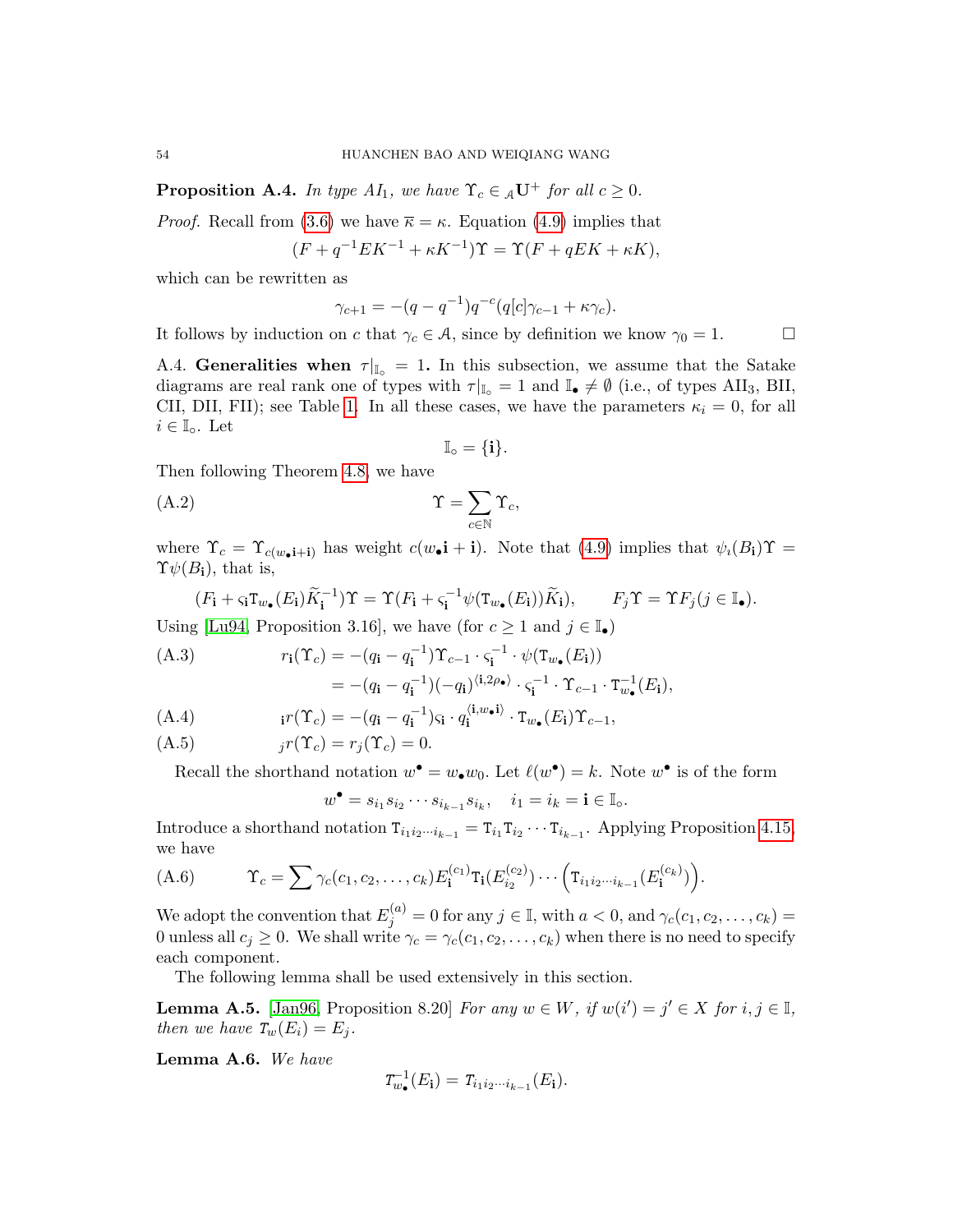*Proof.* We have  $w_{\bullet} s_{i_1} s_{i_2} \cdots s_{i_{k-1}}(\mathbf{i}') = -w_0(\mathbf{i}') = \mathbf{i}'$ . The lemma follows by Lemma [A.5.](#page-53-1) П

<span id="page-54-0"></span>**Lemma A.7.** Let  $c \geq 1$ . If we have  $\gamma_{c-1}(c_1, c_2, \ldots, c_k) \in \mathcal{A}$  for all  $(c_1, c_2, \ldots, c_k)$ , then  $(1 - q_i^{-2})$  $(c_1, c_2, \ldots, c_k) \in \mathcal{A}$  for all  $(c_1, c_2, \ldots, c_k)$  with  $c_1 \geq 1$ .

Proof. Using Lemma [A.5](#page-53-1) and [\(A.3\)](#page-53-2), we have

$$
r_{\mathbf{i}}(\Upsilon_{c}) = \sum \gamma_{c}(c_{1}, c_{2}, \dots, c_{k}) q_{\mathbf{i}}^{c_{1}-1} q_{\mathbf{i}}^{\langle \mathbf{i}, c(w_{\bullet} \mathbf{i}+\mathbf{i})-c_{1} \mathbf{i} \rangle} E_{\mathbf{i}}^{(c_{1}-1)} \mathbf{T}_{\mathbf{i}}(E_{i_{2}}^{(c_{2})}) \cdots ( \mathbf{T}_{i_{1}i_{2} \cdots i_{k-1}}(E_{\mathbf{i}}^{(c_{k})}) )
$$
  
\n
$$
= - (q_{\mathbf{i}} - q_{\mathbf{i}}^{-1}) (-q_{\mathbf{i}})^{\langle \mathbf{i}, 2\rho_{\bullet} \rangle} \cdot \varsigma_{\mathbf{i}}^{-1} \cdot \Upsilon_{c-1} \cdot \mathbf{T}_{w_{\bullet}}^{-1}(E_{\mathbf{i}})
$$
  
\n
$$
= - (q_{\mathbf{i}} - q_{\mathbf{i}}^{-1}) (-q_{\mathbf{i}})^{\langle \mathbf{i}, 2\rho_{\bullet} \rangle} \varsigma_{\mathbf{i}}^{-1}.
$$
  
\n
$$
\sum \gamma_{c-1}(c_{1}, c_{2}, \dots, c_{k}) [c_{k} + 1]_{\mathbf{i}} E_{\mathbf{i}}^{(c_{1})} \mathbf{T}_{\mathbf{i}}(E_{i_{2}}^{(c_{2})}) \cdots ( \mathbf{T}_{i_{1}i_{2} \cdots i_{k-1}}(E_{\mathbf{i}}^{(c_{k}+1)}) ).
$$

Therefore we have for weight reason that, for  $c_1 \geq 1$ ,

$$
\gamma_c(c_1, c_2, \dots, c_k) q_i^{c_1-1} q_i^{\langle \mathbf{i}, c(w_\bullet \mathbf{i}+\mathbf{i})-c_1 \mathbf{i} \rangle}
$$
  
= - (q<sub>\mathbf{i</sub> - q<sub>\mathbf{i</sub><sup>-1</sup>)(-q<sub>\mathbf{i</sub>)}^{\langle \mathbf{i}, 2\rho\_\bullet \rangle} \cdot \varsigma\_{\mathbf{i}}^{-1} \gamma\_{c-1}(c\_1 - 1, c\_2, \dots, c\_k - 1)[c\_k]\_{\mathbf{i}},

that is,

(A.7)

$$
\gamma_c(c_1, c_2, \dots, c_k)
$$
  
= - (q\_i - q\_i^{-1})q\_i^{-(i,c(w\_0 i + i) - c\_1 i)}q\_i^{1 - c\_1}(-q\_i)^{\langle i, 2\rho\_{\bullet}\rangle}\varsigma\_i^{-1}\gamma\_{c-1}(c\_1 - 1, c\_2, \dots, c\_k - 1)[c\_k]\_i.

It follows by an induction on  $c_1$  that  $(1 - q_1^{-2})$  $\binom{-2}{\mathbf{i}}$ <sup>-c<sub>1</sub></sup> $\gamma_c(c_1, c_2, \ldots, c_k) \in \mathcal{A}$  as long as  $c_1 \geq 1.$ 

Remark A.8. We proved a stronger result than just  $\gamma_c(c_1, c_2, \ldots, c_k) \in \mathcal{A}$  under our assumption. The importance shall be clear later in this section.

Our strategy is to prove that  $\Upsilon_c \in {}_{\mathcal{A}}\mathbf{U}^+$  by induction on c. The base case at  $c = 0$  is always true since we have  $\Upsilon_0 = 1$ . For the induction step we shall compute the precise actions of  $r_j$  on  $\Upsilon_c$  for  $j \in \mathbb{I}$  case by case. Then thanks to Lemma [A.7,](#page-54-0) it suffices to prove that

(A.8)

<span id="page-54-1"></span>
$$
\gamma_c(c_1, c_2,..., c_k) \in \mathcal{A}
$$
 for all  $c_i$ , if  $(1 - q_i^{-2})^{-c_1} \gamma_c(c_1, c_2,..., c_k) \in \mathcal{A}$  when  $c_1 \geq 1$ .

This is what we shall do later in this section case by case.

To facilitate the case-by-case analysis below, let us introduce some shorthand notations. For a sequence  $i_1i_2 \ldots i_k$  with  $i_j \in \mathbb{I}$ , we shall often use the shorthand notation

$$
T_{i_1i_2\cdots i_k}=T_{i_1}T_{i_2}\cdots T_{i_k}.
$$

In concrete cases below (with labelings as in Table [1\)](#page-17-2), the sequence  $i_1 \ldots i_k$  is naturally partitioned into increasing and decreasing subsequences, and we shall insert indices  $i_l$ to indicate the local maxima/minima of the sequence. For example,  $T_{i_1\cdots i_l\cdots i_k}$  means the subsequences  $i_1 \cdots i_l$  and  $i_l \cdots i_k$  are monotone, and  $T_{i_1 \cdots i_l \cdots i_m \cdots i_k}$  means the subsequences  $i_1 \cdots i_l$ ,  $i_l \cdots i_m$ , and  $i_m \cdots i_k$  are monotone, and so on. Here is a concrete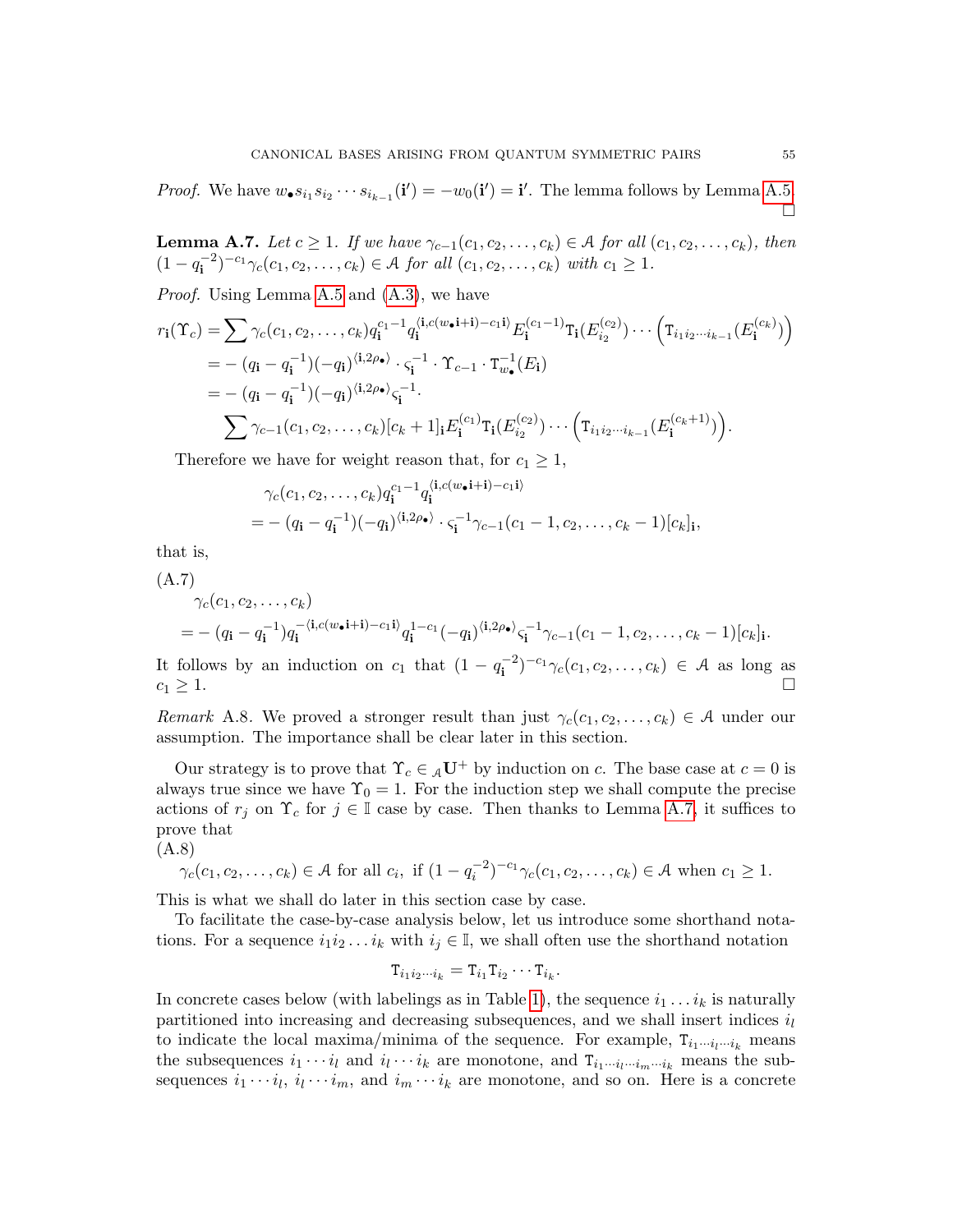example which occurs in Type CII below: the shorthand  $2 \cdots n \cdots 1 \cdots n \cdots k$ , for some  $1 \leq k \leq n$ , means  $2 \cdot 3 \cdot \cdot \cdot n - 1$  n  $n - 1 \cdot \cdot \cdot 2 \cdot 12 \cdot \cdot \cdot n - 1$  n  $n - 1 \cdot \cdot \cdot k$ .

For  $x, y \in U^+$ , we write

$$
[x, y]_{q_i^{-1}} = xy - q_i^{-1} yx.
$$

Since the ring A is invariant under multiplication by  $q^a$  for any  $a \in \mathbb{Z}$ , we shall often use the notation  $q^*$  to indicate q-powers without computing the precise exponent when it is irrelevant.

<span id="page-55-0"></span>A.5. Type AII of rank 3. In this subsection we assume the quantum symmetric pair  $(U, U^i)$  is of type AII. We label the Satake diagram as follows:

$$
\overset{\bullet\text{---}\circ\text{---}\bullet}{1\quad 2\quad 3}
$$

Take the reduced expression  $w^{\bullet} = s_2 s_1 s_3 s_2$ . Then we have

$$
\Upsilon_c = \sum \gamma(c_1, c_2, c_3, c_4) E_2^{(c_1)} \cdot T_2(E_1^{(c_2)}) \cdot T_2(E_3^{(c_3)}) \cdot T_{213}(E_2^{(c_4)}),
$$

where  $c = \frac{1}{2}$  $\frac{1}{2}(c_1 + c_2 + c_3 + c_4)$ . (For weight reason  $\Upsilon_c = 0$  if c is not an integer.)

We then compute the actions of 
$$
r_1
$$
 and  $r_3$  on those root vectors. Note that we have

$$
T_2(E_1) = E_2 E_1 - q^{-1} E_1 E_2;
$$
  
\n
$$
T_2(E_3) = E_2 E_3 - q^{-1} E_3 E_2;
$$
  
\n
$$
T_{213}(E_2) = (E_2 E_1 - q^{-1} E_1 E_2) E_3 - q^{-1} E_3 (E_2 E_1 - q^{-1} E_1 E_2).
$$

The following lemmas follow from straightforward computation.

Lemma A.9. We have

$$
E_1 \cdot T_2(E_1) = q^{-1} T_2(E_1) \cdot E_1 \quad and \quad E_3 \cdot T_2(E_3) = q^{-1} T_2(E_3) \cdot E_3,
$$
  
\n
$$
E_1 \cdot T_1(E_2) = q T_1(E_2) \cdot E_1 \quad and \quad E_3 \cdot T_3(E_2) = q T_3(E_2) \cdot E_3,
$$

# Lemma A.10. We have

(1) 
$$
r_1(T_2(E_1^{(c_2)})) = (1 - q^{-2})E_2 \cdot T_2(E_1^{(c_2-1)});
$$
  
\n(2)  $r_3(T_2(E_1^{(c_2)})) = 0;$   
\n(3)  $r_1(T_2(E_3^{(c_3)})) = 0;$   
\n(4)  $r_3(T_2(E_3^{(c_3)})) = (1 - q^{-2})E_2 \cdot T_2(E_1^{(c_3-1)});$   
\n(5)  $r_1(T_{213}(E_2^{(c_4)})) = (1 - q^{-2})T_2(E_3) \cdot T_{213}(E_2^{(c_4-1)});$   
\n(6)  $r_3(T_{213}(E_2^{(c_4)})) = (1 - q^{-2})T_2(E_1) \cdot T_{213}(E_2^{(c_4-1)}).$ 

<span id="page-55-1"></span>**Proposition A.11.** In type AII, we have  $\Upsilon_c \in {}_{\mathcal{A}}\mathbf{U}^+$  for all  $c \geq 0$ .

*Proof.* It suffices to prove the statement  $(A.8)$  by the general discussion in §[A.4.](#page-53-0) Let us assume

$$
(1 - q_i^{-2})^{-c_1} \gamma_c(c_1, c_2, \dots, c_k) \in \mathcal{A}
$$
 when  $c_1 \ge 1$ .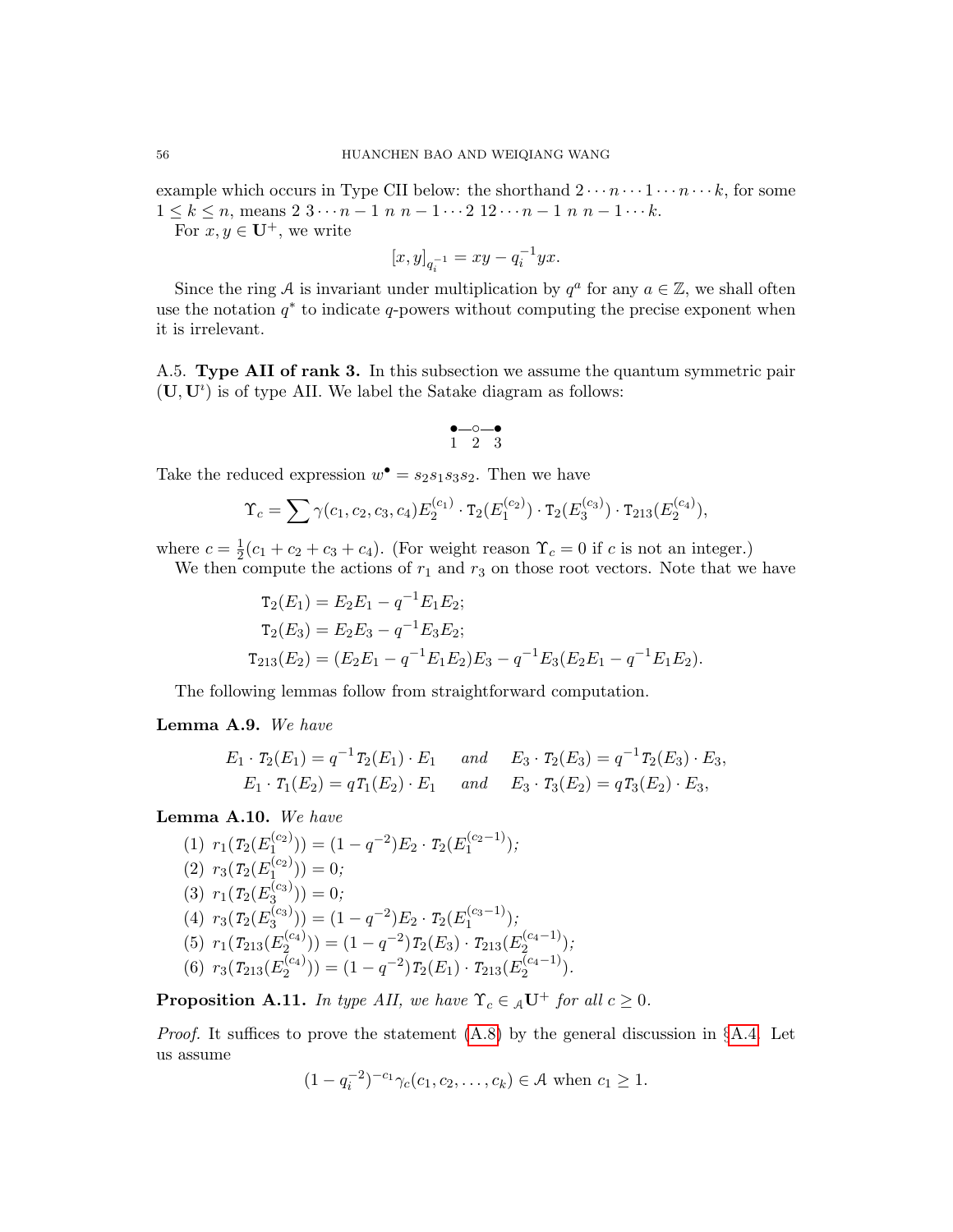Since  $r_1(\Upsilon_c) = r_3(\Upsilon_c) = 0$  by [\(A.5\)](#page-53-3), we have

$$
0 = \frac{1}{1 - q^{-2}} r_1(\Upsilon_c)
$$
  
=  $\sum \gamma_c(c_1, c_2, c_3, c_4) [c_3 + 1] E_2^{(c_1)} \cdot T_2(E_1^{(c_2)}) \cdot T_2(E_3^{(c_3+1)}) \cdot T_{213}(E_2^{(c_4-1)})$   
+  $\sum \gamma_c(c_1, c_2, c_3, c_4) [c_1 + 1] q^{c_4 - c_3} E_2^{(c_1+1)} \cdot T_2(E_1^{(c_2-1)}) \cdot T_2(E_3^{(c_3)}) \cdot T_{213}(E_2^{(c_4)}).$ 

It follows that

$$
\gamma_c(c_1, c_2+1, c_3+1, c_4)[c_1+1]q^{c_4-c_3} = -\gamma_c(c_1+1, c_2, c_3, c_4+1)[c_3+1].
$$

Therefore we have

$$
\gamma_c(0, c_2 + 1, c_3 + 1, c_4) = -q^{c_3 - c_4} \gamma_c(1, c_2, c_3, c_4 + 1)[c_3 + 1] \in \mathcal{A}.
$$

It follows that  $\gamma_c(c_1, c_2, c_3, c_4) \in \mathcal{A}$  if  $c_1, c_2$  are not all zero. On the other hand, we have  $\gamma_c(0, 0, c_3, c_4) = 0$  for weight reason. The proposition follows.

Corollary A.12. We have  $c_1 = c_4$  and  $c_2 = c_3$  whenever  $\gamma_c(c_1, c_2, c_3, c_4) \neq 0$ .

<span id="page-56-0"></span>A.6. Type DII of rank  $n \geq 4$ . In this subsection we assume the quantum symmetric pair  $(\mathbf{U}, \mathbf{U}^i)$  is of type DII. We label the Satake diagram is as follows:



We take the reduced expression  $w^{\bullet} = s_1 \cdot s_2 \cdots s_{n-2} \cdot s_{n-1} \cdot s_n \cdot s_{n-2} \cdots s_1$ . Therefore we can write  $\Upsilon_c$  as

$$
\Upsilon_c = \sum \gamma_c(c_1, \ldots, c_{2n-2}) E_1^{(c_1)} \cdot T_1(E_2^{(c_2)}) \cdots (T_{1\cdots 2}(E_1^{(c_{2n-2})})).
$$

For weight reason, we must have  $\gamma_c(c_1, \ldots, c_{2n-2}) = 0$  unless  $\sum_{i=1}^{2n-2} c_i = c$ .

<span id="page-56-1"></span>**Lemma A.13.** For  $k \neq 1$ , we have

$$
r_k(T_{1\cdots i}(E_{i+1}^{(a)})) = \begin{cases} (1-q^{-2}) \ T_{1\cdots (i-1)}(E_i) \cdot (T_{1\cdots i}(E_{i+1}^{(a-1)})), & if \ k=i+1; \\ 0, & if \ k\neq i+1. \end{cases}
$$

*Proof.* Let us first assume that  $i \leq n-2$ . The proof is divided into three cases:

- (1) If  $k \geq i + 2$ , it is clear that  $r_k(T_{1\cdots i}(E_{i+1})) = 0$ .
- (2) For  $k \leq i$ , we have

$$
r_k(\mathbf{T}_{1\cdots(k-1)}\mathbf{T}_{k}\mathbf{T}_{(k+1)\cdots i}(E_{i+1})) = r_k(\mathbf{T}_{1\cdots(k-1)}[E_k, \mathbf{T}_{(k+1)\cdots i}(E_{i+1})]_{q^{-1}})
$$
  
\n
$$
= r_k([\mathbf{T}_{1\cdots(k-1)}(E_k), \mathbf{T}_{(k+1)\cdots i}(E_{i+1})]_{q^{-1}})
$$
  
\n
$$
= q^{-1}r_k(\mathbf{T}_{1\cdots(k-1)}(E_k)) \cdot \mathbf{T}_{(k+1)\cdots i}(E_{i+1})
$$
  
\n
$$
-q^{-1}\mathbf{T}_{(k+1)\cdots i}(E_{i+1}) \cdot r_k(\mathbf{T}_{1\cdots(k-1)}(E_k)) = 0.
$$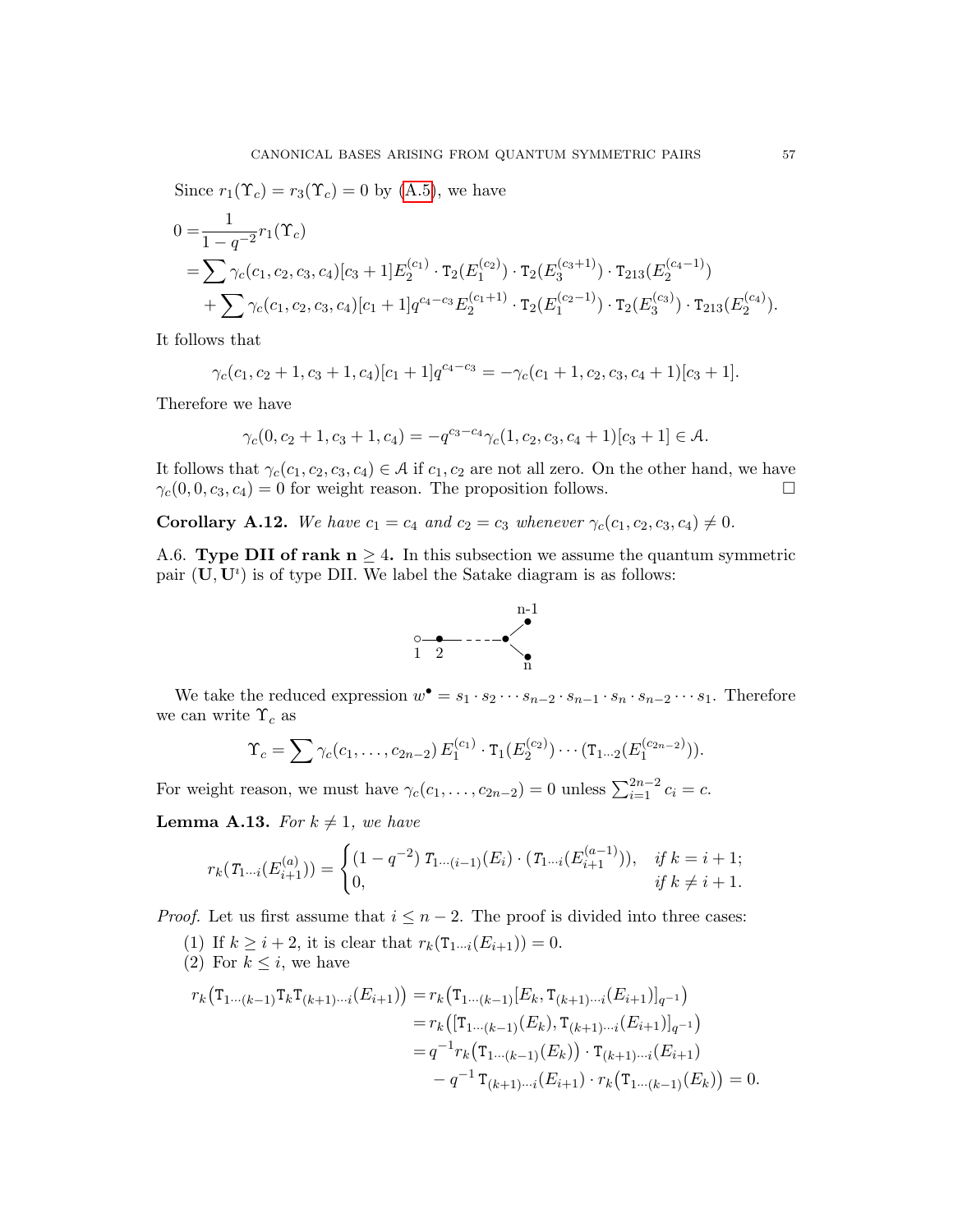(3) For  $k = i + 1$ , we have (for  $i \leq n - 2$ )

$$
T_{1\cdots i}(E_{i+1}) = T_{1\cdots (i-1)}([E_i, E_{i+1}]_{q^{-1}}) = [T_{1\cdots (i-1)}(E_i), E_{i+1}]_{q^{-1}}.
$$

It follows that

$$
r_{i+1}(\mathbf{T}_{1\cdots i}(E_{i+1})) = (1 - q^{-2})\mathbf{T}_{1\cdots (i-1)}(E_i).
$$

Since  $\mathsf{T}_i(E_{i+1}) \cdot E_i = q^{-1} E_i \cdot \mathsf{T}_i(E_{i+1}),$  we have

$$
r_{i+1}(\mathrm{T}_{1\cdots i}(E_{i+1}^{(a)})) = (1-q^{-2}) \mathrm{T}_{1\cdots (i-1)}(E_i) \cdot \mathrm{T}_{1\cdots i}(E_{i+1}^{(a-1)}).
$$

The case  $i = n - 1$  is entirely similar to the case  $i = n - 2$ , since  $T_{n-1}(E_n) = E_n$ . The lemma follows.  $\Box$ 

<span id="page-57-1"></span>**Lemma A.14.** For  $i \neq n, n-1$  and  $k \neq 1$ , we have

$$
r_k(T_{1\cdots n\cdots i}(E_{i-1}^{(a)})) = \begin{cases} (1-q^{-2})T_{1\cdots n\cdots (i+1)}(E_i) \cdot T_{1\cdots n\cdots i}(E_{i-1}^{(a-1)}), & \text{if } k = i \neq n-2; \\ (1-q^{-2})T_{1\cdots n}(E_{n-2}) \cdot T_{1\cdots n(n-2)}(E_{n-3}^{(a-1)}), & \text{if } k = i = n-2; \\ 0, & \text{if } k \neq i. \end{cases}
$$

Proof. The computation is divided into six cases.

(1) For  $k \leq i - 2$ , we have

$$
\mathbf{T}_{1\cdots n\cdots i}(E_{i-1}) = [\mathbf{T}_{1\cdots (k-1)}(E_k), \mathbf{T}_{(k+1)\cdots n\cdots i}(E_{i-1})]_{q^{-1}}.
$$

Therefore we have

$$
r_k\Big(\mathbf{T}_{1\cdots n\cdots i}(E_{i-1})\Big) = r_k\Big([\mathbf{T}_{1\cdots (k-1)}(E_k), \mathbf{T}_{(k+1)\cdots n\cdots i}(E_{i-1})]_{q^{-1}}\Big)
$$
  

$$
= q^{-1}r_k(\mathbf{T}_{1\cdots (k-1)}(E_k)) \cdot \Big(\mathbf{T}_{(k+1)\cdots n\cdots i}(E_{i-1})\Big)
$$
  

$$
-q^{-1}\Big(\mathbf{T}_{(k+1)\cdots n\cdots i}(E_{i-1})\Big) \cdot r_k(\mathbf{T}_{1\cdots (k-1)}(E_k)) = 0,
$$

since  $r_k(\mathsf{T}_{1\cdots(k-1)}(E_k))$  and  $\mathsf{T}_{(k+1)\cdots n\cdots i}(E_{i-1})$  commute. (2) For  $k = i - 1$ , we consider

<span id="page-57-0"></span>(A.9) 
$$
\mathbf{T}_{1\cdots n\cdots i}(E_{i-1}) = \mathbf{T}_{1\cdots n\cdots (i+1)}([E_i, E_{i-1}]_{q^{-1}})
$$
  
= 
$$
[\mathbf{T}_{1\cdots n\cdots (i+1)}(E_i), \mathbf{T}_{1\cdots i}(E_{i-1})]_{q^{-1}} = [\mathbf{T}_{1\cdots n\cdots (i+1)}(E_i), E_i]_{q^{-1}}.
$$

Then since  $i - 1 \leq i + 1 - 2$ , by Case (1) we have

$$
r_{i-1}(\mathbf{T}_{1\cdots n\cdots i}(E_{i-1}))
$$
  
=  $q^{-1}r_{i-1}(\mathbf{T}_{1\cdots n\cdots (i+1)}(E_i)) \cdot E_i - q^{-1}E_i \cdot r_{i-1}(\mathbf{T}_{1\cdots n\cdots (i+1)}(E_i)) = 0.$ 

(3) For  $k = i$ , following  $(A.9)$  we have

$$
r_i(\mathbf{T}_{1\cdots n\cdots i}(E_{i-1})) = \mathbf{T}_{1\cdots n\cdots (i+1)}(E_i) - q^{-2}\mathbf{T}_{1\cdots n\cdots (i+1)}(E_i)
$$
  
=  $(1 - q^{-2})\mathbf{T}_{1\cdots n\cdots (i+1)}(E_i).$ 

More generally we have

$$
r_i(\mathbf{T}_{1\cdots n\cdots i}(E_{i-1}^{(a)})) = (1-q^{-2})\mathbf{T}_{1\cdots n\cdots (i+1)}(E_i)\cdot \mathbf{T}_{1\cdots n\cdots i}(E_{i-1}^{(a-1)}).
$$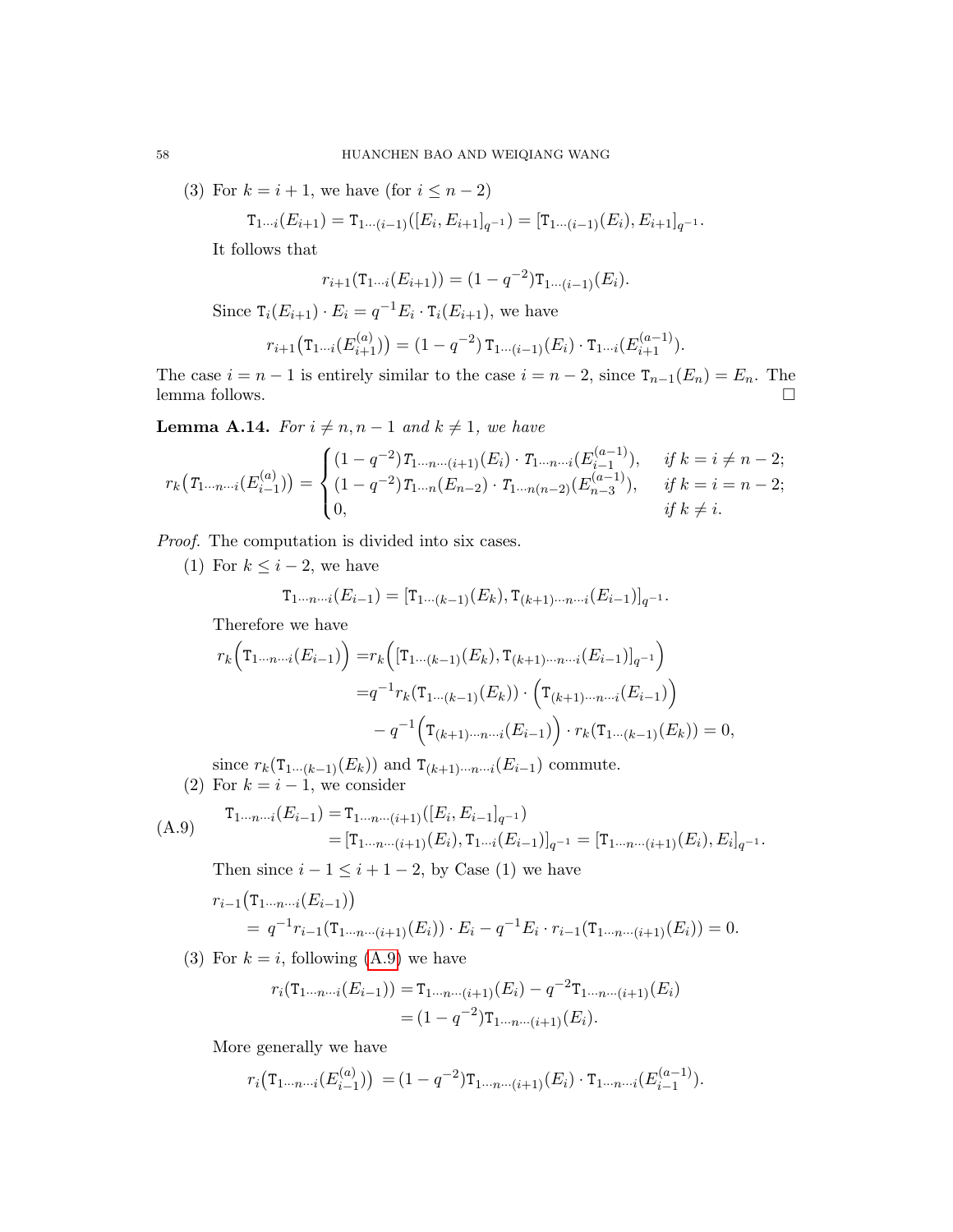(4) For  $n-3 \geq k \geq i+1$ , we consider

$$
T_{1\cdots n\cdots i}(E_{i-1}) = T_{1\cdots n\cdots (k+1)}([E_k, T_{(k-1)\cdots i}(E_{i-1})]_{q^{-1}})
$$
  
= 
$$
[T_{1\cdots n\cdots (k+1)}(E_k), T_{k\cdots (i+1)}(E_i)]_{q^{-1}}.
$$

Note that  $r_k(\mathsf{T}_{k\cdots (i+1)}(E_i))=0$  unless  $k=i$ . Therefore by Case (2) we have  $r_k(T_1...r_{i-1}(E_{i-1})) = 0.$ 

(5) For  $k = n - 2$ , we consider that

$$
\mathbf{T}_{1\cdots n\cdots i}(E_{i-1}) = \mathbf{T}_{1\cdots n}([E_k, \mathbf{T}_{(k-1)\cdots i}(E_{i-1})]_{q^{-1}}) = [\mathbf{T}_{1\cdots n}(E_k), \mathbf{T}_{k\cdots (i+1)}(E_i)]_{q^{-1}}.
$$
  
Note that  $r_k(\mathbf{T}_{k\cdots (i+1)}(E_i)) = 0$  unless  $k = i$ . Therefore by Case (2) we have

$$
r_k(\mathbf{T}_{1\cdots n\cdots i}(E_{i-1}))=0.
$$

(6) For  $k = n - 1$  (the case  $k = n$  is similar), we have (true for  $i = n - 2$  as well)

$$
T_{1\cdots n\cdots i}(E_{i-1}) = T_{1\cdots (n-1)}\Big([E_n, T_{(n-2)\cdots i}(E_{i-1})]_{q^{-1}}\Big)
$$
  
= 
$$
[T_{1\cdots (n-1)}(E_n), T_{(n-1)\cdots (i+1)}(E_i)]_{q^{-1}}.
$$

Note that since by Lemma [A.13](#page-56-1)

$$
r_{n-1}(\mathbf{T}_{1\cdots(n-1)}(E_n)) = r_{n-1}(\mathbf{T}_{(n-1)\cdots(i+1)}(E_i)) = 0,
$$

we have

$$
r_{n-1}(\mathbf{T}_{1\cdots n\cdots i}(E_{i-1}))=0.
$$

This completes the proof.  $\Box$ 

*Remark* A.15. The computation for  $(1)-(4)$  in the proof of Lemma [A.14](#page-57-1) is essentially a type A computation, and will appear very often for the other cases as well.

**Lemma A.16.** For  $k \neq 1$ , we have

$$
r_k(T_{1\cdots n}(E_{n-2}^{(a)})) = \begin{cases} (1-q^{-2})T_{1\cdots (n-1)}(E_n) \cdot T_{1\cdots n}(E_{n-2}^{(a-1)}), & \text{if } k = n-1; \\ (1-q^{-2})T_{1\cdots (n-2)n}(E_{n-1}) \cdot T_{1\cdots n}(E_{n-2}^{(a-1)}), & \text{if } k = n; \\ 0, & \text{otherwise.} \end{cases}
$$

Proof. Note that

$$
\tau_{1\cdots n}(E_{n-2})
$$
  
= $\tau_{1\cdots (n-3)}(q^{-2}E_nE_{n-1}E_{n-2} - q^{-1}E_nE_{n-2}E_{n-1} - q^{-1}E_{n-1}E_{n-2}E_n + E_{n-2}E_{n-1}E_n).$   
Therefore we have  $r_k(\tau_{1\cdots n}(E_{n-2})) = 0$  for  $k < n-2$ , thanks to Lemma A.13. It is easy

to see  $r_{n-2}(\mathsf{T}_{1\cdots n}(E_{n-2}))=0$  as well by a direct computation using Lemma [A.13.](#page-56-1) On the other hand, we have

$$
r_{n-1}(\mathbf{T}_{1\cdots n}(E_{n-2})) = q^{-3}E_n \cdot \mathbf{T}_{1\cdots(n-3)}(E_{n-2}) - q^{-1}E_n \cdot \mathbf{T}_{1\cdots(n-3)}(E_{n-2})
$$
  

$$
- q^{-2}\mathbf{T}_{1\cdots(n-3)}(E_{n-2}) \cdot E_n + \mathbf{T}_{1\cdots(n-3)}(E_{n-2}) \cdot E_n
$$
  

$$
= - q^{-2}\mathbf{T}_{1\cdots(n-2)}(E_n) + \mathbf{T}_{1\cdots(n-2)}(E_n)
$$
  

$$
= (1 - q^{-2})\mathbf{T}_{1\cdots(n-1)}(E_n).
$$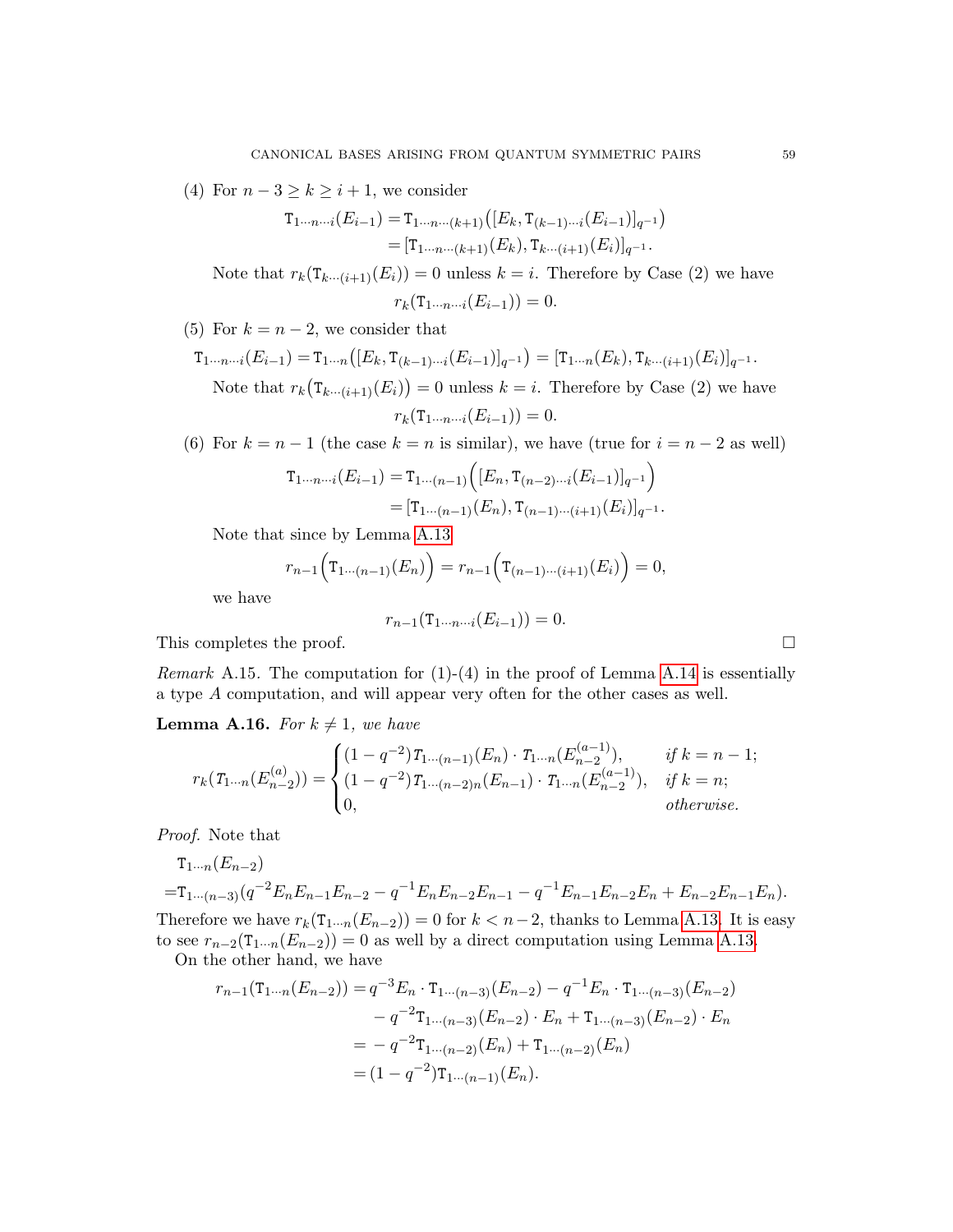Now since  $E_n \cdot T_n(E_{n-2}) = qT_n(E_{n-2}) \cdot E_n$ , we have

$$
r_{n-1}(\mathbf{T}_{1\cdots n}(E_{n-2}^{(a)})) = (1 - q^{-2})\mathbf{T}_{1\cdots (n-1)}(E_n) \cdot \mathbf{T}_{1\cdots n}(E_{n-2}^{(a-1)}).
$$

The computation of  $r_n(\mathsf{T}_{1\cdots n}(E_{n-1}^{(a)})$  $\binom{(a)}{n-2}$ ) is entirely similar. The lemma follows.  $\Box$ 

**Proposition A.17.** For quantum symmetric pairs of type DII of rank  $n \geq 4$ , we have  $\Upsilon_c \in {}_{\mathcal{A}}\mathbf{U}^+$  for all  $c \geq 0$ .

*Proof.* Recall by the general discussion in  $\S$ [A.4](#page-53-0) it suffices to prove the following statement (which implies [\(A.8\)](#page-54-1)):

$$
\gamma_c(c_1,\ldots,c_{2n-2}) \in \mathcal{A} \text{ for all } c_i, \text{ if } \gamma_c(c_1,\ldots,c_{2n-2}) \in \mathcal{A} \text{ when } c_1 > 0.
$$

We compare the coefficient of the following terms in the identity  $r_k(\Upsilon_c) = 0$ :

$$
E_1^{(c_1)} \cdot \mathsf{T}_1(E_2^{(c_2)}) \cdots (\mathsf{T}_{1\cdots 2}(E_1^{(c_{2n-2})})) \text{ with } c_{k-1} = 1, c_j = 0 \text{ for } j < k-1.
$$

We obtain that

$$
(1 - q^{-2})\gamma_c(0, \ldots, c_{k-1} = 0, c_k, \ldots) \in (1 - q^{-2})\sum \gamma_c(\ldots, c_{k-1} = 1, c_k - 1, \ldots) \cdot \mathcal{A}.
$$

Therefore thanks to Lemma [A.7](#page-54-0) for the base case, we have inductively:

(A.10)  $\gamma_c(c_1, \ldots) \in \mathcal{A}$ , if  $c_k > 0$ .

The proposition follows.  $\Box$ 

<span id="page-59-0"></span>A.7. Other types. The proof of part (1) of Theorem [5.3](#page-35-2) for QSP of type BII of rank  $n \geq 2$ , type CII of rank  $n \geq 3$ , and type FII follows from entirely similar computation as type DII of rank  $n \geq 4$ . The precise details can be found in the (longer) appendix of the arXiv Version 1 of this paper, and shall be omitted here.

#### <span id="page-59-1"></span>**REFERENCES**

- <span id="page-59-3"></span>[Ar62] S. Araki, On root systems and an infinitesimal classification of irreducible symmetric spaces, J. Math. Osaka City Univ. 13 (1962), 1–34.
- <span id="page-59-8"></span>[Bao17] H. Bao, Kazhdan-Lusztig theory of super type D and quantum symmetric pairs, Represent. Theory 21 (2017), 247–276, [arXiv:1603.05105.](http://arxiv.org/abs/1603.05105)
- <span id="page-59-6"></span>[BLM] A. Beilinson, G. Lusztig, and R. MacPherson, A geometric setting for the quantum deformation of  $GL_n$ , Duke Math. J. 61 (1990), 655–677.
- <span id="page-59-10"></span>[BK15a] M. Balagovic and S. Kolb, The bar involution for quantum symmetric pairs, Represent. Theory 19 (2015), 186–210.
- <span id="page-59-11"></span>[BK15] , Universal K-matrix for quantum symmetric pairs, [arXiv:1507.06276v](http://arxiv.org/abs/1507.06276)2, J. Reine Angew. Math. (to appear), DOI 10.1515/crelle-2016-0012.
- <span id="page-59-5"></span>[BKLW] H. Bao, J. Kujawa, Y. Li, and W. Wang, *Geometric Schur duality of classical type*, Transform. Groups (to appear), [arXiv:1404.4000v3.](http://arxiv.org/abs/1404.4000)
- <span id="page-59-4"></span>[BW13] H. Bao and W. Wang, A new approach to Kazhdan-Lusztig theory of type B via quantum symmetric pairs, Astérisque (to appear),  $arXiv:1310.0103$ .
- <span id="page-59-2"></span>[BW16] , Canonical bases in tensor products revisited, Amer. J. Math. 138 (2016).
- <span id="page-59-9"></span>[ES13] M. Ehrig and C. Stroppel, Nazarov-Wenzl algebras, coideal subalgebras and categorified skew Howe duality, [arXiv:1310.1972.](http://arxiv.org/abs/1310.1972)
- <span id="page-59-7"></span>[FL15] Z. Fan and Y. Li, Positivity of canonical basis under comultiplication, [arXiv:1511.02434.](http://arxiv.org/abs/1511.02434)
- $[He09]$  X. He, A subalgebra of 0-Hecke algebra, J. Algebra 322 (2009), 4030-4039.
- <span id="page-59-12"></span>[Jan96] J.C. Jantzen, Lectures on Quantum Groups, Graduate Studies in Mathematics 6, Amer. Math. Soc, 1996.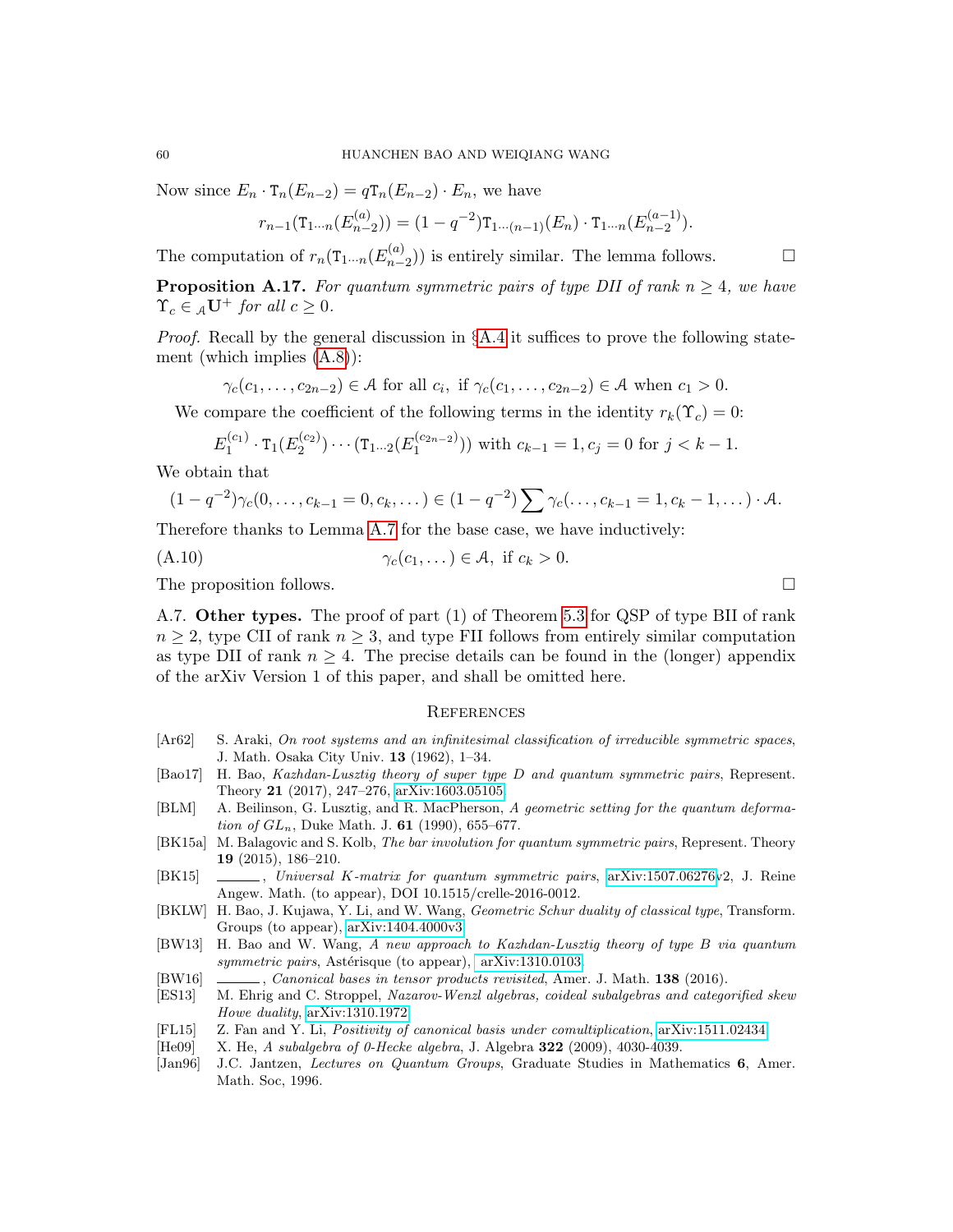- <span id="page-60-2"></span>[Ka91] M. Kashiwara, On crystal bases of the Q-analogue of universal enveloping algebras, Duke Math. J. **63** (1991), 456–516.
- <span id="page-60-11"></span>[Ka94] , Crystal bases of modified quantized enveloping algebra, Duke Math. J. 73 (1994), 383–413.
- <span id="page-60-8"></span>[Ko14] S. Kolb, Quantum symmetric Kac-Moody pairs, Adv. in Math. 267 (2014), 395–469.
- <span id="page-60-10"></span>[KP11] S. Kolb and J. Pellegrini, Braid group actions on coideal subalgebras of quantized enveloping algebras, J. Algebra 336 (2011), 395-416.
- <span id="page-60-6"></span>[Le99] G. Letzter, *Symmetric pairs for quantized enveloping algebras*, J. Algebra 220 (1999), 729– 767.
- <span id="page-60-7"></span>[Le02] , Coideal subalgebras and quantum symmetric pairs, New directions in Hopf algebras (Cambridge), MSRI publications, 43, Cambridge Univ. Press, 2002, pp. 117–166.
- <span id="page-60-13"></span>[Le03]  $\_\_\_\_\_\_\_\$  Quantum symmetric pairs and their zonal spherical functions, Transformation Groups 8 (2003), 261–292.
- <span id="page-60-12"></span>[Le04] G. Letzter, Quantum zonal spherical functions and Macdonald polynomials, Adv. in Math. 189 (2004), 88-147.
- <span id="page-60-0"></span>[Lu90] G. Lusztig, *Canonical bases arising from quantized enveloping algebras*, J. Amer. Math. Soc. 3 (1990), 447–498.
- <span id="page-60-1"></span>[Lu91] , Quivers, perverse sheaves, and quantized enveloping algebras, J. Amer. Math. Soc. 4 (1991), 365–421.
- <span id="page-60-3"></span>[Lu92] , Canonical bases in tensor products, Proc. Nat. Acad. Sci. 89 (1992), 8177–8179.
- <span id="page-60-4"></span>[Lu94] , Introduction to Quantum Groups, Modern Birkhäuser Classics, Reprint of the 1993 Edition, Birkhäuser, Boston, 2010.
- <span id="page-60-9"></span>[LW15] Y. Li and W. Wang, *Positivity vs negativity of canonical bases*, Proceedings for Lusztig's 70th birthday conference, Bulletin of Institute of Mathematics Academia Sinica (N.S.), 13 (2018), 143–198, [arXiv:1501.00688.](http://arxiv.org/abs/1501.00688)
- <span id="page-60-5"></span>[OV] A. Onishchik and E. Vinberg, Lie groups and algebraic groups, Translated from the Russian by D.A. Leites. Springer Series in Soviet Mathematics. Springer-Verlag, Berlin, 1990.

Department of Mathematics, University of Maryland, College Park, MD 20742. E-mail address: huanchen@math.umd.edu

Department of Mathematics, University of Virginia, Charlottesville, VA 22904 E-mail address: ww9c@virginia.edu